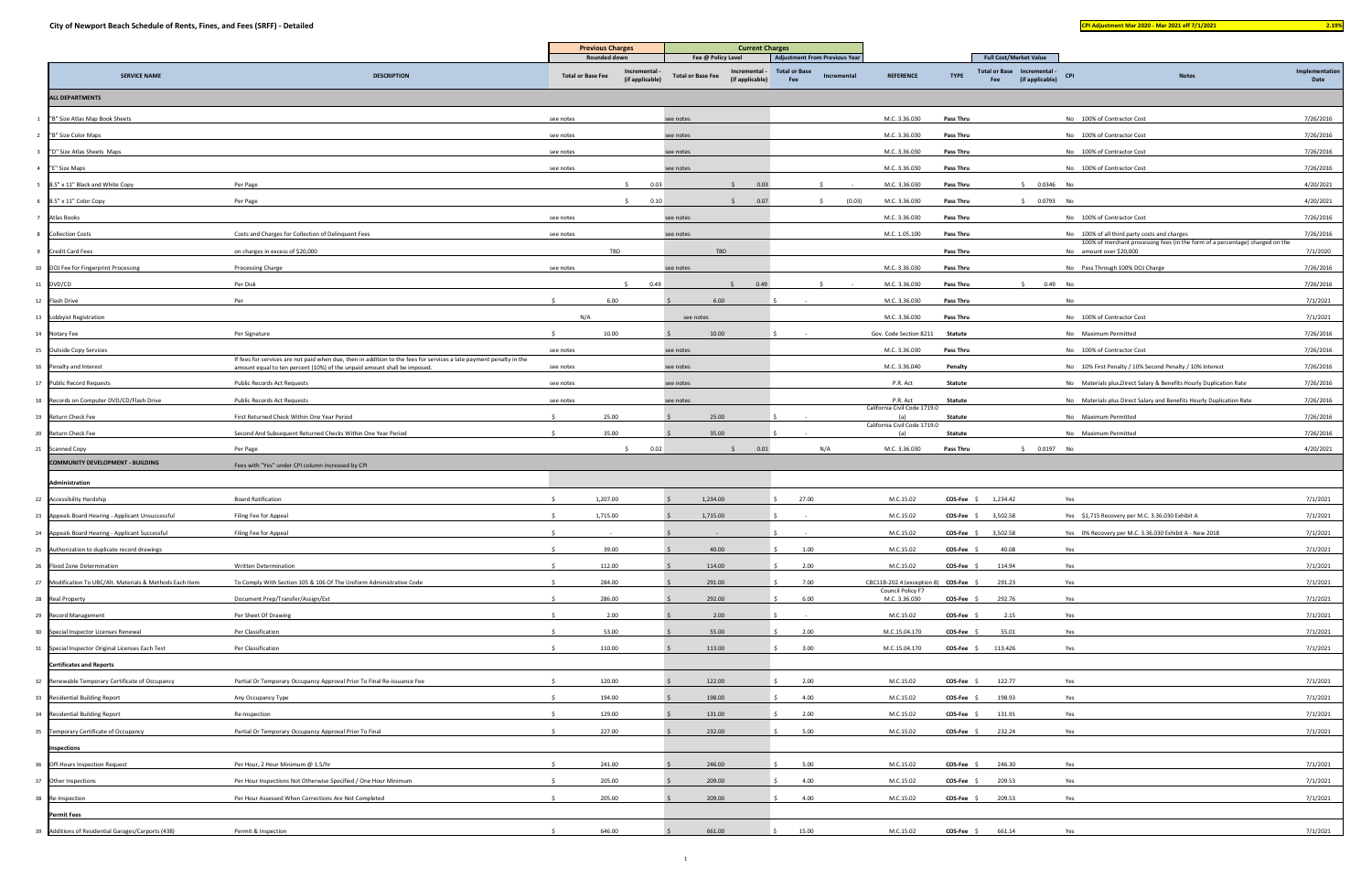|                                                                                                                         |                                                                                                                                                                                                 | <b>Previous Charges</b>  |                              | <b>Current Charges</b>                                       |                                           |                  |                |                                                                 |                                                                                                                                           |                        |
|-------------------------------------------------------------------------------------------------------------------------|-------------------------------------------------------------------------------------------------------------------------------------------------------------------------------------------------|--------------------------|------------------------------|--------------------------------------------------------------|-------------------------------------------|------------------|----------------|-----------------------------------------------------------------|-------------------------------------------------------------------------------------------------------------------------------------------|------------------------|
|                                                                                                                         |                                                                                                                                                                                                 | <b>Rounded down</b>      |                              | Fee @ Policy Level                                           | <b>Adjustment From Previous Year</b>      |                  |                | <b>Full Cost/Market Value</b>                                   |                                                                                                                                           |                        |
| <b>SERVICE NAME</b>                                                                                                     | <b>DESCRIPTION</b>                                                                                                                                                                              | <b>Total or Base Fee</b> | ncrementa<br>(if applicable) | Incremental -<br><b>Total or Base Fee</b><br>(if applicable) | <b>Total or Base</b><br>Incrementa<br>Fee | <b>REFERENCE</b> | <b>TYPE</b>    | <b>Total or Base</b><br>Incremental -<br>(if applicable)<br>Fee | CP<br><b>Notes</b>                                                                                                                        | Implementation<br>Date |
| Building Permit (Non-Residential, Residential Alterations, Misc.<br>Fences/Retaining Walls)<br>40                       | \$1.00 To \$2,000.00                                                                                                                                                                            | 110.00 \$                |                              | $112.00 \div$                                                | $2.00\frac{2}{3}$                         | M.C.15.02        | COS-Fee \$     | 112.71                                                          | Yes                                                                                                                                       | 7/1/2021               |
| Building Permit (Non-Residential, Residential Alterations, Misc.<br>Fences/Retaining Walls)<br>41                       | \$2,001.00 To \$25,000.00                                                                                                                                                                       | $110.00$ \$              | 17.00%                       | $113.00 \div$<br>17.00                                       | 3.00 \$                                   | M.C.15.02        | COS-Fee \$     |                                                                 | Base fee for the first \$2,000 + incremental cost for each addtl \$1,000 or fraction<br>113.07 \$ 17.39 Yes of, to and including \$25,000 | 7/1/2021               |
| Building Permit (Non-Residential, Residential Alterations, Misc.                                                        |                                                                                                                                                                                                 |                          |                              |                                                              |                                           |                  |                |                                                                 | Base fee for the first \$25,000 + incremental cost for each addtl \$1,000 or                                                              |                        |
| Fences/Retaining Walls)<br>42<br>Building Permit (Non-Residential, Residential Alterations, Misc.                       | \$25,001.00 To \$50,000.00                                                                                                                                                                      | 499.00 \$                | 12.00%                       | $510.00$ \$<br>12.00                                         | $11.00 \pm$                               | M.C.15.02        | COS-Fee \$     | $510.66$ \$                                                     | 12.52 Yes fraction of, to and including \$50,000<br>Base fee for the first \$50,000 + incremental cost for each addtl \$1,000 or          | 7/1/2021               |
| Fences/Retaining Walls)<br>Building Permit (Non-Residential, Residential Alterations, Misc.                             | \$50,001.00 To \$100,000.00                                                                                                                                                                     | 809.00 \$                | $8.00\frac{2}{3}$            | $826.00$ \$<br>8.00%                                         | $17.00 \div$                              | M.C.15.02        | $COS-Fee$ \$   | 826.78 \$                                                       | 8.63 Yes fraction of, to and including \$100,000<br>Base fee for the first \$100,000 + incremental cost for each addtl \$1,000 or         | 7/1/2021               |
| 44<br>Fences/Retaining Walls)<br>Building Permit (Non-Residential, Residential Alterations, Misc.                       | \$100,001.00 To \$500,000.00                                                                                                                                                                    | 1,237.00 \$              | 6.00%                        | $1,264.00$ \$<br>6.00%                                       | $27.00 \quad $$                           | M.C.15.02        | $COS-Fee$ \$   | $1,264.49$ \$                                                   | 6.69 Yes fraction of, to and including \$500,000<br>Base fee for the first \$500,000 + incremental cost for each addtl \$1,000 or         | 7/1/2021               |
| Fences/Retaining Walls)<br>Building Permit (Non-Residential, Residential Alterations, Misc.                             | \$500,001.00 To \$1,000,000.00                                                                                                                                                                  | 3,789.00 \$              | 5.00%                        | 3,872.00 \$<br>5.00                                          | $83.00\frac{2}{3}$                        | M.C.15.02        | $COS-Fee$ \$   | 3,872.50 \$                                                     | 5.69 Yes fraction of, to and including \$1,000,000<br>Base fee for the first \$1,000,000 + incremental cost for each addtl \$1,000 or     | 7/1/2021               |
| Fences/Retaining Walls)<br>46<br>Building Permit (Non-Residential, Residential Alterations, Misc.                       | \$1,000,001.00 to \$5,000,000.00                                                                                                                                                                | 6,650.00 :               | $3.75\frac{2}{3}$            | 6,796.00<br>3.75                                             | 146.00 \$                                 | M.C.15.02        | $COS-Fee$ \$   | $6,796.63$ \$                                                   | 3.89 Yes fraction of, to and including \$5,000,000<br>Base fee for the first \$5,000,000 + incremental cost for each addtl \$5,000 or     | 7/1/2021               |
| Fences/Retaining Walls)<br>47                                                                                           | Over \$5,000,000                                                                                                                                                                                | 21,844.00 \$             | 3.75                         | 22,323.00 \$<br>3.75 \$                                      | 479.00 \$                                 | M.C.15.02        | $COS-Fee$ \$   | 22,323.10 \$                                                    | 3.89 Yes fraction of                                                                                                                      | 7/1/2021               |
| 48<br><b>Combination Electrical Permit</b>                                                                              | <b>Residential Construction</b>                                                                                                                                                                 | 7% of Bldg Permit Fee    |                              | 7% of Bldg Permit Fee                                        |                                           | M.C.15.02        |                | COS-Fee 7% of Bldg Permit Fee                                   | Yes CPI adjusted indirectly through referenced fee                                                                                        | 7/1/2021               |
| <b>Combination Electrical Permit</b><br>49                                                                              | Non-Residential Construction, Hotels & Apartment Bldgs over 2 story                                                                                                                             | 14% of Bldg Permit Fee   |                              | 14% of Bldg Permit Fee                                       |                                           | M.C.15.02        |                | COS-Fee 14% of Bldg Permit Fee                                  | Yes CPI adjusted indirectly through referenced fee                                                                                        | 7/1/2021               |
| <b>Combination Mechanical Permit</b><br>50                                                                              | <b>Residential Construction</b>                                                                                                                                                                 | 4% of Bldg Permit Fee    |                              | 4% of Bldg Permit Fee                                        |                                           | M.C.15.02        |                | COS-Fee 4% of Bldg Permit Fee                                   | Yes CPI adjusted indirectly through referenced fee                                                                                        | 7/1/2021               |
| 51<br><b>Combination Mechanical Permit</b>                                                                              | Non-Residential Construction, Hotels & Apartment Bldgs over 2 story                                                                                                                             | 11% of Bldg Permit Fee   |                              | 11% of Bldg Permit Fee                                       |                                           | M.C.15.02        |                | <b>COS-Fee</b> 11% of Bldg Permit Fee                           | Yes CPI adjusted indirectly through referenced fee                                                                                        | 7/1/2021               |
| <b>Combination Plumbing Permit</b><br>52                                                                                | <b>Residential Construction</b>                                                                                                                                                                 | 9% of Bldg Permit Fee    |                              | 9% of Bldg Permit Fee                                        |                                           | M.C.15.02        |                | COS-Fee 9% of Bldg Permit Fee                                   | Yes CPI adjusted indirectly through referenced fee                                                                                        | 7/1/2021               |
| <b>Combination Plumbing Permit</b><br>53                                                                                | Non-Residential Construction, Hotels & Apartment Bldgs over 2 story                                                                                                                             | 9% of Bldg Permit Fee    |                              | 9% of Bldg Permit Fee                                        |                                           | M.C.15.02        |                | COS-Fee 9% of Bldg Permit Fee                                   | Yes CPI adjusted indirectly through referenced fee                                                                                        | 7/1/2021               |
| Demolitions: Multi-Family Structure (646/647)                                                                           | Permit & Inspection                                                                                                                                                                             | 110.00                   |                              | 113.00                                                       | 3.00                                      | M.C.15.02        | $COS-Fee$ \$   | 113.32                                                          | Yes                                                                                                                                       | 7/1/2021               |
| 55<br>Demolitions: One Family Structure (645)                                                                           | Permit & Inspection                                                                                                                                                                             | 132.00                   |                              | 135.00                                                       | 3.00                                      | M.C.15.02        | $COS-Fee$ \$   | 135.54                                                          | Yes                                                                                                                                       | 7/1/2021               |
| Demolitions: Other Than Structure (648/649)                                                                             | Permit & Inspection                                                                                                                                                                             | 120.00                   |                              | 122.00                                                       | 2.00                                      | M.C.15.02        | $COS-Fee$ \$   | 122.83                                                          | Yes                                                                                                                                       | 7/1/2021               |
| Drainage Permits for Alteration to Drainage<br>57                                                                       | Inspection Of Drainage System                                                                                                                                                                   | 232.00                   |                              | 237.00                                                       | 5.00                                      | M.C.15.10.070    | <b>COS-Fee</b> | 237.50                                                          | Yes                                                                                                                                       | 7/1/2021               |
| <b>Electrical Unit Permit Fee</b><br>58                                                                                 | Fee For Each Outlets, First 20                                                                                                                                                                  | 1.75                     |                              | 1.75                                                         |                                           | M.C.15.02        | COS-Fee        | 1.97                                                            | Yes                                                                                                                                       | 7/1/2021               |
| 59<br><b>Electrical Unit Permit Fee</b>                                                                                 | Fee For Each Outlets, After First 20                                                                                                                                                            | 1.00                     |                              | 1.00                                                         |                                           | M.C.15.02        | COS-Fee        | 1.16                                                            | Yes                                                                                                                                       | 7/1/2021               |
| <b>Electrical Unit Permit Fee</b><br>60                                                                                 | Fee For Each Lighting Fixtures, First 20                                                                                                                                                        | 1.75                     |                              | 1.75                                                         |                                           | M.C.15.02        | COS-Fee        | 1.97                                                            | Yes                                                                                                                                       | 7/1/2021               |
| 61<br><b>Electrical Unit Permit Fee</b>                                                                                 | Fee For Each Lighting Fixture, After 20                                                                                                                                                         | 1.00                     |                              | 1.00                                                         |                                           | M.C.15.02        | <b>COS-Fee</b> | 1.16                                                            | Yes                                                                                                                                       | 7/1/2021               |
| Fee For Each Power Apparatus, Rating in horsepower, kilowatts,<br>kilovolt-amperes, or kilovolt-amperes-reactive:       | Up to and including 1                                                                                                                                                                           | 7.00                     |                              | 7.00                                                         |                                           | M.C.15.02        | COS-Fee \$     | 7.73                                                            | Yes                                                                                                                                       | 7/1/2021               |
| Fee For Each Power Apparatus, Rating in horsepower, kilowatts,<br>kilovolt-amperes, or kilovolt-amperes-reactive:<br>63 | Over 1 and Not Over 10                                                                                                                                                                          | 19.00                    |                              | 19.00                                                        |                                           | M.C.15.02        | COS-Fee 9      | 19.74                                                           | Yes                                                                                                                                       | 7/1/2021               |
| Fee For Each Power Apparatus, Rating in horsepower, kilowatts,<br>kilovolt-amperes, or kilovolt-amperes-reactive:       | Over 10 and Not Over 50                                                                                                                                                                         | 38.00                    |                              | 39.00                                                        | 1.00                                      | M.C.15.02        | COS-Fee        | 39.66                                                           | Yes                                                                                                                                       | 7/1/2021               |
| Fee For Each Power Apparatus, Rating in horsepower, kilowatts,                                                          | Over 50 and Not Over 100                                                                                                                                                                        | 75.00                    |                              | 77.00                                                        | 2.00                                      |                  |                |                                                                 |                                                                                                                                           |                        |
| kilovolt-amperes, or kilovolt-amperes-reactive:<br>Fee For Each Power Apparatus, Rating in horsepower, kilowatts,       |                                                                                                                                                                                                 |                          |                              |                                                              |                                           | M.C.15.02        | $COS-Fee$ \$   | 77.00                                                           | Yes                                                                                                                                       | 7/1/2021               |
| kilovolt-amperes, or kilovolt-amperes-reactive:<br>Fee For Each Power Apparatus, Rating in horsepower, kilowatts,       | Over 100<br>Fee For Each 100 Feet Or Fraction Thereof Of Bus ways, For Trolley & Plug-in Type Bus ways. Note: Additional Fees For                                                               | 114.00                   |                              | 116.00                                                       | 2.00                                      | M.C.15.02        | COS-Fee \$     | 116.82                                                          | Yes                                                                                                                                       | 7/1/2021               |
| kilovolt-amperes, or kilovolt-amperes-reactive:<br>Fee For Each Power Apparatus, Rating in horsepower, kilowatts,       | Other Fixtures Connected To The Trolley                                                                                                                                                         | 11.00                    |                              | 11.00                                                        |                                           | M.C.15.02        | COS-Fee \$     | 11.69                                                           | Yes                                                                                                                                       | 7/1/2021               |
| kilovolt-amperes, or kilovolt-amperes-reactive:<br>Fee For Each Power Apparatus, Rating in horsepower, kilowatts,       | Fee For Each Sign, Outline Lighting and Marquees supplied from one branch circuit                                                                                                               | 41.00                    |                              | 41.00                                                        |                                           | M.C.15.02        | <b>COS-Fee</b> | 41.96                                                           | Yes                                                                                                                                       | 7/1/2021               |
| kilovolt-amperes, or kilovolt-amperes-reactive:<br>Fee For Each Power Apparatus, Rating in horsepower, kilowatts,       | 600 Volts or Less and Not Over 200 Amperes in Rating                                                                                                                                            | 46.00                    |                              | 47.00                                                        | 1.00                                      | M.C.15.02        | $COS-Fee$ \$   | 47.88                                                           | Yes                                                                                                                                       | 7/1/2021               |
| kilovolt-amperes, or kilovolt-amperes-reactive:<br>70<br>Fee For Each Power Apparatus, Rating in horsepower, kilowatts, | 600 Volts or Less and Over 200 Amperes to 1,000 Amperes                                                                                                                                         | 94.00                    |                              | 97.00                                                        | 3.00                                      | M.C.15.02        | <b>COS-Fee</b> | 97.07                                                           | Yes                                                                                                                                       | 7/1/2021               |
| kilovolt-amperes, or kilovolt-amperes-reactive:<br>Fee For Each Power Apparatus, Rating in horsepower, kilowatts,       | Over 600 Volts or Over 1,000 Amperes in Rating                                                                                                                                                  | 188.00                   |                              | 192.00                                                       | 4.00                                      | M.C.15.02        | <b>COS-Fee</b> | 192.50                                                          | Yes                                                                                                                                       | 7/1/2021               |
| kilovolt-amperes, or kilovolt-amperes-reactive:<br>72<br>Fee For Each Power Apparatus, Rating in horsepower, kilowatts, | Miscellaneous Apparatus, Conduits and Conductors                                                                                                                                                | 28.00                    |                              | 29.00                                                        | 1.00                                      | M.C.15.02        | COS-Fee        | 29.12                                                           | Yes                                                                                                                                       | 7/1/2021               |
| kilovolt-amperes, or kilovolt-amperes-reactive:<br>Fee For Each Power Apparatus, Rating in horsepower, kilowatts,       | Special Event, Each Generator, Electrical                                                                                                                                                       | 41.00                    |                              | 41.00                                                        |                                           | M.C.15.02        | COS-Fee        | 41.96                                                           | Yes                                                                                                                                       | 7/1/2021               |
| kilovolt-amperes, or kilovolt-amperes-reactive:<br>74                                                                   | <b>Special Event Lighting</b>                                                                                                                                                                   | 11.00                    |                              | 11.00                                                        |                                           | M.C.15.02        | <b>COS-Fee</b> | 11.69                                                           | Yes                                                                                                                                       | 7/1/2021               |
| Fee For Each Power Apparatus, Rating in horsepower, kilowatts,<br>kilovolt-amperes, or kilovolt-amperes-reactive:       | <b>Temporary Power Service</b>                                                                                                                                                                  | 41.00                    |                              | 41.00                                                        |                                           | M.C.15.02        | COS-Fee \$     | 41.96                                                           | Yes                                                                                                                                       | 7/1/2021               |
| Fee For Each Power Apparatus, Rating in horsepower, kilowatts,<br>kilovolt-amperes, or kilovolt-amperes-reactive:       | Fee For Each Temporary Service Pedestal                                                                                                                                                         | 41.00                    |                              | 41.00                                                        |                                           | M.C.15.02        | COS-Fee \$     | 41.96                                                           | Yes                                                                                                                                       | 7/1/2021               |
| Fee For Each Power Apparatus, Rating in horsepower, kilowatts,<br>kilovolt-amperes, or kilovolt-amperes-reactive:       | Fee For Each Temp. Distribution System, Lighting, Outlet, Decorative Site, Temp Receptacles, Switches And Lighting<br>Outlets In Which Current Is Controlled (Except Services, Feeders, Meters) | 20.00                    |                              | 21.00                                                        | 1.00                                      | M.C.15.02        | <b>COS-Fee</b> | 21.06                                                           | Yes                                                                                                                                       | 7/1/2021               |
| Fire Sprinkler/Alarms/Misc.                                                                                             | Permit & Inspection                                                                                                                                                                             | 263.00                   |                              | 269.00                                                       | 6.00                                      | M.C.15.02        | COS-Fee \$     | 269.08                                                          | Yes                                                                                                                                       | 7/1/2021               |
| <b>Grading Bond Fee</b><br>79                                                                                           |                                                                                                                                                                                                 | 445.00                   |                              | 455.00                                                       | 10.00                                     | M.C.15.02        | <b>COS-Fee</b> | 455.61                                                          | Yes                                                                                                                                       | 7/1/2021               |
| Grading Permit Fee - Calculated based on cut or fill which ever is<br>greater                                           | 0-200 Cubic Yards                                                                                                                                                                               | 952.00                   |                              | 973.00                                                       | 21.00                                     | M.C.15.10.070    | COS-Fee \$     | 973.31                                                          | Yes                                                                                                                                       | 7/1/2021               |
| Grading Permit Fee - Calculated based on cut or fill which ever is<br>greater                                           | 201-300 Cubic Yards                                                                                                                                                                             | 975.00                   |                              | 997.00                                                       | 22.00                                     | M.C.15.10.070    | COS-Fee \$     | 997.15                                                          | Yes                                                                                                                                       | 7/1/2021               |
| Grading Permit Fee - Calculated based on cut or fill which ever is<br>greater<br>82                                     | 301-400 Cubic Yards                                                                                                                                                                             | 999.00                   |                              | 1,020.00                                                     | 21.00                                     | M.C.15.10.070    | $COS-Fee$ \$   | 1,020.98                                                        | Yes                                                                                                                                       | 7/1/2021               |
| Grading Permit Fee - Calculated based on cut or fill which ever is<br>greater<br>83                                     | 401-500 Cubic Yards                                                                                                                                                                             | 1,023.00                 |                              | 1,046.00                                                     | 23.00                                     | M.C.15.10.070    | $COS-Fee$ \$   | 1,046.15                                                        | Yes                                                                                                                                       | 7/1/2021               |
| Grading Permit Fee - Calculated based on cut or fill which ever is                                                      | 501-600 Cubic Yards                                                                                                                                                                             | 1,069.00                 |                              | 1,092.00                                                     | 23.00                                     | M.C.15.10.070    |                | $COS-Fee$ \$ 1,092.49                                           | Yes                                                                                                                                       | 7/1/2021               |
| greater                                                                                                                 |                                                                                                                                                                                                 |                          |                              |                                                              |                                           |                  |                |                                                                 |                                                                                                                                           |                        |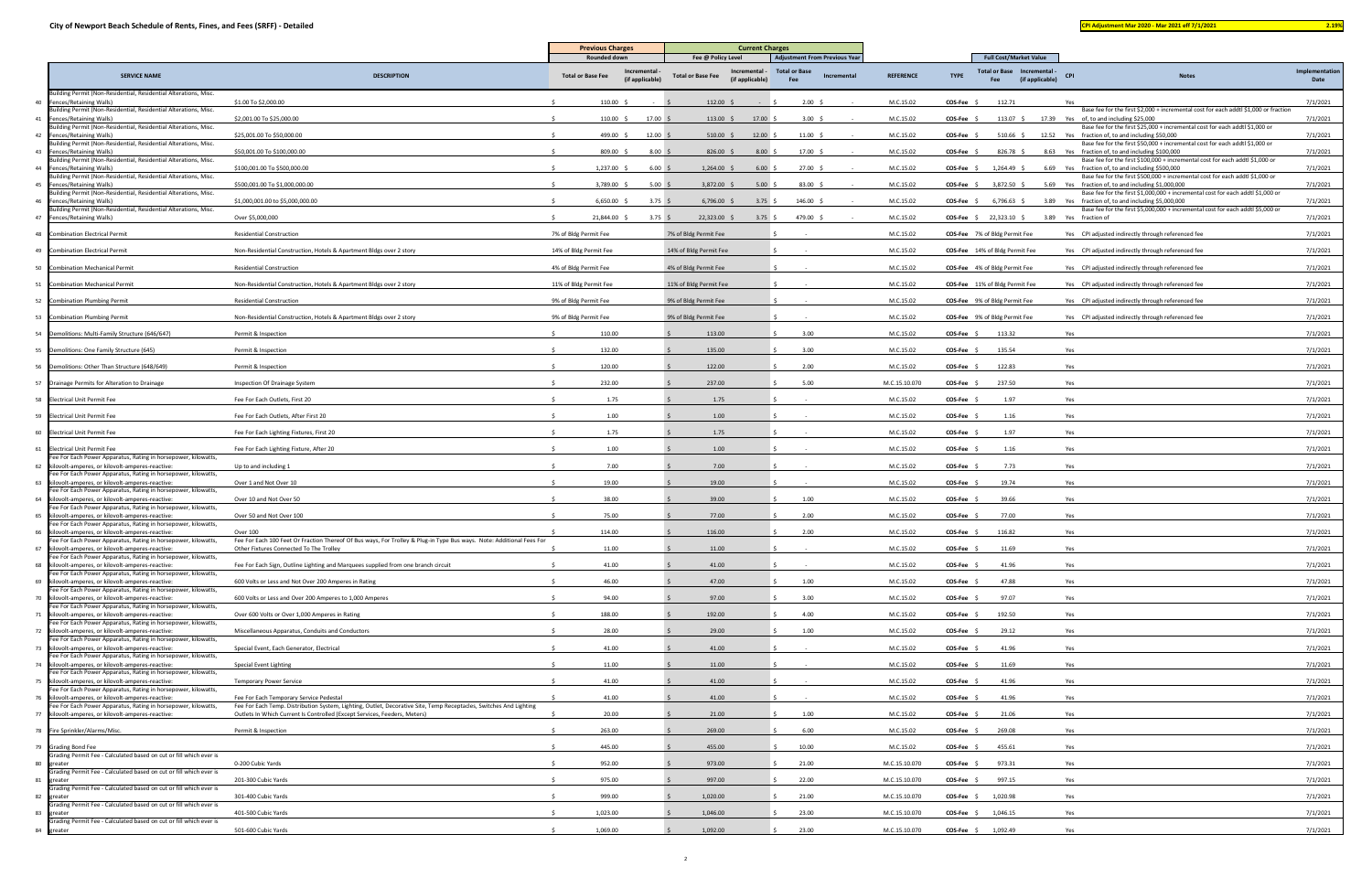|                                                                                     |                                                                                                        | <b>Previous Charges</b>                                                    | <b>Current Charges</b>                                                           |                                                                             |                  |                                |                                                                                                    |                                                                                                                                                             |                        |
|-------------------------------------------------------------------------------------|--------------------------------------------------------------------------------------------------------|----------------------------------------------------------------------------|----------------------------------------------------------------------------------|-----------------------------------------------------------------------------|------------------|--------------------------------|----------------------------------------------------------------------------------------------------|-------------------------------------------------------------------------------------------------------------------------------------------------------------|------------------------|
| <b>SERVICE NAME</b>                                                                 | <b>DESCRIPTION</b>                                                                                     | Rounded down<br>Incremental<br><b>Total or Base Fee</b><br>(if applicable) | Fee @ Policy Level<br>Incremental<br><b>Total or Base Fee</b><br>(if applicable) | <b>Adjustment From Previous Year</b><br>Total or Base<br>Incremental<br>Fee | <b>REFERENCE</b> | <b>TYPE</b>                    | <b>Full Cost/Market Value</b><br><b>Total or Base</b><br>Incremental -<br>(if applicable)<br>Fee   | <b>CPI</b><br><b>Notes</b>                                                                                                                                  | Implementation<br>Date |
| Grading Permit Fee - Calculated based on cut or fill which ever is<br>85 greater    | 601-700 Cubic Yards                                                                                    | 1,114.00                                                                   | 1,138.00                                                                         | 24.00                                                                       | M.C.15.10.070    | COS-Fee \$                     | 1,138.84                                                                                           | Yes                                                                                                                                                         | 7/1/2021               |
| Grading Permit Fee - Calculated based on cut or fill which ever is<br>86 greater    | 701-800 Cubic Yards                                                                                    | 1,162.00                                                                   | 1,187.00                                                                         | 25.00                                                                       | M.C.15.10.070    | COS-Fee \$                     | 1,187.84                                                                                           | Yes                                                                                                                                                         | 7/1/2021               |
| Grading Permit Fee - Calculated based on cut or fill which ever is<br>greater<br>87 | 801-900 Cubic Yards                                                                                    | 1,207.00                                                                   | 1,234.00                                                                         | 27.00                                                                       | M.C.15.10.070    | $COS-Fee$ \$                   | 1,234.19                                                                                           | Yes                                                                                                                                                         | 7/1/2021               |
| rading Permit Fee - Calculated based on cut or fill which ever is<br>greater<br>88  | 901-1000 Cubic Yards                                                                                   | 1,253.00                                                                   | 1,280.00                                                                         | 27.00                                                                       | M.C.15.10.070    | $COS-Fee$ \$                   | 1,280.53                                                                                           | Yes                                                                                                                                                         | 7/1/2021               |
| Grading Permit Fee - Calculated based on cut or fill which ever is<br>greater       | 1,001-10,000 Cubic Yards                                                                               | 1,258.00 \$<br>440.00 \$                                                   | $1,285.00$ \$<br>449.00                                                          | 27.00<br>\$9.00                                                             | M.C.15.10.070    | $COS-Fee$ \$                   |                                                                                                    | Base fee for the first 1,000 cubic yards + incremental cost for each addtl 1,000<br>1,285.66 \$449.98 Yes CY or fraction of, to and including 10,000 CY     | 7/1/2021               |
| -89<br>Grading Permit Fee - Calculated based on cut or fill which ever is<br>90     |                                                                                                        |                                                                            |                                                                                  |                                                                             |                  |                                |                                                                                                    | Base fee for the first 10,000 cubic yards + incremental cost for each addtl                                                                                 |                        |
| greater<br>Grading Permit Fee - Calculated based on cut or fill which ever is       | 10,001-100,000 Cubic Yards                                                                             | $5,198.00$ \$<br>439.00                                                    | $5,312.00$ \$<br>449.00                                                          | 114.00<br>\$10.00                                                           | M.C.15.10.070    | $COS-Fee$ \$                   |                                                                                                    | 5,312.37 \$449.35 Yes 10,000 CY or fraction of, to and including 100,000 CY<br>Base fee for the first 100,000 cubic yards + incremental cost for each addtl | 7/1/2021               |
| 91 greater                                                                          | 100,001 Cubic Yards or more                                                                            | $9,259.00$ \$<br>427.00 \$<br>Same As Building Permit                      | $9,462.00$ \$<br>437.00 \$<br>Same As Building                                   | 203.00<br>\$10.00                                                           | M.C.15.10.070    |                                | <b>COS-Fee</b> $\frac{2}{3}$ 9,462.49 $\frac{2}{3}$ 437.13 Yes 10,000 CY or fraction of<br>Same As |                                                                                                                                                             | 7/1/2021               |
| 92 Grading Permit Fees (Based on Site Improvements)                                 | Curb & Gutter, Paving, Erosion Control                                                                 | Fee Table                                                                  | Permit Fee Table                                                                 | N/A                                                                         | M.C.15.10.070    | <b>COS-Fee</b> Building Permit |                                                                                                    | Yes CPI adjusted indirectly through referenced fee                                                                                                          | 7/1/2021               |
| 93 Harbor                                                                           | Permit & Inspection                                                                                    | 308.00                                                                     | 314.00                                                                           | 6.00                                                                        | M.C.15.02        | <b>COS-Fee</b>                 | 629.51                                                                                             | Yes 50% Recovery per M.C. 3.36.030 Exhibit A                                                                                                                | 7/1/2021               |
| 94 Low Voltage System                                                               | Fee For Each Low Voltage Outlet, First 20                                                              | 1.75                                                                       | 1.75                                                                             |                                                                             | M.C.15.02        | <b>COS-Fee</b>                 | 1.97                                                                                               | Yes                                                                                                                                                         | 7/1/2021               |
| 95 Low Voltage System                                                               | Fee For Each Low Voltage Outlet, After First 20                                                        | 1.00                                                                       | 1.00                                                                             |                                                                             | M.C.15.02        | <b>COS-Fee</b>                 | 1.16                                                                                               | Yes                                                                                                                                                         | 7/1/2021               |
| 96 Low Voltage System                                                               | Fee For Each Pole or Platform-Mounted Lighting Fixtures                                                | 1.75                                                                       | 1.75                                                                             |                                                                             | M.C.15.02        | COS-Fee                        | 1.97                                                                                               | Yes                                                                                                                                                         | 7/1/2021               |
| 97 Low Voltage System                                                               | Fee For Each Theatrical-type Lighting Fixtures Or Assemblies                                           | 1.75                                                                       | 1.75                                                                             |                                                                             | M.C.15.02        | <b>COS-Fee</b>                 | 1.97                                                                                               | Yes                                                                                                                                                         | 7/1/2021               |
| 98 Low Voltage System                                                               | Fee For Each Residential Appliance or Receptacle Outlet (New Construction)                             | 7.00                                                                       | 7.00                                                                             |                                                                             | M.C.15.02        | COS-Fee                        | 7.73                                                                                               | Yes                                                                                                                                                         | 7/1/2021               |
| 99 Low Voltage System                                                               | Fee For Each Non-Residential Appliances and Self-Contained Factory-Wired, Not exceeding one horsepower | 7.00                                                                       | 7.00                                                                             |                                                                             | M.C.15.02        | <b>COS-Fee</b>                 | 7.73                                                                                               | Yes                                                                                                                                                         | 7/1/2021               |
| 100 Mechanical Unit Permit Fees                                                     | Fee For Each Forced Air or Gravity Type Furnace up to and including 100,000 Btu/h                      | 21.00                                                                      | 22.00                                                                            | 1.00                                                                        | M.C.15.02        | COS-Fee                        | 22.02                                                                                              | Yes                                                                                                                                                         | 7/1/2021               |
| 101 Mechanical Unit Permit Fees                                                     | Fee For Each Forced Air or Gravity Type Furnace over 100,000 Btu/h                                     | 25.00                                                                      | 26.00                                                                            | 1.00                                                                        | M.C.15.02        | <b>COS-Fee</b>                 | 26.36                                                                                              | Yes                                                                                                                                                         | 7/1/2021               |
| 102 Mechanical Unit Permit Fees                                                     | Fee For Each Floor Furnace, Including Vent                                                             | 21.00                                                                      | 22.00                                                                            | 1.00                                                                        | M.C.15.02        | COS-Fee \$                     | 22.02                                                                                              | Yes                                                                                                                                                         | 7/1/2021               |
| 103 Mechanical Unit Permit Fees                                                     | Fee For Each Suspended Heater, Recessed Wall Heater or Floor-Mounted Unit Heater                       | 21.00                                                                      | 22.00                                                                            | 1.00                                                                        | M.C.15.02        | COS-Fee                        | 22.02                                                                                              | Yes                                                                                                                                                         | 7/1/2021               |
| 104 Mechanical Unit Permit Fees                                                     | Fee For Each Installation, Relocation, Replacement of Appliance Vent                                   | 10.00                                                                      | 11.00                                                                            | 1.00                                                                        | M.C.15.02        | COS-Fee                        | 11.01                                                                                              | Yes                                                                                                                                                         | 7/1/2021               |
| 105 Mechanical Unit Permit Fees                                                     | Fee For Each Repair, Alteration of, Add'n to Heating / Cooling Appliances                              | 21.00                                                                      | 22.00                                                                            | 1.00                                                                        | M.C.15.02        | COS-Fee                        | 22.02                                                                                              | Yes                                                                                                                                                         | 7/1/2021               |
| 106 Mechanical Unit Permit Fees                                                     | Fee For Each Boiler or Compressor to and Including 3 HP                                                | 21.00                                                                      | 22.00                                                                            | 1.00                                                                        | M.C.15.02        | <b>COS-Fee</b>                 | 22.02                                                                                              | Yes                                                                                                                                                         | 7/1/2021               |
| 107 Mechanical Unit Permit Fees                                                     | Fee For Each Absorption System to and Including 100,000 Btu/h                                          | 21.00                                                                      | 22.00                                                                            | 1.00                                                                        | M.C.15.02        | <b>COS-Fee</b>                 | 22.02                                                                                              | Yes                                                                                                                                                         | 7/1/2021               |
|                                                                                     |                                                                                                        |                                                                            |                                                                                  |                                                                             |                  |                                |                                                                                                    |                                                                                                                                                             | 7/1/2021               |
| 108 Mechanical Unit Permit Fees                                                     | Fee For Each Boiler or Compressor Over 3 HP to and including 15 HP                                     | 38.00                                                                      | 39.00                                                                            | 1.00                                                                        | M.C.15.02        | <b>COS-Fee</b>                 | 39.54                                                                                              | Yes                                                                                                                                                         |                        |
| 109 Mechanical Unit Permit Fees                                                     | Fee For Each Absorption Sys. Over 100,000 Btu/h & including 500,00 Btu/h                               | 38.00                                                                      | 39.00                                                                            | 1.00                                                                        | M.C.15.02        | <b>COS-Fee</b>                 | 39.54                                                                                              | Yes                                                                                                                                                         | 7/1/2021               |
| 110 Mechanical Unit Permit Fees                                                     | Fee For Each Boiler or Compressor Over 15 HP to and including 30 HP                                    | 53.00                                                                      | 54.00                                                                            | 1.00                                                                        | M.C.15.02        | <b>COS-Fee</b>                 | 54.88                                                                                              | Yes                                                                                                                                                         | 7/1/2021               |
| 111 Mechanical Unit Permit Fees                                                     | Fee For Each Absorption Sys. Over 500,000 Btu/h & including 1,000,000 Btu/h                            | 53.00                                                                      | 54.00                                                                            | 1.00                                                                        | M.C.15.02        | COS-Fee \$                     | 54.88                                                                                              | Yes                                                                                                                                                         | 7/1/2021               |
| 112 Mechanical Unit Permit Fees                                                     | Fee For Each Boiler or Compressor Over 30 HP to and including 50 HP                                    | 78.00                                                                      | 80.00                                                                            | 2.00                                                                        | M.C.15.02        | COS-Fee                        | 80.63                                                                                              | Yes                                                                                                                                                         | 7/1/2021               |
| 113 Mechanical Unit Permit Fees                                                     | Fee For Each Absorption Sys. Over 1,000,000 Btu/h including 1,750,000 Btu/h                            | 78.00                                                                      | 80.00                                                                            | 2.00                                                                        | M.C.15.02        | <b>COS-Fee</b>                 | 80.63                                                                                              | Yes                                                                                                                                                         | 7/1/2021               |
| 114 Mechanical Unit Permit Fees                                                     | Fee For Each Boiler or Compressor over 50 HP                                                           | 133.00                                                                     | 136.00                                                                           | 3.00                                                                        | M.C.15.02        | <b>COS-Fee</b>                 | 136.45                                                                                             | Yes                                                                                                                                                         | 7/1/2021               |
| 115 Mechanical Unit Permit Fees                                                     | Fee For Each Absorption System Over 1,750,000 Btu/h                                                    | 133.00                                                                     | 136.00                                                                           | 3.00                                                                        | M.C.15.02        | COS-Fee \$                     | 136.45                                                                                             | Yes                                                                                                                                                         | 7/1/2021               |
| 116 Mechanical Unit Permit Fees                                                     | Fee For Each Air handling Unit To & Including 10,000 Cu Ft/Min Including Attached Ducts                | 15.00                                                                      | 15.00                                                                            |                                                                             | M.C.15.02        | <b>COS-Fee</b>                 | 15.35                                                                                              | Yes                                                                                                                                                         | 7/1/2021               |
| 117 Mechanical Unit Permit Fees                                                     | Fee For Each Air Handling Unit Over 10,000 cfm                                                         | 25.00                                                                      | 26.00                                                                            | 1.00                                                                        | M.C.15.02        | COS-Fee \$                     | 26.36                                                                                              | Yes                                                                                                                                                         | 7/1/2021               |
| 118 Mechanical Unit Permit Fees                                                     | Fee For Each Evaporative Cooler Other Than Portable Type                                               | 15.00                                                                      | 15.00                                                                            |                                                                             | M.C.15.02        | <b>COS-Fee</b>                 | 15.35                                                                                              | Yes                                                                                                                                                         | 7/1/2021               |
| 119 Mechanical Unit Permit Fees                                                     | Fee For Each Ventilation Fan Connected to a Single Duct                                                | 10.00                                                                      | 11.00                                                                            | 1.00                                                                        | M.C.15.02        | $COS-Fee$ \$                   | 11.01                                                                                              | Yes                                                                                                                                                         | 7/1/2021               |
| 120 Mechanical Unit Permit Fees                                                     | Fee For Each Ventilation System Not Connected to Any Other System                                      | 15.00                                                                      | 15.00                                                                            |                                                                             | M.C.15.02        | <b>COS-Fee</b>                 | 15.35                                                                                              | Yes                                                                                                                                                         | 7/1/2021               |
| 121 Mechanical Unit Permit Fees                                                     | Fee For Each Hood Served by Mech Exhaust, Including Ducts                                              | 15.00                                                                      | 15.00                                                                            |                                                                             | M.C.15.02        | COS-Fee                        | 15.35                                                                                              | Yes                                                                                                                                                         | 7/1/2021               |
| 122 Mechanical Unit Permit Fees                                                     | Fee For Each Domestic Type Incinerator                                                                 | 25.00                                                                      | 26.00                                                                            | 1.00                                                                        | M.C.15.02        | COS-Fee                        | 26.36                                                                                              | Yes                                                                                                                                                         | 7/1/2021               |
| 123 Mechanical Unit Permit Fees                                                     | Fee For Each Commercial or Industrial Type Incinerator                                                 | 107.00                                                                     | 110.00                                                                           | 3.00                                                                        | M.C.15.02        | COS-Fee                        | 110.09                                                                                             | Yes                                                                                                                                                         | 7/1/2021               |
| 124 Mechanical Unit Permit Fees                                                     | Other Equipment or Appliances Not Listed in This Code, Fee For Each                                    | 15.00                                                                      | 15.00                                                                            |                                                                             | M.C.15.02        | COS-Fee \$                     | 15.35                                                                                              | Yes                                                                                                                                                         | 7/1/2021               |
| 125 Miscellaneous: Fences/Retaining Walls                                           | Permit & Inspection                                                                                    | Same As Building Permit Fee Table                                          | Same As Building<br>Permit Fee Table                                             | N/A                                                                         | M.C.15.02        |                                | <b>COS-Fee</b> Same As Building Permit Fee Tal Yes                                                 |                                                                                                                                                             | 7/1/2021               |
| 126 Miscellaneous: Re-roofs                                                         | Permit & Inspection                                                                                    | 343.00                                                                     | 351.00                                                                           | 8.00                                                                        | M.C.15.02        | $COS-Fee$ \$                   | 351.37                                                                                             | Yes                                                                                                                                                         | 7/1/2021               |
|                                                                                     | Permit & Inspection                                                                                    | 836.00                                                                     | 854.00                                                                           | 18.00                                                                       |                  |                                | 854.41                                                                                             | Yes                                                                                                                                                         | 7/1/2021               |
| 127 One/Two Family Addition (434) (0-250 sq ft)                                     |                                                                                                        |                                                                            |                                                                                  |                                                                             | M.C.15.02        | <b>COS-Fee</b>                 |                                                                                                    |                                                                                                                                                             |                        |
| 128 One/Two Family Addition (434) (251-500 sq ft)                                   | Permit & Inspection                                                                                    | 1,328.00                                                                   | 1,357.00                                                                         | 29.00                                                                       | M.C.15.02        | $COS-Fee$ \$                   | 1,357.68                                                                                           | Yes                                                                                                                                                         | 7/1/2021               |
| 129 One/Two Family Addition (434) (501-1,000 sq ft)                                 | Permit & Inspection                                                                                    | 2,045.00                                                                   | 2,090.00                                                                         | 45.00                                                                       | M.C.15.02        |                                | COS-Fee \$ 2,090.63                                                                                | Yes                                                                                                                                                         | 7/1/2021               |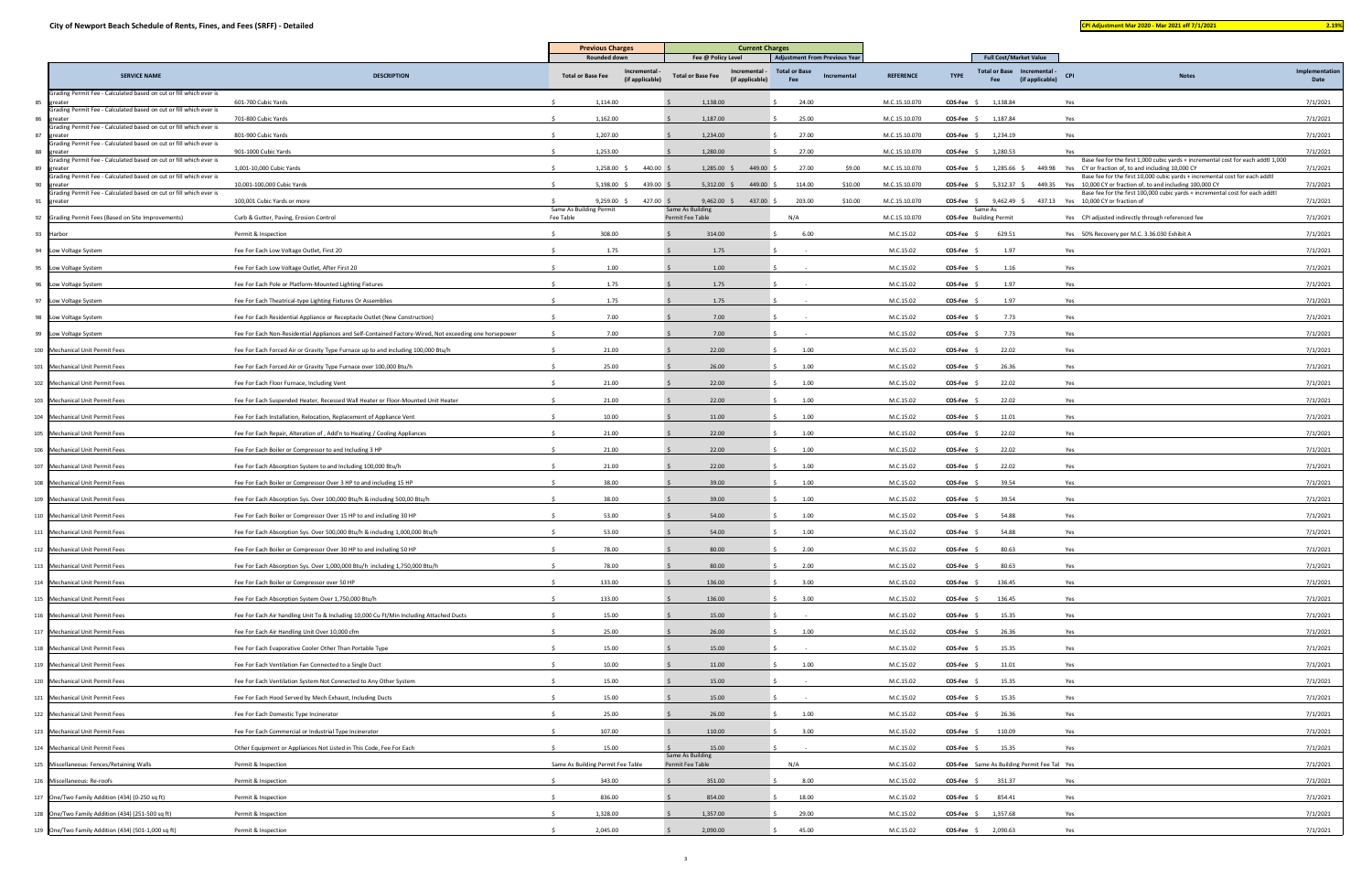| and the state of the state of the state of the state of the state of the state of the state of the state of th        |  | <b>Service Service</b> |  |
|-----------------------------------------------------------------------------------------------------------------------|--|------------------------|--|
| <b>Contract Contract Contract Contract Contract Contract Contract Contract Contract Contract Contract Contract Co</b> |  | -                      |  |

|                                                            |                                                                                                                                                                    | <b>Current Charges</b><br><b>Previous Charges</b> |                            |                                                               |                                                                             |                                  |                |                                                                        |                                                                                                                                     |                |
|------------------------------------------------------------|--------------------------------------------------------------------------------------------------------------------------------------------------------------------|---------------------------------------------------|----------------------------|---------------------------------------------------------------|-----------------------------------------------------------------------------|----------------------------------|----------------|------------------------------------------------------------------------|-------------------------------------------------------------------------------------------------------------------------------------|----------------|
| <b>SERVICE NAME</b>                                        | <b>DESCRIPTION</b>                                                                                                                                                 | <b>Total or Base Fee</b>                          | Rounded down<br>Incrementa | Fee @ Policy Level<br>Incremental<br><b>Total or Base Fee</b> | <b>Adjustment From Previous Year</b><br><b>Total or Base</b><br>Incremental | <b>REFERENCE</b>                 | <b>TYPE</b>    | <b>Full Cost/Market Value</b><br><b>Total or Base</b><br>Incremental - | <b>CPI</b><br><b>Notes</b>                                                                                                          | Implementation |
|                                                            |                                                                                                                                                                    |                                                   | (if applicable)            | (if applicable)                                               | Fee                                                                         |                                  |                | (if applicable)<br>Fee                                                 |                                                                                                                                     | Date           |
| 130 One/Two Family Addition (434) (1,001-2,000 sq ft)      | Permit & Inspection                                                                                                                                                |                                                   | 3,037.00                   | 3,104.00                                                      | 67.00                                                                       | M.C.15.02                        | $COS-Fee$ \$   | 3,104.38                                                               | Yes                                                                                                                                 | 7/1/2021       |
| 131 One/Two Family Addition (434) (2,001-3,000 sq ft)      | Permit & Inspection                                                                                                                                                |                                                   | 4,333.00                   | 4,428.00                                                      | 95.00                                                                       | M.C.15.02                        | $COS-Fee$ \$   | 4,428.09                                                               | Yes                                                                                                                                 | 7/1/2021       |
| 132 One/Two Family Addition (434) (3,001+ sq ft)           | Permit & Inspection                                                                                                                                                |                                                   | 5,540.00                   | 5,661.00                                                      | 121.00                                                                      | M.C.15.02                        | $COS-Fee$ \$   | 5,661.99                                                               | Yes                                                                                                                                 | 7/1/2021       |
| 133 One/Two Family Shoring                                 | Permit & Inspection                                                                                                                                                |                                                   | 596.00                     | 609.00                                                        | 13.00                                                                       | M.C.15.02                        | <b>COS-Fee</b> | 609.75                                                                 | Yes                                                                                                                                 | 7/1/2021       |
| 134 One/Two Family Structure (101/103) (0-2,500 sq ft)     | Permit & Inspection                                                                                                                                                |                                                   | 3,648.00                   | 3,728.00                                                      | 80.00                                                                       | M.C.15.02                        | $COS-Fee$ \$   | 3,728.92                                                               | Yes                                                                                                                                 | 7/1/2021       |
| 135 One/Two Family Structure (101/103) (2,501-3,500 sq ft) | Permit & Inspection                                                                                                                                                |                                                   | 5,194.00                   | 5,307.00                                                      | 113.00                                                                      | M.C.15.02                        | COS-Fee \$     | 5,308.00                                                               | Yes                                                                                                                                 | 7/1/2021       |
| 136 One/Two Family Structure (101/103) (3,501-4,500 sq ft) | Permit & Inspection                                                                                                                                                |                                                   | 5,770.00                   | 5,896.00                                                      | 126.00                                                                      | M.C.15.02                        | $COS-Fee$ \$   | 5,896.50                                                               | Yes                                                                                                                                 | 7/1/2021       |
| 137 One/Two Family Structure (101/103) (4,501-5,500 sq ft) | Permit & Inspection                                                                                                                                                |                                                   | 6,710.00                   | 6,857.00                                                      | 147.00                                                                      | M.C.15.02                        | $COS-Fee$ \$   | 6,857.91                                                               | Yes                                                                                                                                 | 7/1/2021       |
| 138 One/Two Family Structure (101/103) (5,501+ sq ft)      | Permit & Inspection                                                                                                                                                |                                                   | 9,159.00                   | 9,360.00                                                      | 201.00                                                                      | M.C.15.02                        | COS-Fee \$     | 9,360.16                                                               | Yes                                                                                                                                 | 7/1/2021       |
| 139 Patios/Decks/Trellis (329)                             | Permit & Inspection                                                                                                                                                |                                                   | 381.00                     | 389.00                                                        | 8.00                                                                        | M.C.15.02                        | <b>COS-Fee</b> | 389.91                                                                 | Yes                                                                                                                                 | 7/1/2021       |
| 140 Permit Issuance Fees                                   | Issuance of Permit (counter only)                                                                                                                                  |                                                   | 37.00                      | 38.00                                                         | 1.00                                                                        | M.C.15.02                        | COS-Fee        | 38.59                                                                  | Yes                                                                                                                                 | 7/1/2021       |
| 141 Plumbing Permit Unit Fees                              | Fee For Each Plumbing Fixture, Trap, Set of Fixtures on One Trap                                                                                                   |                                                   | 15.00                      | 16.00                                                         | 1.00                                                                        | M.C.15.02                        | <b>COS-Fee</b> | 16.14                                                                  | Yes                                                                                                                                 | 7/1/2021       |
| 142 Plumbing Permit Unit Fees                              | Fee For Each Building Sewer, Trailer Park Sewer                                                                                                                    |                                                   | 38.00                      | 39.00                                                         | 1.00                                                                        | M.C.15.02                        | <b>COS-Fee</b> | 39.30                                                                  | Yes                                                                                                                                 | 7/1/2021       |
| 143 Plumbing Permit Unit Fees                              | Fee Per Drain In Rainwater Systems                                                                                                                                 |                                                   | 15.00                      | 16.00                                                         | 1.00                                                                        | M.C.15.02                        | COS-Fee        | 16.14                                                                  | Yes                                                                                                                                 | 7/1/2021       |
| 144 Plumbing Permit Unit Fees                              | Fee For Each Cesspool                                                                                                                                              |                                                   | 56.00                      | 57.00                                                         | 1.00                                                                        | M.C.15.02                        | <b>COS-Fee</b> | 57.71                                                                  | Yes                                                                                                                                 | 7/1/2021       |
| 145 Plumbing Permit Unit Fees                              | Fee For Each Private Sewage Disposal System<br>Fee For Each Industrial Waste Pretreatment Interceptor, Excepting Kitchen Type Grease Inter. Functioning As Fixture |                                                   | 113.00                     | 115.00                                                        | 2.00                                                                        | M.C.15.02                        | COS-Fee \$     | 115.76                                                                 | Yes                                                                                                                                 | 7/1/2021       |
| 146 Plumbing Permit Unit Fees                              | Traps                                                                                                                                                              |                                                   | 30.00                      | 31.00                                                         | 1.00                                                                        | M.C.15.02                        | COS-Fee        | 31.15                                                                  | Yes                                                                                                                                 | 7/1/2021       |
| 147 Plumbing Permit Unit Fees                              | Fee For Each Water Piping, Water Treating Equipment                                                                                                                |                                                   | 7.00                       | 8.00                                                          | 1.00                                                                        | M.C.15.02                        | $COS-Fee$ \$   | 8.15                                                                   | Yes                                                                                                                                 | 7/1/2021       |
| 148 Plumbing Permit Unit Fees                              | Fee For Each Drainage or Vent Piping Fixture                                                                                                                       |                                                   | 7.00                       | 8.00                                                          | 1.00                                                                        | M.C.15.02                        | COS-Fee \$     | 8.15                                                                   | Yes                                                                                                                                 | 7/1/2021       |
| 149 Plumbing Permit Unit Fees                              | Fee For Each Lawn Sprinkler System on One Meter, Backflow Protection Dev                                                                                           |                                                   | 22.00                      | 23.00                                                         | 1.00                                                                        | M.C.15.02                        | <b>COS-Fee</b> | 23.15                                                                  | Yes                                                                                                                                 | 7/1/2021       |
| 150 Plumbing Permit Unit Fees                              | 1 To 5 Atmospheric Type Vacuum Breakers                                                                                                                            |                                                   | 18.00                      | 18.00                                                         |                                                                             | M.C.15.02                        | COS-Fee        | 18.43                                                                  | Yes                                                                                                                                 | 7/1/2021       |
| 151 Plumbing Permit Unit Fees                              | Fee For Each When More than 5 Atmospheric Type Vacuum Breakers                                                                                                     |                                                   | 3.75                       | 3.75                                                          |                                                                             | M.C.15.02                        | <b>COS-Fee</b> | 3.91                                                                   | Yes                                                                                                                                 | 7/1/2021       |
| 152 Plumbing Permit Unit Fees                              | Fee For Each Other Backflow Protective Device 2 Inches & Smaller                                                                                                   |                                                   | 18.00                      | 18.00                                                         |                                                                             | M.C.15.02                        | <b>COS-Fee</b> | 18.43                                                                  | Yes                                                                                                                                 | 7/1/2021       |
| 153 Plumbing Permit Unit Fees                              | Fee For Each Other Backflow Protective Device Over 2 Inches                                                                                                        |                                                   | 38.00                      | 39.00                                                         | 1.00                                                                        | M.C.15.02                        | <b>COS-Fee</b> | 39.30                                                                  | Yes                                                                                                                                 | 7/1/2021       |
| 154 Plumbing Permit Unit Fees                              | Fee For Each Gas Piping System of One to Four Outlets                                                                                                              |                                                   | 7.00                       | 8.00                                                          | 1.00                                                                        | M.C.15.02                        | COS-Fee        | 8.15                                                                   | Yes                                                                                                                                 | 7/1/2021       |
| 155 Plumbing Permit Unit Fees                              | Fee For Each Outlet Gas Piping System of Five or More Outlets                                                                                                      |                                                   | 1.75                       | 1.75                                                          |                                                                             | M.C.15.02                        | <b>COS-Fee</b> | 1.80                                                                   | Yes                                                                                                                                 | 7/1/2021       |
| 156 Pools/Spas                                             | Permit & Inspection                                                                                                                                                |                                                   | 430.00                     | 440.00                                                        | 10.00                                                                       | M.C.15.02                        | $COS-Fee$ \$   | 440.42                                                                 | Yes                                                                                                                                 | 7/1/2021       |
| 157 Solar (434)                                            | Permit & Inspection                                                                                                                                                |                                                   | 474.00                     | 485.00                                                        | 11.00                                                                       | M.C.15.02<br>Section 2705 Public | COS-Fee        | 485.04                                                                 | Yes                                                                                                                                 | 7/1/2021       |
| 158 Strong Motion Instrumentation (CA State Fee)           | Residential Structures Less Than Three Stories High                                                                                                                | see notes                                         |                            | see notes                                                     | N/A                                                                         | Resources Code                   |                | Statute see notes                                                      | No 100% of State Fee                                                                                                                | 10/24/2016     |
| 159 Supplemental Permits Issuance, Fee For Each Permit     |                                                                                                                                                                    |                                                   | 12.00                      | 12.00                                                         |                                                                             | M.C.15.02                        | COS-Fee \$     | 12.26                                                                  | Yes                                                                                                                                 | 7/1/2021       |
| 160 Water Heater Permit                                    | Fee For Each Water Heater and/or Vent                                                                                                                              |                                                   | 31.00                      | 31.00                                                         |                                                                             | M.C.15.02                        | COS-Fee \$     | 32.00                                                                  | Yes                                                                                                                                 | 7/1/2021       |
| <b>Plan Reviews</b>                                        |                                                                                                                                                                    |                                                   |                            |                                                               |                                                                             |                                  |                |                                                                        |                                                                                                                                     |                |
| 161 Additions of Residential Garages/Carports (438)        | Plan Review                                                                                                                                                        |                                                   | 406.00                     | 415.00                                                        | 9.00                                                                        | M.C.15.02                        | <b>COS-Fee</b> | 415.62                                                                 | Yes                                                                                                                                 | 7/1/2021       |
| 162 Demolitions: Multi-Family Structure (646/647)          | Plan Review                                                                                                                                                        |                                                   | 316.00                     | 323.00                                                        | 7.00                                                                        | M.C.15.02                        | <b>COS-Fee</b> | 323.39                                                                 | Yes                                                                                                                                 | 7/1/2021       |
| 163 Demolitions: One Family Structure (645)                | Plan Review                                                                                                                                                        |                                                   | 316.00                     | 323.00                                                        | 7.00                                                                        | M.C.15.02                        | COS-Fee        | 323.39                                                                 | Yes                                                                                                                                 | 7/1/2021       |
| 164 Demolitions: Other Than Structure (648/649)            | Plan Review                                                                                                                                                        |                                                   | 320.00                     | 327.00                                                        | 7.00                                                                        | M.C.15.02                        | <b>COS-Fee</b> | 327.89                                                                 | Yes                                                                                                                                 | 7/1/2021       |
| 165 Determination of Unreasonable Hardship                 | To comply with Disabled Access Requirements                                                                                                                        |                                                   | 349.00                     | 357.00                                                        | 8.00                                                                        | M.C.15.02                        | $COS-Fee$ \$   | 357.20                                                                 | Yes                                                                                                                                 | 7/1/2021       |
| 166 Disabled Access Compliance Review                      | Title 24 compliance review of documents                                                                                                                            | 0.1% of Construction Cost                         |                            | 0.1% of Construction Cost                                     |                                                                             | M.C.15.02                        |                | <b>COS-Fee</b> 0.1% of Construction Cost                               | Yes Minimum \$91. Maximum \$944. CPI adjusted indirectly through referenced fee                                                     | 7/1/2021       |
| 167 Drainage Plan Review for Alteration to Drainage        | Drainage compliance review of documents                                                                                                                            |                                                   | 195.00                     | 199.00                                                        | 4.00                                                                        | M.C.15.10.070                    | $COS-Fee$ \$   | 199.74<br>87% of Total                                                 | Yes                                                                                                                                 | 7/1/2021       |
| 168 Electrical Plan Review                                 | Code compliance review of electrical plans                                                                                                                         | 87% of Total Electrical Permit Fee                |                            | 87% of Total Electrical Permit Fee                            |                                                                             | M.C.15.02                        |                | <b>COS-Fee</b> Electrical Permit                                       | Yes CPI adjusted indirectly through referenced fee                                                                                  | 7/1/2021       |
| 169 Energy Compliance Review                               | Title 24 compliance review of documents                                                                                                                            | 0.07% of Construction Cost                        |                            | 0.07% of Construction Cost                                    |                                                                             | M.C.15.02                        |                | COS-Fee 0.07% of Construction Cost                                     | Minimum \$61. Maximum for 1 & 2 dwelling \$303. \$550 maximum for all others.<br>Yes CPI adjusted indirectly through referenced fee | 7/1/2021       |
| 170 Expedite Plan Review                                   | Request To Expedite Plan Check and Work Overtime                                                                                                                   | 1.75 X Regular Plan<br>Review Fees, \$453         |                            | 1.75 X Regular Plan Review Fees, \$453<br>minimum             | N/A                                                                         | M.C.15.02                        | <b>COS-Fee</b> | 1.75 X Regular Plan Review<br>Fees, \$453 minimum                      | Yes                                                                                                                                 | 7/1/2021       |
| 171 Fire Sprinkler/Alarms/Misc.                            | Plan Review                                                                                                                                                        |                                                   | 217.00                     | 222.00                                                        | 5.00                                                                        | M.C.15.02                        | $COS-Fee$ \$   | 222.19                                                                 | Yes                                                                                                                                 | 7/1/2021       |
| 172 Grading Plan Review by City Staff                      | Code Compliance Review of Grading Plans                                                                                                                            | 87% of Grading Permit Fee                         |                            | 87% of Grading Permit Fee                                     |                                                                             | M.C.15.02                        |                | <b>COS-Fee</b> 87% of Grading Permit Fee                               | Yes CPI adjusted indirectly through referenced fee                                                                                  | 7/1/2021       |
| 173 Grading Plan Review of Complex Projects by Consultant  | Code Compliance Review of Grading Plans                                                                                                                            | 133% of Consultant Fee                            |                            | 133% of Consultant Fee                                        |                                                                             | M.C.15.02                        |                | COS-Fee 133% of Consultant Fee                                         | CPI adjusted indirectly through referenced fee (Consultant 100% Pass Thru, City<br>Yes Staff COS-Fee 18% of Consultant fee)         | 7/1/2021       |
|                                                            |                                                                                                                                                                    |                                                   |                            |                                                               |                                                                             |                                  |                |                                                                        |                                                                                                                                     |                |

4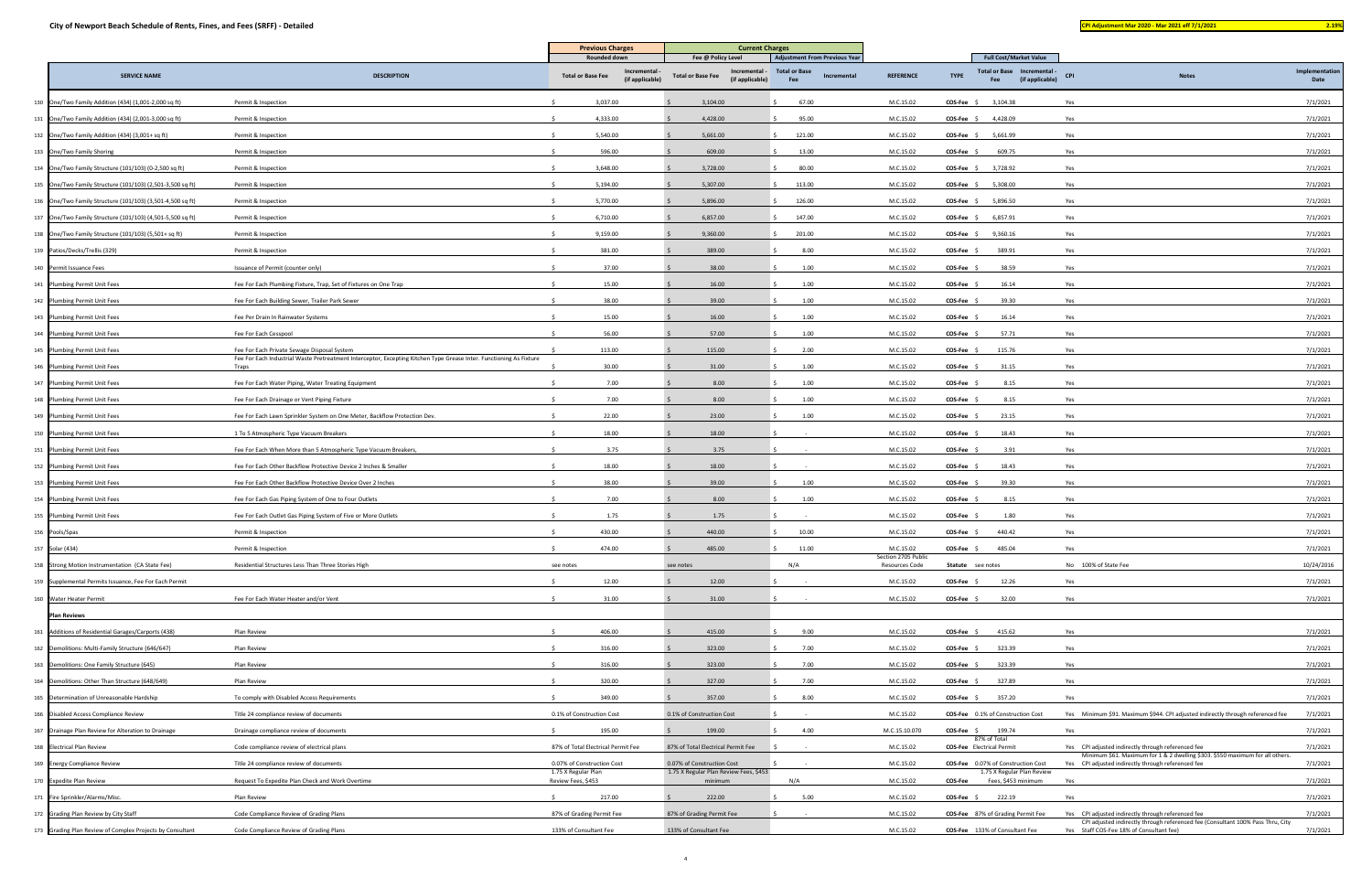| __ |
|----|
|----|

|                                                                 |                                                                                                  | <b>Previous Charges</b>               |                                | <b>Current Charges</b>                                       |                                            |                                           |                                                                      |                                                                                      |                        |
|-----------------------------------------------------------------|--------------------------------------------------------------------------------------------------|---------------------------------------|--------------------------------|--------------------------------------------------------------|--------------------------------------------|-------------------------------------------|----------------------------------------------------------------------|--------------------------------------------------------------------------------------|------------------------|
|                                                                 |                                                                                                  | Rounded down                          |                                | Fee @ Policy Level                                           | <b>Adjustment From Previous Year</b>       |                                           | <b>Full Cost/Market Value</b>                                        |                                                                                      |                        |
| <b>SERVICE NAME</b>                                             | <b>DESCRIPTION</b>                                                                               | <b>Total or Base Fee</b>              | Incremental<br>(if applicable) | Incremental -<br><b>Total or Base Fee</b><br>(if applicable) | <b>Total or Base</b><br>Incremental<br>Fee | <b>REFERENCE</b>                          | Total or Base Incremental -<br><b>TYPE</b><br>(if applicable)<br>Fee | <b>CPI</b><br><b>Notes</b>                                                           | Implementation<br>Date |
| 174 Harbor Construction Plan Review                             | Code Compliance Review                                                                           | 322.00                                |                                | 329.00                                                       | 7.00                                       | M.C.15.02                                 | COS-Fee \$<br>659.11                                                 | Yes 50% Recovery per M.C. 3.36.030                                                   | 7/1/2021               |
| 175 Mechanical Plan Review                                      | Code compliance review of HVAC plans                                                             | 87% of Total Mechanical<br>Permit Fee |                                | 87% of Total<br>Mechanical Permit Fee                        |                                            | M.C.15.02                                 | 87% of Total<br>COS-Fee Mechanical                                   | Yes CPI adjusted indirectly through referenced fee                                   | 7/1/2021               |
| 176 Miscellaneous: Fences/Retaining Walls                       | Plan Review                                                                                      | Same As Plan Review                   |                                | Same As Plan Review                                          | N/A                                        | M.C.15.02                                 | <b>COS-Fee</b> Same As Plan Review                                   | Yes                                                                                  | 7/1/2021               |
| 177 Miscellaneous: Re-roofs                                     | Plan Review                                                                                      | 167.00                                |                                | 171.00                                                       | 4.00                                       | M.C.15.02                                 | $COS-Fee$ \$<br>171.09                                               | Yes                                                                                  | 7/1/2021               |
| 178 One/Two Family Addition (434) (0-250 sq ft)                 | Plan Review                                                                                      | 832.00                                |                                | 850.00                                                       | 18.00                                      | M.C.15.02                                 | 850.55<br>COS-Fee \$                                                 | Yes                                                                                  | 7/1/2021               |
| 179 One/Two Family Addition (434) (251-500 sq ft)               | Plan Review                                                                                      | 1,163.00                              |                                | 1,188.00                                                     | 25.00                                      | M.C.15.02                                 | 1,188.84<br>$COS-Fee$ \$                                             | Yes                                                                                  | 7/1/2021               |
| 180 One/Two Family Addition (434) (501-1,000 sq ft)             | Plan Review                                                                                      | 1,602.00                              |                                | 1,637.00                                                     | 35.00                                      | M.C.15.02                                 | $COS-Fee$ \$<br>1,637.86                                             | Yes                                                                                  | 7/1/2021               |
| 181 One/Two Family Addition (434) (1,001-2,000 sq ft)           | Plan Review                                                                                      | 2,371.00                              |                                | 2,423.00                                                     | 52.00                                      | M.C.15.02                                 | 2,423.03<br>$COS-Fee$ \$                                             | Yes                                                                                  | 7/1/2021               |
| 182 One/Two Family Addition (434) (2,001-3,000 sq ft)           | Plan Review                                                                                      | 3,550.00                              |                                | 3,628.00                                                     | 78.00                                      | M.C.15.02                                 | 3,628.74<br>$COS-Fee$ \$                                             | Yes                                                                                  | 7/1/2021               |
| 183 One/Two Family Addition (434) (3,001+ sq ft)                | Plan Review                                                                                      | 4,421.00                              |                                | 4,518.00                                                     | 97.00                                      | M.C.15.02                                 | COS-Fee \$ 4,518.39                                                  | Yes                                                                                  | 7/1/2021               |
| 184 One/Two Family Shoring                                      | Plan Review                                                                                      | 994.00                                |                                | 1,016.00                                                     | 22.00                                      | M.C.15.02                                 | $COS-Fee$ \$<br>1,016.29                                             | Yes                                                                                  | 7/1/2021               |
| 185 One/Two Family Structure (101/103) (0-2,500 sq ft)          | Plan Review                                                                                      | 3,285.00                              |                                | 3,357.00                                                     | 72.00                                      | M.C.15.02                                 | $COS-Fee$ \$<br>3,357.68                                             | Yes                                                                                  | 7/1/2021               |
| 186 One/Two Family Structure (101/103) (2,501-3,500 sq ft)      | Plan Review                                                                                      | 3,735.00                              |                                | 3,817.00                                                     | 82.00                                      | M.C.15.02                                 | 3,817.40<br>$COS-Fee$ \$                                             | Yes                                                                                  | 7/1/2021               |
| 187 One/Two Family Structure (101/103) (3,501-4,500 sq ft)      | Plan Review                                                                                      | 4,830.00                              |                                | 4,936.00                                                     | 106.00                                     | M.C.15.02                                 | 4,936.38<br>COS-Fee \$                                               | Yes                                                                                  | 7/1/2021               |
| 188 One/Two Family Structure (101/103) (4,501-5,500 sq ft)      | Plan Review                                                                                      | 5,919.00                              |                                | 6,048.00                                                     | 129.00                                     | M.C.15.02                                 | 6,048.88<br>COS-Fee                                                  | Yes                                                                                  | 7/1/2021               |
| 189 One/Two Family Structure (101/103) (5,501+ sq ft)           | Plan Review                                                                                      | 7,049.00                              |                                | 7,203.00                                                     | 154.00                                     | M.C.15.02                                 | 7,203.62<br>COS-Fee                                                  | Yes                                                                                  | 7/1/2021               |
| 190 Patios/Decks/Trellis (329)                                  | Plan Review                                                                                      | 313.00                                |                                | 319.00                                                       | 6.00                                       | M.C.15.02                                 | 319.99<br><b>COS-Fee</b>                                             | Yes                                                                                  | 7/1/2021               |
| 191 Plan Check Extension                                        | Request To Extend Plan Check                                                                     | 66.00                                 |                                | 68.00                                                        | 2.00                                       | M.C.15.02                                 | 68.09<br>COS-Fee                                                     | Yes                                                                                  | 7/1/2021               |
| 192 Plan Check Hourly Rate                                      | Fee per Hour                                                                                     | 255.00                                |                                | 261.00                                                       | 6.00                                       | M.C.15.02                                 | $COS-Fee$ \$<br>261.22                                               | Yes                                                                                  | 7/1/2021               |
| 193 Plan Review (Non-Residential and Residential Alterations)   | <b>Buildings Or Structures</b>                                                                   | 87% of Building Permit Fee            |                                | 87% of Building Permit Fee                                   |                                            | M.C.15.02                                 | <b>COS-Fee</b> 87% of Building Permit Fee                            | Yes CPI adjusted indirectly through referenced fee                                   | 7/1/2021               |
| 194 Plumbing Plan Review                                        | Code compliance review of Plumbing plans                                                         | 87% of Total Plumbing<br>Permit Fee   |                                | 87% of Total Plumbing<br>Permit Fee                          |                                            | M.C.15.02                                 | 87% of Total<br><b>COS-Fee</b> Plumbing Permit                       | Yes CPI adjusted indirectly through referenced fee                                   | 7/1/2021               |
| 195 Pools/Spas                                                  | Plan Review                                                                                      | 387.00                                |                                | 396.00                                                       | 9.00                                       | M.C.15.02                                 | $COS-Fee$ \$<br>396.22                                               | Yes                                                                                  | 7/1/2021               |
| 196 Repetitive Plan Review                                      | Similar Units In Tracts Containing More Than 5 Units After Model When Full Fee Is Paid For Model | 25% of Plan Review Fee                |                                | 25% of Plan Review Fee                                       |                                            | M.C.15.02                                 | COS-Fee 25% of Plan Review Fee                                       | Yes CPI adjusted indirectly through referenced fee                                   | 7/1/2021               |
| 197 Solar (434)                                                 | Plan Review                                                                                      | 400.00                                |                                | 409.00                                                       | 9.00                                       | M.C.15.02                                 | $COS-Fee$ \$<br>409.17                                               | Yes                                                                                  | 7/1/2021               |
| 198 Waste Management Administration Fee                         | Administration Fee Demolition                                                                    | 26.00                                 |                                | 27.00                                                        | 1.00                                       | M.C.15.02                                 | COS-Fee<br>27.25                                                     | Yes                                                                                  | 7/1/2021               |
| 199 Water Quality Management Inspections (Commercial Projects)  | Code Compliance Review/Inspections                                                               | 343.00                                |                                | 350.00                                                       | 7.00                                       | M.C.15.10.071                             | <b>COS-Fee</b><br>350.53                                             | Yes                                                                                  | 7/1/2021               |
| 200 Water Quality Management Inspections (Residential Projects) | Code Compliance Review/Inspections                                                               | 278.00                                |                                | 284.00                                                       | 6.00                                       | M.C.15.10.070                             | COS-Fee \$<br>284.25                                                 | Yes                                                                                  | 7/1/2021               |
| 201 Water Quality Management Plan Review (Commercial Projects)  | Code Compliance Review-Building Fee                                                              | 269.00                                |                                | 275.00                                                       | 6.00                                       | M.C.15.10.070                             | <b>Pass Thru</b><br>275.75                                           | Yes Actual costs of licensed contractor                                              | 7/1/2021               |
| 202 Water Quality Management Plan Review (Residential Projects) | Code Compliance Review-Building Fee                                                              | 187.00                                |                                | 191.00                                                       | 4.00                                       | M.C.15.10.070                             | Pass Thru \$<br>191.52                                               | Yes Actual costs of licensed contractor                                              | 7/1/2021               |
| <b>COMMUNITY DEVELOPMENT - PLANNING</b>                         | Fees with "Yes" under CPI column increased by CPI, unless noted otherwise                        |                                       |                                |                                                              |                                            |                                           |                                                                      |                                                                                      |                        |
| 203 Amendments - General Plan                                   | Application - per hour (Deposit Account)                                                         | 239.00                                |                                | 266.00                                                       | 27.00                                      | CC Policy K-1                             | $COS-Fee \quad \zeta$<br>266.04                                      | Yes Phasing in fee increase, 50% of increase in 2020, full cost 2021                 | 7/1/2021               |
| 204 Amendments - Local Coastal Program                          | Application - per hour (Deposit Account)                                                         | 239.00                                |                                | 266.00                                                       | 27.00                                      | M.C 20.50.050                             | 266.04<br><b>COS-Fee</b>                                             | Yes Phasing in fee increase, 50% of increase in 2020, full cost 2021                 | 7/1/2021               |
| 205 Amendments - Planned Community                              | Application - per hour (Deposit Account)                                                         | 239.00                                |                                | 266.00                                                       | 27.00                                      | M.C 20.50.050                             | 266.04<br>COS-Fee                                                    | Yes Phasing in fee increase, 50% of increase in 2020, full cost 2021                 | 7/1/2021               |
| 206 Amendments - Zoning Code/Specific Plan                      | Application - per hour (Deposit Account)                                                         | 239.00                                |                                | 266.00                                                       | 27.00                                      | CC Policy K-1                             | 266.04<br>COS-Fee \$                                                 | Yes Phasing in fee increase, 50% of increase in 2020, full cost 2021                 | 7/1/2021               |
| 207 Appeals                                                     | City Council                                                                                     | 1,715.00                              |                                | 1,715.00                                                     |                                            | M.C. 20.64.030, M.C. 21.64.03( COS-Fee \$ | 4,211.56                                                             | Yes \$1,715 Recovery per M.C. 3.36.030 Exhibit A                                     | 7/1/2021               |
| 208 Appeals                                                     | <b>Planning Commission</b>                                                                       | 1,715.00                              |                                | 1,715.00                                                     |                                            | M.C. 20.64.030, M.C.<br>21.64.030         | $COS-Fee$ \$ 4,211.56                                                | Yes \$1,715 Recovery per M.C. 3.36.030 Exhibit A                                     | 7/1/2021               |
| 209 Appeals - Coastal Development Permit Application            | Coastal Development Permit Application Appeals from Zoning Administrator to Planning Commission  |                                       |                                |                                                              | N/A                                        | M.C. 20.64.030, M.C.<br>21.64.030         | <b>COS-Fee</b> $\frac{2}{3}$ 4,211.56                                | Yes 0% Recovery per M.C. 3.36.030 Exhibit A                                          | 7/1/2021               |
| 210 Appeals - NBMC Chapter 17.65 (Applicant Successful)         | Appeal to Harbor Commission                                                                      |                                       |                                |                                                              |                                            | M.C. 17.65                                | $COS-Fee$ \$<br>3,029.73                                             | Yes 0% Recovery per M.C. 3.36.030 Exhibit A (studied 2021)                           | 7/1/2021               |
| 211 Appeals - NBMC Chapter 17.65 (Applicant Unsuccessful)       | Appeal to Harbor Commission                                                                      | 1,250.00                              |                                | 1,250.00                                                     |                                            | M.C. 17.65                                | $COS-Fee$ \$<br>3,029.73                                             | Yes \$1,250 Recovery per M.C. 3.36.030 Exhibit A (studied 2021)                      | 7/1/2021               |
|                                                                 |                                                                                                  |                                       |                                |                                                              |                                            |                                           |                                                                      |                                                                                      |                        |
| 212 Appeals - NBMC Chapter 17.65 (Applicant Successful)         | Appeal to City Council                                                                           |                                       |                                |                                                              |                                            | M.C. 17.65                                | 2,072.68<br>$COS-Fee \quad $$                                        | Yes 0% Recovery per M.C. 3.36.030 Exhibit A (studied 2021)                           | 7/1/2021               |
| 213 Appeals - NBMC Chapter 17.65 (Applicant Unsuccessful)       | Appeal to City Council                                                                           | 940.00<br>839.00                      |                                | 940.00                                                       | 77.00                                      | M.C. 17.65<br>M.C. 15.37.020, M.C.        | $COS-Fee$ \$ 2,072.68                                                | Yes \$940 Recovery per M.C. 3.36.030 Exhibit A (studied 2021)                        | 7/1/2021               |
| 214 Approval in Concept                                         | Application                                                                                      |                                       |                                | 916.00                                                       |                                            | 21.52.015                                 | COS-Fee \$<br>916.48                                                 | Yes Phasing in fee increase, 50% of increase in 2020, full cost 2021                 | 7/1/2021               |
| 215 Banner Permit                                               | Application                                                                                      | 50.00                                 |                                | 58.00                                                        | 8.00                                       | M.C. 20.50.050                            | <b>COS-Fee</b><br>58.04                                              | Yes Phasing in fee increase, 50% of increase in 2020, full cost 2021                 | 7/1/2021               |
| 216 Certificate of Compliance - Subdivision Code                | Application                                                                                      | 358.00                                |                                | 366.00                                                       | 8.00                                       | M.C. 20.50.050                            | <b>COS-Fee</b><br>366.18                                             | Yes<br>Used when multiple permits are needed for a project; Phasing in fee increase, | 7/1/2021               |
| 217 Coastal Development Permit (CDP)                            | Application - per hour (Deposit Account)                                                         | 239.00                                |                                | 266.00                                                       | 27.00                                      | M.C. 21.50.040                            | $COS-Fee$ \$<br>266.04                                               | Yes 50% of increase in 2020, full cost 2021                                          | 7/1/2021               |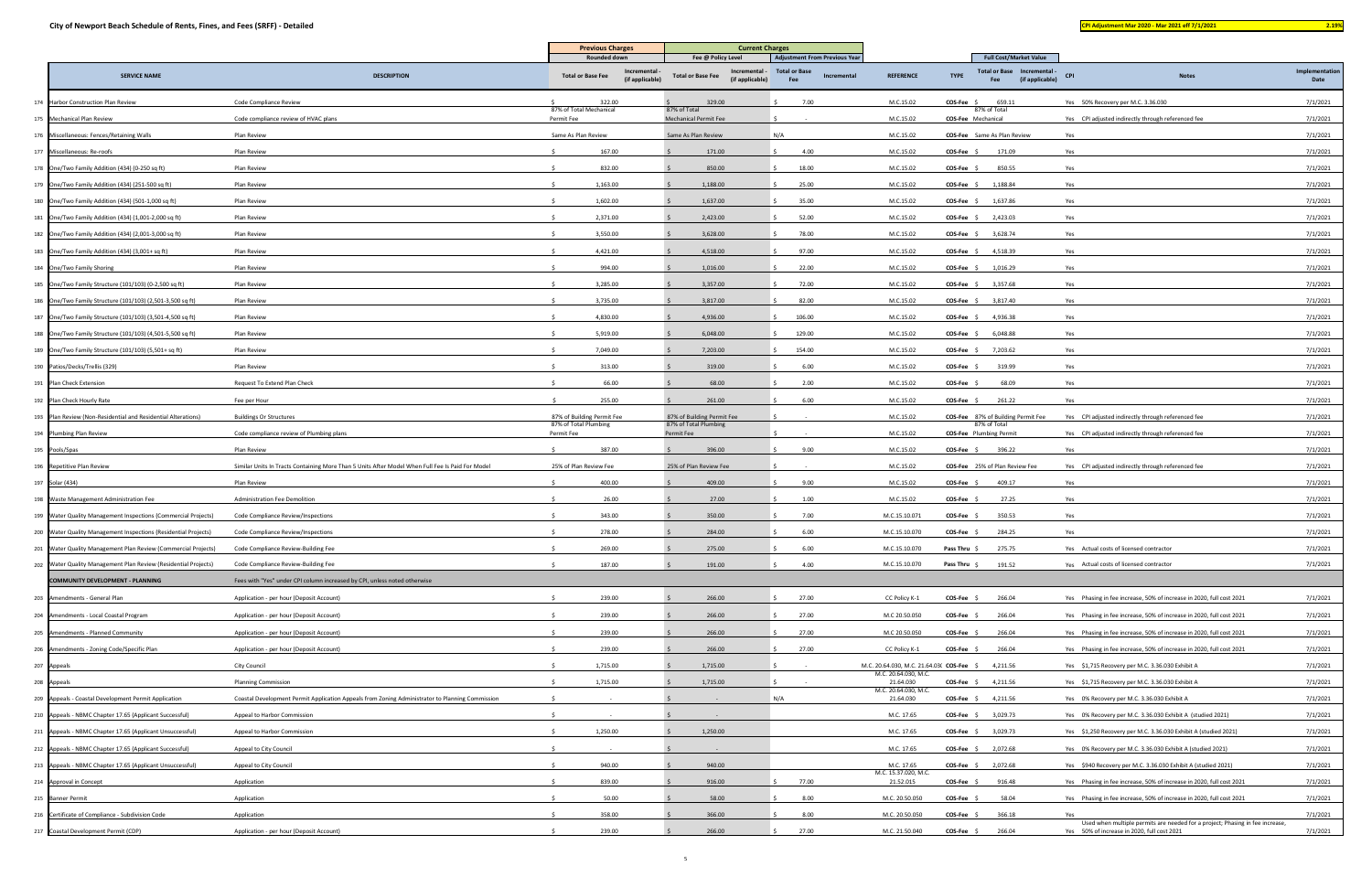| <b>Contract Contract Contract Contract Contract Contract Contract Contract Contract Contract Contract Contract Co</b> |  | $\mathcal{L}(\mathcal{L})$ and $\mathcal{L}(\mathcal{L})$ and $\mathcal{L}(\mathcal{L})$ and $\mathcal{L}(\mathcal{L})$ and $\mathcal{L}(\mathcal{L})$ |  |
|-----------------------------------------------------------------------------------------------------------------------|--|--------------------------------------------------------------------------------------------------------------------------------------------------------|--|
|                                                                                                                       |  |                                                                                                                                                        |  |

|                                                                     |                                          | <b>Previous Charges</b>                                                    | <b>Current Charges</b>                                                             |                                                                                    |                                        |                                      |                                                                                        |                                                                                                                                                                                                                               |                        |
|---------------------------------------------------------------------|------------------------------------------|----------------------------------------------------------------------------|------------------------------------------------------------------------------------|------------------------------------------------------------------------------------|----------------------------------------|--------------------------------------|----------------------------------------------------------------------------------------|-------------------------------------------------------------------------------------------------------------------------------------------------------------------------------------------------------------------------------|------------------------|
| <b>SERVICE NAME</b>                                                 | <b>DESCRIPTION</b>                       | Rounded down<br>Incremental<br><b>Total or Base Fee</b><br>(if applicable) | Fee @ Policy Level<br>Incremental -<br><b>Total or Base Fee</b><br>(if applicable) | <b>Adjustment From Previous Year</b><br><b>Total or Base</b><br>Incremental<br>Fee | <b>REFERENCE</b>                       | <b>TYPE</b>                          | <b>Full Cost/Market Value</b><br>Total or Base Incremental -<br>(if applicable)<br>Fee | <b>CPI</b><br><b>Notes</b>                                                                                                                                                                                                    | Implementation<br>Date |
| 218 Coastal Development Permit (CDP) / Parcel Map Bundle            |                                          | 2,947.00                                                                   | 3,380.00                                                                           | 433.00                                                                             | M.C. 21.50.040                         | $COS-Fee$ \$                         | 3,380.48                                                                               | Yes New Fee 2020; Phasing in fee increase, 50% of increase in 2020, full cost 2021                                                                                                                                            | 7/1/2021               |
| 219 Coastal Development Permit (CDP) - Stand Alone                  |                                          | 2,309.00                                                                   | 2,360.00                                                                           | 51.00                                                                              | M.C. 21.50.040                         | COS-Fee \$ 2,360.43                  |                                                                                        | Yes New flat fee 2018, Used when only a CDP is needed for a project                                                                                                                                                           | 7/1/2021               |
| 220 Coastal Development Permit (CDP) Waiver                         | Application                              | 1,085.00                                                                   | 1,195.00                                                                           | 110.00                                                                             | M.C. 21.50.040                         | $COS-Fee$ \$                         | 1,195.45                                                                               | Waiver for De Minimis Development; Phasing in fee increase, 50% of increase in<br>Yes 2020, full cost 2021                                                                                                                    | 7/1/2021               |
| 221 Compliance Letters / Minor Records Research                     | Application                              | 382.00                                                                     | 390.00                                                                             | 8.00                                                                               | M.C. 20.50.050                         | $COS-Fee$ \$                         | 390.94                                                                                 | Yes                                                                                                                                                                                                                           | 7/1/2021               |
| 222 Comprehensive Sign/Heritage / Innovative Permit                 | Application                              | 1,841.00                                                                   | 1,906.00                                                                           | 65.00                                                                              | M.C. 20.42.120/130                     | COS-Fee                              | 1,972.04                                                                               | Yes                                                                                                                                                                                                                           | 7/1/2021               |
| 223 Condominium Conversion Permit                                   | Application                              | 1,325.00                                                                   | 1,354.00                                                                           | 29.00                                                                              | M.C. 20.50.050                         | COS-Fee                              | 1,354.95                                                                               | Yes                                                                                                                                                                                                                           | 7/1/2021               |
| 224 Development Agreement Adoption                                  | Application - per hour (Deposit Account) | 239.00                                                                     | 266.00                                                                             | 27.00                                                                              | M.C. 15.45.030                         | <b>COS-Fee</b>                       | 266.04                                                                                 | Yes Phasing in fee increase, 50% of increase in 2020, full cost 2021                                                                                                                                                          | 7/1/2021               |
| 225 Development Agreement Annual Review                             | Application                              | 1,367.00                                                                   | 1,397.00                                                                           | 30.00                                                                              | M.C. 15.45.030                         | $COS-Fee$ \$                         | 1,397.16                                                                               | Yes                                                                                                                                                                                                                           | 7/1/2021               |
| 226 Development Plan - Planned Community                            | Application - per hour (Deposit Account) | 239.00                                                                     | 266.00                                                                             | 27.00                                                                              | M.C. 20.50.050                         | <b>COS-Fee</b>                       | 266.04                                                                                 | Yes Phasing in fee increase, 50% of increase in 2020, full cost 2021                                                                                                                                                          | 7/1/2021               |
| 227 Director / Staff Approval                                       | Application                              | 961.00                                                                     | 982.00                                                                             | 21.00                                                                              | M.C. 20.50.050                         | <b>COS-Fee</b>                       | 982.74                                                                                 | Yes                                                                                                                                                                                                                           | 7/1/2021               |
| 228 Environmental Documents                                         | Application                              | 110% of Consultant Cost                                                    | 110% of Consultant Cost                                                            |                                                                                    | M.C. 20.50.050                         |                                      | COS-Fee 110% of Consultant Cost                                                        | Yes                                                                                                                                                                                                                           | 7/1/2021               |
| 229 Extension of Time - Subdivision Code                            | Application                              | 168.00                                                                     | 172.00                                                                             | 4.00                                                                               | M.C. 20.50.050                         | COS-Fee                              | 172.31                                                                                 | Yes                                                                                                                                                                                                                           | 7/1/2021               |
| 230 Extension of Time - ZC (except Abatement Period)                | Application                              | 168.00                                                                     | 172.00                                                                             | 4.00                                                                               | M.C. 20.50.050                         | COS-Fee                              | 172.31                                                                                 | Yes                                                                                                                                                                                                                           | 7/1/2021               |
| 231 In-Lieu Parking                                                 | Application - per space                  | 150.00                                                                     | 150.00                                                                             |                                                                                    | M.C. 20.40.130                         | Impact<br>Fee                        | 150.00                                                                                 | No                                                                                                                                                                                                                            | 10/24/2016             |
| 232 Limited Term Permits - less than 90 days                        | Application                              | 592.00                                                                     | 650.00                                                                             | 58.00                                                                              | M.C. 20.50.050                         | $COS-Fee$ \$                         | 650.26                                                                                 | Yes Phasing in fee increase, 50% of increase in 2020, full cost 2021                                                                                                                                                          | 7/1/2021               |
| 233 Limited Term Permits - more than 90 days                        | Application                              | 1,994.00                                                                   | 2,235.00                                                                           | 241.00                                                                             | M.C. 20.50.050                         | $COS-Fee$ \$                         | 2,235.13                                                                               | Yes Phasing in fee increase, 50% of increase in 2020, full cost 2021                                                                                                                                                          | 7/1/2021               |
| 234 Limited Term Permits - seasonal sales                           | Application                              | 274.00                                                                     | 309.00                                                                             | 35.00                                                                              | M.C. 20.50.050                         | $COS-Fee$ \$                         | 309.43                                                                                 | Yes Phasing in fee increase, 50% of increase in 2020, full cost 2021                                                                                                                                                          | 7/1/2021               |
| 235 Lot Line Adjustment                                             | Application                              | 2,065.00                                                                   | 2,316.00                                                                           | 251.00                                                                             | M.C. 20.50.050                         | $COS-Fee$ \$                         | 2,316.48                                                                               | Yes Phasing in fee increase, 50% of increase in 2020, full cost 2021                                                                                                                                                          | 7/1/2021               |
| 236 Lot Merger                                                      | Application                              | 2,065.00                                                                   | 2,316.00                                                                           | 251.00                                                                             | M.C. 20.50.050                         | $COS-Fee$ \$                         | 2,316.48                                                                               | Yes Phasing in fee increase, 50% of increase in 2020, full cost 2021                                                                                                                                                          | 7/1/2021               |
| 237 Modification Permit                                             | Application                              | 2,934.00                                                                   | 3,219.00                                                                           | 285.00                                                                             | M.C. 20.50.050                         | COS-Fee                              | 3,219.72                                                                               | Yes Phasing in fee increase, 50% of increase in 2020, full cost 2021                                                                                                                                                          | 7/1/2021               |
| 238 Non-Conforming Abatement Period Extension                       | Application                              | 611.00                                                                     | 698.00                                                                             | 87.00                                                                              | M.C. 20.50.050                         | <b>COS-Fee</b>                       | 698.59                                                                                 | Yes Phasing in fee increase, 50% of increase in 2020, full cost 2021                                                                                                                                                          | 7/1/2021               |
| 239 Operators License Appeal                                        | Application                              | 853.00                                                                     | 946.00                                                                             | 93.00                                                                              | M.C. 5.25                              | COS-Fee                              | 946.22                                                                                 | Yes Phasing in fee increase, 50% of increase in 2020, full cost 2021                                                                                                                                                          | 7/1/2021               |
| 240 Operators License Application                                   | Application                              | 897.00                                                                     | 974.00                                                                             | 77.00                                                                              | M.C. 5.25                              | <b>COS-Fee</b>                       | 974.37                                                                                 | Yes Phasing in fee increase, 50% of increase in 2020, full cost 2021                                                                                                                                                          | 7/1/2021               |
| 241 Planned Development Permit                                      | Application                              | 5,518.00                                                                   | 6,386.00                                                                           | 868.00                                                                             | M.C. 20.50.050                         | COS-Fee \$                           | 6,386.15                                                                               | Yes Phasing in fee increase, 50% of increase in 2020, full cost 2021                                                                                                                                                          | 7/1/2021               |
| 242 Preliminary Application for Residential Development             | Application                              | 760.00                                                                     | 776.00                                                                             | N/A                                                                                | M.C. 20.50.050                         | <b>COS-Fee</b>                       | 776.69                                                                                 | Yes New Fee 2020                                                                                                                                                                                                              | 7/1/2021               |
| 243 Public Noticing                                                 |                                          | 497.00                                                                     | 508.00                                                                             | N/A                                                                                | M.C. 20.50.050                         | $COS-Fee$ \$                         | 508.43                                                                                 | Yes New Fee 2020                                                                                                                                                                                                              | 7/1/2021               |
| 244 Reasonable Accommodation                                        | Application                              |                                                                            |                                                                                    |                                                                                    | M.C. 20.52.070 Section C 2b COS-Fee \$ |                                      | 3,331.08                                                                               | Yes 0% Recovery per M.C. 3.36.030 Exhibit A and M.C. 20.52.070 Section C 2b                                                                                                                                                   | 7/1/2021               |
| 245 Site Development Review - Planning Commission                   | Application                              | 5,219.00                                                                   | 5,776.00                                                                           | 557.00                                                                             | M.C. 20.50.050                         | COS-Fee \$ 5,776.60                  |                                                                                        | Yes Phasing in fee increase, 50% of increase in 2020, full cost 2021                                                                                                                                                          | 7/1/2021               |
| 246 Site Development Review - Zoning Administrator                  | Application                              | 2,970.00                                                                   | 3,293.00                                                                           | 323.00                                                                             | M.C. 20.50.050                         | $COS-Fee$ \$ 3,293.28                |                                                                                        | Yes Phasing in fee increase, 50% of increase in 2020, full cost 2021                                                                                                                                                          | 7/1/2021               |
| 247 Subdivisions - Parcel Map                                       | Application                              | 2,069.00                                                                   | 2,301.00                                                                           | 232.00                                                                             | M.C. 19.08.040                         | COS-Fee \$ 2,301.54                  |                                                                                        | Yes Phasing in fee increase, 50% of increase in 2020, full cost 2021                                                                                                                                                          | 7/1/2021               |
| 248 Subdivisions - Tentative Tract Map                              | Application                              | 5,139.00                                                                   | 5,685.00                                                                           | 546.00                                                                             | M.C. 19.08.040                         | $COS-Fee$ \$                         | 5,685.17                                                                               | Yes Phasing in fee increase, 50% of increase in 2020, full cost 2021                                                                                                                                                          | 7/1/2021               |
| 249 Subdivisions - Vesting Tentative Map                            | Application                              | 5,139.00                                                                   | 5,685.00                                                                           | 546.00                                                                             | M.C. 19.08.040                         | $COS-Fee$ \$                         | 5,685.17                                                                               | Yes Phasing in fee increase, 50% of increase in 2020, full cost 2021                                                                                                                                                          | 7/1/2021               |
| 250 Transfer of Development Rights                                  | Application                              | 3,857.00                                                                   | 4,490.00                                                                           | 633.00                                                                             | M.C. 20.50.050                         | $COS-Fee$ \$                         | 4,490.76                                                                               | Yes Phasing in fee increase, 50% of increase in 2020, full cost 2021                                                                                                                                                          | 7/1/2021               |
| 251 Use Permit (Conditional) - Planning Commission                  | Application                              | 5,271.00                                                                   | 5,838.00                                                                           | 567.00                                                                             | M.C. 20.50.050                         | $COS-Fee \quad \zeta$                | 5,838.03                                                                               | Yes Phasing in fee increase, 50% of increase in 2020, full cost 2021                                                                                                                                                          | 7/1/2021               |
| 252 Use Permit (Minor) - Zoning Administrator                       | Application                              | 2,970.00                                                                   | 3,292.00                                                                           | 322.00                                                                             | M.C. 20.50.050                         | COS-Fee \$                           | 3,292.93                                                                               | Yes Phasing in fee increase, 50% of increase in 2020, full cost 2021                                                                                                                                                          | 7/1/2021               |
| 253 Variance                                                        | Application                              | 4,637.00                                                                   | 5,380.00                                                                           | 743.00                                                                             | M.C. 20.50.050                         | $COS-Fee$ \$                         | 5,380.39                                                                               | Yes Phasing in fee increase, 50% of increase in 2020, full cost 2021                                                                                                                                                          | 7/1/2021               |
| 254 Zoning Plan Check (Non-Residential and Residential Alterations) | Application - per hour                   | 185.00                                                                     | 208.00                                                                             | 23.00                                                                              | M.C. 20.50.050                         | COS-Fee \$                           | 208.58                                                                                 | Yes Phasing in fee increase, 50% of increase in 2020, full cost 2021                                                                                                                                                          | 7/1/2021               |
| 255 Zoning Plan Check Residential (except Residential Alterations)  |                                          | see notes                                                                  | see notes                                                                          | see notes                                                                          | M.C. 20.50.050                         | COS-Fee                              |                                                                                        | Yes No longer a separate fee; incorporated into Building plan review flat fee                                                                                                                                                 | 7/1/2021               |
| COMMUNITY DEVELOPMENT - REAL PROPERTY                               |                                          |                                                                            |                                                                                    |                                                                                    |                                        |                                      |                                                                                        |                                                                                                                                                                                                                               |                        |
| Balboa Yacht Basin Slip/Garage/Apartment Rentals                    |                                          |                                                                            |                                                                                    |                                                                                    |                                        |                                      |                                                                                        |                                                                                                                                                                                                                               |                        |
| 256 Apartments                                                      | Per month (Apartments #5 & #7)           | 2,862.49                                                                   | 2,918.31                                                                           | 55.82                                                                              | Resolution 2010-134                    | <b>Rental</b> $\frac{2}{3}$ 2,918.31 |                                                                                        | See<br>Note CPI adjustments occur separately                                                                                                                                                                                  | 7/1/2020               |
| 257 Garage Rentals                                                  | Per month                                | 379.65                                                                     | 387.05                                                                             | 7.40                                                                               | Resolution 2010-134                    | Rental \$                            | 387.05                                                                                 | See<br>Note CPI adjustments occur separately                                                                                                                                                                                  | 7/1/2020               |
| 258 Slip Rentals                                                    | 20' Slip - per foot, per month           | 24.64                                                                      | 25.82                                                                              | 1.18                                                                               | Resolution 2010-134                    | Rental \$                            | 25.82                                                                                  | Rate charged shall be the greater of the slip or the boat. If the boat is longer<br>than the slip it is in, the charge shall be based on the slip price plus the extra<br>No lineal feet of the boat, at that same slip rate. | 7/1/2020               |
|                                                                     |                                          |                                                                            |                                                                                    |                                                                                    |                                        |                                      |                                                                                        | Rate charged shall be the greater of the slip or the boat. If the boat is longer<br>than the slip it is in, the charge shall be based on the slip price plus the extra                                                        |                        |
| 259 Slip Rentals                                                    | 25' Slip - per foot, per month           | 25.39                                                                      | 26.78                                                                              | 1.39                                                                               | Resolution 2010-134                    | Rental \$                            | 26.78                                                                                  | No lineal feet of the boat, at that same slip rate.                                                                                                                                                                           | 7/1/2020               |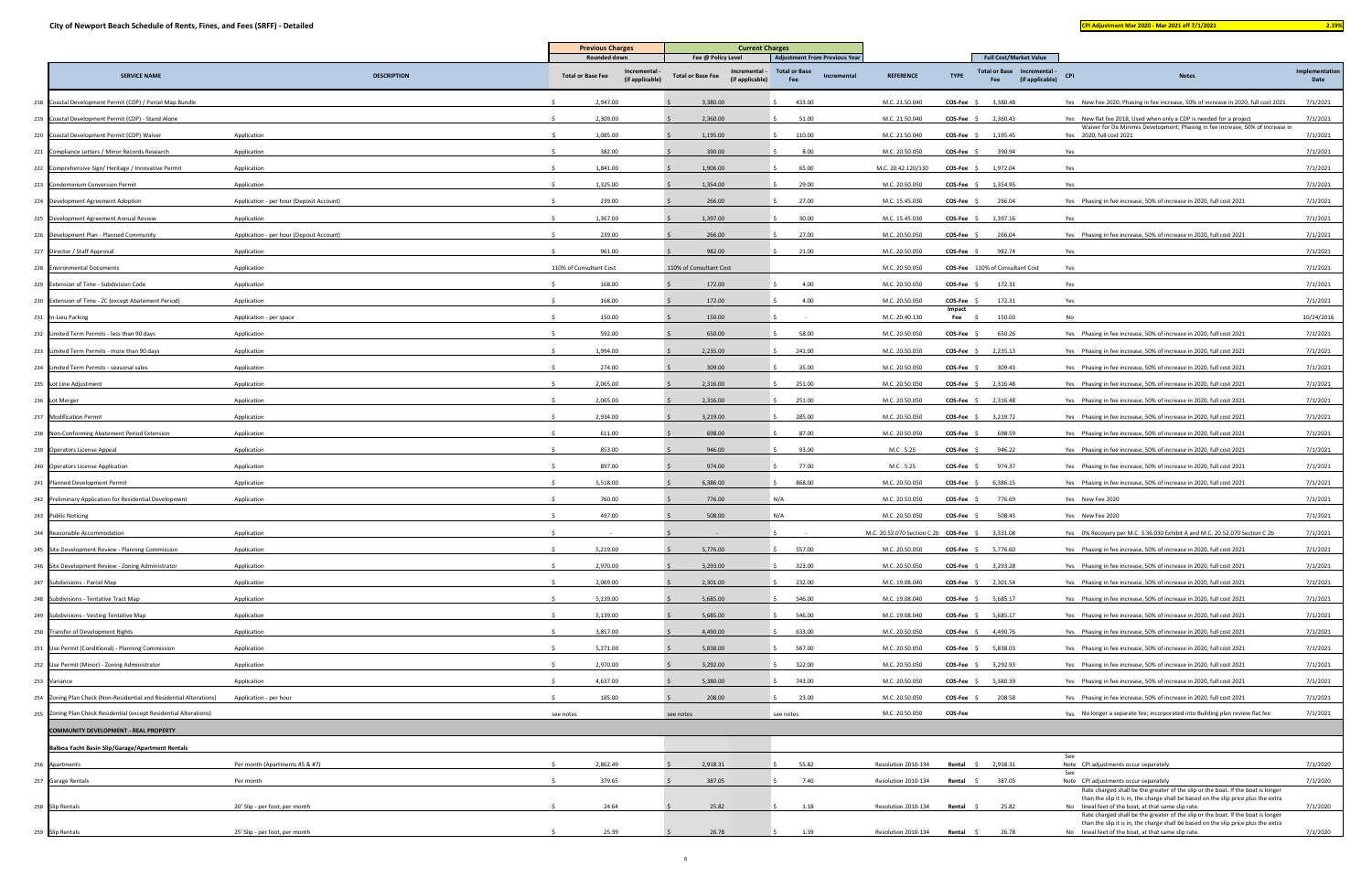| <b>Full Cost/Market Value</b><br>Rounded down<br>Fee @ Policy Level<br><b>Adjustment From Previous Year</b><br>Implementation<br><b>Total or Base</b><br>Total or Base Incremental -<br>Incremental<br>Incremental -<br><b>TYPE</b><br><b>SERVICE NAME</b><br><b>DESCRIPTION</b><br><b>Total or Base Fee</b><br><b>Total or Base Fee</b><br><b>REFERENCE</b><br><b>CPI</b><br><b>Notes</b><br>Incremental<br>(if applicable)<br>(if applicable)<br>(if applicable)<br>Fee<br>Date<br>Fee<br>Rate charged shall be the greater of the slip or the boat. If the boat is longer<br>than the slip it is in, the charge shall be based on the slip price plus the extra<br>7/1/2020<br>28.19<br>29.35<br>260 Slip Rentals<br>31' Slip - per foot, per month<br>1.16<br>Resolution 2010-134<br>Rental<br>29.35<br>No lineal feet of the boat, at that same slip rate.<br>Rate charged shall be the greater of the slip or the boat. If the boat is longer<br>than the slip it is in, the charge shall be based on the slip price plus the extra<br>7/1/2020<br>28.68<br>29.84<br>1.16<br>No lineal feet of the boat, at that same slip rate.<br>261 Slip Rentals<br>32' Slip - per foot, per month<br>Resolution 2010-134<br>Rental \$<br>29.84<br>Rate charged shall be the greater of the slip or the boat. If the boat is longer<br>than the slip it is in, the charge shall be based on the slip price plus the extra<br>33.24<br>34.14<br>0.90<br>7/1/2020<br>262 Slip Rentals<br>34' Slip - per foot, per month<br>Resolution 2010-134<br>Rental \$<br>34.14<br>No lineal feet of the boat, at that same slip rate.<br>Rate charged shall be the greater of the slip or the boat. If the boat is longer<br>than the slip it is in, the charge shall be based on the slip price plus the extra<br>33.24<br>263 Slip Rentals<br>35' Slip - per foot, per month<br>34.14<br>0.90<br>Resolution 2010-134<br>Rental \$<br>34.14<br>No lineal feet of the boat, at that same slip rate.<br>7/1/2020<br>Rate charged shall be the greater of the slip or the boat. If the boat is longer<br>than the slip it is in, the charge shall be based on the slip price plus the extra<br>33.09<br>34.24<br>264 Slip Rentals<br>37' Slip - per foot, per month<br>1.15<br>Resolution 2010-134<br>Rental<br>34.24<br>No lineal feet of the boat, at that same slip rate.<br>7/1/2020<br>Rate charged shall be the greater of the slip or the boat. If the boat is longer<br>than the slip it is in, the charge shall be based on the slip price plus the extra<br>36.50<br>37.75<br>1.25<br>265 Slip Rentals<br>40' Slip - per foot, per month<br>Resolution 2010-134<br>Rental \$<br>37.75<br>No lineal feet of the boat, at that same slip rate.<br>7/1/2020<br>Rate charged shall be the greater of the slip or the boat. If the boat is longer<br>than the slip it is in, the charge shall be based on the slip price plus the extra<br>266 Slip Rentals<br>45' Slip - per foot, per month<br>40.76<br>40.47<br>(0.29)<br>Resolution 2010-134<br>Rental \$<br>40.47<br>No lineal feet of the boat, at that same slip rate.<br>7/1/2020<br>Rate charged shall be the greater of the slip or the boat. If the boat is longer<br>than the slip it is in, the charge shall be based on the slip price plus the extra<br>46.94<br>46.84<br>(0.10)<br>50' Slip - per foot, per month<br>Resolution 2010-134<br>46.84<br>No lineal feet of the boat, at that same slip rate.<br>7/1/2020<br>267 Slip Rentals<br>Rental \$<br>Rate charged shall be the greater of the slip or the boat. If the boat is longer<br>than the slip it is in, the charge shall be based on the slip price plus the extra<br>7/1/2020<br>48.78<br>51.69<br>2.91<br>Resolution 2010-134<br>No lineal feet of the boat, at that same slip rate.<br>268 Slip Rentals<br>60' Slip - per foot, per month<br>Rental \$<br>51.69<br>Rate charged shall be the greater of the slip or the boat. If the boat is longer<br>than the slip it is in, the charge shall be based on the slip price plus the extra<br>56.87<br>54.79<br>7/1/2020<br>269 Slip Rentals<br>(2.08)<br>Resolution 2010-134<br>Rental \$<br>54.79<br>No lineal feet of the boat, at that same slip rate.<br>75' Slip - per foot, per month<br><b>Piers</b><br>Res 2012-91, 2012-92, 2012-<br>96, 2012-97, 2012-98, 2013-<br>88 & 2017-49<br>7/25/2017<br>270 Commercial<br><b>Rental</b> See Resolution<br>No<br>See Resolution<br>See Resolution<br>See Resolution<br>Fees were reviewed in detail and adjustments made based on study results and not CPI adjustments, via Resolution<br><b>FINANCE</b><br>2021-21 adopted 3/9/21<br>Revenue<br>1,138.00<br>1,308.00<br>7/1/2021<br>271 Adult Oriented Business Permits<br>Permit<br>170.00<br>M.C. 5.96.020(B)<br>$COS-Fee$ \$ 1,308.43<br>Yes<br>24.00<br>24.00<br>M.C. 5.04.210<br>24.13<br>7/1/2021<br>272 Business License - change in information<br>COS-Fee \$<br>Yes<br>7/1/2021<br>273 Business License - duplicate<br><b>Reprint Certificate</b><br>11.00<br>11.00<br>M.C. 5.04.200<br>COS-Fee \$<br>11.42<br>Yes<br>62.00<br>7/1/2021<br>274 Business License Initial Application<br>60.00<br>(2.00)<br>M.C. 3.36.030<br>COS-Fee<br>60.45<br><b>Application Processing Fee</b><br>Yes<br>172.00<br>4.00<br>176.63<br>7/1/2021<br>Permit<br>176.00<br>M.C. 5.32.040<br>COS-Fee \$<br>275 Dance Permit<br>Yes<br>2.50<br>2.50<br>M.C. 7.04.060<br>2.50<br>7/26/2016<br>276 Dog License Late Charge<br>Pass Thru \$<br>Late Charge<br>No Service is provided by a vendor.<br>277 Dog License Tag Replacement<br>7.00<br>7.00<br>M.C. 7.04.060<br>COS-Fee<br>7.31<br>7/1/2021<br>Tag Replacement<br>Yes Service is provided by a vendor.<br>278 Dog License Unaltered<br>Per-Year<br>44.00<br>50.00<br>6.00<br>M.C. 7.04.060<br>COS-Fee \$<br>50.20<br>Yes Service is provided by a vendor.<br>7/1/2021<br>Food and Agricultural Code<br>Service is provided by a vendor. 50% Recovery per Food and Agricultural Code<br>22.00<br>30804.5 M.C. 7.04.060 COS-Fee \$<br>50.20<br>279 Dog License-Sterilized<br>Per-Year<br>25.00<br>3.00<br>Yes 30804.5<br>7/1/2021<br>507.00<br>575.00<br>68.00<br>7/1/2021<br>280 Escort Service Per Employee<br><b>Escort Employee</b><br>M.C. 5.90.035<br>$COS-Fee$ \$<br>575.99<br>Yes<br>7/1/2021<br>987.00<br>1,121.00<br>134.00<br>1,121.46<br>Yes<br>281 Escort Service Permit<br>Permit To Conduct Escort Services<br>M.C. 5.90.020<br>$COS-Fee$ \$<br>11/25/2014<br>M.C. 5.46.030<br>COS-Fee \$<br>Yes 2012 Fee \$276 suspended per Council Resolution 2014-100<br>282 Film Permit Fee<br>283 Film Production Application - With Film Liaison<br>M.C. 5.46.030<br>$COS-Fee$ \$<br>Yes 2012 Fee \$49 suspended per Council Resolution 2014-100<br>11/25/2014<br>296.00<br>7.00<br>M.C. 5.46.030<br>296.01<br>7/1/2021<br>284 Film Production Application - Without Film Liaison<br>289.00<br>$COS-Fee$ \$<br>Yes<br>N/A<br>7/1/2021<br>285 Film Permit - Cancellation Fee (for permits req add'l City svcs)<br>see notes<br>M.C. 5.46.070<br><b>COS-Fee</b> see notes<br>Yes 100% Fully Loaded Hourly Rate - New Fee 2021<br>N/A<br>12.00<br>7/1/2021<br>286 Film Permit - Review Fee (5 or fewer cast & crew)<br>M.C. 5.46.030<br>$COS-Fee$ \$<br>12.89<br>Yes New Fee 2021<br>N/A<br>7/1/2021<br>51.00<br>51.57<br>287 Film Permit - Review Fee (6 or more cast & crew)<br>M.C. 5.46.030<br>$COS-Fee$ \$<br>Yes New Fee 2021<br>N/A<br>Yes 100% Fully Loaded Hourly Rate - New Fee 2021<br>7/1/2021<br>288 Film Permit - Staff Time Outside of Permit Application Review<br>M.C. 5.46.070<br><b>COS-Fee</b> see notes<br>see notes<br>660.00<br>699.00<br>39.00<br>699.00<br>7/1/2019<br>289 FilmLA Application Fee<br>Maximum<br>M.C. 5.46.030<br>Pass Thru \$<br>No Council Resolution 2014-100<br>290 FilmLA Film Permit Rider Fee<br>105.00<br>6.00<br>7/1/2019<br>Maximum<br>111.00<br>M.C. 5.46.030<br>Pass Thru \$<br>111.00<br>No Council Resolution 2014-100<br>62.00<br>65.00<br>7/1/2019<br>291 FilmLA Monitor Fees - Double time (12 hours+)<br>Maximum<br>3.00<br>M.C. 5.46.030<br>Pass Thru \$<br>65.00<br>No Council Resolution 2014-100<br>1.00<br>7/1/2019<br>292 FilmLA Monitor Fees (Minimum 4 hours to 8 hours)<br>Maximum<br>31.00<br>32.00<br>M.C. 5.46.030<br>Pass Thru \$<br>32.50<br>No Council Resolution 2014-100<br>293 FilmLA Monitor Fees Overtime (8 hours to 12 hours)<br>47.00<br>49.00<br>7/1/2019<br>Maximum<br>2.00<br>M.C. 5.46.030<br>Pass Thru \$<br>49.00<br>No Council Resolution 2014-100 |  | <b>Current Charges</b><br><b>Previous Charges</b> |  |  |  |  |  |  |  |
|----------------------------------------------------------------------------------------------------------------------------------------------------------------------------------------------------------------------------------------------------------------------------------------------------------------------------------------------------------------------------------------------------------------------------------------------------------------------------------------------------------------------------------------------------------------------------------------------------------------------------------------------------------------------------------------------------------------------------------------------------------------------------------------------------------------------------------------------------------------------------------------------------------------------------------------------------------------------------------------------------------------------------------------------------------------------------------------------------------------------------------------------------------------------------------------------------------------------------------------------------------------------------------------------------------------------------------------------------------------------------------------------------------------------------------------------------------------------------------------------------------------------------------------------------------------------------------------------------------------------------------------------------------------------------------------------------------------------------------------------------------------------------------------------------------------------------------------------------------------------------------------------------------------------------------------------------------------------------------------------------------------------------------------------------------------------------------------------------------------------------------------------------------------------------------------------------------------------------------------------------------------------------------------------------------------------------------------------------------------------------------------------------------------------------------------------------------------------------------------------------------------------------------------------------------------------------------------------------------------------------------------------------------------------------------------------------------------------------------------------------------------------------------------------------------------------------------------------------------------------------------------------------------------------------------------------------------------------------------------------------------------------------------------------------------------------------------------------------------------------------------------------------------------------------------------------------------------------------------------------------------------------------------------------------------------------------------------------------------------------------------------------------------------------------------------------------------------------------------------------------------------------------------------------------------------------------------------------------------------------------------------------------------------------------------------------------------------------------------------------------------------------------------------------------------------------------------------------------------------------------------------------------------------------------------------------------------------------------------------------------------------------------------------------------------------------------------------------------------------------------------------------------------------------------------------------------------------------------------------------------------------------------------------------------------------------------------------------------------------------------------------------------------------------------------------------------------------------------------------------------------------------------------------------------------------------------------------------------------------------------------------------------------------------------------------------------------------------------------------------------------------------------------------------------------------------------------------------------------------------------------------------------------------------------------------------------------------------------------------------------------------------------------------------------------------------------------------------------------------------------------------------------------------------------------------------------------------------------------------------------------------------------------------------------------------------------------------------------------------------------------------------------------------------------------------------------------------------------------------------------------------------------------------------------------------------------------------------------------------------------------------------------------------------------------------------------------------------------------------------------------------------------------------------------------------------------------------------------------------------------------------------------------------------------------------------------------------------------------------------------------------------------------------------------------------------------------------------------------------------------------------------------------------------------------------------------------------------------------------------------------------------------------------------------------------------------------------------------------------------------------------------------------------------------------------------------------------------------------------------------------------------------------------------------------------------------------------------------------------------------------------------------------------------------------------------------------------------------------------------------------------------------------------------------------------------------------------------------------------------------------------------------------------------------------------------------------------------------------------------------------------------------------------------------------------------------------------------------------------------------------------------------------------------------------------------------------------------------------------------------------------------------------------------------------------------------------------------------------------------------------------------------------------------------------------------------------------------------------------------------------------------------------------------------------------------------------------------------------------------------------------------------------------------------------------------------------------------------------------------------------------------------------------------------------------------------------------------------------------------------------------------------------------------------------------------------------------------------------------------------------------------------------------------------------------------------------------------------------------------------------------------------------------------------------------------------------------------------------------------------------------------------------------------------------------------------------------------------------------------------------------------------------------------------------------------------------------------------------------------------------------------------------------------------------|--|---------------------------------------------------|--|--|--|--|--|--|--|
|                                                                                                                                                                                                                                                                                                                                                                                                                                                                                                                                                                                                                                                                                                                                                                                                                                                                                                                                                                                                                                                                                                                                                                                                                                                                                                                                                                                                                                                                                                                                                                                                                                                                                                                                                                                                                                                                                                                                                                                                                                                                                                                                                                                                                                                                                                                                                                                                                                                                                                                                                                                                                                                                                                                                                                                                                                                                                                                                                                                                                                                                                                                                                                                                                                                                                                                                                                                                                                                                                                                                                                                                                                                                                                                                                                                                                                                                                                                                                                                                                                                                                                                                                                                                                                                                                                                                                                                                                                                                                                                                                                                                                                                                                                                                                                                                                                                                                                                                                                                                                                                                                                                                                                                                                                                                                                                                                                                                                                                                                                                                                                                                                                                                                                                                                                                                                                                                                                                                                                                                                                                                                                                                                                                                                                                                                                                                                                                                                                                                                                                                                                                                                                                                                                                                                                                                                                                                                                                                                                                                                                                                                                                                                                                                                                                                                                                                                                                                                                                                                                                                                                                                                                                                                                                                                                                                                                                                                                                                                                                                                                                                                                                                                                                                                                                                                                                                                                                                                                                                                                                                                          |  |                                                   |  |  |  |  |  |  |  |
|                                                                                                                                                                                                                                                                                                                                                                                                                                                                                                                                                                                                                                                                                                                                                                                                                                                                                                                                                                                                                                                                                                                                                                                                                                                                                                                                                                                                                                                                                                                                                                                                                                                                                                                                                                                                                                                                                                                                                                                                                                                                                                                                                                                                                                                                                                                                                                                                                                                                                                                                                                                                                                                                                                                                                                                                                                                                                                                                                                                                                                                                                                                                                                                                                                                                                                                                                                                                                                                                                                                                                                                                                                                                                                                                                                                                                                                                                                                                                                                                                                                                                                                                                                                                                                                                                                                                                                                                                                                                                                                                                                                                                                                                                                                                                                                                                                                                                                                                                                                                                                                                                                                                                                                                                                                                                                                                                                                                                                                                                                                                                                                                                                                                                                                                                                                                                                                                                                                                                                                                                                                                                                                                                                                                                                                                                                                                                                                                                                                                                                                                                                                                                                                                                                                                                                                                                                                                                                                                                                                                                                                                                                                                                                                                                                                                                                                                                                                                                                                                                                                                                                                                                                                                                                                                                                                                                                                                                                                                                                                                                                                                                                                                                                                                                                                                                                                                                                                                                                                                                                                                                          |  |                                                   |  |  |  |  |  |  |  |
|                                                                                                                                                                                                                                                                                                                                                                                                                                                                                                                                                                                                                                                                                                                                                                                                                                                                                                                                                                                                                                                                                                                                                                                                                                                                                                                                                                                                                                                                                                                                                                                                                                                                                                                                                                                                                                                                                                                                                                                                                                                                                                                                                                                                                                                                                                                                                                                                                                                                                                                                                                                                                                                                                                                                                                                                                                                                                                                                                                                                                                                                                                                                                                                                                                                                                                                                                                                                                                                                                                                                                                                                                                                                                                                                                                                                                                                                                                                                                                                                                                                                                                                                                                                                                                                                                                                                                                                                                                                                                                                                                                                                                                                                                                                                                                                                                                                                                                                                                                                                                                                                                                                                                                                                                                                                                                                                                                                                                                                                                                                                                                                                                                                                                                                                                                                                                                                                                                                                                                                                                                                                                                                                                                                                                                                                                                                                                                                                                                                                                                                                                                                                                                                                                                                                                                                                                                                                                                                                                                                                                                                                                                                                                                                                                                                                                                                                                                                                                                                                                                                                                                                                                                                                                                                                                                                                                                                                                                                                                                                                                                                                                                                                                                                                                                                                                                                                                                                                                                                                                                                                                          |  |                                                   |  |  |  |  |  |  |  |
|                                                                                                                                                                                                                                                                                                                                                                                                                                                                                                                                                                                                                                                                                                                                                                                                                                                                                                                                                                                                                                                                                                                                                                                                                                                                                                                                                                                                                                                                                                                                                                                                                                                                                                                                                                                                                                                                                                                                                                                                                                                                                                                                                                                                                                                                                                                                                                                                                                                                                                                                                                                                                                                                                                                                                                                                                                                                                                                                                                                                                                                                                                                                                                                                                                                                                                                                                                                                                                                                                                                                                                                                                                                                                                                                                                                                                                                                                                                                                                                                                                                                                                                                                                                                                                                                                                                                                                                                                                                                                                                                                                                                                                                                                                                                                                                                                                                                                                                                                                                                                                                                                                                                                                                                                                                                                                                                                                                                                                                                                                                                                                                                                                                                                                                                                                                                                                                                                                                                                                                                                                                                                                                                                                                                                                                                                                                                                                                                                                                                                                                                                                                                                                                                                                                                                                                                                                                                                                                                                                                                                                                                                                                                                                                                                                                                                                                                                                                                                                                                                                                                                                                                                                                                                                                                                                                                                                                                                                                                                                                                                                                                                                                                                                                                                                                                                                                                                                                                                                                                                                                                                          |  |                                                   |  |  |  |  |  |  |  |
|                                                                                                                                                                                                                                                                                                                                                                                                                                                                                                                                                                                                                                                                                                                                                                                                                                                                                                                                                                                                                                                                                                                                                                                                                                                                                                                                                                                                                                                                                                                                                                                                                                                                                                                                                                                                                                                                                                                                                                                                                                                                                                                                                                                                                                                                                                                                                                                                                                                                                                                                                                                                                                                                                                                                                                                                                                                                                                                                                                                                                                                                                                                                                                                                                                                                                                                                                                                                                                                                                                                                                                                                                                                                                                                                                                                                                                                                                                                                                                                                                                                                                                                                                                                                                                                                                                                                                                                                                                                                                                                                                                                                                                                                                                                                                                                                                                                                                                                                                                                                                                                                                                                                                                                                                                                                                                                                                                                                                                                                                                                                                                                                                                                                                                                                                                                                                                                                                                                                                                                                                                                                                                                                                                                                                                                                                                                                                                                                                                                                                                                                                                                                                                                                                                                                                                                                                                                                                                                                                                                                                                                                                                                                                                                                                                                                                                                                                                                                                                                                                                                                                                                                                                                                                                                                                                                                                                                                                                                                                                                                                                                                                                                                                                                                                                                                                                                                                                                                                                                                                                                                                          |  |                                                   |  |  |  |  |  |  |  |
|                                                                                                                                                                                                                                                                                                                                                                                                                                                                                                                                                                                                                                                                                                                                                                                                                                                                                                                                                                                                                                                                                                                                                                                                                                                                                                                                                                                                                                                                                                                                                                                                                                                                                                                                                                                                                                                                                                                                                                                                                                                                                                                                                                                                                                                                                                                                                                                                                                                                                                                                                                                                                                                                                                                                                                                                                                                                                                                                                                                                                                                                                                                                                                                                                                                                                                                                                                                                                                                                                                                                                                                                                                                                                                                                                                                                                                                                                                                                                                                                                                                                                                                                                                                                                                                                                                                                                                                                                                                                                                                                                                                                                                                                                                                                                                                                                                                                                                                                                                                                                                                                                                                                                                                                                                                                                                                                                                                                                                                                                                                                                                                                                                                                                                                                                                                                                                                                                                                                                                                                                                                                                                                                                                                                                                                                                                                                                                                                                                                                                                                                                                                                                                                                                                                                                                                                                                                                                                                                                                                                                                                                                                                                                                                                                                                                                                                                                                                                                                                                                                                                                                                                                                                                                                                                                                                                                                                                                                                                                                                                                                                                                                                                                                                                                                                                                                                                                                                                                                                                                                                                                          |  |                                                   |  |  |  |  |  |  |  |
|                                                                                                                                                                                                                                                                                                                                                                                                                                                                                                                                                                                                                                                                                                                                                                                                                                                                                                                                                                                                                                                                                                                                                                                                                                                                                                                                                                                                                                                                                                                                                                                                                                                                                                                                                                                                                                                                                                                                                                                                                                                                                                                                                                                                                                                                                                                                                                                                                                                                                                                                                                                                                                                                                                                                                                                                                                                                                                                                                                                                                                                                                                                                                                                                                                                                                                                                                                                                                                                                                                                                                                                                                                                                                                                                                                                                                                                                                                                                                                                                                                                                                                                                                                                                                                                                                                                                                                                                                                                                                                                                                                                                                                                                                                                                                                                                                                                                                                                                                                                                                                                                                                                                                                                                                                                                                                                                                                                                                                                                                                                                                                                                                                                                                                                                                                                                                                                                                                                                                                                                                                                                                                                                                                                                                                                                                                                                                                                                                                                                                                                                                                                                                                                                                                                                                                                                                                                                                                                                                                                                                                                                                                                                                                                                                                                                                                                                                                                                                                                                                                                                                                                                                                                                                                                                                                                                                                                                                                                                                                                                                                                                                                                                                                                                                                                                                                                                                                                                                                                                                                                                                          |  |                                                   |  |  |  |  |  |  |  |
|                                                                                                                                                                                                                                                                                                                                                                                                                                                                                                                                                                                                                                                                                                                                                                                                                                                                                                                                                                                                                                                                                                                                                                                                                                                                                                                                                                                                                                                                                                                                                                                                                                                                                                                                                                                                                                                                                                                                                                                                                                                                                                                                                                                                                                                                                                                                                                                                                                                                                                                                                                                                                                                                                                                                                                                                                                                                                                                                                                                                                                                                                                                                                                                                                                                                                                                                                                                                                                                                                                                                                                                                                                                                                                                                                                                                                                                                                                                                                                                                                                                                                                                                                                                                                                                                                                                                                                                                                                                                                                                                                                                                                                                                                                                                                                                                                                                                                                                                                                                                                                                                                                                                                                                                                                                                                                                                                                                                                                                                                                                                                                                                                                                                                                                                                                                                                                                                                                                                                                                                                                                                                                                                                                                                                                                                                                                                                                                                                                                                                                                                                                                                                                                                                                                                                                                                                                                                                                                                                                                                                                                                                                                                                                                                                                                                                                                                                                                                                                                                                                                                                                                                                                                                                                                                                                                                                                                                                                                                                                                                                                                                                                                                                                                                                                                                                                                                                                                                                                                                                                                                                          |  |                                                   |  |  |  |  |  |  |  |
|                                                                                                                                                                                                                                                                                                                                                                                                                                                                                                                                                                                                                                                                                                                                                                                                                                                                                                                                                                                                                                                                                                                                                                                                                                                                                                                                                                                                                                                                                                                                                                                                                                                                                                                                                                                                                                                                                                                                                                                                                                                                                                                                                                                                                                                                                                                                                                                                                                                                                                                                                                                                                                                                                                                                                                                                                                                                                                                                                                                                                                                                                                                                                                                                                                                                                                                                                                                                                                                                                                                                                                                                                                                                                                                                                                                                                                                                                                                                                                                                                                                                                                                                                                                                                                                                                                                                                                                                                                                                                                                                                                                                                                                                                                                                                                                                                                                                                                                                                                                                                                                                                                                                                                                                                                                                                                                                                                                                                                                                                                                                                                                                                                                                                                                                                                                                                                                                                                                                                                                                                                                                                                                                                                                                                                                                                                                                                                                                                                                                                                                                                                                                                                                                                                                                                                                                                                                                                                                                                                                                                                                                                                                                                                                                                                                                                                                                                                                                                                                                                                                                                                                                                                                                                                                                                                                                                                                                                                                                                                                                                                                                                                                                                                                                                                                                                                                                                                                                                                                                                                                                                          |  |                                                   |  |  |  |  |  |  |  |
|                                                                                                                                                                                                                                                                                                                                                                                                                                                                                                                                                                                                                                                                                                                                                                                                                                                                                                                                                                                                                                                                                                                                                                                                                                                                                                                                                                                                                                                                                                                                                                                                                                                                                                                                                                                                                                                                                                                                                                                                                                                                                                                                                                                                                                                                                                                                                                                                                                                                                                                                                                                                                                                                                                                                                                                                                                                                                                                                                                                                                                                                                                                                                                                                                                                                                                                                                                                                                                                                                                                                                                                                                                                                                                                                                                                                                                                                                                                                                                                                                                                                                                                                                                                                                                                                                                                                                                                                                                                                                                                                                                                                                                                                                                                                                                                                                                                                                                                                                                                                                                                                                                                                                                                                                                                                                                                                                                                                                                                                                                                                                                                                                                                                                                                                                                                                                                                                                                                                                                                                                                                                                                                                                                                                                                                                                                                                                                                                                                                                                                                                                                                                                                                                                                                                                                                                                                                                                                                                                                                                                                                                                                                                                                                                                                                                                                                                                                                                                                                                                                                                                                                                                                                                                                                                                                                                                                                                                                                                                                                                                                                                                                                                                                                                                                                                                                                                                                                                                                                                                                                                                          |  |                                                   |  |  |  |  |  |  |  |
|                                                                                                                                                                                                                                                                                                                                                                                                                                                                                                                                                                                                                                                                                                                                                                                                                                                                                                                                                                                                                                                                                                                                                                                                                                                                                                                                                                                                                                                                                                                                                                                                                                                                                                                                                                                                                                                                                                                                                                                                                                                                                                                                                                                                                                                                                                                                                                                                                                                                                                                                                                                                                                                                                                                                                                                                                                                                                                                                                                                                                                                                                                                                                                                                                                                                                                                                                                                                                                                                                                                                                                                                                                                                                                                                                                                                                                                                                                                                                                                                                                                                                                                                                                                                                                                                                                                                                                                                                                                                                                                                                                                                                                                                                                                                                                                                                                                                                                                                                                                                                                                                                                                                                                                                                                                                                                                                                                                                                                                                                                                                                                                                                                                                                                                                                                                                                                                                                                                                                                                                                                                                                                                                                                                                                                                                                                                                                                                                                                                                                                                                                                                                                                                                                                                                                                                                                                                                                                                                                                                                                                                                                                                                                                                                                                                                                                                                                                                                                                                                                                                                                                                                                                                                                                                                                                                                                                                                                                                                                                                                                                                                                                                                                                                                                                                                                                                                                                                                                                                                                                                                                          |  |                                                   |  |  |  |  |  |  |  |
|                                                                                                                                                                                                                                                                                                                                                                                                                                                                                                                                                                                                                                                                                                                                                                                                                                                                                                                                                                                                                                                                                                                                                                                                                                                                                                                                                                                                                                                                                                                                                                                                                                                                                                                                                                                                                                                                                                                                                                                                                                                                                                                                                                                                                                                                                                                                                                                                                                                                                                                                                                                                                                                                                                                                                                                                                                                                                                                                                                                                                                                                                                                                                                                                                                                                                                                                                                                                                                                                                                                                                                                                                                                                                                                                                                                                                                                                                                                                                                                                                                                                                                                                                                                                                                                                                                                                                                                                                                                                                                                                                                                                                                                                                                                                                                                                                                                                                                                                                                                                                                                                                                                                                                                                                                                                                                                                                                                                                                                                                                                                                                                                                                                                                                                                                                                                                                                                                                                                                                                                                                                                                                                                                                                                                                                                                                                                                                                                                                                                                                                                                                                                                                                                                                                                                                                                                                                                                                                                                                                                                                                                                                                                                                                                                                                                                                                                                                                                                                                                                                                                                                                                                                                                                                                                                                                                                                                                                                                                                                                                                                                                                                                                                                                                                                                                                                                                                                                                                                                                                                                                                          |  |                                                   |  |  |  |  |  |  |  |
|                                                                                                                                                                                                                                                                                                                                                                                                                                                                                                                                                                                                                                                                                                                                                                                                                                                                                                                                                                                                                                                                                                                                                                                                                                                                                                                                                                                                                                                                                                                                                                                                                                                                                                                                                                                                                                                                                                                                                                                                                                                                                                                                                                                                                                                                                                                                                                                                                                                                                                                                                                                                                                                                                                                                                                                                                                                                                                                                                                                                                                                                                                                                                                                                                                                                                                                                                                                                                                                                                                                                                                                                                                                                                                                                                                                                                                                                                                                                                                                                                                                                                                                                                                                                                                                                                                                                                                                                                                                                                                                                                                                                                                                                                                                                                                                                                                                                                                                                                                                                                                                                                                                                                                                                                                                                                                                                                                                                                                                                                                                                                                                                                                                                                                                                                                                                                                                                                                                                                                                                                                                                                                                                                                                                                                                                                                                                                                                                                                                                                                                                                                                                                                                                                                                                                                                                                                                                                                                                                                                                                                                                                                                                                                                                                                                                                                                                                                                                                                                                                                                                                                                                                                                                                                                                                                                                                                                                                                                                                                                                                                                                                                                                                                                                                                                                                                                                                                                                                                                                                                                                                          |  |                                                   |  |  |  |  |  |  |  |
|                                                                                                                                                                                                                                                                                                                                                                                                                                                                                                                                                                                                                                                                                                                                                                                                                                                                                                                                                                                                                                                                                                                                                                                                                                                                                                                                                                                                                                                                                                                                                                                                                                                                                                                                                                                                                                                                                                                                                                                                                                                                                                                                                                                                                                                                                                                                                                                                                                                                                                                                                                                                                                                                                                                                                                                                                                                                                                                                                                                                                                                                                                                                                                                                                                                                                                                                                                                                                                                                                                                                                                                                                                                                                                                                                                                                                                                                                                                                                                                                                                                                                                                                                                                                                                                                                                                                                                                                                                                                                                                                                                                                                                                                                                                                                                                                                                                                                                                                                                                                                                                                                                                                                                                                                                                                                                                                                                                                                                                                                                                                                                                                                                                                                                                                                                                                                                                                                                                                                                                                                                                                                                                                                                                                                                                                                                                                                                                                                                                                                                                                                                                                                                                                                                                                                                                                                                                                                                                                                                                                                                                                                                                                                                                                                                                                                                                                                                                                                                                                                                                                                                                                                                                                                                                                                                                                                                                                                                                                                                                                                                                                                                                                                                                                                                                                                                                                                                                                                                                                                                                                                          |  |                                                   |  |  |  |  |  |  |  |
|                                                                                                                                                                                                                                                                                                                                                                                                                                                                                                                                                                                                                                                                                                                                                                                                                                                                                                                                                                                                                                                                                                                                                                                                                                                                                                                                                                                                                                                                                                                                                                                                                                                                                                                                                                                                                                                                                                                                                                                                                                                                                                                                                                                                                                                                                                                                                                                                                                                                                                                                                                                                                                                                                                                                                                                                                                                                                                                                                                                                                                                                                                                                                                                                                                                                                                                                                                                                                                                                                                                                                                                                                                                                                                                                                                                                                                                                                                                                                                                                                                                                                                                                                                                                                                                                                                                                                                                                                                                                                                                                                                                                                                                                                                                                                                                                                                                                                                                                                                                                                                                                                                                                                                                                                                                                                                                                                                                                                                                                                                                                                                                                                                                                                                                                                                                                                                                                                                                                                                                                                                                                                                                                                                                                                                                                                                                                                                                                                                                                                                                                                                                                                                                                                                                                                                                                                                                                                                                                                                                                                                                                                                                                                                                                                                                                                                                                                                                                                                                                                                                                                                                                                                                                                                                                                                                                                                                                                                                                                                                                                                                                                                                                                                                                                                                                                                                                                                                                                                                                                                                                                          |  |                                                   |  |  |  |  |  |  |  |
|                                                                                                                                                                                                                                                                                                                                                                                                                                                                                                                                                                                                                                                                                                                                                                                                                                                                                                                                                                                                                                                                                                                                                                                                                                                                                                                                                                                                                                                                                                                                                                                                                                                                                                                                                                                                                                                                                                                                                                                                                                                                                                                                                                                                                                                                                                                                                                                                                                                                                                                                                                                                                                                                                                                                                                                                                                                                                                                                                                                                                                                                                                                                                                                                                                                                                                                                                                                                                                                                                                                                                                                                                                                                                                                                                                                                                                                                                                                                                                                                                                                                                                                                                                                                                                                                                                                                                                                                                                                                                                                                                                                                                                                                                                                                                                                                                                                                                                                                                                                                                                                                                                                                                                                                                                                                                                                                                                                                                                                                                                                                                                                                                                                                                                                                                                                                                                                                                                                                                                                                                                                                                                                                                                                                                                                                                                                                                                                                                                                                                                                                                                                                                                                                                                                                                                                                                                                                                                                                                                                                                                                                                                                                                                                                                                                                                                                                                                                                                                                                                                                                                                                                                                                                                                                                                                                                                                                                                                                                                                                                                                                                                                                                                                                                                                                                                                                                                                                                                                                                                                                                                          |  |                                                   |  |  |  |  |  |  |  |
|                                                                                                                                                                                                                                                                                                                                                                                                                                                                                                                                                                                                                                                                                                                                                                                                                                                                                                                                                                                                                                                                                                                                                                                                                                                                                                                                                                                                                                                                                                                                                                                                                                                                                                                                                                                                                                                                                                                                                                                                                                                                                                                                                                                                                                                                                                                                                                                                                                                                                                                                                                                                                                                                                                                                                                                                                                                                                                                                                                                                                                                                                                                                                                                                                                                                                                                                                                                                                                                                                                                                                                                                                                                                                                                                                                                                                                                                                                                                                                                                                                                                                                                                                                                                                                                                                                                                                                                                                                                                                                                                                                                                                                                                                                                                                                                                                                                                                                                                                                                                                                                                                                                                                                                                                                                                                                                                                                                                                                                                                                                                                                                                                                                                                                                                                                                                                                                                                                                                                                                                                                                                                                                                                                                                                                                                                                                                                                                                                                                                                                                                                                                                                                                                                                                                                                                                                                                                                                                                                                                                                                                                                                                                                                                                                                                                                                                                                                                                                                                                                                                                                                                                                                                                                                                                                                                                                                                                                                                                                                                                                                                                                                                                                                                                                                                                                                                                                                                                                                                                                                                                                          |  |                                                   |  |  |  |  |  |  |  |
|                                                                                                                                                                                                                                                                                                                                                                                                                                                                                                                                                                                                                                                                                                                                                                                                                                                                                                                                                                                                                                                                                                                                                                                                                                                                                                                                                                                                                                                                                                                                                                                                                                                                                                                                                                                                                                                                                                                                                                                                                                                                                                                                                                                                                                                                                                                                                                                                                                                                                                                                                                                                                                                                                                                                                                                                                                                                                                                                                                                                                                                                                                                                                                                                                                                                                                                                                                                                                                                                                                                                                                                                                                                                                                                                                                                                                                                                                                                                                                                                                                                                                                                                                                                                                                                                                                                                                                                                                                                                                                                                                                                                                                                                                                                                                                                                                                                                                                                                                                                                                                                                                                                                                                                                                                                                                                                                                                                                                                                                                                                                                                                                                                                                                                                                                                                                                                                                                                                                                                                                                                                                                                                                                                                                                                                                                                                                                                                                                                                                                                                                                                                                                                                                                                                                                                                                                                                                                                                                                                                                                                                                                                                                                                                                                                                                                                                                                                                                                                                                                                                                                                                                                                                                                                                                                                                                                                                                                                                                                                                                                                                                                                                                                                                                                                                                                                                                                                                                                                                                                                                                                          |  |                                                   |  |  |  |  |  |  |  |
|                                                                                                                                                                                                                                                                                                                                                                                                                                                                                                                                                                                                                                                                                                                                                                                                                                                                                                                                                                                                                                                                                                                                                                                                                                                                                                                                                                                                                                                                                                                                                                                                                                                                                                                                                                                                                                                                                                                                                                                                                                                                                                                                                                                                                                                                                                                                                                                                                                                                                                                                                                                                                                                                                                                                                                                                                                                                                                                                                                                                                                                                                                                                                                                                                                                                                                                                                                                                                                                                                                                                                                                                                                                                                                                                                                                                                                                                                                                                                                                                                                                                                                                                                                                                                                                                                                                                                                                                                                                                                                                                                                                                                                                                                                                                                                                                                                                                                                                                                                                                                                                                                                                                                                                                                                                                                                                                                                                                                                                                                                                                                                                                                                                                                                                                                                                                                                                                                                                                                                                                                                                                                                                                                                                                                                                                                                                                                                                                                                                                                                                                                                                                                                                                                                                                                                                                                                                                                                                                                                                                                                                                                                                                                                                                                                                                                                                                                                                                                                                                                                                                                                                                                                                                                                                                                                                                                                                                                                                                                                                                                                                                                                                                                                                                                                                                                                                                                                                                                                                                                                                                                          |  |                                                   |  |  |  |  |  |  |  |
|                                                                                                                                                                                                                                                                                                                                                                                                                                                                                                                                                                                                                                                                                                                                                                                                                                                                                                                                                                                                                                                                                                                                                                                                                                                                                                                                                                                                                                                                                                                                                                                                                                                                                                                                                                                                                                                                                                                                                                                                                                                                                                                                                                                                                                                                                                                                                                                                                                                                                                                                                                                                                                                                                                                                                                                                                                                                                                                                                                                                                                                                                                                                                                                                                                                                                                                                                                                                                                                                                                                                                                                                                                                                                                                                                                                                                                                                                                                                                                                                                                                                                                                                                                                                                                                                                                                                                                                                                                                                                                                                                                                                                                                                                                                                                                                                                                                                                                                                                                                                                                                                                                                                                                                                                                                                                                                                                                                                                                                                                                                                                                                                                                                                                                                                                                                                                                                                                                                                                                                                                                                                                                                                                                                                                                                                                                                                                                                                                                                                                                                                                                                                                                                                                                                                                                                                                                                                                                                                                                                                                                                                                                                                                                                                                                                                                                                                                                                                                                                                                                                                                                                                                                                                                                                                                                                                                                                                                                                                                                                                                                                                                                                                                                                                                                                                                                                                                                                                                                                                                                                                                          |  |                                                   |  |  |  |  |  |  |  |
|                                                                                                                                                                                                                                                                                                                                                                                                                                                                                                                                                                                                                                                                                                                                                                                                                                                                                                                                                                                                                                                                                                                                                                                                                                                                                                                                                                                                                                                                                                                                                                                                                                                                                                                                                                                                                                                                                                                                                                                                                                                                                                                                                                                                                                                                                                                                                                                                                                                                                                                                                                                                                                                                                                                                                                                                                                                                                                                                                                                                                                                                                                                                                                                                                                                                                                                                                                                                                                                                                                                                                                                                                                                                                                                                                                                                                                                                                                                                                                                                                                                                                                                                                                                                                                                                                                                                                                                                                                                                                                                                                                                                                                                                                                                                                                                                                                                                                                                                                                                                                                                                                                                                                                                                                                                                                                                                                                                                                                                                                                                                                                                                                                                                                                                                                                                                                                                                                                                                                                                                                                                                                                                                                                                                                                                                                                                                                                                                                                                                                                                                                                                                                                                                                                                                                                                                                                                                                                                                                                                                                                                                                                                                                                                                                                                                                                                                                                                                                                                                                                                                                                                                                                                                                                                                                                                                                                                                                                                                                                                                                                                                                                                                                                                                                                                                                                                                                                                                                                                                                                                                                          |  |                                                   |  |  |  |  |  |  |  |
|                                                                                                                                                                                                                                                                                                                                                                                                                                                                                                                                                                                                                                                                                                                                                                                                                                                                                                                                                                                                                                                                                                                                                                                                                                                                                                                                                                                                                                                                                                                                                                                                                                                                                                                                                                                                                                                                                                                                                                                                                                                                                                                                                                                                                                                                                                                                                                                                                                                                                                                                                                                                                                                                                                                                                                                                                                                                                                                                                                                                                                                                                                                                                                                                                                                                                                                                                                                                                                                                                                                                                                                                                                                                                                                                                                                                                                                                                                                                                                                                                                                                                                                                                                                                                                                                                                                                                                                                                                                                                                                                                                                                                                                                                                                                                                                                                                                                                                                                                                                                                                                                                                                                                                                                                                                                                                                                                                                                                                                                                                                                                                                                                                                                                                                                                                                                                                                                                                                                                                                                                                                                                                                                                                                                                                                                                                                                                                                                                                                                                                                                                                                                                                                                                                                                                                                                                                                                                                                                                                                                                                                                                                                                                                                                                                                                                                                                                                                                                                                                                                                                                                                                                                                                                                                                                                                                                                                                                                                                                                                                                                                                                                                                                                                                                                                                                                                                                                                                                                                                                                                                                          |  |                                                   |  |  |  |  |  |  |  |
|                                                                                                                                                                                                                                                                                                                                                                                                                                                                                                                                                                                                                                                                                                                                                                                                                                                                                                                                                                                                                                                                                                                                                                                                                                                                                                                                                                                                                                                                                                                                                                                                                                                                                                                                                                                                                                                                                                                                                                                                                                                                                                                                                                                                                                                                                                                                                                                                                                                                                                                                                                                                                                                                                                                                                                                                                                                                                                                                                                                                                                                                                                                                                                                                                                                                                                                                                                                                                                                                                                                                                                                                                                                                                                                                                                                                                                                                                                                                                                                                                                                                                                                                                                                                                                                                                                                                                                                                                                                                                                                                                                                                                                                                                                                                                                                                                                                                                                                                                                                                                                                                                                                                                                                                                                                                                                                                                                                                                                                                                                                                                                                                                                                                                                                                                                                                                                                                                                                                                                                                                                                                                                                                                                                                                                                                                                                                                                                                                                                                                                                                                                                                                                                                                                                                                                                                                                                                                                                                                                                                                                                                                                                                                                                                                                                                                                                                                                                                                                                                                                                                                                                                                                                                                                                                                                                                                                                                                                                                                                                                                                                                                                                                                                                                                                                                                                                                                                                                                                                                                                                                                          |  |                                                   |  |  |  |  |  |  |  |
|                                                                                                                                                                                                                                                                                                                                                                                                                                                                                                                                                                                                                                                                                                                                                                                                                                                                                                                                                                                                                                                                                                                                                                                                                                                                                                                                                                                                                                                                                                                                                                                                                                                                                                                                                                                                                                                                                                                                                                                                                                                                                                                                                                                                                                                                                                                                                                                                                                                                                                                                                                                                                                                                                                                                                                                                                                                                                                                                                                                                                                                                                                                                                                                                                                                                                                                                                                                                                                                                                                                                                                                                                                                                                                                                                                                                                                                                                                                                                                                                                                                                                                                                                                                                                                                                                                                                                                                                                                                                                                                                                                                                                                                                                                                                                                                                                                                                                                                                                                                                                                                                                                                                                                                                                                                                                                                                                                                                                                                                                                                                                                                                                                                                                                                                                                                                                                                                                                                                                                                                                                                                                                                                                                                                                                                                                                                                                                                                                                                                                                                                                                                                                                                                                                                                                                                                                                                                                                                                                                                                                                                                                                                                                                                                                                                                                                                                                                                                                                                                                                                                                                                                                                                                                                                                                                                                                                                                                                                                                                                                                                                                                                                                                                                                                                                                                                                                                                                                                                                                                                                                                          |  |                                                   |  |  |  |  |  |  |  |
|                                                                                                                                                                                                                                                                                                                                                                                                                                                                                                                                                                                                                                                                                                                                                                                                                                                                                                                                                                                                                                                                                                                                                                                                                                                                                                                                                                                                                                                                                                                                                                                                                                                                                                                                                                                                                                                                                                                                                                                                                                                                                                                                                                                                                                                                                                                                                                                                                                                                                                                                                                                                                                                                                                                                                                                                                                                                                                                                                                                                                                                                                                                                                                                                                                                                                                                                                                                                                                                                                                                                                                                                                                                                                                                                                                                                                                                                                                                                                                                                                                                                                                                                                                                                                                                                                                                                                                                                                                                                                                                                                                                                                                                                                                                                                                                                                                                                                                                                                                                                                                                                                                                                                                                                                                                                                                                                                                                                                                                                                                                                                                                                                                                                                                                                                                                                                                                                                                                                                                                                                                                                                                                                                                                                                                                                                                                                                                                                                                                                                                                                                                                                                                                                                                                                                                                                                                                                                                                                                                                                                                                                                                                                                                                                                                                                                                                                                                                                                                                                                                                                                                                                                                                                                                                                                                                                                                                                                                                                                                                                                                                                                                                                                                                                                                                                                                                                                                                                                                                                                                                                                          |  |                                                   |  |  |  |  |  |  |  |
|                                                                                                                                                                                                                                                                                                                                                                                                                                                                                                                                                                                                                                                                                                                                                                                                                                                                                                                                                                                                                                                                                                                                                                                                                                                                                                                                                                                                                                                                                                                                                                                                                                                                                                                                                                                                                                                                                                                                                                                                                                                                                                                                                                                                                                                                                                                                                                                                                                                                                                                                                                                                                                                                                                                                                                                                                                                                                                                                                                                                                                                                                                                                                                                                                                                                                                                                                                                                                                                                                                                                                                                                                                                                                                                                                                                                                                                                                                                                                                                                                                                                                                                                                                                                                                                                                                                                                                                                                                                                                                                                                                                                                                                                                                                                                                                                                                                                                                                                                                                                                                                                                                                                                                                                                                                                                                                                                                                                                                                                                                                                                                                                                                                                                                                                                                                                                                                                                                                                                                                                                                                                                                                                                                                                                                                                                                                                                                                                                                                                                                                                                                                                                                                                                                                                                                                                                                                                                                                                                                                                                                                                                                                                                                                                                                                                                                                                                                                                                                                                                                                                                                                                                                                                                                                                                                                                                                                                                                                                                                                                                                                                                                                                                                                                                                                                                                                                                                                                                                                                                                                                                          |  |                                                   |  |  |  |  |  |  |  |
|                                                                                                                                                                                                                                                                                                                                                                                                                                                                                                                                                                                                                                                                                                                                                                                                                                                                                                                                                                                                                                                                                                                                                                                                                                                                                                                                                                                                                                                                                                                                                                                                                                                                                                                                                                                                                                                                                                                                                                                                                                                                                                                                                                                                                                                                                                                                                                                                                                                                                                                                                                                                                                                                                                                                                                                                                                                                                                                                                                                                                                                                                                                                                                                                                                                                                                                                                                                                                                                                                                                                                                                                                                                                                                                                                                                                                                                                                                                                                                                                                                                                                                                                                                                                                                                                                                                                                                                                                                                                                                                                                                                                                                                                                                                                                                                                                                                                                                                                                                                                                                                                                                                                                                                                                                                                                                                                                                                                                                                                                                                                                                                                                                                                                                                                                                                                                                                                                                                                                                                                                                                                                                                                                                                                                                                                                                                                                                                                                                                                                                                                                                                                                                                                                                                                                                                                                                                                                                                                                                                                                                                                                                                                                                                                                                                                                                                                                                                                                                                                                                                                                                                                                                                                                                                                                                                                                                                                                                                                                                                                                                                                                                                                                                                                                                                                                                                                                                                                                                                                                                                                                          |  |                                                   |  |  |  |  |  |  |  |
|                                                                                                                                                                                                                                                                                                                                                                                                                                                                                                                                                                                                                                                                                                                                                                                                                                                                                                                                                                                                                                                                                                                                                                                                                                                                                                                                                                                                                                                                                                                                                                                                                                                                                                                                                                                                                                                                                                                                                                                                                                                                                                                                                                                                                                                                                                                                                                                                                                                                                                                                                                                                                                                                                                                                                                                                                                                                                                                                                                                                                                                                                                                                                                                                                                                                                                                                                                                                                                                                                                                                                                                                                                                                                                                                                                                                                                                                                                                                                                                                                                                                                                                                                                                                                                                                                                                                                                                                                                                                                                                                                                                                                                                                                                                                                                                                                                                                                                                                                                                                                                                                                                                                                                                                                                                                                                                                                                                                                                                                                                                                                                                                                                                                                                                                                                                                                                                                                                                                                                                                                                                                                                                                                                                                                                                                                                                                                                                                                                                                                                                                                                                                                                                                                                                                                                                                                                                                                                                                                                                                                                                                                                                                                                                                                                                                                                                                                                                                                                                                                                                                                                                                                                                                                                                                                                                                                                                                                                                                                                                                                                                                                                                                                                                                                                                                                                                                                                                                                                                                                                                                                          |  |                                                   |  |  |  |  |  |  |  |
|                                                                                                                                                                                                                                                                                                                                                                                                                                                                                                                                                                                                                                                                                                                                                                                                                                                                                                                                                                                                                                                                                                                                                                                                                                                                                                                                                                                                                                                                                                                                                                                                                                                                                                                                                                                                                                                                                                                                                                                                                                                                                                                                                                                                                                                                                                                                                                                                                                                                                                                                                                                                                                                                                                                                                                                                                                                                                                                                                                                                                                                                                                                                                                                                                                                                                                                                                                                                                                                                                                                                                                                                                                                                                                                                                                                                                                                                                                                                                                                                                                                                                                                                                                                                                                                                                                                                                                                                                                                                                                                                                                                                                                                                                                                                                                                                                                                                                                                                                                                                                                                                                                                                                                                                                                                                                                                                                                                                                                                                                                                                                                                                                                                                                                                                                                                                                                                                                                                                                                                                                                                                                                                                                                                                                                                                                                                                                                                                                                                                                                                                                                                                                                                                                                                                                                                                                                                                                                                                                                                                                                                                                                                                                                                                                                                                                                                                                                                                                                                                                                                                                                                                                                                                                                                                                                                                                                                                                                                                                                                                                                                                                                                                                                                                                                                                                                                                                                                                                                                                                                                                                          |  |                                                   |  |  |  |  |  |  |  |
|                                                                                                                                                                                                                                                                                                                                                                                                                                                                                                                                                                                                                                                                                                                                                                                                                                                                                                                                                                                                                                                                                                                                                                                                                                                                                                                                                                                                                                                                                                                                                                                                                                                                                                                                                                                                                                                                                                                                                                                                                                                                                                                                                                                                                                                                                                                                                                                                                                                                                                                                                                                                                                                                                                                                                                                                                                                                                                                                                                                                                                                                                                                                                                                                                                                                                                                                                                                                                                                                                                                                                                                                                                                                                                                                                                                                                                                                                                                                                                                                                                                                                                                                                                                                                                                                                                                                                                                                                                                                                                                                                                                                                                                                                                                                                                                                                                                                                                                                                                                                                                                                                                                                                                                                                                                                                                                                                                                                                                                                                                                                                                                                                                                                                                                                                                                                                                                                                                                                                                                                                                                                                                                                                                                                                                                                                                                                                                                                                                                                                                                                                                                                                                                                                                                                                                                                                                                                                                                                                                                                                                                                                                                                                                                                                                                                                                                                                                                                                                                                                                                                                                                                                                                                                                                                                                                                                                                                                                                                                                                                                                                                                                                                                                                                                                                                                                                                                                                                                                                                                                                                                          |  |                                                   |  |  |  |  |  |  |  |
|                                                                                                                                                                                                                                                                                                                                                                                                                                                                                                                                                                                                                                                                                                                                                                                                                                                                                                                                                                                                                                                                                                                                                                                                                                                                                                                                                                                                                                                                                                                                                                                                                                                                                                                                                                                                                                                                                                                                                                                                                                                                                                                                                                                                                                                                                                                                                                                                                                                                                                                                                                                                                                                                                                                                                                                                                                                                                                                                                                                                                                                                                                                                                                                                                                                                                                                                                                                                                                                                                                                                                                                                                                                                                                                                                                                                                                                                                                                                                                                                                                                                                                                                                                                                                                                                                                                                                                                                                                                                                                                                                                                                                                                                                                                                                                                                                                                                                                                                                                                                                                                                                                                                                                                                                                                                                                                                                                                                                                                                                                                                                                                                                                                                                                                                                                                                                                                                                                                                                                                                                                                                                                                                                                                                                                                                                                                                                                                                                                                                                                                                                                                                                                                                                                                                                                                                                                                                                                                                                                                                                                                                                                                                                                                                                                                                                                                                                                                                                                                                                                                                                                                                                                                                                                                                                                                                                                                                                                                                                                                                                                                                                                                                                                                                                                                                                                                                                                                                                                                                                                                                                          |  |                                                   |  |  |  |  |  |  |  |
|                                                                                                                                                                                                                                                                                                                                                                                                                                                                                                                                                                                                                                                                                                                                                                                                                                                                                                                                                                                                                                                                                                                                                                                                                                                                                                                                                                                                                                                                                                                                                                                                                                                                                                                                                                                                                                                                                                                                                                                                                                                                                                                                                                                                                                                                                                                                                                                                                                                                                                                                                                                                                                                                                                                                                                                                                                                                                                                                                                                                                                                                                                                                                                                                                                                                                                                                                                                                                                                                                                                                                                                                                                                                                                                                                                                                                                                                                                                                                                                                                                                                                                                                                                                                                                                                                                                                                                                                                                                                                                                                                                                                                                                                                                                                                                                                                                                                                                                                                                                                                                                                                                                                                                                                                                                                                                                                                                                                                                                                                                                                                                                                                                                                                                                                                                                                                                                                                                                                                                                                                                                                                                                                                                                                                                                                                                                                                                                                                                                                                                                                                                                                                                                                                                                                                                                                                                                                                                                                                                                                                                                                                                                                                                                                                                                                                                                                                                                                                                                                                                                                                                                                                                                                                                                                                                                                                                                                                                                                                                                                                                                                                                                                                                                                                                                                                                                                                                                                                                                                                                                                                          |  |                                                   |  |  |  |  |  |  |  |
|                                                                                                                                                                                                                                                                                                                                                                                                                                                                                                                                                                                                                                                                                                                                                                                                                                                                                                                                                                                                                                                                                                                                                                                                                                                                                                                                                                                                                                                                                                                                                                                                                                                                                                                                                                                                                                                                                                                                                                                                                                                                                                                                                                                                                                                                                                                                                                                                                                                                                                                                                                                                                                                                                                                                                                                                                                                                                                                                                                                                                                                                                                                                                                                                                                                                                                                                                                                                                                                                                                                                                                                                                                                                                                                                                                                                                                                                                                                                                                                                                                                                                                                                                                                                                                                                                                                                                                                                                                                                                                                                                                                                                                                                                                                                                                                                                                                                                                                                                                                                                                                                                                                                                                                                                                                                                                                                                                                                                                                                                                                                                                                                                                                                                                                                                                                                                                                                                                                                                                                                                                                                                                                                                                                                                                                                                                                                                                                                                                                                                                                                                                                                                                                                                                                                                                                                                                                                                                                                                                                                                                                                                                                                                                                                                                                                                                                                                                                                                                                                                                                                                                                                                                                                                                                                                                                                                                                                                                                                                                                                                                                                                                                                                                                                                                                                                                                                                                                                                                                                                                                                                          |  |                                                   |  |  |  |  |  |  |  |
|                                                                                                                                                                                                                                                                                                                                                                                                                                                                                                                                                                                                                                                                                                                                                                                                                                                                                                                                                                                                                                                                                                                                                                                                                                                                                                                                                                                                                                                                                                                                                                                                                                                                                                                                                                                                                                                                                                                                                                                                                                                                                                                                                                                                                                                                                                                                                                                                                                                                                                                                                                                                                                                                                                                                                                                                                                                                                                                                                                                                                                                                                                                                                                                                                                                                                                                                                                                                                                                                                                                                                                                                                                                                                                                                                                                                                                                                                                                                                                                                                                                                                                                                                                                                                                                                                                                                                                                                                                                                                                                                                                                                                                                                                                                                                                                                                                                                                                                                                                                                                                                                                                                                                                                                                                                                                                                                                                                                                                                                                                                                                                                                                                                                                                                                                                                                                                                                                                                                                                                                                                                                                                                                                                                                                                                                                                                                                                                                                                                                                                                                                                                                                                                                                                                                                                                                                                                                                                                                                                                                                                                                                                                                                                                                                                                                                                                                                                                                                                                                                                                                                                                                                                                                                                                                                                                                                                                                                                                                                                                                                                                                                                                                                                                                                                                                                                                                                                                                                                                                                                                                                          |  |                                                   |  |  |  |  |  |  |  |
|                                                                                                                                                                                                                                                                                                                                                                                                                                                                                                                                                                                                                                                                                                                                                                                                                                                                                                                                                                                                                                                                                                                                                                                                                                                                                                                                                                                                                                                                                                                                                                                                                                                                                                                                                                                                                                                                                                                                                                                                                                                                                                                                                                                                                                                                                                                                                                                                                                                                                                                                                                                                                                                                                                                                                                                                                                                                                                                                                                                                                                                                                                                                                                                                                                                                                                                                                                                                                                                                                                                                                                                                                                                                                                                                                                                                                                                                                                                                                                                                                                                                                                                                                                                                                                                                                                                                                                                                                                                                                                                                                                                                                                                                                                                                                                                                                                                                                                                                                                                                                                                                                                                                                                                                                                                                                                                                                                                                                                                                                                                                                                                                                                                                                                                                                                                                                                                                                                                                                                                                                                                                                                                                                                                                                                                                                                                                                                                                                                                                                                                                                                                                                                                                                                                                                                                                                                                                                                                                                                                                                                                                                                                                                                                                                                                                                                                                                                                                                                                                                                                                                                                                                                                                                                                                                                                                                                                                                                                                                                                                                                                                                                                                                                                                                                                                                                                                                                                                                                                                                                                                                          |  |                                                   |  |  |  |  |  |  |  |
|                                                                                                                                                                                                                                                                                                                                                                                                                                                                                                                                                                                                                                                                                                                                                                                                                                                                                                                                                                                                                                                                                                                                                                                                                                                                                                                                                                                                                                                                                                                                                                                                                                                                                                                                                                                                                                                                                                                                                                                                                                                                                                                                                                                                                                                                                                                                                                                                                                                                                                                                                                                                                                                                                                                                                                                                                                                                                                                                                                                                                                                                                                                                                                                                                                                                                                                                                                                                                                                                                                                                                                                                                                                                                                                                                                                                                                                                                                                                                                                                                                                                                                                                                                                                                                                                                                                                                                                                                                                                                                                                                                                                                                                                                                                                                                                                                                                                                                                                                                                                                                                                                                                                                                                                                                                                                                                                                                                                                                                                                                                                                                                                                                                                                                                                                                                                                                                                                                                                                                                                                                                                                                                                                                                                                                                                                                                                                                                                                                                                                                                                                                                                                                                                                                                                                                                                                                                                                                                                                                                                                                                                                                                                                                                                                                                                                                                                                                                                                                                                                                                                                                                                                                                                                                                                                                                                                                                                                                                                                                                                                                                                                                                                                                                                                                                                                                                                                                                                                                                                                                                                                          |  |                                                   |  |  |  |  |  |  |  |
|                                                                                                                                                                                                                                                                                                                                                                                                                                                                                                                                                                                                                                                                                                                                                                                                                                                                                                                                                                                                                                                                                                                                                                                                                                                                                                                                                                                                                                                                                                                                                                                                                                                                                                                                                                                                                                                                                                                                                                                                                                                                                                                                                                                                                                                                                                                                                                                                                                                                                                                                                                                                                                                                                                                                                                                                                                                                                                                                                                                                                                                                                                                                                                                                                                                                                                                                                                                                                                                                                                                                                                                                                                                                                                                                                                                                                                                                                                                                                                                                                                                                                                                                                                                                                                                                                                                                                                                                                                                                                                                                                                                                                                                                                                                                                                                                                                                                                                                                                                                                                                                                                                                                                                                                                                                                                                                                                                                                                                                                                                                                                                                                                                                                                                                                                                                                                                                                                                                                                                                                                                                                                                                                                                                                                                                                                                                                                                                                                                                                                                                                                                                                                                                                                                                                                                                                                                                                                                                                                                                                                                                                                                                                                                                                                                                                                                                                                                                                                                                                                                                                                                                                                                                                                                                                                                                                                                                                                                                                                                                                                                                                                                                                                                                                                                                                                                                                                                                                                                                                                                                                                          |  |                                                   |  |  |  |  |  |  |  |
|                                                                                                                                                                                                                                                                                                                                                                                                                                                                                                                                                                                                                                                                                                                                                                                                                                                                                                                                                                                                                                                                                                                                                                                                                                                                                                                                                                                                                                                                                                                                                                                                                                                                                                                                                                                                                                                                                                                                                                                                                                                                                                                                                                                                                                                                                                                                                                                                                                                                                                                                                                                                                                                                                                                                                                                                                                                                                                                                                                                                                                                                                                                                                                                                                                                                                                                                                                                                                                                                                                                                                                                                                                                                                                                                                                                                                                                                                                                                                                                                                                                                                                                                                                                                                                                                                                                                                                                                                                                                                                                                                                                                                                                                                                                                                                                                                                                                                                                                                                                                                                                                                                                                                                                                                                                                                                                                                                                                                                                                                                                                                                                                                                                                                                                                                                                                                                                                                                                                                                                                                                                                                                                                                                                                                                                                                                                                                                                                                                                                                                                                                                                                                                                                                                                                                                                                                                                                                                                                                                                                                                                                                                                                                                                                                                                                                                                                                                                                                                                                                                                                                                                                                                                                                                                                                                                                                                                                                                                                                                                                                                                                                                                                                                                                                                                                                                                                                                                                                                                                                                                                                          |  |                                                   |  |  |  |  |  |  |  |
|                                                                                                                                                                                                                                                                                                                                                                                                                                                                                                                                                                                                                                                                                                                                                                                                                                                                                                                                                                                                                                                                                                                                                                                                                                                                                                                                                                                                                                                                                                                                                                                                                                                                                                                                                                                                                                                                                                                                                                                                                                                                                                                                                                                                                                                                                                                                                                                                                                                                                                                                                                                                                                                                                                                                                                                                                                                                                                                                                                                                                                                                                                                                                                                                                                                                                                                                                                                                                                                                                                                                                                                                                                                                                                                                                                                                                                                                                                                                                                                                                                                                                                                                                                                                                                                                                                                                                                                                                                                                                                                                                                                                                                                                                                                                                                                                                                                                                                                                                                                                                                                                                                                                                                                                                                                                                                                                                                                                                                                                                                                                                                                                                                                                                                                                                                                                                                                                                                                                                                                                                                                                                                                                                                                                                                                                                                                                                                                                                                                                                                                                                                                                                                                                                                                                                                                                                                                                                                                                                                                                                                                                                                                                                                                                                                                                                                                                                                                                                                                                                                                                                                                                                                                                                                                                                                                                                                                                                                                                                                                                                                                                                                                                                                                                                                                                                                                                                                                                                                                                                                                                                          |  |                                                   |  |  |  |  |  |  |  |
|                                                                                                                                                                                                                                                                                                                                                                                                                                                                                                                                                                                                                                                                                                                                                                                                                                                                                                                                                                                                                                                                                                                                                                                                                                                                                                                                                                                                                                                                                                                                                                                                                                                                                                                                                                                                                                                                                                                                                                                                                                                                                                                                                                                                                                                                                                                                                                                                                                                                                                                                                                                                                                                                                                                                                                                                                                                                                                                                                                                                                                                                                                                                                                                                                                                                                                                                                                                                                                                                                                                                                                                                                                                                                                                                                                                                                                                                                                                                                                                                                                                                                                                                                                                                                                                                                                                                                                                                                                                                                                                                                                                                                                                                                                                                                                                                                                                                                                                                                                                                                                                                                                                                                                                                                                                                                                                                                                                                                                                                                                                                                                                                                                                                                                                                                                                                                                                                                                                                                                                                                                                                                                                                                                                                                                                                                                                                                                                                                                                                                                                                                                                                                                                                                                                                                                                                                                                                                                                                                                                                                                                                                                                                                                                                                                                                                                                                                                                                                                                                                                                                                                                                                                                                                                                                                                                                                                                                                                                                                                                                                                                                                                                                                                                                                                                                                                                                                                                                                                                                                                                                                          |  |                                                   |  |  |  |  |  |  |  |
|                                                                                                                                                                                                                                                                                                                                                                                                                                                                                                                                                                                                                                                                                                                                                                                                                                                                                                                                                                                                                                                                                                                                                                                                                                                                                                                                                                                                                                                                                                                                                                                                                                                                                                                                                                                                                                                                                                                                                                                                                                                                                                                                                                                                                                                                                                                                                                                                                                                                                                                                                                                                                                                                                                                                                                                                                                                                                                                                                                                                                                                                                                                                                                                                                                                                                                                                                                                                                                                                                                                                                                                                                                                                                                                                                                                                                                                                                                                                                                                                                                                                                                                                                                                                                                                                                                                                                                                                                                                                                                                                                                                                                                                                                                                                                                                                                                                                                                                                                                                                                                                                                                                                                                                                                                                                                                                                                                                                                                                                                                                                                                                                                                                                                                                                                                                                                                                                                                                                                                                                                                                                                                                                                                                                                                                                                                                                                                                                                                                                                                                                                                                                                                                                                                                                                                                                                                                                                                                                                                                                                                                                                                                                                                                                                                                                                                                                                                                                                                                                                                                                                                                                                                                                                                                                                                                                                                                                                                                                                                                                                                                                                                                                                                                                                                                                                                                                                                                                                                                                                                                                                          |  |                                                   |  |  |  |  |  |  |  |
|                                                                                                                                                                                                                                                                                                                                                                                                                                                                                                                                                                                                                                                                                                                                                                                                                                                                                                                                                                                                                                                                                                                                                                                                                                                                                                                                                                                                                                                                                                                                                                                                                                                                                                                                                                                                                                                                                                                                                                                                                                                                                                                                                                                                                                                                                                                                                                                                                                                                                                                                                                                                                                                                                                                                                                                                                                                                                                                                                                                                                                                                                                                                                                                                                                                                                                                                                                                                                                                                                                                                                                                                                                                                                                                                                                                                                                                                                                                                                                                                                                                                                                                                                                                                                                                                                                                                                                                                                                                                                                                                                                                                                                                                                                                                                                                                                                                                                                                                                                                                                                                                                                                                                                                                                                                                                                                                                                                                                                                                                                                                                                                                                                                                                                                                                                                                                                                                                                                                                                                                                                                                                                                                                                                                                                                                                                                                                                                                                                                                                                                                                                                                                                                                                                                                                                                                                                                                                                                                                                                                                                                                                                                                                                                                                                                                                                                                                                                                                                                                                                                                                                                                                                                                                                                                                                                                                                                                                                                                                                                                                                                                                                                                                                                                                                                                                                                                                                                                                                                                                                                                                          |  |                                                   |  |  |  |  |  |  |  |
|                                                                                                                                                                                                                                                                                                                                                                                                                                                                                                                                                                                                                                                                                                                                                                                                                                                                                                                                                                                                                                                                                                                                                                                                                                                                                                                                                                                                                                                                                                                                                                                                                                                                                                                                                                                                                                                                                                                                                                                                                                                                                                                                                                                                                                                                                                                                                                                                                                                                                                                                                                                                                                                                                                                                                                                                                                                                                                                                                                                                                                                                                                                                                                                                                                                                                                                                                                                                                                                                                                                                                                                                                                                                                                                                                                                                                                                                                                                                                                                                                                                                                                                                                                                                                                                                                                                                                                                                                                                                                                                                                                                                                                                                                                                                                                                                                                                                                                                                                                                                                                                                                                                                                                                                                                                                                                                                                                                                                                                                                                                                                                                                                                                                                                                                                                                                                                                                                                                                                                                                                                                                                                                                                                                                                                                                                                                                                                                                                                                                                                                                                                                                                                                                                                                                                                                                                                                                                                                                                                                                                                                                                                                                                                                                                                                                                                                                                                                                                                                                                                                                                                                                                                                                                                                                                                                                                                                                                                                                                                                                                                                                                                                                                                                                                                                                                                                                                                                                                                                                                                                                                          |  |                                                   |  |  |  |  |  |  |  |
|                                                                                                                                                                                                                                                                                                                                                                                                                                                                                                                                                                                                                                                                                                                                                                                                                                                                                                                                                                                                                                                                                                                                                                                                                                                                                                                                                                                                                                                                                                                                                                                                                                                                                                                                                                                                                                                                                                                                                                                                                                                                                                                                                                                                                                                                                                                                                                                                                                                                                                                                                                                                                                                                                                                                                                                                                                                                                                                                                                                                                                                                                                                                                                                                                                                                                                                                                                                                                                                                                                                                                                                                                                                                                                                                                                                                                                                                                                                                                                                                                                                                                                                                                                                                                                                                                                                                                                                                                                                                                                                                                                                                                                                                                                                                                                                                                                                                                                                                                                                                                                                                                                                                                                                                                                                                                                                                                                                                                                                                                                                                                                                                                                                                                                                                                                                                                                                                                                                                                                                                                                                                                                                                                                                                                                                                                                                                                                                                                                                                                                                                                                                                                                                                                                                                                                                                                                                                                                                                                                                                                                                                                                                                                                                                                                                                                                                                                                                                                                                                                                                                                                                                                                                                                                                                                                                                                                                                                                                                                                                                                                                                                                                                                                                                                                                                                                                                                                                                                                                                                                                                                          |  |                                                   |  |  |  |  |  |  |  |
|                                                                                                                                                                                                                                                                                                                                                                                                                                                                                                                                                                                                                                                                                                                                                                                                                                                                                                                                                                                                                                                                                                                                                                                                                                                                                                                                                                                                                                                                                                                                                                                                                                                                                                                                                                                                                                                                                                                                                                                                                                                                                                                                                                                                                                                                                                                                                                                                                                                                                                                                                                                                                                                                                                                                                                                                                                                                                                                                                                                                                                                                                                                                                                                                                                                                                                                                                                                                                                                                                                                                                                                                                                                                                                                                                                                                                                                                                                                                                                                                                                                                                                                                                                                                                                                                                                                                                                                                                                                                                                                                                                                                                                                                                                                                                                                                                                                                                                                                                                                                                                                                                                                                                                                                                                                                                                                                                                                                                                                                                                                                                                                                                                                                                                                                                                                                                                                                                                                                                                                                                                                                                                                                                                                                                                                                                                                                                                                                                                                                                                                                                                                                                                                                                                                                                                                                                                                                                                                                                                                                                                                                                                                                                                                                                                                                                                                                                                                                                                                                                                                                                                                                                                                                                                                                                                                                                                                                                                                                                                                                                                                                                                                                                                                                                                                                                                                                                                                                                                                                                                                                                          |  |                                                   |  |  |  |  |  |  |  |
|                                                                                                                                                                                                                                                                                                                                                                                                                                                                                                                                                                                                                                                                                                                                                                                                                                                                                                                                                                                                                                                                                                                                                                                                                                                                                                                                                                                                                                                                                                                                                                                                                                                                                                                                                                                                                                                                                                                                                                                                                                                                                                                                                                                                                                                                                                                                                                                                                                                                                                                                                                                                                                                                                                                                                                                                                                                                                                                                                                                                                                                                                                                                                                                                                                                                                                                                                                                                                                                                                                                                                                                                                                                                                                                                                                                                                                                                                                                                                                                                                                                                                                                                                                                                                                                                                                                                                                                                                                                                                                                                                                                                                                                                                                                                                                                                                                                                                                                                                                                                                                                                                                                                                                                                                                                                                                                                                                                                                                                                                                                                                                                                                                                                                                                                                                                                                                                                                                                                                                                                                                                                                                                                                                                                                                                                                                                                                                                                                                                                                                                                                                                                                                                                                                                                                                                                                                                                                                                                                                                                                                                                                                                                                                                                                                                                                                                                                                                                                                                                                                                                                                                                                                                                                                                                                                                                                                                                                                                                                                                                                                                                                                                                                                                                                                                                                                                                                                                                                                                                                                                                                          |  |                                                   |  |  |  |  |  |  |  |
|                                                                                                                                                                                                                                                                                                                                                                                                                                                                                                                                                                                                                                                                                                                                                                                                                                                                                                                                                                                                                                                                                                                                                                                                                                                                                                                                                                                                                                                                                                                                                                                                                                                                                                                                                                                                                                                                                                                                                                                                                                                                                                                                                                                                                                                                                                                                                                                                                                                                                                                                                                                                                                                                                                                                                                                                                                                                                                                                                                                                                                                                                                                                                                                                                                                                                                                                                                                                                                                                                                                                                                                                                                                                                                                                                                                                                                                                                                                                                                                                                                                                                                                                                                                                                                                                                                                                                                                                                                                                                                                                                                                                                                                                                                                                                                                                                                                                                                                                                                                                                                                                                                                                                                                                                                                                                                                                                                                                                                                                                                                                                                                                                                                                                                                                                                                                                                                                                                                                                                                                                                                                                                                                                                                                                                                                                                                                                                                                                                                                                                                                                                                                                                                                                                                                                                                                                                                                                                                                                                                                                                                                                                                                                                                                                                                                                                                                                                                                                                                                                                                                                                                                                                                                                                                                                                                                                                                                                                                                                                                                                                                                                                                                                                                                                                                                                                                                                                                                                                                                                                                                                          |  |                                                   |  |  |  |  |  |  |  |
|                                                                                                                                                                                                                                                                                                                                                                                                                                                                                                                                                                                                                                                                                                                                                                                                                                                                                                                                                                                                                                                                                                                                                                                                                                                                                                                                                                                                                                                                                                                                                                                                                                                                                                                                                                                                                                                                                                                                                                                                                                                                                                                                                                                                                                                                                                                                                                                                                                                                                                                                                                                                                                                                                                                                                                                                                                                                                                                                                                                                                                                                                                                                                                                                                                                                                                                                                                                                                                                                                                                                                                                                                                                                                                                                                                                                                                                                                                                                                                                                                                                                                                                                                                                                                                                                                                                                                                                                                                                                                                                                                                                                                                                                                                                                                                                                                                                                                                                                                                                                                                                                                                                                                                                                                                                                                                                                                                                                                                                                                                                                                                                                                                                                                                                                                                                                                                                                                                                                                                                                                                                                                                                                                                                                                                                                                                                                                                                                                                                                                                                                                                                                                                                                                                                                                                                                                                                                                                                                                                                                                                                                                                                                                                                                                                                                                                                                                                                                                                                                                                                                                                                                                                                                                                                                                                                                                                                                                                                                                                                                                                                                                                                                                                                                                                                                                                                                                                                                                                                                                                                                                          |  |                                                   |  |  |  |  |  |  |  |
|                                                                                                                                                                                                                                                                                                                                                                                                                                                                                                                                                                                                                                                                                                                                                                                                                                                                                                                                                                                                                                                                                                                                                                                                                                                                                                                                                                                                                                                                                                                                                                                                                                                                                                                                                                                                                                                                                                                                                                                                                                                                                                                                                                                                                                                                                                                                                                                                                                                                                                                                                                                                                                                                                                                                                                                                                                                                                                                                                                                                                                                                                                                                                                                                                                                                                                                                                                                                                                                                                                                                                                                                                                                                                                                                                                                                                                                                                                                                                                                                                                                                                                                                                                                                                                                                                                                                                                                                                                                                                                                                                                                                                                                                                                                                                                                                                                                                                                                                                                                                                                                                                                                                                                                                                                                                                                                                                                                                                                                                                                                                                                                                                                                                                                                                                                                                                                                                                                                                                                                                                                                                                                                                                                                                                                                                                                                                                                                                                                                                                                                                                                                                                                                                                                                                                                                                                                                                                                                                                                                                                                                                                                                                                                                                                                                                                                                                                                                                                                                                                                                                                                                                                                                                                                                                                                                                                                                                                                                                                                                                                                                                                                                                                                                                                                                                                                                                                                                                                                                                                                                                                          |  |                                                   |  |  |  |  |  |  |  |
|                                                                                                                                                                                                                                                                                                                                                                                                                                                                                                                                                                                                                                                                                                                                                                                                                                                                                                                                                                                                                                                                                                                                                                                                                                                                                                                                                                                                                                                                                                                                                                                                                                                                                                                                                                                                                                                                                                                                                                                                                                                                                                                                                                                                                                                                                                                                                                                                                                                                                                                                                                                                                                                                                                                                                                                                                                                                                                                                                                                                                                                                                                                                                                                                                                                                                                                                                                                                                                                                                                                                                                                                                                                                                                                                                                                                                                                                                                                                                                                                                                                                                                                                                                                                                                                                                                                                                                                                                                                                                                                                                                                                                                                                                                                                                                                                                                                                                                                                                                                                                                                                                                                                                                                                                                                                                                                                                                                                                                                                                                                                                                                                                                                                                                                                                                                                                                                                                                                                                                                                                                                                                                                                                                                                                                                                                                                                                                                                                                                                                                                                                                                                                                                                                                                                                                                                                                                                                                                                                                                                                                                                                                                                                                                                                                                                                                                                                                                                                                                                                                                                                                                                                                                                                                                                                                                                                                                                                                                                                                                                                                                                                                                                                                                                                                                                                                                                                                                                                                                                                                                                                          |  |                                                   |  |  |  |  |  |  |  |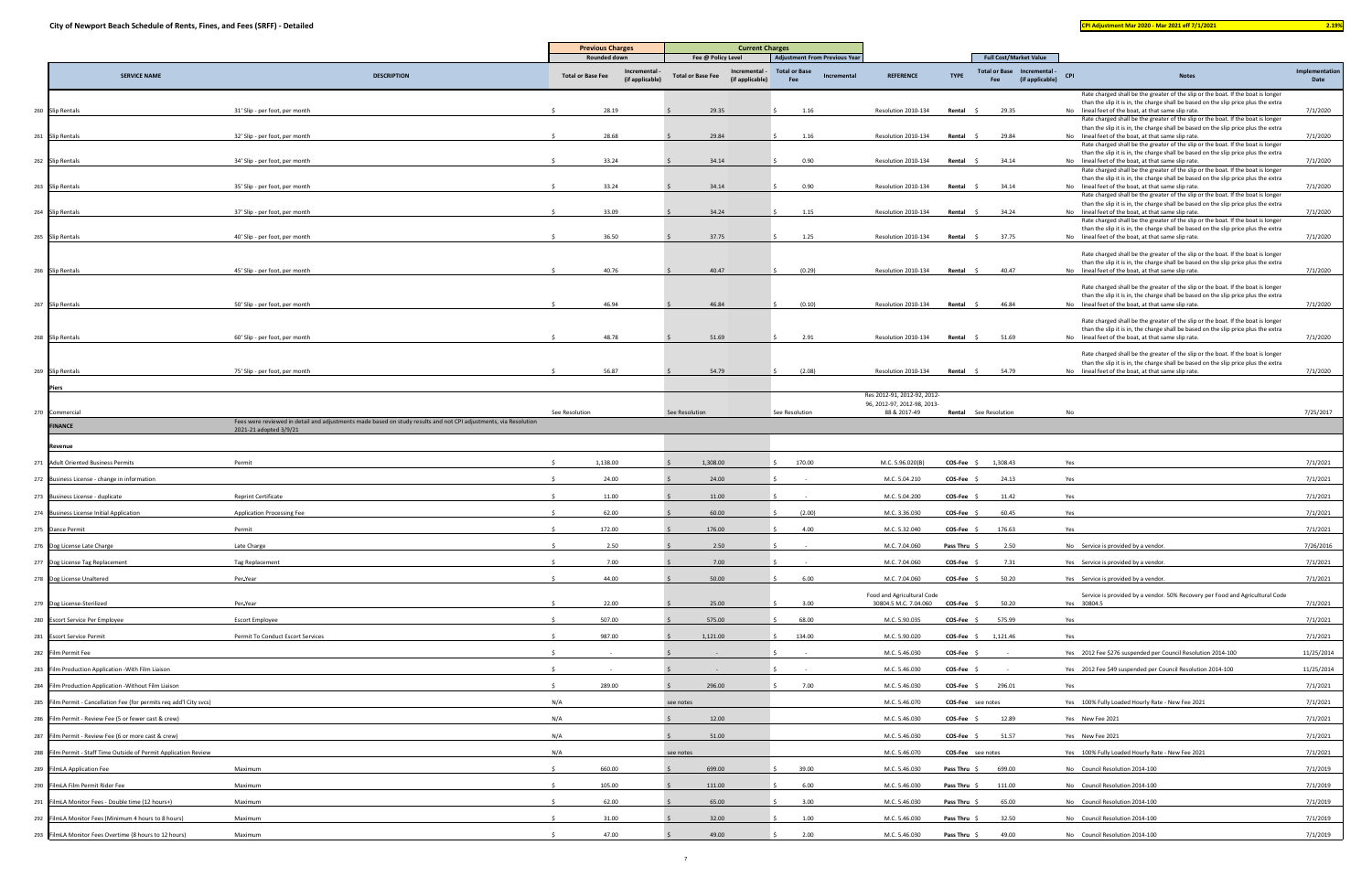| and the state of the state of the state of the state of the state of the state of the state of the state of th | <b>Service Service</b> | - |  |
|----------------------------------------------------------------------------------------------------------------|------------------------|---|--|
|                                                                                                                |                        |   |  |

|                                                                                                            |                                                                | <b>Previous Charges</b>                                            | <b>Current Charges</b>                                                           |                                                                             |                             |                                                                                                                 |                                                                           |                                                                                           |                        |
|------------------------------------------------------------------------------------------------------------|----------------------------------------------------------------|--------------------------------------------------------------------|----------------------------------------------------------------------------------|-----------------------------------------------------------------------------|-----------------------------|-----------------------------------------------------------------------------------------------------------------|---------------------------------------------------------------------------|-------------------------------------------------------------------------------------------|------------------------|
| <b>SERVICE NAME</b>                                                                                        | <b>DESCRIPTION</b>                                             | <b>Rounded down</b><br><b>Total or Base Fee</b><br>(if applicable) | Fee @ Policy Level<br>Incremental<br><b>Total or Base Fee</b><br>(if applicable) | <b>Adjustment From Previous Year</b><br>Total or Base<br>Incremental<br>Fee | <b>REFERENCE</b>            | <b>Full Cost/Market Value</b><br><b>Total or Base</b><br>- Incremental<br><b>TYPE</b><br>(if applicable)<br>Fee | <b>CPI</b>                                                                | <b>Notes</b>                                                                              | Implementation<br>Date |
| 294 FilmLA Notification Charges - Automatic Gunfire 1/2 load Exterior 2300' 2400' (11 to 12 FSR)           |                                                                | 1,915.00                                                           | 1,915.00                                                                         |                                                                             | M.C. 5.46.030               | 1,915.00<br>Pass Thru \$                                                                                        | No Council Resolution 2014-100                                            |                                                                                           | 11/25/2014             |
| 295 FilmLA Notification Charges - Automatic Gunfire Exterior full load 1/2 Mile 2400' 2550' (11 to 13 FSR) |                                                                | 1,950.00                                                           | 1,950.00                                                                         |                                                                             | M.C. 5.46.030               | <b>Pass Thru</b> $\, \xi$ 1,950.00                                                                              | No Council Resolution 2014-100                                            |                                                                                           | 11/25/2014             |
| 296 FilmLA Notification Charges - Automatic Gunfire Exterior full load 2640' (11 to 13 FSR)                |                                                                | 2,260.00                                                           | 2,260.00                                                                         |                                                                             | M.C. 5.46.030               | <b>Pass Thru</b> $\frac{6}{7}$ 2,260.00                                                                         | No Council Resolution 2014-100                                            |                                                                                           | 11/25/2014             |
| 297 FilmLA Notification Charges - Delivery                                                                 | <b>Standard Radius</b>                                         | 90.00                                                              | 90.00                                                                            |                                                                             | M.C. 5.46.030               | Pass Thru<br>90.00                                                                                              | No Council Resolution 2014-100                                            |                                                                                           | 11/25/2014             |
| 298 FilmLA Notification Charges - E-Note only No Hand Notification                                         |                                                                | 40.00                                                              | 40.00                                                                            |                                                                             | M.C. 5.46.030               | 40.00<br>Pass Thru \$                                                                                           | No Council Resolution 2014-100                                            |                                                                                           | 11/25/2014             |
| 299 FilmLA Notification Charges - E-Note only No Hand Notification                                         | Student                                                        | 25.00                                                              | 25.00                                                                            |                                                                             | M.C. 5.46.030               | Pass Thru $\oint$<br>25.00                                                                                      | No Council Resolution 2014-100                                            |                                                                                           | 11/25/2014             |
| 300 FilmLA Notification Charges - For Posting Only                                                         | Notifies only where posted parking is present no radius - 200' | 110.00                                                             | 110.00                                                                           |                                                                             | M.C. 5.46.030               | 110.00<br>Pass Thru \$                                                                                          | No Council Resolution 2014-100                                            |                                                                                           | 11/25/2014             |
| 301 FilmLA Notification Charges - Helicopter                                                               | 1/4 Mile 1200' 1320' (4 to 5 FSR)                              | \$690 - \$880                                                      | \$690 - \$880                                                                    |                                                                             | M.C. 5.46.030               | Pass Thru \$690 - \$880                                                                                         | No Council Resolution 2014-100                                            |                                                                                           | 11/25/2014             |
| 302 FilmLA Notification Charges - Reprint                                                                  | Each section                                                   | 30.00                                                              | 30.00                                                                            |                                                                             | M.C. 5.46.030               | 30.00<br>Pass Thru \$                                                                                           | No Council Resolution 2014-100                                            |                                                                                           | 11/25/2014             |
| 303 FilmLA Notification Charges - Semi Exterior Gunfire 1/2 load                                           | 2150' 2200' (9 to 10 FSR)                                      | 1,535.00                                                           | 1,535.00                                                                         |                                                                             | M.C. 5.46.030               | Pass Thru \$<br>1,535.00                                                                                        | No Council Resolution 2014-100                                            |                                                                                           | 11/25/2014             |
| 304 FilmLA Notification Charges - Semi Exterior Gunfire full load                                          | 2200' (10 FSR)                                                 | 1,725.00                                                           | 1,725.00                                                                         |                                                                             | M.C. 5.46.030               | <b>Pass Thru</b> $\frac{6}{7}$ 1,725.00                                                                         | No Council Resolution 2014-100                                            |                                                                                           | 11/25/2014             |
| 305 FilmLA Notification Charges - Single Exterior Gunfire 1/2 load                                         | 1/4 Mile 1200' 1320' (4 to 5 FSR)                              | \$690 - \$880                                                      | \$690 - \$880                                                                    |                                                                             | M.C. 5.46.030               | Pass Thru \$690 - \$880                                                                                         | No Council Resolution 2014-100                                            |                                                                                           | 11/25/2014             |
| 306 FilmLA Notification Charges - Single Exterior Gunfire 1/4 load                                         | 800' - 1100' (3 FSR)                                           | 535.00                                                             | 535.00                                                                           |                                                                             | M.C. 5.46.030               | Pass Thru $\oint$<br>535.00                                                                                     | No Council Resolution 2014-100                                            |                                                                                           | 11/25/2014             |
| 307 FilmLA Notification Charges - Single Exterior Gunfire full load                                        | 1400' (4 to 5 FSR)                                             | 1,035.00                                                           | 1,035.00                                                                         |                                                                             | M.C. 5.46.030               | 1,035.00<br>Pass Thru \$                                                                                        | No Council Resolution 2014-100                                            |                                                                                           | 11/25/2014             |
| 308 FilmLA Notification Charges - Single Exterior Gunfire full load                                        | 1650' (4 to 5 FSR)                                             | 1,225.00                                                           | 1,225.00                                                                         |                                                                             | M.C. 5.46.030               | 1,225.00<br>Pass Thru \$                                                                                        | No Council Resolution 2014-100                                            |                                                                                           | 11/25/2014             |
| 309 FilmLA Notification Charges - Single Exterior Gunfire full load                                        | 1900' (4 to 5 FSR)                                             | 1,380.00                                                           | 1,380.00                                                                         |                                                                             | M.C. 5.46.030               | Pass Thru \$ 1,380.00                                                                                           | No Council Resolution 2014-100                                            |                                                                                           | 11/25/2014             |
| 310 FilmLA Notification Charges - Standard                                                                 | (1 FSR) 500'                                                   | 180.00                                                             | 180.00                                                                           |                                                                             | M.C. 5.46.030               | Pass Thru $\Diamond$<br>180.00                                                                                  | No Council Resolution 2014-100                                            |                                                                                           | 11/25/2014             |
| 311 FilmLA Notification Charges - Standard                                                                 | PSA (1 FSR) 500'                                               | 105.00                                                             | 105.00                                                                           |                                                                             | M.C. 5.46.030               | Pass Thru \$<br>105.00                                                                                          | No Council Resolution 2014-100                                            |                                                                                           | 11/25/2014             |
| 312 FilmLA Notification Charges - Standard                                                                 | Students (1 FSR) 500'                                          | 70.00                                                              | 70.00                                                                            |                                                                             | M.C. 5.46.030               | Pass Thru \$<br>70.00                                                                                           | No Council Resolution 2014-100                                            |                                                                                           | 11/25/2014             |
| 313 FilmLA Notification Charges - Still Photo                                                              | 200'                                                           | 140.00                                                             | 140.00                                                                           |                                                                             | M.C. 5.46.030               | 140.00<br>Pass Thru \$                                                                                          | No Council Resolution 2014-100                                            |                                                                                           | 11/25/2014             |
| 314 FilmLA Permit Delivery Fee                                                                             | Maximum                                                        | 58.00                                                              | 61.00                                                                            | 3.00                                                                        | M.C. 5.46.030               | <b>Pass Thru</b><br>61.00                                                                                       | No Council Resolution 2014-100                                            |                                                                                           | 7/1/2019               |
| 315 FilmLA Qualified NonProfit Permit Application Fee                                                      | Maximum                                                        | 52.00                                                              | 52.00                                                                            |                                                                             | M.C. 5.46.030               | 52.00<br>Pass Thru                                                                                              | No Council Resolution 2014-100                                            |                                                                                           | 8/1/2016               |
| 316 FilmLA Qualified NonProfit Permit Rider Fee                                                            | Maximum                                                        | 26.00                                                              | 26.00                                                                            |                                                                             | M.C. 5.46.030               | Pass Thru<br>26.00                                                                                              | No Council Resolution 2014-100                                            |                                                                                           | 8/1/2016               |
| 317 FilmLA Still Application Fee                                                                           | Maximum                                                        | 63.00                                                              | 66.00                                                                            | 3.00                                                                        | M.C. 5.46.030               | 66.00<br><b>Pass Thru</b>                                                                                       | No Council Resolution 2014-100                                            |                                                                                           | 7/1/2019               |
| 318 FilmLA Still Photo Rider Fee                                                                           | Maximum                                                        | 21.00                                                              | 22.00                                                                            | 1.00                                                                        | M.C. 5.46.030               | Pass Thru<br>22.00                                                                                              | No Council Resolution 2014-100                                            |                                                                                           | 7/1/2019               |
| 319 FilmLA Student Permit Fee Complex                                                                      | Maximum                                                        |                                                                    |                                                                                  |                                                                             | M.C. 5.46.030               | Pass Thru                                                                                                       |                                                                           | No Council Resolution 2014-100; MC 5.46.030 exempts students from paying a fee            | 11/25/2014             |
| 320 FilmLA Student Permit Fee Simple                                                                       | Maximum                                                        |                                                                    |                                                                                  |                                                                             | M.C. 5.46.030               | Pass Thru \$                                                                                                    |                                                                           | No Council Resolution 2014-100; MC 5.46.030 exempts students from paying a fee 11/25/2014 |                        |
| 321 Fire Arms Sales Permit                                                                                 | Permit For Retail Sales                                        | 115.00                                                             | 108.00                                                                           | (7.00)                                                                      | M.C. 5.80.040               | 108.60<br><b>COS-Fee</b>                                                                                        | Yes                                                                       |                                                                                           | 7/1/2021               |
| 322 Live Entertainment Permit                                                                              | Permit                                                         | 172.00                                                             | 174.00                                                                           | 2.00                                                                        | M.C. 5.28.030               | $COS-Fee$ \$<br>174.61                                                                                          | Yes                                                                       |                                                                                           | 7/1/2021               |
| 323 Parking Permit Replacement Fee                                                                         |                                                                | 11.00                                                              | 12.00                                                                            | 1.00                                                                        | MC. 3.36.030                | COS-Fee \$<br>12.04                                                                                             | Yes                                                                       |                                                                                           | 7/1/2021               |
| 324 Payment Plan (except Parking)                                                                          |                                                                | 25.00                                                              | 25.00                                                                            |                                                                             | MC. 3.36.030                | 29.21<br>COS-Fee \$                                                                                             | Yes New Fee 2018 \$25 Recovery per M.C. 3.36.030 Exhibit A                |                                                                                           | 7/1/2021               |
| 325 Payment Plan (Parking)                                                                                 |                                                                | \$5 Indigent / \$25 All Other                                      | \$5 Indigent / \$25 All Other                                                    | \$5 Indigent / \$25 All Other                                               | CVC 40220 (a)(1)(A)(i)(III) | COS-Fee \$<br>34.45                                                                                             | Yes \$5 Indigent / \$25 All Other Recovery per CVC 40220(a)(1)(A)(i)(III) |                                                                                           | 7/1/2021               |
| 326 Preferential Parking Permit                                                                            |                                                                | 18.00                                                              | 19.00                                                                            | 1.00                                                                        | MC. 12.68.040               | 19.60<br>COS-Fee \$                                                                                             | Yes                                                                       |                                                                                           | 7/1/2021               |
| 327 Review of Hotel Special Package Application                                                            | Hotels Special Package Deals                                   | 199.00                                                             | 194.00                                                                           | (5.00)                                                                      | M.C.3.16.050 (C)            | COS-Fee :<br>194.82                                                                                             | Yes                                                                       |                                                                                           | 7/1/2021               |
| 328 Sidewalk Vending Permit Application                                                                    |                                                                | 159.00                                                             | 173.00                                                                           | 14.00                                                                       | M.C.5.97.030 (C)            | $COS-Fee$ \$<br>173.53                                                                                          | Yes New 2019; adopted 1/22/19 Resolution 2019-4                           |                                                                                           | 7/1/2021               |
| 329 Short Term Lodging Permits - initial                                                                   | Permit                                                         | 169.00                                                             | 165.00                                                                           | (4.00)                                                                      | M.C. 5.95.040               | 165.91<br>$COS-Fee$ \$                                                                                          | Yes                                                                       |                                                                                           | 7/1/2021               |
| 330 Short Term Lodging Permits - reinstatement                                                             |                                                                | N/A                                                                | 91.00                                                                            |                                                                             | M.C. 5.95.065               | COS-Fee \$<br>91.58                                                                                             | Yes New Fee 2021                                                          |                                                                                           | 7/1/2021               |
| 331 Short Term Lodging Permits - renewal                                                                   | Permit                                                         | 96.00<br>-Ś                                                        | 87.00                                                                            | (9.00)                                                                      | M.C. 5.95.040               | 87.43<br>COS-Fee \$                                                                                             | Yes New Fee 2020                                                          |                                                                                           | 7/1/2021               |
| 332 Short Term Lodging Permits - reprint                                                                   | <b>Reprint Certificate</b>                                     | 13.00<br>-Ŝ                                                        | 13.00                                                                            |                                                                             | M.C. 3.36.030               | 13.20<br>COS-Fee \$                                                                                             | Yes                                                                       |                                                                                           | 7/1/2021               |
| Short Term Lodging Permits - suspension or revocation hearing -<br>333 Applicant Successful                |                                                                | N/A                                                                |                                                                                  |                                                                             | M.C. 5.95.065               | $COS-Fee$ \$<br>1,018.91                                                                                        | Yes New Fee 2021 0% Recovery per M.C. 3.36.030 Exhibit A                  |                                                                                           | 7/1/2021               |
| Short Term Lodging Permits - suspension or revocation hearing -<br>334 Applicant Unsuccessful              |                                                                | N/A                                                                | 509.00                                                                           |                                                                             | M.C. 5.95.065               | COS-Fee \$<br>1,018.91                                                                                          | Yes New Fee 2021 50% Recovery per M.C. 3.36.030 Exhibit A                 |                                                                                           | 7/1/2021               |
| 335 Sound Amp Permit                                                                                       | Permit                                                         | 72.00                                                              | 73.00                                                                            | 1.00                                                                        | M.C. 10.32.020              | COS-Fee \$<br>73.76                                                                                             | Yes                                                                       |                                                                                           | 7/1/2021               |
| 336 Vehicles For Hire - Annual Per Vehicle Fee                                                             | Annual Per Vehicle                                             | 202.00                                                             | 236.00                                                                           | 34.00                                                                       | M.C. 5.12.110               | 236.74<br>COS-Fee \$                                                                                            | Yes                                                                       |                                                                                           | 7/1/2021               |
| 337 Vehicles For Hire - Certificate                                                                        | Certificate (Plus Fee For Each Vehicle Shown Below)            | 2,000.00                                                           | 2,156.00                                                                         | 156.00                                                                      | M.C. 5.12.030               | $COS-Fee$ \$<br>2,156.58                                                                                        | Yes                                                                       |                                                                                           | 7/1/2021               |
| 338 Vehicles For Hire - Driver's Permit                                                                    | Driver's Permit                                                | 379.00                                                             | 429.00                                                                           | 50.00                                                                       | M.C. 5.12.230               | $COS-Fee$ \$<br>429.57                                                                                          | Yes                                                                       |                                                                                           | 7/1/2021               |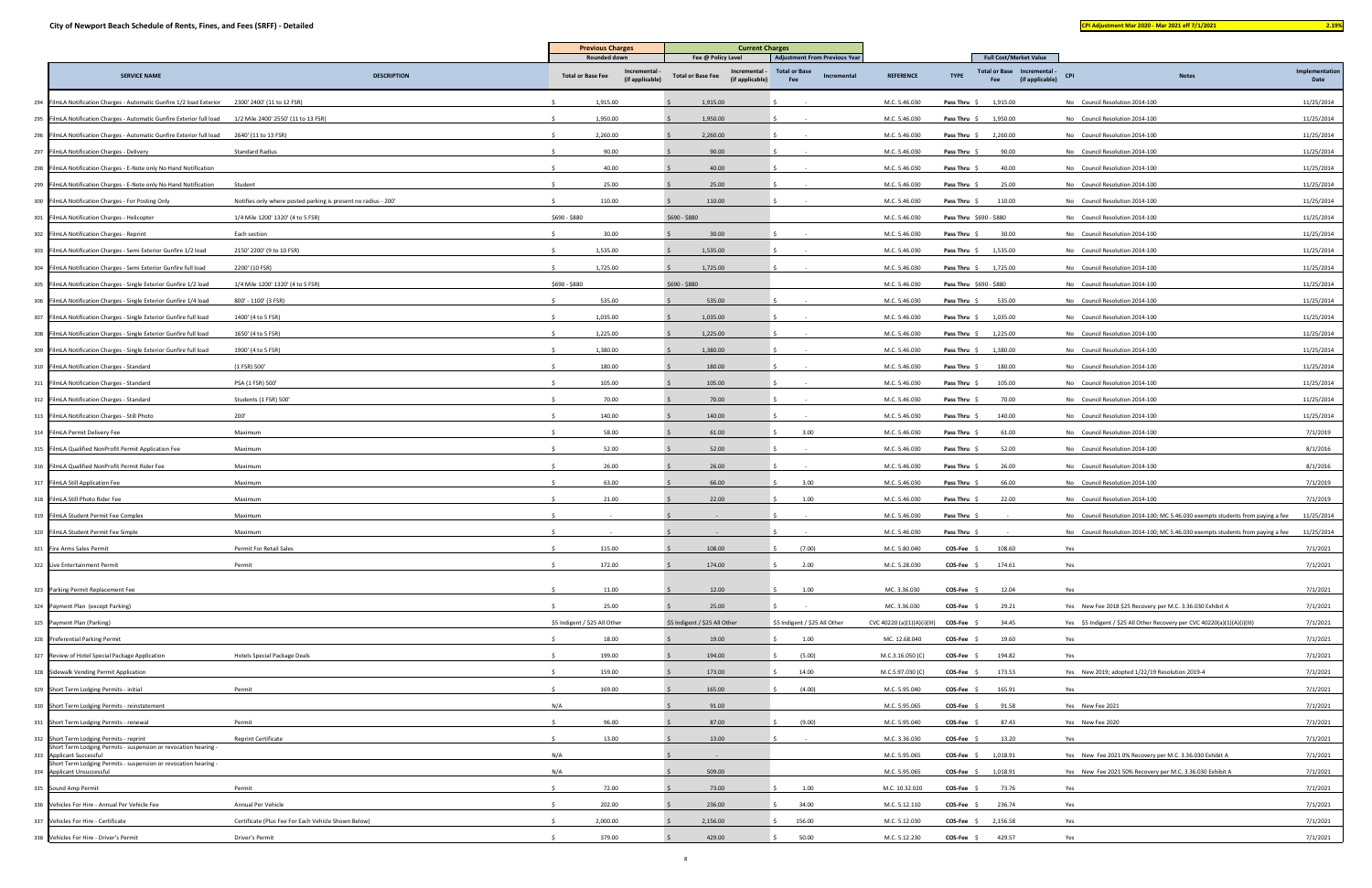|                                                                            |                                                             | <b>Current Charges</b>                                                             |                                                                                    |                    |                                                                                                       |                                                                      |                       |
|----------------------------------------------------------------------------|-------------------------------------------------------------|------------------------------------------------------------------------------------|------------------------------------------------------------------------------------|--------------------|-------------------------------------------------------------------------------------------------------|----------------------------------------------------------------------|-----------------------|
| <b>DESCRIPTION</b><br><b>SERVICE NAME</b>                                  | Rounded down<br><b>Total or Base Fee</b><br>(if applicable) | Fee @ Policy Level<br>Incremental -<br><b>Total or Base Fee</b><br>(if applicable) | <b>Adjustment From Previous Year</b><br><b>Total or Base</b><br>Incremental<br>Fee | <b>REFERENCE</b>   | <b>Full Cost/Market Value</b><br>Total or Base Incremental -<br><b>TYPE</b><br>(if applicable)<br>Fee | <b>CPI</b><br><b>Notes</b>                                           | Implementatio<br>Date |
| 339 Vehicles For Hire - Driver's Permit Renewal<br>Driver's Permit Renewal | 369.00                                                      | 419.00                                                                             | 50.00                                                                              | M.C. 5.12.230      | COS-Fee \$<br>419.44                                                                                  | Yes                                                                  | 7/1/2021              |
| 340 Vehicles For Hire - Fee per Vehicle<br>Fee For Each Vehicle            | 202.00                                                      | 236.00                                                                             | 34.00                                                                              | M.C. 5.12.030      | <b>COS-Fee</b><br>236.74                                                                              | Yes                                                                  | 7/1/2021              |
| 341 Zero Bill Reprints TOT reprint                                         | 14.00                                                       |                                                                                    | (14.00)                                                                            | M.C. 3.36.030      | $COS-Fee$ \$<br>14.29                                                                                 | Yes 0% Recovery per M.C. 3.36.030 Exhibit A                          | 7/1/2021              |
| <b>Parking Penalties</b>                                                   |                                                             |                                                                                    |                                                                                    |                    |                                                                                                       |                                                                      |                       |
| 342 11.04.070(F) MC PARKED IN PARK                                         | 46.00                                                       | 46.00                                                                              |                                                                                    | Resolution 2020-30 | Penalty                                                                                               | See<br>Note Updated by CPI every July, per Resolution 2016-94        | 7/1/2020              |
| 343 11.08.090(A) MC PARKING ON PUBLIC PIER                                 | 46.00                                                       | 46.00                                                                              |                                                                                    | Resolution 2020-30 | Penalty                                                                                               | Note Updated by CPI every July, per Resolution 2016-94               | 7/1/2020              |
| 344 12.08.120 MC PARKING ON BEACH                                          | 46.00                                                       | 46.00                                                                              |                                                                                    | Resolution 2020-30 | Penalty                                                                                               | Note Updated by CPI every July, per Resolution 2016-94               | 7/1/2020              |
| 345 12.12.010(D) MC COMPLIANCE WITH SIGNS                                  | 46.00                                                       | 46.00                                                                              |                                                                                    | Resolution 2020-30 | Penalty                                                                                               | See<br>Note Updated by CPI every July, per Resolution 2016-94        | 7/1/2020              |
| 346 12.12.050 MC FEE NOT PAID IN LOT                                       | 46.00                                                       | 46.00                                                                              |                                                                                    | Resolution 2020-30 | Penalty                                                                                               | See<br>Note Updated by CPI every July, per Resolution 2016-94        | 7/1/2020              |
| 347 12.12.080 MC MOTORCYCLES IN WOF LOT                                    | 46.00                                                       | 46.00                                                                              |                                                                                    | Resolution 2020-30 | Penalty                                                                                               | -see<br>Note Updated by CPI every July, per Resolution 2016-94       | 7/1/2020              |
| 348 12.32.050(D) MC BALBOA ISLAND: BLOCKING EGRESS                         | 46.00                                                       | 46.00                                                                              |                                                                                    | Resolution 2020-30 | Penalty                                                                                               | See<br>Note Updated by CPI every July, per Resolution 2016-94        | 7/1/2020              |
| 349 12.40.020 MC PARKWAYS                                                  | 46.00                                                       | 46.00                                                                              |                                                                                    | Resolution 2020-30 | Penalty                                                                                               | Note Updated by CPI every July, per Resolution 2016-94               | 7/1/2020              |
| 350 12.40.030 MC PARKING ON PRIVATE PROPERTY                               | 46.00                                                       | 46.00                                                                              |                                                                                    | Resolution 2020-30 | Penalty                                                                                               | See<br>Note Updated by CPI every July, per Resolution 2016-94        | 7/1/2020              |
| 351 12.40.035 MC PKG ON PRIVATE STREETS/DRIVES                             | 46.00                                                       | 46.00                                                                              |                                                                                    | Resolution 2020-30 | Penalty                                                                                               | Note Updated by CPI every July, per Resolution 2016-94               | 7/1/2020              |
| 352 12.40.040 MC PARKING IN EXCESS 72 HOURS                                | 84.00                                                       | 85.00                                                                              | 1.00                                                                               | Resolution 2020-30 | Penalty                                                                                               | Note Updated by CPI every July, per Resolution 2016-94               | 7/1/2020              |
| 353 12.40.055(A) MC TRAILER/RV/OVERSIZED VEHICLE                           | 46.00                                                       | 46.00                                                                              |                                                                                    | Resolution 2020-30 | Penalty                                                                                               | Note Updated by CPI every July, per Resolution 2016-94               | 7/1/2020              |
| 354 12.40.060(A) MC PKG PROHIB: VEH FOR SALE                               | 84.00                                                       | 85.00                                                                              | 1.00                                                                               | Resolution 2020-30 | Penalty                                                                                               | -See<br>Note Updated by CPI every July, per Resolution 2016-94       | 7/1/2020              |
| 355 12.40.060(C) MC PKG PROHIB: NON-EMRGNCY REPAIR                         | 84.00                                                       | 85.00                                                                              | 1.00                                                                               | Resolution 2020-30 | Penalty                                                                                               | Note Updated by CPI every July, per Resolution 2016-94               | 7/1/2020              |
| 356 12.40.060(D) MC PKG PROHIB: CAR WASHING                                | N/A                                                         | 85.00                                                                              | N/A                                                                                | Resolution 2020-30 | Penalty                                                                                               | -See                                                                 | 7/1/2020              |
| 357 12.40.070 MC PKG ON GRADE, WHEELS NOT TURND                            | 46.00                                                       | 46.00                                                                              |                                                                                    |                    |                                                                                                       | Note Updated by CPI every July, per Resolution 2016-94<br>-See       | 7/1/2020              |
|                                                                            |                                                             |                                                                                    |                                                                                    | Resolution 2020-30 | Penalty                                                                                               | Note Updated by CPI every July, per Resolution 2016-94               |                       |
| 358 12.40.080 MC 18INCHES FROM LEFT CURB                                   | 46.00                                                       | 46.00                                                                              |                                                                                    | Resolution 2020-30 | Penalty                                                                                               | Note Updated by CPI every July, per Resolution 2016-94<br>-See       | 7/1/2020              |
| 359 12.40.090 MC ANGLE PARKING, OUTSIDE LINES                              | 46.00                                                       | 46.00                                                                              |                                                                                    | Resolution 2020-30 | Penalty                                                                                               | Note Updated by CPI every July, per Resolution 2016-94               | 7/1/2020              |
| 360 12.40.110 MC ACROSS/OUTSIDE SPACE MARKERS                              | 46.00                                                       | 46.00                                                                              |                                                                                    | Resolution 2020-30 | Penalty                                                                                               | Note Updated by CPI every July, per Resolution 2016-94<br>see        | 7/1/2020              |
| 361 12.40.130 MC PERMIT REQD-ANGLE LOAD/UNLOAD                             | 46.00                                                       | 46.00                                                                              |                                                                                    | Resolution 2020-30 | Penalty                                                                                               | Note Updated by CPI every July, per Resolution 2016-94               | 7/1/2020              |
| 362 12.40.140 MC PARKING ADJACENT TO SCHOOLS                               | 46.00                                                       | 46.00                                                                              |                                                                                    | Resolution 2020-30 | Penalty                                                                                               | Note Updated by CPI every July, per Resolution 2016-94<br>-See       | 7/1/2020              |
| 363 12.40.150 MC PROHIB PKG: NARROW STREETS                                | 46.00                                                       | 46.00                                                                              |                                                                                    | Resolution 2020-30 | Penalty                                                                                               | Note Updated by CPI every July, per Resolution 2016-94               | 7/1/2020              |
| 364 12.40.160 MC POSTED NO PARKING/STOPPING                                | 84.00                                                       | 85.00                                                                              | 1.00                                                                               | Resolution 2020-30 | Penalty                                                                                               | Note Updated by CPI every July, per Resolution 2016-94<br>See        | 7/1/2020              |
| 365 12.40.170(A) MC RESTRICT PKG: VENDORS/PRODUCTS                         | 64.00                                                       | 65.00                                                                              | 1.00                                                                               | Resolution 2020-30 | Penalty                                                                                               | Note Updated by CPI every July, per Resolution 2016-94               | 7/1/2020              |
| 366 12.40.170(B) MC RESTRICTED PKG: VEH FOR HIRE                           | 64.00                                                       | 65.00                                                                              | 1.00                                                                               | Resolution 2020-30 | Penalty                                                                                               | Note Updated by CPI every July, per Resolution 2016-94<br>See        | 7/1/2020              |
| 367 12.40.170(C) MC RESTRICTED PKG: PERMIT REQ.                            | 64.00                                                       | 65.00                                                                              | 1.00                                                                               | Resolution 2020-30 | Penalty                                                                                               | Note Updated by CPI every July, per Resolution 2016-94<br>See        | 7/1/2020              |
| 368 12.40.180 MC EMERGENCY PKG RESTRICTIONS                                | 46.00                                                       | 46.00                                                                              |                                                                                    | Resolution 2020-30 | Penalty                                                                                               | Note Updated by CPI every July, per Resolution 2016-94               | 7/1/2020              |
| 369 12.44.010(A) MC OVERTIME 1 HOUR ZONE                                   | 52.00                                                       | 52.00                                                                              |                                                                                    | Resolution 2020-30 | Penalty                                                                                               | Note Updated by CPI every July, per Resolution 2016-94<br>See        | 7/1/2020              |
| 370 12.44.010(B) MC OVERTIME 2 HOUR ZONE                                   | 52.00                                                       | 52.00                                                                              |                                                                                    | Resolution 2020-30 | Penalty                                                                                               | Note Updated by CPI every July, per Resolution 2016-94               | 7/1/2020              |
| 371 12.44.010(C) MC OVERTIME 6 HOUR ZONE                                   | 52.00                                                       | 52.00                                                                              |                                                                                    | Resolution 2020-30 | Penalty                                                                                               | Note Updated by CPI every July, per Resolution 2016-94<br>See        | 7/1/2020              |
| 372 12.44.070(C) MC ACROSS MARKING, METER AREA                             | 46.00                                                       | 46.00                                                                              |                                                                                    | Resolution 2020-30 | Penalty                                                                                               | Note Updated by CPI every July, per Resolution 2016-94               | 7/1/2020              |
| 373 12.44.070(A) MC OUTSIDE PAID SPACE MARKING                             | 46.00                                                       | 46.00                                                                              |                                                                                    | Resolution 2020-30 | Penalty                                                                                               | Note Updated by CPI every July, per Resolution 2016-94<br>See        | 7/1/2020              |
| 374 12.44.070(B) MC BACKING INTO METER SPACE                               | 46.00                                                       | 46.00                                                                              |                                                                                    | Resolution 2020-30 | Penalty                                                                                               | Note Updated by CPI every July, per Resolution 2016-94               | 7/1/2020              |
| 375 12.44.084 MC PARKING AT AN INOPERABLE METER                            | 61.00                                                       | 61.00                                                                              |                                                                                    | Resolution 2020-30 | Penalty                                                                                               | Note Updated by CPI every July, per Resolution 2016-94               | 7/1/2020              |
| 376 12.44.100 MC ACTIVATION OF METER                                       | 46.00                                                       | 46.00                                                                              |                                                                                    | Resolution 2020-30 | Penalty                                                                                               | Note Updated by CPI every July, per Resolution 2016-94               | 7/1/2020              |
| 377 12.44.110 MC PAYMENT TIME EXPIRED                                      | 64.00                                                       | 65.00                                                                              | 1.00                                                                               | Resolution 2020-30 | Penalty                                                                                               | Note Updated by CPI every July, per Resolution 2016-94<br>See        | 7/1/2020              |
| 378 12.44.150(C) MC STREET SWEEPING                                        | 60.00                                                       | 60.00                                                                              |                                                                                    | Resolution 2020-30 | Penalty                                                                                               | Note Updated by CPI every July, per Resolution 2016-94<br><b>See</b> | 7/1/2020              |
| 379 12.44.160(C) MC PROHIBITED NIGHT PARKING                               | 46.00                                                       | 46.00                                                                              |                                                                                    | Resolution 2020-30 | Penalty                                                                                               | Note Updated by CPI every July, per Resolution 2016-94               | 7/1/2020              |
| 380 12.46.040 MC NON-DISPLAY OF PLACARD/LIC PLT                            | 52.00                                                       | 52.00                                                                              |                                                                                    | Resolution 2020-30 | Penalty                                                                                               | Note Updated by CPI every July, per Resolution 2016-94<br>See        | 7/1/2020              |
| 381 12.48.040(A) MC PARKING IN RED ZONE                                    | 84.00                                                       | 85.00                                                                              | 1.00                                                                               | Resolution 2020-30 | Penalty                                                                                               | Note Updated by CPI every July, per Resolution 2016-94               | 7/1/2020              |
| 382 12.48.040(B) MC PKG IN LOADING ZONE (YLW)                              | 84.00                                                       | 85.00                                                                              | 1.00                                                                               | Resolution 2020-30 | Penalty                                                                                               | Note Updated by CPI every July, per Resolution 2016-94               | 7/1/2020              |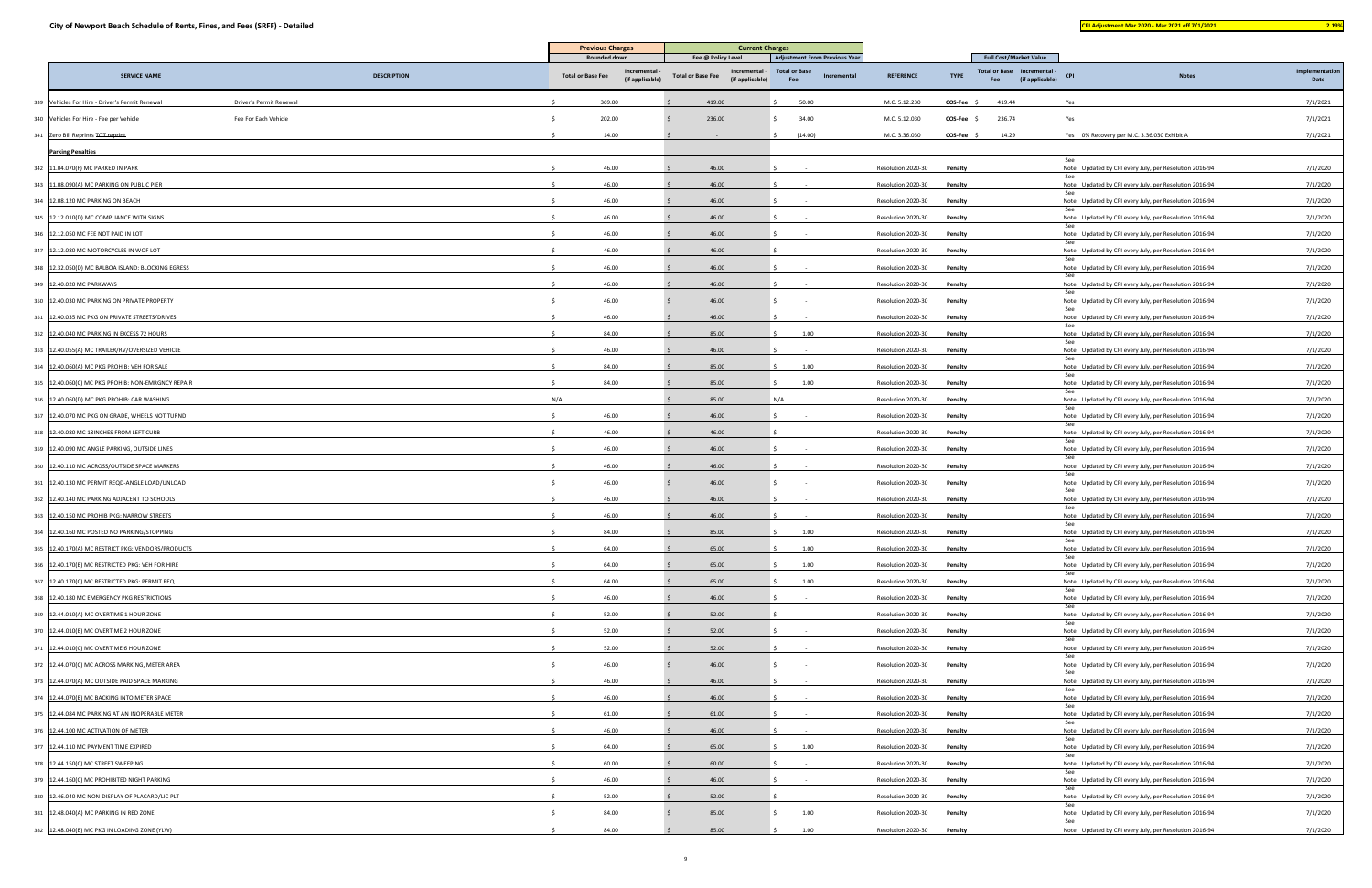| and the state of the state of the state of the state of the state of the state of the state of the state of th | <b>Service Service</b> |  |
|----------------------------------------------------------------------------------------------------------------|------------------------|--|
|                                                                                                                |                        |  |
|                                                                                                                |                        |  |
|                                                                                                                |                        |  |

| <b>Full Cost/Market Value</b><br>Rounded down<br>Fee @ Policy Level<br><b>Adjustment From Previous Year</b><br><b>Total or Base</b><br>Total or Base Incremental -<br>Incremental<br>Incremental -<br><b>SERVICE NAME</b><br><b>DESCRIPTION</b><br><b>Total or Base Fee</b><br><b>REFERENCE</b><br><b>TYPE</b><br><b>Notes</b><br><b>Total or Base Fee</b><br>Incremental<br><b>CPI</b><br>(if applicable)<br>(if applicable)<br>(if applicable)<br>Fee<br>Fee<br>84.00<br>85.00<br>383 12.48.040(C) MC WHITE ZONE (3 MINUTE LOADING)<br>1.00<br>Resolution 2020-30<br>Note Updated by CPI every July, per Resolution 2016-94<br>Penalty<br>384 12.48.040(D) MC OVERTIME GREEN ZONE PAID AREA<br>84.00<br>85.00<br>1.00<br>Resolution 2020-30<br>Penalty<br>Note Updated by CPI every July, per Resolution 2016-94<br>-See<br>385 12.48.050(A) MC OVERTIME GREEN ZONE<br>66.00<br>66.00<br>Resolution 2020-30<br>Penalty<br>Note Updated by CPI every July, per Resolution 2016-94<br>-Se<br>386 12.48.050(B) MC 5 MINUTE ZONE (GREEN)<br>66.00<br>66.00<br>Resolution 2020-30<br>Penalty<br>Note Updated by CPI every July, per Resolution 2016-94<br>387 12.48.070(A) MC RESTRICTED USE: LOADING ZONE<br>66.00<br>66.00<br>Resolution 2020-30<br>Penalty<br>Note Updated by CPI every July, per Resolution 2016-94<br>-See<br>388 12.48.070(B) MC RESTRICT USE: LDG ZONE-PSNGRS<br>66.00<br>66.00<br>Resolution 2020-30<br>Penalty<br>Note Updated by CPI every July, per Resolution 2016-94<br>66.00<br>66.00<br>389 12.48.080 MC EXCESS 3 MIN PASS LOADING ZONE<br>Resolution 2020-30<br>Penalty<br>Note Updated by CPI every July, per Resolution 2016-94<br>See<br>84.00<br>85.00<br>390 12.48.090 MC PARKING IN ALLEY<br>1.00<br>Resolution 2020-30<br>Penalty<br>Note Updated by CPI every July, per Resolution 2016-94<br>391 12.48.100(G) MC PARKED IN BUS ZONE<br>46.00<br>46.00<br>Resolution 2020-30<br>Penalty<br>Note Updated by CPI every July, per Resolution 2016-94<br>see<br>46.00<br>46.00<br>392 12.52.020 MC WRONG WAY ONE WAY STREET<br>Resolution 2020-30<br>Penalty<br>Note Updated by CPI every July, per Resolution 2016-94<br>393 12.68.050(A) MC NEWPORT ISLAND - NO PERMIT<br>46.00<br>46.00<br>Resolution 2020-30<br>Penalty<br>Note Updated by CPI every July, per Resolution 2016-94 |              |
|------------------------------------------------------------------------------------------------------------------------------------------------------------------------------------------------------------------------------------------------------------------------------------------------------------------------------------------------------------------------------------------------------------------------------------------------------------------------------------------------------------------------------------------------------------------------------------------------------------------------------------------------------------------------------------------------------------------------------------------------------------------------------------------------------------------------------------------------------------------------------------------------------------------------------------------------------------------------------------------------------------------------------------------------------------------------------------------------------------------------------------------------------------------------------------------------------------------------------------------------------------------------------------------------------------------------------------------------------------------------------------------------------------------------------------------------------------------------------------------------------------------------------------------------------------------------------------------------------------------------------------------------------------------------------------------------------------------------------------------------------------------------------------------------------------------------------------------------------------------------------------------------------------------------------------------------------------------------------------------------------------------------------------------------------------------------------------------------------------------------------------------------------------------------------------------------------------------------------------------------------------------------------------------------------------------------|--------------|
|                                                                                                                                                                                                                                                                                                                                                                                                                                                                                                                                                                                                                                                                                                                                                                                                                                                                                                                                                                                                                                                                                                                                                                                                                                                                                                                                                                                                                                                                                                                                                                                                                                                                                                                                                                                                                                                                                                                                                                                                                                                                                                                                                                                                                                                                                                                        | Implementati |
|                                                                                                                                                                                                                                                                                                                                                                                                                                                                                                                                                                                                                                                                                                                                                                                                                                                                                                                                                                                                                                                                                                                                                                                                                                                                                                                                                                                                                                                                                                                                                                                                                                                                                                                                                                                                                                                                                                                                                                                                                                                                                                                                                                                                                                                                                                                        | Date         |
|                                                                                                                                                                                                                                                                                                                                                                                                                                                                                                                                                                                                                                                                                                                                                                                                                                                                                                                                                                                                                                                                                                                                                                                                                                                                                                                                                                                                                                                                                                                                                                                                                                                                                                                                                                                                                                                                                                                                                                                                                                                                                                                                                                                                                                                                                                                        | 7/1/2020     |
|                                                                                                                                                                                                                                                                                                                                                                                                                                                                                                                                                                                                                                                                                                                                                                                                                                                                                                                                                                                                                                                                                                                                                                                                                                                                                                                                                                                                                                                                                                                                                                                                                                                                                                                                                                                                                                                                                                                                                                                                                                                                                                                                                                                                                                                                                                                        | 7/1/2020     |
|                                                                                                                                                                                                                                                                                                                                                                                                                                                                                                                                                                                                                                                                                                                                                                                                                                                                                                                                                                                                                                                                                                                                                                                                                                                                                                                                                                                                                                                                                                                                                                                                                                                                                                                                                                                                                                                                                                                                                                                                                                                                                                                                                                                                                                                                                                                        | 7/1/2020     |
|                                                                                                                                                                                                                                                                                                                                                                                                                                                                                                                                                                                                                                                                                                                                                                                                                                                                                                                                                                                                                                                                                                                                                                                                                                                                                                                                                                                                                                                                                                                                                                                                                                                                                                                                                                                                                                                                                                                                                                                                                                                                                                                                                                                                                                                                                                                        | 7/1/2020     |
|                                                                                                                                                                                                                                                                                                                                                                                                                                                                                                                                                                                                                                                                                                                                                                                                                                                                                                                                                                                                                                                                                                                                                                                                                                                                                                                                                                                                                                                                                                                                                                                                                                                                                                                                                                                                                                                                                                                                                                                                                                                                                                                                                                                                                                                                                                                        | 7/1/2020     |
|                                                                                                                                                                                                                                                                                                                                                                                                                                                                                                                                                                                                                                                                                                                                                                                                                                                                                                                                                                                                                                                                                                                                                                                                                                                                                                                                                                                                                                                                                                                                                                                                                                                                                                                                                                                                                                                                                                                                                                                                                                                                                                                                                                                                                                                                                                                        | 7/1/2020     |
|                                                                                                                                                                                                                                                                                                                                                                                                                                                                                                                                                                                                                                                                                                                                                                                                                                                                                                                                                                                                                                                                                                                                                                                                                                                                                                                                                                                                                                                                                                                                                                                                                                                                                                                                                                                                                                                                                                                                                                                                                                                                                                                                                                                                                                                                                                                        | 7/1/2020     |
|                                                                                                                                                                                                                                                                                                                                                                                                                                                                                                                                                                                                                                                                                                                                                                                                                                                                                                                                                                                                                                                                                                                                                                                                                                                                                                                                                                                                                                                                                                                                                                                                                                                                                                                                                                                                                                                                                                                                                                                                                                                                                                                                                                                                                                                                                                                        | 7/1/2020     |
|                                                                                                                                                                                                                                                                                                                                                                                                                                                                                                                                                                                                                                                                                                                                                                                                                                                                                                                                                                                                                                                                                                                                                                                                                                                                                                                                                                                                                                                                                                                                                                                                                                                                                                                                                                                                                                                                                                                                                                                                                                                                                                                                                                                                                                                                                                                        | 7/1/2020     |
|                                                                                                                                                                                                                                                                                                                                                                                                                                                                                                                                                                                                                                                                                                                                                                                                                                                                                                                                                                                                                                                                                                                                                                                                                                                                                                                                                                                                                                                                                                                                                                                                                                                                                                                                                                                                                                                                                                                                                                                                                                                                                                                                                                                                                                                                                                                        | 7/1/2020     |
|                                                                                                                                                                                                                                                                                                                                                                                                                                                                                                                                                                                                                                                                                                                                                                                                                                                                                                                                                                                                                                                                                                                                                                                                                                                                                                                                                                                                                                                                                                                                                                                                                                                                                                                                                                                                                                                                                                                                                                                                                                                                                                                                                                                                                                                                                                                        | 7/1/2020     |
| 46.00<br>46.00<br>394 17.25.030 MC BOAT ON BEACH<br>Resolution 2020-30<br>Penalty<br>Note Updated by CPI every July, per Resolution 2016-94                                                                                                                                                                                                                                                                                                                                                                                                                                                                                                                                                                                                                                                                                                                                                                                                                                                                                                                                                                                                                                                                                                                                                                                                                                                                                                                                                                                                                                                                                                                                                                                                                                                                                                                                                                                                                                                                                                                                                                                                                                                                                                                                                                            | 7/1/2020     |
| 61.00<br>61.00<br>395 21113(A) CVC PARKING ON PUBLIC GROUNDS<br>Resolution 2020-30<br>Penalty<br>Note Updated by CPI every July, per Resolution 2016-94                                                                                                                                                                                                                                                                                                                                                                                                                                                                                                                                                                                                                                                                                                                                                                                                                                                                                                                                                                                                                                                                                                                                                                                                                                                                                                                                                                                                                                                                                                                                                                                                                                                                                                                                                                                                                                                                                                                                                                                                                                                                                                                                                                | 7/1/2020     |
| 396 21211(B) CVC PARKING IN BIKE LANE<br>61.00<br>61.00<br>Resolution 2020-30<br>Penalty<br>Note Updated by CPI every July, per Resolution 2016-94                                                                                                                                                                                                                                                                                                                                                                                                                                                                                                                                                                                                                                                                                                                                                                                                                                                                                                                                                                                                                                                                                                                                                                                                                                                                                                                                                                                                                                                                                                                                                                                                                                                                                                                                                                                                                                                                                                                                                                                                                                                                                                                                                                     | 7/1/2020     |
| 397 22400(A) CVC PROHIB PARK/STOP: PUBLIC HIWAY<br>81.00<br>82.00<br>1.00<br>Resolution 2020-30<br>Penalty<br>Note Updated by CPI every July, per Resolution 2016-94                                                                                                                                                                                                                                                                                                                                                                                                                                                                                                                                                                                                                                                                                                                                                                                                                                                                                                                                                                                                                                                                                                                                                                                                                                                                                                                                                                                                                                                                                                                                                                                                                                                                                                                                                                                                                                                                                                                                                                                                                                                                                                                                                   | 7/1/2020     |
| See<br>61.00<br>61.00<br>398 22500(A) CVC PARKING WITHIN INTERSECTION<br>Resolution 2020-30<br>Penalty<br>Note Updated by CPI every July, per Resolution 2016-94                                                                                                                                                                                                                                                                                                                                                                                                                                                                                                                                                                                                                                                                                                                                                                                                                                                                                                                                                                                                                                                                                                                                                                                                                                                                                                                                                                                                                                                                                                                                                                                                                                                                                                                                                                                                                                                                                                                                                                                                                                                                                                                                                       | 7/1/2020     |
| 399 22500(B) CVC PARKED IN CROSSWALK<br>61.00<br>61.00<br>Resolution 2020-30<br>Penalty<br>Note Updated by CPI every July, per Resolution 2016-94                                                                                                                                                                                                                                                                                                                                                                                                                                                                                                                                                                                                                                                                                                                                                                                                                                                                                                                                                                                                                                                                                                                                                                                                                                                                                                                                                                                                                                                                                                                                                                                                                                                                                                                                                                                                                                                                                                                                                                                                                                                                                                                                                                      | 7/1/2020     |
| 400 22500(C) CVC PROHIB PARK/STOP: SAFETY ZONE<br>61.00<br>61.00<br>Resolution 2020-30<br>Penalty<br>Note Updated by CPI every July, per Resolution 2016-94                                                                                                                                                                                                                                                                                                                                                                                                                                                                                                                                                                                                                                                                                                                                                                                                                                                                                                                                                                                                                                                                                                                                                                                                                                                                                                                                                                                                                                                                                                                                                                                                                                                                                                                                                                                                                                                                                                                                                                                                                                                                                                                                                            | 7/1/2020     |
| See<br>401 22500(D) CVC PKD W/IN 15FT OF FIRE STATION<br>61.00<br>61.00<br>Resolution 2020-30<br>Penalty<br>Note Updated by CPI every July, per Resolution 2016-94                                                                                                                                                                                                                                                                                                                                                                                                                                                                                                                                                                                                                                                                                                                                                                                                                                                                                                                                                                                                                                                                                                                                                                                                                                                                                                                                                                                                                                                                                                                                                                                                                                                                                                                                                                                                                                                                                                                                                                                                                                                                                                                                                     | 7/1/2020     |
| 61.00<br>61.00<br>402 22500(E) CVC BLOCKING DRIVEWAY<br>Resolution 2020-30<br>Penalty<br>Note Updated by CPI every July, per Resolution 2016-94                                                                                                                                                                                                                                                                                                                                                                                                                                                                                                                                                                                                                                                                                                                                                                                                                                                                                                                                                                                                                                                                                                                                                                                                                                                                                                                                                                                                                                                                                                                                                                                                                                                                                                                                                                                                                                                                                                                                                                                                                                                                                                                                                                        | 7/1/2020     |
| - See<br>61.00<br>61.00<br>403 22500(F) CVC PARKING ON SIDEWALK<br>Resolution 2020-30<br>Note Updated by CPI every July, per Resolution 2016-94<br>Penalty                                                                                                                                                                                                                                                                                                                                                                                                                                                                                                                                                                                                                                                                                                                                                                                                                                                                                                                                                                                                                                                                                                                                                                                                                                                                                                                                                                                                                                                                                                                                                                                                                                                                                                                                                                                                                                                                                                                                                                                                                                                                                                                                                             | 7/1/2020     |
| 404 22500(G) CVC PROHIB PRK/STOP: OBSTRUCT TRAF<br>61.00<br>61.00<br>Resolution 2020-30<br>Penalty<br>Note Updated by CPI every July, per Resolution 2016-94                                                                                                                                                                                                                                                                                                                                                                                                                                                                                                                                                                                                                                                                                                                                                                                                                                                                                                                                                                                                                                                                                                                                                                                                                                                                                                                                                                                                                                                                                                                                                                                                                                                                                                                                                                                                                                                                                                                                                                                                                                                                                                                                                           | 7/1/2020     |
| -See<br>405 22500(H) CVC DOUBLE PARKED<br>61.00<br>61.00<br>Resolution 2020-30<br>Penalty<br>Note Updated by CPI every July, per Resolution 2016-94                                                                                                                                                                                                                                                                                                                                                                                                                                                                                                                                                                                                                                                                                                                                                                                                                                                                                                                                                                                                                                                                                                                                                                                                                                                                                                                                                                                                                                                                                                                                                                                                                                                                                                                                                                                                                                                                                                                                                                                                                                                                                                                                                                    | 7/1/2020     |
| 406 22500(I) CVC PARKED IN BUS ZONE<br>480.00<br>483.00<br>3.00<br>Resolution 2020-30<br>Penalty<br>Note Updated by CPI every July, per Resolution 2016-94                                                                                                                                                                                                                                                                                                                                                                                                                                                                                                                                                                                                                                                                                                                                                                                                                                                                                                                                                                                                                                                                                                                                                                                                                                                                                                                                                                                                                                                                                                                                                                                                                                                                                                                                                                                                                                                                                                                                                                                                                                                                                                                                                             | 7/1/2020     |
| 61.00<br>61.00<br>407 22500(K) CVC PARKED ON BRIDGE<br>Resolution 2020-30<br>Penalty<br>Note Updated by CPI every July, per Resolution 2016-94                                                                                                                                                                                                                                                                                                                                                                                                                                                                                                                                                                                                                                                                                                                                                                                                                                                                                                                                                                                                                                                                                                                                                                                                                                                                                                                                                                                                                                                                                                                                                                                                                                                                                                                                                                                                                                                                                                                                                                                                                                                                                                                                                                         | 7/1/2020     |
| 480.00<br>408 22500(L) CVC ON/IN FRONT OF HC ACCESS RAMP<br>483.00<br>3.00<br>Resolution 2020-30<br>Penalty<br>Note Updated by CPI every July, per Resolution 2016-94                                                                                                                                                                                                                                                                                                                                                                                                                                                                                                                                                                                                                                                                                                                                                                                                                                                                                                                                                                                                                                                                                                                                                                                                                                                                                                                                                                                                                                                                                                                                                                                                                                                                                                                                                                                                                                                                                                                                                                                                                                                                                                                                                  | 7/1/2020     |
| 409 22500.1 CVC PARKING FIRE LANE<br>61.00<br>61.00<br>Resolution 2020-30<br>Note Updated by CPI every July, per Resolution 2016-94<br>Penalty                                                                                                                                                                                                                                                                                                                                                                                                                                                                                                                                                                                                                                                                                                                                                                                                                                                                                                                                                                                                                                                                                                                                                                                                                                                                                                                                                                                                                                                                                                                                                                                                                                                                                                                                                                                                                                                                                                                                                                                                                                                                                                                                                                         | 7/1/2020     |
| See<br>410 22502(A) CVC WRONG WY 2WY/18IN FROM RT CURB<br>61.00<br>61.00<br>Resolution 2020-30<br>Penalty<br>Note Updated by CPI every July, per Resolution 2016-94                                                                                                                                                                                                                                                                                                                                                                                                                                                                                                                                                                                                                                                                                                                                                                                                                                                                                                                                                                                                                                                                                                                                                                                                                                                                                                                                                                                                                                                                                                                                                                                                                                                                                                                                                                                                                                                                                                                                                                                                                                                                                                                                                    | 7/1/2020     |
| See<br>411 22502(E) CVC WRONG WY 1WY/18IN FROM LT CURB<br>61.00<br>61.00<br>Resolution 2020-30<br>Penalty<br>Note Updated by CPI every July, per Resolution 2016-94                                                                                                                                                                                                                                                                                                                                                                                                                                                                                                                                                                                                                                                                                                                                                                                                                                                                                                                                                                                                                                                                                                                                                                                                                                                                                                                                                                                                                                                                                                                                                                                                                                                                                                                                                                                                                                                                                                                                                                                                                                                                                                                                                    | 7/1/2020     |
| See<br>412 22505(B) CVC PKG ON STATE HIGHWAY-PROHIB<br>61.00<br>61.00<br>Note Updated by CPI every July, per Resolution 2016-94<br>Resolution 2020-30<br>Penalty                                                                                                                                                                                                                                                                                                                                                                                                                                                                                                                                                                                                                                                                                                                                                                                                                                                                                                                                                                                                                                                                                                                                                                                                                                                                                                                                                                                                                                                                                                                                                                                                                                                                                                                                                                                                                                                                                                                                                                                                                                                                                                                                                       | 7/1/2020     |
| 526.00<br>530.00<br>4.00<br>413 22507.8(A) CVC DISABLED PARKING<br>Resolution 2020-30<br>Penalty<br>Note Updated by CPI every July, per Resolution 2016-94                                                                                                                                                                                                                                                                                                                                                                                                                                                                                                                                                                                                                                                                                                                                                                                                                                                                                                                                                                                                                                                                                                                                                                                                                                                                                                                                                                                                                                                                                                                                                                                                                                                                                                                                                                                                                                                                                                                                                                                                                                                                                                                                                             | 7/1/2020     |
| See<br>526.00<br>4.00<br>414 22507.8(B) CVC BLOCKING DISABLED SPACE<br>530.00<br>Resolution 2020-30<br>Penalty<br>Note Updated by CPI every July, per Resolution 2016-94                                                                                                                                                                                                                                                                                                                                                                                                                                                                                                                                                                                                                                                                                                                                                                                                                                                                                                                                                                                                                                                                                                                                                                                                                                                                                                                                                                                                                                                                                                                                                                                                                                                                                                                                                                                                                                                                                                                                                                                                                                                                                                                                               | 7/1/2020     |
| See<br>415 22507.8(C) CVC DISABLED CROSSHATCH VIOLATION<br>526.00<br>530.00<br>4.00<br>Resolution 2020-30<br>Penalty<br>Note Updated by CPI every July, per Resolution 2016-94                                                                                                                                                                                                                                                                                                                                                                                                                                                                                                                                                                                                                                                                                                                                                                                                                                                                                                                                                                                                                                                                                                                                                                                                                                                                                                                                                                                                                                                                                                                                                                                                                                                                                                                                                                                                                                                                                                                                                                                                                                                                                                                                         | 7/1/2020     |
| see<br>N/A<br>416 22511.1(A) CVC EV PARKING - NOT CHARGING<br>61.00<br>N/A<br>Penalty<br>Note Updated by CPI every July, per Resolution 2016-94<br>Resolution 2020-30                                                                                                                                                                                                                                                                                                                                                                                                                                                                                                                                                                                                                                                                                                                                                                                                                                                                                                                                                                                                                                                                                                                                                                                                                                                                                                                                                                                                                                                                                                                                                                                                                                                                                                                                                                                                                                                                                                                                                                                                                                                                                                                                                  | 7/1/2020     |
| 417 22511.1(B) CVC BLOCKING EV PARKING<br>N/A<br>61.00<br>Resolution 2020-30<br>Note Updated by CPI every July, per Resolution 2016-94<br>N/A<br>Penalty                                                                                                                                                                                                                                                                                                                                                                                                                                                                                                                                                                                                                                                                                                                                                                                                                                                                                                                                                                                                                                                                                                                                                                                                                                                                                                                                                                                                                                                                                                                                                                                                                                                                                                                                                                                                                                                                                                                                                                                                                                                                                                                                                               | 7/1/2020     |
| See<br>61.00<br>61.00<br>418 22514 CVC PARKING WITHIN 15FT OF HYDRANT<br>Resolution 2020-30<br>Penalty<br>Note Updated by CPI every July, per Resolution 2016-94                                                                                                                                                                                                                                                                                                                                                                                                                                                                                                                                                                                                                                                                                                                                                                                                                                                                                                                                                                                                                                                                                                                                                                                                                                                                                                                                                                                                                                                                                                                                                                                                                                                                                                                                                                                                                                                                                                                                                                                                                                                                                                                                                       | 7/1/2020     |
| 61.00<br>61.00<br>419 22515 CVC UNATTENDED VEHICLE<br>Resolution 2020-30<br>Penalty<br>Note Updated by CPI every July, per Resolution 2016-94                                                                                                                                                                                                                                                                                                                                                                                                                                                                                                                                                                                                                                                                                                                                                                                                                                                                                                                                                                                                                                                                                                                                                                                                                                                                                                                                                                                                                                                                                                                                                                                                                                                                                                                                                                                                                                                                                                                                                                                                                                                                                                                                                                          | 7/1/2020     |
| 81.00<br>82.00<br>1.00<br>420 22516 CVC LOCKED VEHICLE<br>Resolution 2020-30<br>Penalty<br>Note Updated by CPI every July, per Resolution 2016-94                                                                                                                                                                                                                                                                                                                                                                                                                                                                                                                                                                                                                                                                                                                                                                                                                                                                                                                                                                                                                                                                                                                                                                                                                                                                                                                                                                                                                                                                                                                                                                                                                                                                                                                                                                                                                                                                                                                                                                                                                                                                                                                                                                      | 7/1/2020     |
| <b>See</b><br>526.00<br>530.00<br>421 22522 CVC 3FT FROM HC ACCESS RAMP (RED)<br>4.00<br>Resolution 2020-30<br>Penalty<br>Note Updated by CPI every July, per Resolution 2016-94                                                                                                                                                                                                                                                                                                                                                                                                                                                                                                                                                                                                                                                                                                                                                                                                                                                                                                                                                                                                                                                                                                                                                                                                                                                                                                                                                                                                                                                                                                                                                                                                                                                                                                                                                                                                                                                                                                                                                                                                                                                                                                                                       | 7/1/2020     |
| See<br>61.00<br>61.00<br>Note Updated by CPI every July, per Resolution 2016-94<br>422 24003 CVC UNLAWFUL LAMPS<br>Resolution 2020-30<br>Penalty                                                                                                                                                                                                                                                                                                                                                                                                                                                                                                                                                                                                                                                                                                                                                                                                                                                                                                                                                                                                                                                                                                                                                                                                                                                                                                                                                                                                                                                                                                                                                                                                                                                                                                                                                                                                                                                                                                                                                                                                                                                                                                                                                                       | 7/1/2020     |
| See<br>423 24401 CVC PARKED WITH HIGH BEAMS<br>57.00<br>57.00<br>Resolution 2020-30<br>Penalty<br>Note Updated by CPI every July, per Resolution 2016-94                                                                                                                                                                                                                                                                                                                                                                                                                                                                                                                                                                                                                                                                                                                                                                                                                                                                                                                                                                                                                                                                                                                                                                                                                                                                                                                                                                                                                                                                                                                                                                                                                                                                                                                                                                                                                                                                                                                                                                                                                                                                                                                                                               |              |
| 424 26101(b) MODIFIED LIGHTING<br>61.00<br>Note Updated by CPI every July, per Resolution 2016-94<br>61.00<br>Resolution 2020-30<br>Penalty                                                                                                                                                                                                                                                                                                                                                                                                                                                                                                                                                                                                                                                                                                                                                                                                                                                                                                                                                                                                                                                                                                                                                                                                                                                                                                                                                                                                                                                                                                                                                                                                                                                                                                                                                                                                                                                                                                                                                                                                                                                                                                                                                                            | 7/1/2020     |
| See<br>425 26709(A) CVC REAR VIEW MIRROR<br>61.00<br>61.00<br>Note Updated by CPI every July, per Resolution 2016-94<br>Resolution 2020-30<br>Penalty                                                                                                                                                                                                                                                                                                                                                                                                                                                                                                                                                                                                                                                                                                                                                                                                                                                                                                                                                                                                                                                                                                                                                                                                                                                                                                                                                                                                                                                                                                                                                                                                                                                                                                                                                                                                                                                                                                                                                                                                                                                                                                                                                                  | 7/1/2020     |
| See<br>426 27155 CVC FUEL TANK CAP REQUIRED<br>61.00<br>61.00<br>Resolution 2020-30<br>Penalty<br>Note Updated by CPI every July, per Resolution 2016-94                                                                                                                                                                                                                                                                                                                                                                                                                                                                                                                                                                                                                                                                                                                                                                                                                                                                                                                                                                                                                                                                                                                                                                                                                                                                                                                                                                                                                                                                                                                                                                                                                                                                                                                                                                                                                                                                                                                                                                                                                                                                                                                                                               | 7/1/2020     |
| See<br>108.00<br>108.00<br>427 4000(A)(1) CVC EXPIRED REGISTRATION<br>Resolution 2020-30<br>Penalty<br>Note Updated by CPI every July, per Resolution 2016-94                                                                                                                                                                                                                                                                                                                                                                                                                                                                                                                                                                                                                                                                                                                                                                                                                                                                                                                                                                                                                                                                                                                                                                                                                                                                                                                                                                                                                                                                                                                                                                                                                                                                                                                                                                                                                                                                                                                                                                                                                                                                                                                                                          | 7/1/2020     |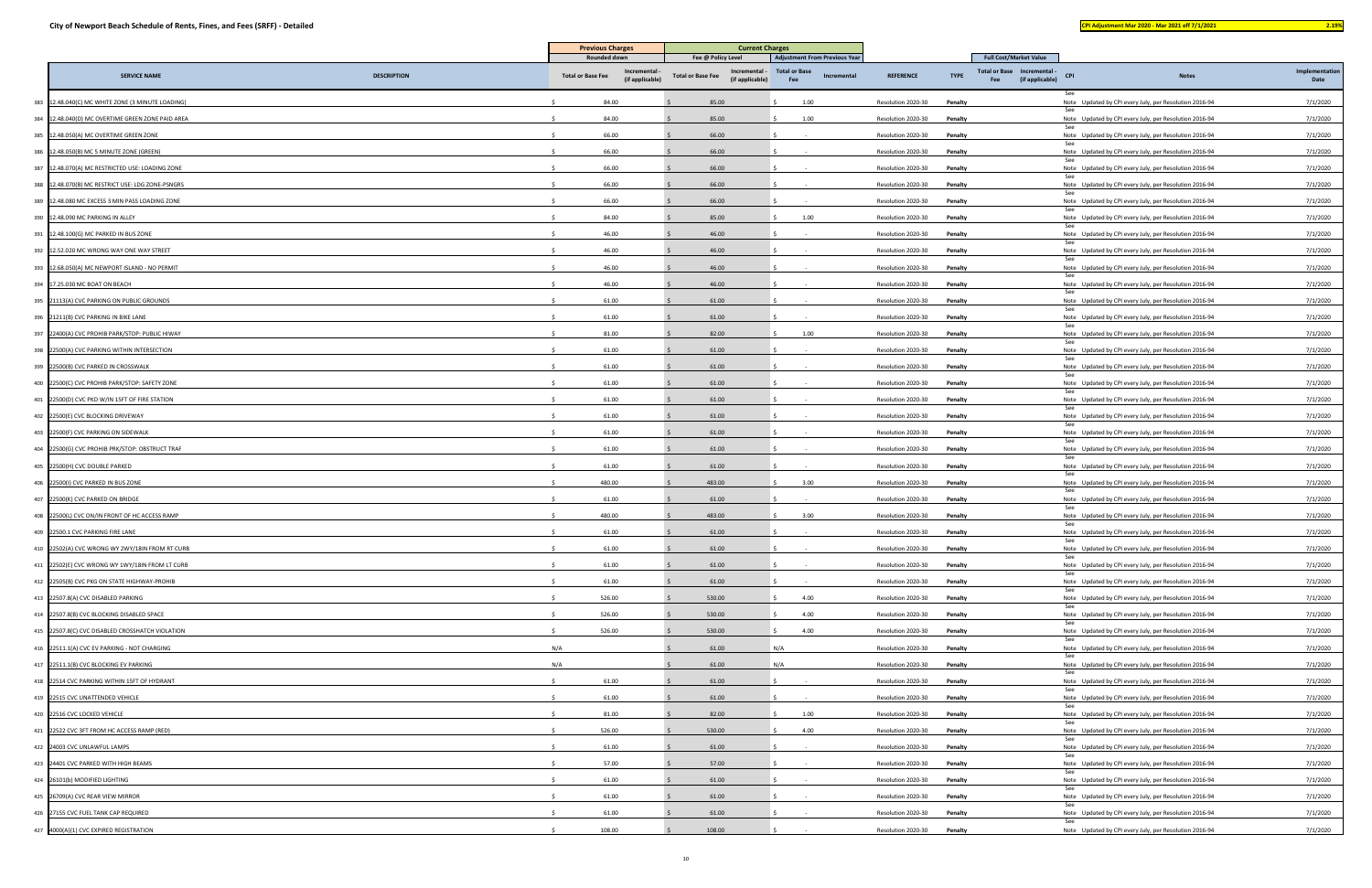|                                                                                                                            |                                                                                                                                                  | <b>Previous Charges</b><br><b>Rounded down</b>             | <b>Current Charges</b><br>Fee @ Policy Level                 | <b>Adjustment From Previous Year</b>       | <b>Full Cost/Market Value</b>        |                     |                                                                               |                                                             |                        |
|----------------------------------------------------------------------------------------------------------------------------|--------------------------------------------------------------------------------------------------------------------------------------------------|------------------------------------------------------------|--------------------------------------------------------------|--------------------------------------------|--------------------------------------|---------------------|-------------------------------------------------------------------------------|-------------------------------------------------------------|------------------------|
| <b>SERVICE NAME</b>                                                                                                        | <b>DESCRIPTION</b>                                                                                                                               | Incremental<br><b>Total or Base Fee</b><br>(if applicable) | Incremental -<br><b>Total or Base Fee</b><br>(if applicable) | <b>Total or Base</b><br>Incremental<br>Fee | <b>REFERENCE</b>                     | <b>TYPE</b>         | <b>Total or Base</b><br>Incremental -<br><b>CPI</b><br>(if applicable)<br>Fee | <b>Notes</b>                                                | Implementation<br>Date |
| 428 4152.5 CVC FOREIGN VEHICLE REGISTRATION                                                                                |                                                                                                                                                  | 61.00                                                      | 61.00                                                        |                                            | Resolution 2020-30                   | Penalty             | See                                                                           | Note Updated by CPI every July, per Resolution 2016-94      | 7/1/2020               |
| 429 4457 CVC STOLEN/LOST/DAMAGED CARDS/PLTS                                                                                |                                                                                                                                                  | 61.00                                                      | 61.00                                                        |                                            | Resolution 2020-30                   | Penalty             | See                                                                           | Note Updated by CPI every July, per Resolution 2016-94      | 7/1/2020               |
| 430 4461(C) CVC MISUSING A DISABLED PLACARD                                                                                |                                                                                                                                                  | 320.00                                                     | 322.00                                                       | 2.00                                       | Resolution 2020-30                   | Penalty             | See                                                                           | Note Updated by CPI every July, per Resolution 2016-94      | 7/1/2020               |
| 431 4461(D) CVC MISUSING A DISABLED PLATE                                                                                  |                                                                                                                                                  | 320.00                                                     | 322.00                                                       | 2.00                                       | Resolution 2020-30                   | Penalty             | See                                                                           | Note Updated by CPI every July, per Resolution 2016-94      | 7/1/2020               |
| 432 4462(B) CVC FAUDULENT USE/DISPLAY OF TABS                                                                              |                                                                                                                                                  | 61.00                                                      | 61.00                                                        |                                            | Resolution 2020-30                   | Penalty             | See                                                                           | Note Updated by CPI every July, per Resolution 2016-94      | 7/1/2020               |
| 433 4464 CVC ALTERED LICENSE PLATES                                                                                        |                                                                                                                                                  | 61.00                                                      | 61.00                                                        |                                            | Resolution 2020-30                   | Penalty             | See                                                                           | Note Updated by CPI every July, per Resolution 2016-94      | 7/1/2020               |
| 434 5200 CVC TWO LICENSE PLATES REQUIRED                                                                                   |                                                                                                                                                  | 61.00                                                      | 61.00                                                        |                                            | Resolution 2020-30                   | Penalty             | See                                                                           | Note Updated by CPI every July, per Resolution 2016-94      | 7/1/2020               |
| 435 5201(A) CVC POSITIONING OF PLATES                                                                                      |                                                                                                                                                  | 61.00                                                      | 61.00                                                        |                                            | Resolution 2020-30                   | Penalty             | See                                                                           | Note Updated by CPI every July, per Resolution 2016-94      | 7/1/2020               |
| 436 5201(B) CVC TEMP PLT SHALL BE REPL W/PERM                                                                              |                                                                                                                                                  | 61.00                                                      | 61.00                                                        |                                            | Resolution 2020-30                   | Penalty             | See                                                                           | Note Updated by CPI every July, per Resolution 2016-94      | 7/1/2020               |
| 437 5201(C) CVC LICENSE PLATE COVERING                                                                                     |                                                                                                                                                  | 61.00                                                      | 61.00                                                        |                                            | Resolution 2020-30                   | Penalty             | See                                                                           | Note Updated by CPI every July, per Resolution 2016-94      | 7/1/2020               |
| 438 5202 CVC LICENSE PLATE NOT ATTACHED                                                                                    |                                                                                                                                                  | 61.00                                                      | 61.00                                                        |                                            | Resolution 2020-30                   | Penalty             | See<br>See                                                                    | Note Updated by CPI every July, per Resolution 2016-94      | 7/1/2020               |
| 439 5204(A) CVC REG TABS EXPIRED/ABSENT                                                                                    |                                                                                                                                                  | 61.00                                                      | 61.00                                                        |                                            | Resolution 2020-30                   | Penalty             |                                                                               | Note Updated by CPI every July, per Resolution 2016-94      | 7/1/2020               |
| <b>FIRE DEPARTMENT &amp; LIFEGUARDS</b>                                                                                    | Fees with "Yes" under CPI column increased by CPI, unless noted otherwise                                                                        |                                                            |                                                              |                                            |                                      |                     |                                                                               |                                                             |                        |
| <b>Emergency Medical Services</b>                                                                                          |                                                                                                                                                  |                                                            |                                                              |                                            |                                      |                     |                                                                               |                                                             |                        |
| 440 Advanced Life Support (ALS)                                                                                            |                                                                                                                                                  | 1,308.00                                                   | 1,337.00                                                     | 29.00                                      | M.C. 5.60.020                        | $COS-Fee$ \$        | 1,337.42                                                                      | Yes                                                         | 7/1/2021               |
| 441 Basic Life Support (BLS)                                                                                               |                                                                                                                                                  | 1,302.00                                                   | 1,331.00                                                     | 29.00                                      | M.C. 5.60.020                        | $COS-Fee$ \$        | 1,331.53                                                                      | Yes                                                         | 7/1/2021               |
| 442 Emergency Ambulance Transportation                                                                                     | <b>Transportation Charge</b>                                                                                                                     | 491.00                                                     | 502.00                                                       | 11.00                                      | M.C. 5.60.020                        | $COS-Fee$ \$        | 502.30                                                                        | Yes                                                         | 7/1/2021               |
| 443 Advanced Life Support Non-Transport                                                                                    |                                                                                                                                                  | 400.00                                                     | 400.00                                                       |                                            | M.C. 5.60.020                        | $COS-Fee$ \$        | 1,314.19                                                                      | Yes \$400 Recovery per M.C. 3.36.030 Exhibit A              | 7/1/2021               |
| 444 Basic Life Support Non-Transport                                                                                       |                                                                                                                                                  | 400.00                                                     | 400.00                                                       |                                            | M.C. 5.60.020                        | $COS-Fee$ \$        | 1,302.41                                                                      | Yes \$400 Recovery per M.C. 3.36.030 Exhibit A              | 7/1/2021               |
| 445 Emergency Ambulance Transportation Mileage Charge                                                                      | Per Mile                                                                                                                                         | 9.49                                                       | 9.70                                                         | 0.21                                       | M.C. 5.60.020                        | COS-Fee             | $\mathsf{S}$<br>9.70 Yes                                                      |                                                             | 7/1/2021               |
| 446 ALS First Responder Fee                                                                                                |                                                                                                                                                  | 400.00                                                     | 400.00                                                       |                                            | M.C. 5.60.020                        | <b>COS-Fee</b>      | 903.81                                                                        | Yes New fee 2018 \$400 Recovery per M.C. 3.36.030 Exhibit A | 7/1/2021               |
| 447 BLS First Responder Fee                                                                                                |                                                                                                                                                  | 400.00                                                     | 400.00                                                       |                                            | M.C. 5.60.020<br>M.C. 5.60.020       | COS-Fee \$          | 861.13                                                                        | Yes New fee 2018 \$400 Recovery per M.C. 3.36.030 Exhibit A | 7/1/2021               |
| 448 Paramedic Subscription Service                                                                                         | Annual Fee - Resident                                                                                                                            | 60.00                                                      | 60.00                                                        |                                            | Resolution 2019-105<br>M.C. 5.60.020 | Program             | No                                                                            |                                                             | 1/1/2020               |
| 449 Paramedic Subscription Service                                                                                         | Annual Fee - Business + 10 owners and employees                                                                                                  | 60.00                                                      | 60.00                                                        |                                            | Resolution 2019-105<br>M.C. 5.60.020 | Program             | No                                                                            |                                                             | 1/1/2020               |
| 450 Paramedic Subscription Service                                                                                         | Annual Fee - Business, each additional 10 owners and employees (maximum 150)                                                                     | 25.00                                                      | 25.00                                                        |                                            | Resolution 2019-105 Program          |                     |                                                                               | No Maximum \$410 (includes Annual Fee)                      | 1/1/2020               |
| <b>Fire Operations and EMS Staff</b>                                                                                       |                                                                                                                                                  |                                                            |                                                              |                                            |                                      |                     |                                                                               |                                                             |                        |
| 451 Battalion Chief Unit (one person)                                                                                      | 1 Hr. Minimum To The Nearest 15 Min. Increment Over 1 Hr., Fee Per Hour                                                                          | 484.00                                                     | 494.00                                                       | 10.00                                      | M.C. 9.04.030                        | COS-Fee \$          | 494.70<br>Yes                                                                 |                                                             | 7/1/2021               |
| 452 Paramedic Unit (two persons)                                                                                           | 1 Hr. Minimum To The Nearest 15 Min. Increment Over 1 Hr., Fee Per Hour                                                                          | 681.00<br>$\zeta$                                          | 696.00                                                       | 15.00<br>∣ \$                              | M.C. 9.04.030                        | $COS-Fee$ \$        | 696.76<br>Yes                                                                 |                                                             | 7/1/2021               |
| 453 Fire Engine (three persons)                                                                                            | 1 Hr. Minimum To The Nearest 15 Min. Increment Over 1 Hr., Fee Per Hour                                                                          | 960.00                                                     | 981.00                                                       | 21.00                                      | M.C. 9.04.030                        | COS-Fee \$          | 981.33<br>Yes                                                                 |                                                             | 7/1/2021               |
| 454 Fire Truck (four persons)                                                                                              | 1 Hr. Minimum To The Nearest 15 Min. Increment Over 1 Hr., Fee Per Hour                                                                          | 1,224.00                                                   | 1,251.00                                                     | 27.00                                      | M.C. 9.04.030                        | COS-Fee \$          | 1,251.66                                                                      | Yes                                                         | 7/1/2021               |
| 455 Firefighter (per person)                                                                                               | 1 Hr. Minimum To The Nearest 15 Min. Increment Over 1 Hr., Fee Per Hour                                                                          | 264.00                                                     | 270.00                                                       | 6.00                                       | M.C. 9.04.030                        | $COS-Fee$           | 270.32                                                                        | Yes                                                         | 7/1/2021               |
| 456 Paramedic Assessment Unit (PAU) Engine                                                                                 | 1 Hr. Minimum To The Nearest 15 Min. Increment Over 1 Hr., Fee Per Hour                                                                          | 1,036.00                                                   | 1,059.00                                                     | 23.00                                      | M.C. 9.04.030                        | COS-Fee \$ 1,059.38 |                                                                               | Yes New fee 2018                                            | 7/1/2021               |
| <b>Fire Prevention - Fire Access Gate</b>                                                                                  |                                                                                                                                                  |                                                            |                                                              |                                            |                                      |                     |                                                                               |                                                             |                        |
| 457 Closure Report Review                                                                                                  | Per Hour - 1 Hour Minimum                                                                                                                        | 190.00                                                     | 194.00                                                       | 4.00                                       | M.C. 9.04                            | COS-Fee \$          | 194.63<br>Yes                                                                 |                                                             | 7/1/2021               |
| 458 Commercial Battery: Inspection                                                                                         |                                                                                                                                                  | 228.00                                                     | 233.00                                                       | 5.00                                       | M.C. 9.04                            | <b>COS-Fee</b>      | 233.21                                                                        | Yes New Fixed Fee 2018                                      | 7/1/2021               |
| 459 Commercial Battery: Plan Review                                                                                        |                                                                                                                                                  | 203.00                                                     | 208.00                                                       | 5.00                                       | M.C. 9.04                            | COS-Fee \$          | 208.25                                                                        | Yes New Fixed Fee 2018                                      | 7/1/2021               |
| 460 Fire Lane Plan Review (Fire Master Plan)                                                                               | Per Hour - 1 Hour Minimum                                                                                                                        | 190.00                                                     | 194.00                                                       | 4.00                                       | M.C. 9.04                            | COS-Fee \$          | 194.63                                                                        | Yes                                                         | 7/1/2021               |
| 461 Fire, Life Safety Or Special Hazard Consultation<br>n Service Building Public Radio Coverage System Service in Private | Per Hour - 1 Hour Minimum<br>Service to privately owned bi-directional amplification systems by the Orange County Sheriff-Coroner Communications | 190.00                                                     | 194.00                                                       | 4.00                                       | M.C. 9.04                            | COS-Fee \$          | 194.63                                                                        | Yes                                                         | 7/1/2021               |
| 462 Structures                                                                                                             | Division on behalf of the City Police and Fire Departments.                                                                                      | 387.00                                                     | 396.00                                                       | 9.00                                       | M.C. 9.04                            | COS-Fee \$          | 396.02                                                                        | Yes New COS-Fee 2018                                        | 7/1/2021               |
| 463 Inspection                                                                                                             |                                                                                                                                                  | 161.00                                                     | 164.00                                                       | 3.00                                       | M.C. 9.04                            | COS-Fee \$          | 164.67<br>Yes                                                                 |                                                             | 7/1/2021               |
| 464 Inspection Tank Installation Or Removal                                                                                | Above Or Below Ground, Per Tank                                                                                                                  | 425.00                                                     | 434.00                                                       | 9.00                                       | M.C. 9.04                            | COS-Fee \$          | 434.60                                                                        | Yes                                                         | 7/1/2021               |
| 465 Plan Review                                                                                                            |                                                                                                                                                  | 160.00                                                     | 164.00                                                       | 4.00                                       | M.C. 9.04                            | <b>COS-Fee</b>      | 164.15<br>Yes                                                                 |                                                             | 7/1/2021               |
| 466 Plan Review Tank Installation Or Removal                                                                               | Above Or Below Ground, Per Tank                                                                                                                  | 290.00                                                     | 296.00                                                       | 6.00                                       | M.C. 9.04                            | COS-Fee \$          | 296.48                                                                        | Yes                                                         | 7/1/2021               |
| 467 Pre-submittal Review                                                                                                   | Per Hour - 1 Hour Minimum; includes CEQA, EIR, and advanced planning requests                                                                    | 190.00                                                     | 194.00                                                       | 4.00                                       | M.C. 9.04                            | $COS-Fee$           | 194.63                                                                        | Yes                                                         | 7/1/2021               |
| 468 Reinspection or Special Inspection                                                                                     |                                                                                                                                                  | 228.00                                                     | 233.00                                                       | 5.00                                       | M.C. 9.04                            | $COS-Fee$ \$        | 233.21                                                                        | Yes New Fixed Fee 2018                                      | 7/1/2021               |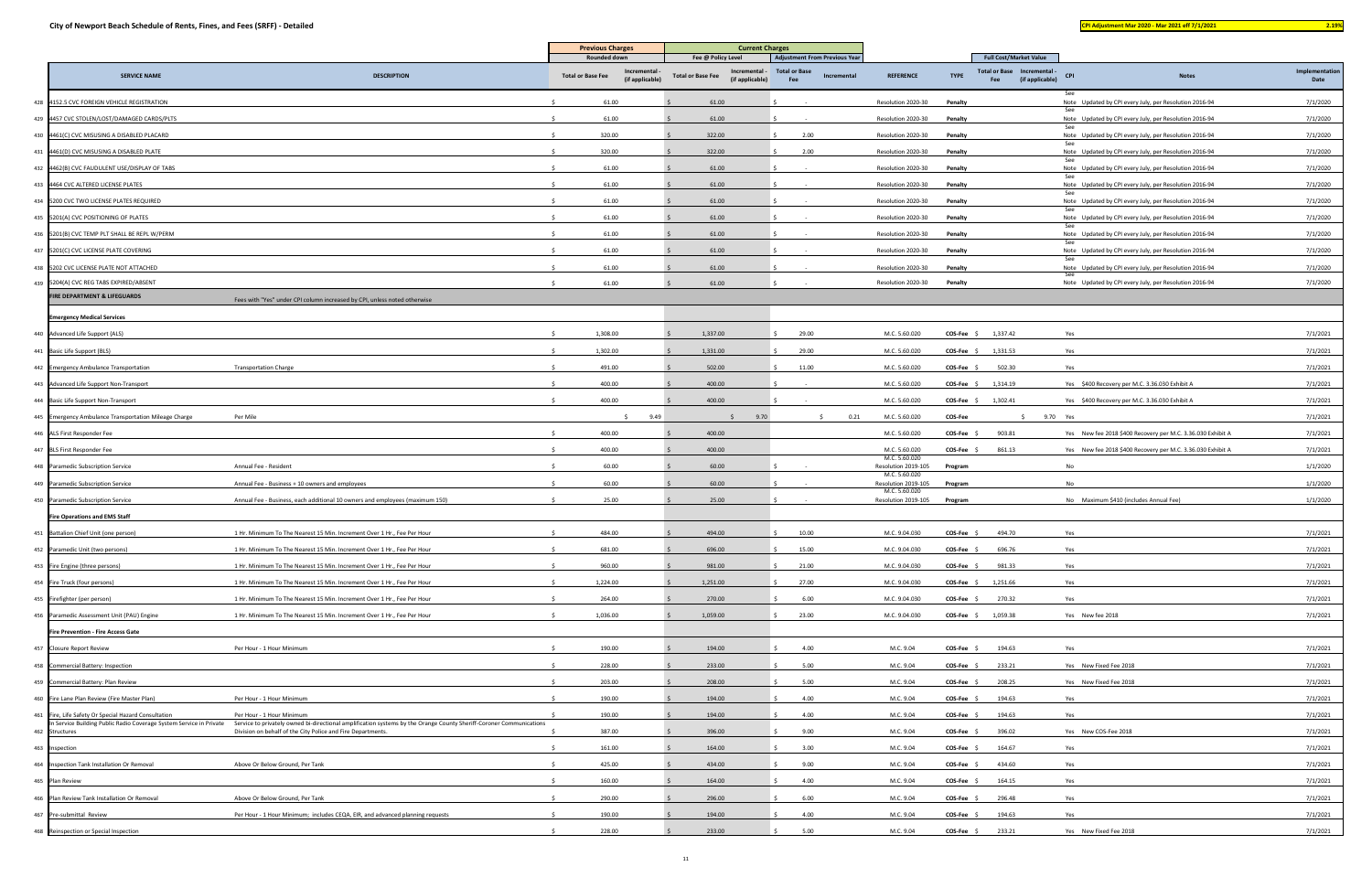|           |                                                                                                                                                  |                                                                                                                           | <b>Previous Charges</b>                                          | <b>Full Cost/Market Value</b>               |                                                                             |                  |                                            |                 |                                                                |              |                |
|-----------|--------------------------------------------------------------------------------------------------------------------------------------------------|---------------------------------------------------------------------------------------------------------------------------|------------------------------------------------------------------|---------------------------------------------|-----------------------------------------------------------------------------|------------------|--------------------------------------------|-----------------|----------------------------------------------------------------|--------------|----------------|
|           | <b>SERVICE NAME</b>                                                                                                                              | <b>DESCRIPTION</b>                                                                                                        | <b>Rounded down</b><br>Incremental ·<br><b>Total or Base Fee</b> | Fee @ Policy Level<br>Incremental -         | <b>Adjustment From Previous Year</b><br><b>Total or Base</b><br>Incremental | <b>REFERENCE</b> | Total or Base Incremental -<br><b>TYPE</b> | <b>CPI</b>      |                                                                | <b>Notes</b> | Implementation |
|           |                                                                                                                                                  |                                                                                                                           | (if applicable)                                                  | <b>Total or Base Fee</b><br>(if applicable) | Fee                                                                         |                  | Fee                                        | (if applicable) |                                                                |              | Date           |
|           | 469 Technical Assistance of Complex Fire Protection Systems<br>Fire Prevention - Fuel Modification New and/or Change to Existing                 | Code Compliance Review - Plan Review and/or Inspection Services; per Hour                                                 | 190.00                                                           | 194.00                                      | 4.00                                                                        | M.C. 9.04        | COS-Fee<br>194.63                          | Yes             |                                                                |              | 7/1/2021       |
|           |                                                                                                                                                  |                                                                                                                           |                                                                  |                                             |                                                                             |                  |                                            |                 |                                                                |              |                |
|           | 470 Inspection                                                                                                                                   |                                                                                                                           | 129.00                                                           | 132.00                                      | 3.00                                                                        | M.C. 9.04        | 132.51<br>COS-Fee \$                       |                 | Yes                                                            |              | 7/1/2021       |
|           | 471 Plan Review/Update                                                                                                                           |                                                                                                                           | 117.00                                                           | 120.00                                      | 3.00                                                                        | M.C. 9.04        | 120.04<br>$COS-Fee$ \$                     |                 | Yes                                                            |              | 7/1/2021       |
|           | <b>Fire Prevention - Inspection</b><br>All Assembly (A), Factory (F) < or equal to 3,000 square feet (also                                       |                                                                                                                           |                                                                  |                                             |                                                                             |                  |                                            |                 |                                                                |              |                |
|           | 472 used for Business (B), Mercantile (M), and Storage (S) occupancies<br>All Assembly (A), Factory (F) > 3,000 < or equal to 10,000 square feet |                                                                                                                           | 326.00                                                           | 333.00                                      | 7.00                                                                        | M.C. 9.04        | 333.90<br>$COS-Fee$ \$                     |                 | Yes                                                            |              | 7/1/2021       |
|           | 473 aggregate (also used for Business (B), Mercantile (M), and Storage (S)<br>All Assembly (A), Factory (F)>10,000 s.f. aggregate (also used for |                                                                                                                           | 425.00                                                           | 434.00                                      | 9.00                                                                        | M.C. 9.04        | <b>COS-Fee</b><br>434.60                   |                 | Yes                                                            |              | 7/1/2021       |
|           | 474 Business (B), Mercantile (M), and Storage (S) occupancies when                                                                               |                                                                                                                           | 622.00                                                           | 635.00                                      | 13.00                                                                       | M.C. 9.04        | 635.98<br><b>COS-Fee</b>                   |                 | Yes                                                            |              | 7/1/2021       |
|           | 475 Day Care Educational (E) or Institutional Day Care (I-4)                                                                                     |                                                                                                                           | 443.00                                                           | 452.00                                      | 9.00                                                                        | M.C. 9.04        | 452.79<br>COS-Fee                          |                 | Yes                                                            |              | 7/1/2021       |
|           | 476 Educational other than day care<br>High-Hazard Groups H1, H2, H3, H4, H5, or Laboratory ( L) (Chemical                                       |                                                                                                                           | 443.00                                                           | 452.00                                      | 9.00                                                                        | M.C. 9.04        | COS-Fee<br>452.79                          | Yes             |                                                                |              | 7/1/2021       |
|           | 477 Classification Technical Report Review fee also required)<br>li-Rise: Structures that are 75 ft. or higher measured from lowest              |                                                                                                                           | 523.00                                                           | 535.00                                      | 12.00                                                                       | M.C. 9.04        | 535.28<br>COS-Fee                          |                 | Yes                                                            |              | 7/1/2021       |
|           | 478 point of fire department access<br>Misc. Inspection including elevators, elevator lobbies, generators,                                       |                                                                                                                           | 1,598.00                                                         | 1,633.00                                    | 35.00                                                                       | M.C. 9.04        | 1,633.18<br>COS-Fee \$                     |                 | Yes                                                            |              | 7/1/2021       |
|           | 479 canopies, awnings                                                                                                                            | Per Hour                                                                                                                  | 214.00                                                           | 219.00                                      | 5.00                                                                        | M.C. 9.04        | 219.58<br><b>COS-Fee</b>                   |                 | Yes                                                            |              | 7/1/2021       |
|           | esidential R1 or R2: Hotels, motels, apartments, condominiums<br>480 (Base Fee)                                                                  |                                                                                                                           | 317.00                                                           | 324.00                                      | 7.00                                                                        | M.C. 9.04        | 324.17<br><b>COS-Fee</b>                   |                 | Yes New Fixed Fee 2018                                         |              | 7/1/2021       |
|           | Residential R1 or R2: Hotels, motels, apartments, condominiums (Per<br>481 Unit, Per Building)                                                   |                                                                                                                           | 9.00                                                             | 10.00                                       | 1.00                                                                        | M.C. 9.04        | COS-Fee \$<br>10.07                        |                 | Yes New Per Unit Fee 2018                                      |              | 7/1/2021       |
|           | esidential R4: licensed residential care/assisted living facilities and<br>482 similar uses serving >19 clients                                  |                                                                                                                           | 756.00                                                           | 773.00                                      | 17.00                                                                       | M.C. 9.04        | 773.05<br><b>COS-Fee</b>                   |                 | Yes                                                            |              | 7/1/2021       |
|           | esidential R4: licensed residential care/assisted living facilities and<br>483 similar uses serving 7-19 clients                                 |                                                                                                                           | 523.00                                                           | 535.00                                      | 12.00                                                                       | M.C. 9.04        | $COS-Fee$ \$<br>535.28                     |                 | Yes                                                            |              | 7/1/2021       |
|           | Fire Prevention - Inspection Fire Alarm Systems                                                                                                  |                                                                                                                           |                                                                  |                                             |                                                                             |                  |                                            |                 |                                                                |              |                |
|           | 484 Fire alarm system: Base Fee                                                                                                                  |                                                                                                                           | 228.00                                                           | 233.00                                      | 5.00                                                                        | M.C. 9.04        | $COS-Fee$ \$<br>233.21                     |                 | Yes New Fixed Fee 2018                                         |              | 7/1/2021       |
|           | 485 Fire alarm system: Per Device                                                                                                                |                                                                                                                           | 3.25                                                             | 3.25                                        |                                                                             | M.C. 9.04        | $COS-Fee$ \$<br>3.35                       |                 | Yes New Per Device Fee 2018                                    |              | 7/1/2021       |
|           | Fire Prevention - Inspection Fixed Fire Extinguishing Systems                                                                                    |                                                                                                                           |                                                                  |                                             |                                                                             |                  |                                            |                 |                                                                |              |                |
| 486 Riser | Commercial fire sprinkler system (NFPA 13): Base per head With 1                                                                                 |                                                                                                                           | 228.00                                                           | 233.00                                      | 5.00                                                                        | M.C. 9.04        | COS-Fee<br>233.21                          |                 | Yes New Fixed Fee 2018                                         |              | 7/1/2021       |
|           | 487 Commercial fire sprinkler system (NFPA 13) : each add'l head                                                                                 |                                                                                                                           | 3.25                                                             | 3.25                                        |                                                                             | M.C. 9.04        | COS-Fee<br>3.35                            |                 | Yes New Per Head Fee 2018                                      |              | 7/1/2021       |
|           | 488 Each Additional Commercial Riser                                                                                                             |                                                                                                                           | 116.00                                                           | 118.00                                      | 2.00                                                                        | M.C. 9.04        | <b>COS-Fee</b><br>118.89                   |                 | Yes New Per Riser Fee 2018                                     |              | 7/1/2021       |
|           | 489 Fire pump installation                                                                                                                       |                                                                                                                           | 425.00                                                           | 434.00                                      | 9.00                                                                        | M.C. 9.04        | 434.60<br><b>COS-Fee</b>                   |                 | Yes                                                            |              | 7/1/2021       |
|           | 490 Fire sprinkler monitoring system, water flow & tamper switches                                                                               |                                                                                                                           | 277.00                                                           | 283.00                                      | 6.00                                                                        | M.C. 9.04        | 283.55<br><b>COS-Fee</b>                   |                 | Yes                                                            |              | 7/1/2021       |
|           | Multi-family dwelling residential fire sprinkler system (NFPA 13R)<br>491 (Base Fee)                                                             |                                                                                                                           | 228.00                                                           | 233.00                                      | 5.00                                                                        | M.C. 9.04        | 233.21<br><b>COS-Fee</b>                   |                 | Yes New Fixed Fee 2018                                         |              | 7/1/2021       |
| 492       | Multi-family dwelling residential fire sprinkler system (NFPA 13R)<br>(per unit)                                                                 |                                                                                                                           | 3.25                                                             | 3.25                                        | 5                                                                           | M.C. 9.04        | COS-Fee \$<br>3.35                         |                 | Yes New Per Unit Fee 2018                                      |              | 7/1/2021       |
|           | Standpipes: NFPA 14 Class I, II or III and includes all standpipes within<br>493 a single building or boat dock                                  |                                                                                                                           | 523.00                                                           | 535.00                                      | 12.00                                                                       | M.C. 9.04        | $COS-Fee$ \$<br>535.28                     |                 | Yes                                                            |              | 7/1/2021       |
| 494 fee   | Tenant Improvement (TI) NFPA 13 or 13R fire sprinkler system: base                                                                               |                                                                                                                           | 178.00                                                           | 182.00                                      | 4.00                                                                        | M.C. 9.04        | COS-Fee \$<br>182.86                       |                 | Yes New Fixed Fee 2018                                         |              | 7/1/2021       |
|           | enant Improvement (TI) NFPA 13 or 13R fire sprinkler system: per<br>495 head                                                                     |                                                                                                                           | 3.25                                                             | 3.25                                        |                                                                             | M.C. 9.04        | 3.35<br>COS-Fee                            |                 | Yes New Per Head Fee 2018                                      |              | 7/1/2021       |
|           | 496 Underground fire protection - New                                                                                                            |                                                                                                                           | 425.00                                                           | 434.00                                      | 9.00                                                                        | M.C. 9.04        | COS-Fee<br>434.60                          |                 | Yes                                                            |              | 7/1/2021       |
|           | 497 Underground fire protection - Repair                                                                                                         |                                                                                                                           | 326.00                                                           | 333.00                                      | 7.00                                                                        | M.C. 9.04        | COS-Fee \$<br>333.90                       |                 | Yes                                                            |              | 7/1/2021       |
|           | Fire Prevention - Inspection Special Fire Protection Equipment                                                                                   |                                                                                                                           |                                                                  |                                             |                                                                             |                  |                                            |                 |                                                                |              |                |
|           | 498 Commercial Cooking Hood and Duct (per system)                                                                                                |                                                                                                                           | 228.00                                                           | 233.00                                      | 5.00                                                                        | M.C. 9.04        | <b>COS-Fee</b><br>233.21                   |                 | Yes                                                            |              | 7/1/2021       |
|           | 499 Pre-action fire sprinkler system, includes alarm system                                                                                      |                                                                                                                           | 277.00                                                           | 283.00                                      | 6.00                                                                        | M.C. 9.04        | 283.55<br>COS-Fee                          |                 | Yes                                                            |              | 7/1/2021       |
|           | ipecial extinguishing system: dry chemical, CO2, foam liquid system,<br>500 inert gas (Halon, Inergen, etc.)                                     |                                                                                                                           | 228.00                                                           | 233.00                                      | 5.00                                                                        | M.C. 9.04        | 233.21<br>COS-Fee \$                       |                 | Yes                                                            |              | 7/1/2021       |
|           | 501 Spray Booth, Spraying area                                                                                                                   |                                                                                                                           | 425.00                                                           | 434.00                                      | 9.00                                                                        | M.C. 9.04        | COS-Fee \$<br>434.60                       |                 | Yes                                                            |              | 7/1/2021       |
|           | Fire Prevention - Operational and Special Event Permits                                                                                          |                                                                                                                           |                                                                  |                                             |                                                                             |                  |                                            |                 |                                                                |              |                |
|           | 502 Candle Permit Program                                                                                                                        | First time and special event                                                                                              | 54.00                                                            | 55.00                                       | 1.00                                                                        | M.C. 9.04        | COS-Fee \$<br>72.70                        |                 | Yes 76% Recovery per M.C. 3.36.030 Exhibit A                   |              | 7/1/2021       |
|           | 503 Nuisance Abatement Service                                                                                                                   | Weeds, Rubbish And Other Nuisance; per Hour                                                                               | 214.00                                                           | 219.00                                      | 5.00                                                                        | M.C. 10.48.060   | COS-Fee \$<br>219.58                       |                 | Yes Actual costs: pass through contract costs plus staff time. |              | 7/1/2021       |
|           | 504 Operational Permits - New or Renewal                                                                                                         | Level 1 (new) - Cutting and welding carts, Dry cleaning plants - 1 to 2 machines, Liquefied petroleum gases, and Tents \$ | 181.00                                                           | 185.00                                      | 4.00                                                                        | M.C. 9.04        | COS-Fee \$<br>464.44                       |                 | Yes 40% Recovery per M.C. 3.36.030 Exhibit A                   |              | 7/1/2021       |
|           | 505 Operational Permits - New or Renewal                                                                                                         | Level 2 (new) - all other operations pursuant to CFC Section 105.6                                                        | 338.00<br>- Ś                                                    | 345.00                                      | 7.00                                                                        | M.C. 9.04        | COS-Fee \$<br>907.95                       |                 | Yes 38.1% Recovery per M.C. 3.36.030 Exhibit A                 |              | 7/1/2021       |
|           | 506 Special Event Permits                                                                                                                        | Single Event Permit                                                                                                       | 162.00                                                           | 166.00                                      | 4.00                                                                        | M.C. 9.04        | $COS-Fee$ \$<br>188.74                     |                 | Yes 88% Recovery per M.C. 3.36.030 Exhibit A                   |              | 7/1/2021       |
|           |                                                                                                                                                  |                                                                                                                           |                                                                  |                                             |                                                                             |                  |                                            |                 |                                                                |              |                |
|           | 507 Special Event Permits                                                                                                                        | Level III as defined by the Recreation Department; per Hour                                                               | 214.00                                                           | 219.00                                      | 5.00                                                                        | M.C. 9.04        | $COS-Fee$ \$<br>219.58                     |                 | Yes                                                            |              | 7/1/2021       |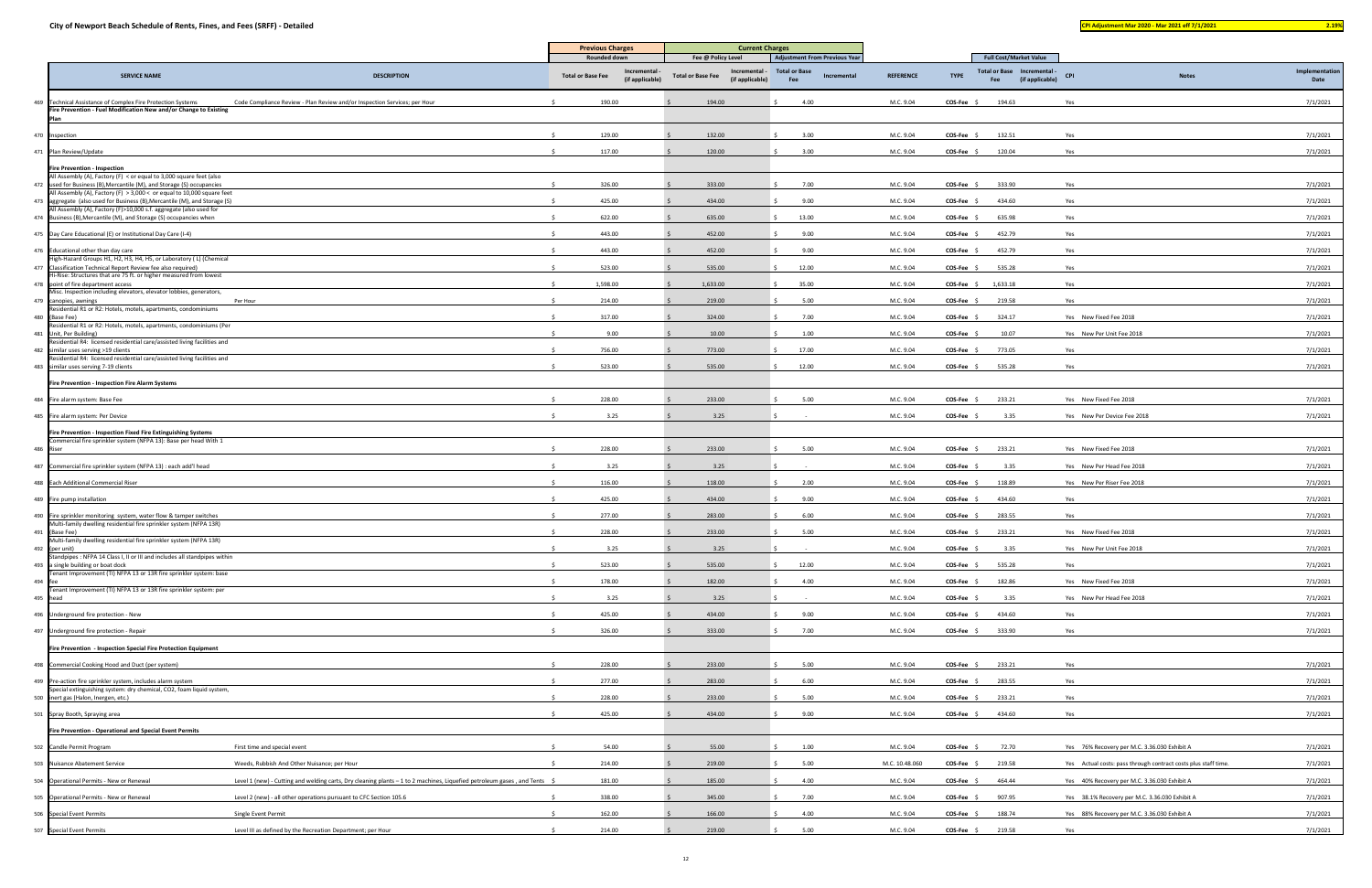|     |                                                                                                                                              |                                                                               | <b>Previous Charges</b>                     | <b>Current Charges</b>                      |                                                              | <b>Full Cost/Market Value</b> |                             |                                                |              |                |
|-----|----------------------------------------------------------------------------------------------------------------------------------------------|-------------------------------------------------------------------------------|---------------------------------------------|---------------------------------------------|--------------------------------------------------------------|-------------------------------|-----------------------------|------------------------------------------------|--------------|----------------|
|     |                                                                                                                                              |                                                                               | Rounded down<br>Incrementa                  | Fee @ Policy Level<br>Incremental -         | <b>Adjustment From Previous Year</b><br><b>Total or Base</b> |                               | Total or Base Incremental - |                                                |              | Implementation |
|     | <b>SERVICE NAME</b>                                                                                                                          | <b>DESCRIPTION</b>                                                            | <b>Total or Base Fee</b><br>(if applicable) | <b>Total or Base Fee</b><br>(if applicable) | Incremental<br>Fee                                           | <b>REFERENCE</b>              | <b>TYPE</b><br>Fee          | <b>CPI</b><br>(if applicable)                  | <b>Notes</b> | Date           |
| 508 | <b>Special Event Permits</b>                                                                                                                 | Public Display - Fireworks - ground display only e.g. homecoming 5-10 minutes | 365.00                                      | 373.00                                      | 8.00                                                         | M.C. 9.04                     | 373.34<br>COS-Fee \$        | Yes                                            |              | 7/1/2021       |
| 509 | <b>Special Event Permits</b>                                                                                                                 | Public Display - Fireworks - aerial display > 10 minutes                      | 957.00                                      | 978.00                                      | 21.00                                                        | M.C. 9.04                     | <b>COS-Fee</b><br>978.91    | Yes                                            |              | 7/1/2021       |
|     | 510 Temporary Change Of Use                                                                                                                  | Use Of Retail Occupancy as a place of assembly - Special Use; per Hour        | 190.00                                      | 194.00                                      | 4.00                                                         | M.C. 9.04                     | COS-Fee<br>194.63           | Yes                                            |              | 7/1/2021       |
| 511 | Weekend, Holiday, or Non Contiguous & After Hours Inspection<br>Request                                                                      | 2 Hour Minimum; hourly if contiguous to normal business hours.                | 214.00                                      | 219.00                                      | 5.00                                                         | M.C. 9.04                     | COS-Fee \$<br>219.58        | Yes                                            |              | 7/1/2021       |
|     | Fire Prevention - Plan Review                                                                                                                |                                                                               |                                             |                                             |                                                              |                               |                             |                                                |              |                |
|     | All Assembly (A), Factory (F) < or equal to 3000 square feet (also<br>used for Business (B), Mercantile (M), and Storage (S) occupancies     |                                                                               |                                             |                                             |                                                              |                               |                             |                                                |              |                |
| 512 | when required) 2016 CBC                                                                                                                      |                                                                               | 462.00                                      | 472.00                                      | 10.00                                                        | M.C. 9.04                     | 472.92<br>$COS-Fee$ \$      | Yes                                            |              | 7/1/2021       |
| 513 | All Assembly (A), Factory (F) > 3,000 < or equal to 10,000 square feet<br>aggregate (also used for Business (B), Mercantile (M), and Storage |                                                                               | 606.00                                      | 619.00                                      | 13.00                                                        | M.C. 9.04                     | 619.95<br>COS-Fee \$        | Yes                                            |              | 7/1/2021       |
|     | All Assembly (A), Factory (F)>10,000 s.f. aggregate (also used for<br>Business (B), Mercantile (M), and Storage (S) occupancies when         |                                                                               |                                             |                                             |                                                              |                               |                             |                                                |              |                |
|     | 514 required)                                                                                                                                |                                                                               | 757.00                                      | 773.00                                      | 16.00                                                        | M.C. 9.04                     | 773.96<br>COS-Fee \$        | Yes                                            |              | 7/1/2021       |
| 515 | Daycare Educational (E) or Institutional Daycare (I-4)                                                                                       |                                                                               | 376.00                                      | 384.00                                      | 8.00                                                         | M.C. 9.04                     | COS-Fee<br>384.70           | Yes New Fixed Fee 2018                         |              | 7/1/2021       |
| 516 | Educational other than day care                                                                                                              |                                                                               | 462.00                                      | 472.00                                      | 10.00                                                        | M.C. 9.04                     | $COS-Fee$ \$<br>472.92      | Yes                                            |              | 7/1/2021       |
|     | High-Hazard Groups H1, H2, H3, H4, or Laboratory (L) (Chemical                                                                               |                                                                               |                                             |                                             |                                                              |                               |                             |                                                |              |                |
| 517 | Classification Technical Report Review fee also required)<br>Hi-Rise: Structures that are 75 ft. or higher measured from lowest              |                                                                               | 1,262.00                                    | 1,290.00                                    | 28.00                                                        | M.C. 9.04                     | $COS-Fee$ \$<br>1,290.58    | Yes                                            |              | 7/1/2021       |
| 518 | point of fire department access<br>Misc. Plan Review including elevators, elevator lobbies, generators,                                      |                                                                               | 2,989.00                                    | 3,054.00                                    | 65.00                                                        | M.C. 9.04                     | 3,054.98<br>$COS-Fee$ \$    | Yes                                            |              | 7/1/2021       |
| 519 | canopies, awnings<br>Residential R1 or R2: Hotels, motels, apartments, condominiums                                                          | Per Hour                                                                      | 190.00                                      | 194.00                                      | 4.00                                                         | M.C. 9.04                     | 194.63<br>$COS-Fee$ \$      | Yes                                            |              | 7/1/2021       |
|     | 520 (Base Fee)                                                                                                                               |                                                                               | 196.00                                      | 200.00                                      | 4.00                                                         | M.C. 9.04                     | 200.53<br>COS-Fee \$        | Yes New Fixed Fee 2018                         |              | 7/1/2021       |
| 521 | Residential R1 or R2: Hotels, motels, apartments, condominiums (Per<br>Unit, Per Building)                                                   |                                                                               | $\zeta$                                     | 7.00<br>7.00                                |                                                              | M.C. 9.04                     | COS-Fee<br>$\leq$           | 7.35 Yes New Per Unit Fee 2018                 |              | 7/1/2021       |
| 522 | Residential R4: licensed residential care/assisted living facilities and<br>similar uses serving >19 clients                                 |                                                                               | 1,262.00                                    | 1,290.00                                    | 28.00                                                        | M.C. 9.04                     | 1,290.58<br>COS-Fee \$      | Yes                                            |              | 7/1/2021       |
| 523 | Residential R4: licensed residential care/assisted living facilities and<br>similar uses serving 7-19 clients                                |                                                                               | 753.00                                      | 769.00                                      | 16.00                                                        | M.C. 9.04                     | 769.73<br>COS-Fee           | Yes                                            |              | 7/1/2021       |
|     | Fire Prevention - Plan Review Fire Alarm Systems                                                                                             |                                                                               |                                             |                                             |                                                              |                               |                             |                                                |              |                |
| 524 | Fire alarm system: Base Fee                                                                                                                  |                                                                               | 160.00                                      | 164.00                                      | 4.00                                                         | M.C. 9.04                     | COS-Fee \$<br>164.15        | Yes New Fixed Fee 2018                         |              | 7/1/2021       |
|     | 525 Fire alarm system: Per Device                                                                                                            |                                                                               | 2.25                                        | 2.25                                        |                                                              | M.C. 9.04                     | $COS-Fee$ \$<br>2.35        | Yes New Per Device Fee 2018                    |              | 7/1/2021       |
|     | Fire Prevention - Plan Review Fixed Fire Extinguishing Systems                                                                               |                                                                               |                                             |                                             |                                                              |                               |                             |                                                |              |                |
|     | 526 Commercial fire sprinkler system (NFPA 13): Base Fee                                                                                     |                                                                               | 160.00                                      | 164.00                                      | 4.00                                                         | M.C. 9.04                     | COS-Fee \$<br>164.15        | Yes New Fixed Fee 2018                         |              | 7/1/2021       |
| 527 | Commercial fire sprinkler system (NFPA 13) : each add'l head                                                                                 |                                                                               | 2.75                                        | 2.75                                        |                                                              | M.C. 9.04                     | COS-Fee<br>2.94             | Yes New Per Head Fee 2018                      |              | 7/1/2021       |
|     |                                                                                                                                              |                                                                               | 376.00                                      |                                             |                                                              |                               |                             |                                                |              |                |
|     | 528 Fire pump installation                                                                                                                   |                                                                               |                                             | 384.00                                      | 8.00                                                         | M.C. 9.04                     | COS-Fee \$<br>384.70        | Yes                                            |              | 7/1/2021       |
|     | 529 Fire sprinkler monitoring system, water flow & tamper switches<br>Multi-family dwelling residential fire sprinkler system (NFPA 13R)     |                                                                               | 142.00                                      | 145.00                                      | 3.00                                                         | M.C. 9.04                     | 145.96<br>$COS-Fee$ \$      | Yes                                            |              | 7/1/2021       |
| 530 | (Base Fee)<br>Multi-family dwelling residential fire sprinkler system (NFPA 13R)                                                             |                                                                               | 160.00                                      | 164.00                                      | 4.00                                                         | M.C. 9.04                     | COS-Fee \$<br>164.15        | Yes New Fixed Fee 2018                         |              | 7/1/2021       |
| 531 | (per unit)<br>Standpipes : NFPA 14 Class I, II or III and includes all standpipes within                                                     |                                                                               | 2.75                                        | 2.75                                        |                                                              | M.C. 9.04                     | $COS-Fee$ \$<br>2.94        | Yes New Per Unit Fee 2018                      |              | 7/1/2021       |
| 532 | a single building or boat dock<br>Tenant Improvement (TI) NFPA 13 or 13R fire sprinkler system: base                                         |                                                                               | 376.00                                      | 384.00                                      | 8.00                                                         | M.C. 9.04                     | 384.70<br>COS-Fee           | Yes                                            |              | 7/1/2021       |
| 533 | Tenant Improvement (TI) NFPA 13 or 13R fire sprinkler system: per                                                                            |                                                                               | 117.00                                      | 120.00                                      | 3.00                                                         | M.C. 9.04                     | 120.04<br><b>COS-Fee</b>    | Yes New Fixed Fee 2018                         |              | 7/1/2021       |
| 534 | head                                                                                                                                         |                                                                               | 2.00                                        | 2.00                                        |                                                              | M.C. 9.04                     | 2.21<br>COS-Fee             | Yes New Per Head Fee 2018                      |              | 7/1/2021       |
|     | 535 Underground fire protection - New                                                                                                        |                                                                               | 318.00                                      | 325.00                                      | 7.00                                                         | M.C. 9.04                     | COS-Fee \$<br>325.89        | Yes                                            |              | 7/1/2021       |
| 536 | Underground fire protection - Repair                                                                                                         |                                                                               | 160.00                                      | 164.00                                      | 4.00                                                         | M.C. 9.04                     | 164.15<br>$COS-Fee$ \$      | Yes                                            |              | 7/1/2021       |
|     | Fire Prevention - Plan Review Special Fire Protection Equipment                                                                              |                                                                               |                                             |                                             |                                                              |                               |                             |                                                |              |                |
|     | 537 Commercial Cooking Hood and Duct (per system)                                                                                            |                                                                               | 117.00                                      | 120.00                                      | 3.00                                                         | M.C. 9.04                     | COS-Fee :<br>120.04         | Yes                                            |              | 7/1/2021       |
| 538 | Pre-action fire sprinkler system, includes alarm system                                                                                      |                                                                               | 462.00                                      | 472.00                                      | 10.00                                                        | M.C. 9.04                     | COS-Fee \$<br>472.92        | Yes                                            |              | 7/1/2021       |
| 539 | Special extinguishing system: dry chemical, CO2, foam liquid system,<br>inert gas (Halon, Inergen, etc.)                                     |                                                                               | 246.00                                      | 252.00                                      | 6.00                                                         | M.C. 9.04                     | <b>COS-Fee</b><br>252.37    | Yes                                            |              | 7/1/2021       |
|     |                                                                                                                                              |                                                                               |                                             |                                             |                                                              |                               |                             |                                                |              |                |
|     | 540 Spray Booth, Spraying area                                                                                                               |                                                                               | 462.00                                      | 472.00                                      | 10.00                                                        | M.C. 9.04                     | $COS-Fee$ \$<br>472.92      | Yes                                            |              | 7/1/2021       |
|     | <b>Fire Prevention - Staff</b>                                                                                                               |                                                                               |                                             |                                             |                                                              |                               |                             |                                                |              |                |
| 541 | Life Safety Specialist II                                                                                                                    | 1 Hr. Minimum To The Nearest 15 Min. Increment Over 1 Hr., Fee Per Hour       | 197.00                                      | 201.00                                      | 4.00                                                         | M.C. 3.36.030                 | $COS-Fee$ \$<br>201.39      | Yes                                            |              | 7/1/2021       |
|     | 542 Life Safety Specialist III                                                                                                               | 1 Hr. Minimum To The Nearest 15 Min. Increment Over 1 Hr., Fee Per Hour       | 172.00                                      | 176.00                                      | 4.00                                                         | M.C. 3.36.030                 | $COS-Fee$ \$<br>176.44      | Yes New to SRFF 2018                           |              | 7/1/2021       |
|     | Fire Prevention - State Mandated Inspections                                                                                                 |                                                                               |                                             |                                             |                                                              |                               |                             |                                                |              |                |
|     | 543 Care Facilities                                                                                                                          | Annual Fee 7-99 clients as defined in the California Building Code            | 441.00                                      | 451.00                                      | 10.00                                                        | M.C. 9.04                     | 1,252.91<br>COS-Fee \$      | Yes 36% Recovery per M.C. 3.36.030 Exhibit A   |              | 7/1/2021       |
| 544 | <b>Care Facilities</b>                                                                                                                       | Annual Fee > 99 clients as defined in the California Building Code            | 570.00                                      | 583.00                                      | 13.00                                                        | M.C. 9.04                     | COS-Fee \$<br>1,430.05      | Yes 40.8% Recovery per M.C. 3.36.030 Exhibit A |              | 7/1/2021       |
|     | 545 Commercial Day Care Facilities                                                                                                           | Annual Fee                                                                    | 250.00                                      | 255.00                                      | 5.00                                                         | M.C. 9.04                     | $COS-Fee$ \$<br>710.84      | Yes 36% Recovery per M.C. 3.36.030 Exhibit A   |              | 7/1/2021       |
|     |                                                                                                                                              |                                                                               |                                             |                                             |                                                              |                               |                             |                                                |              |                |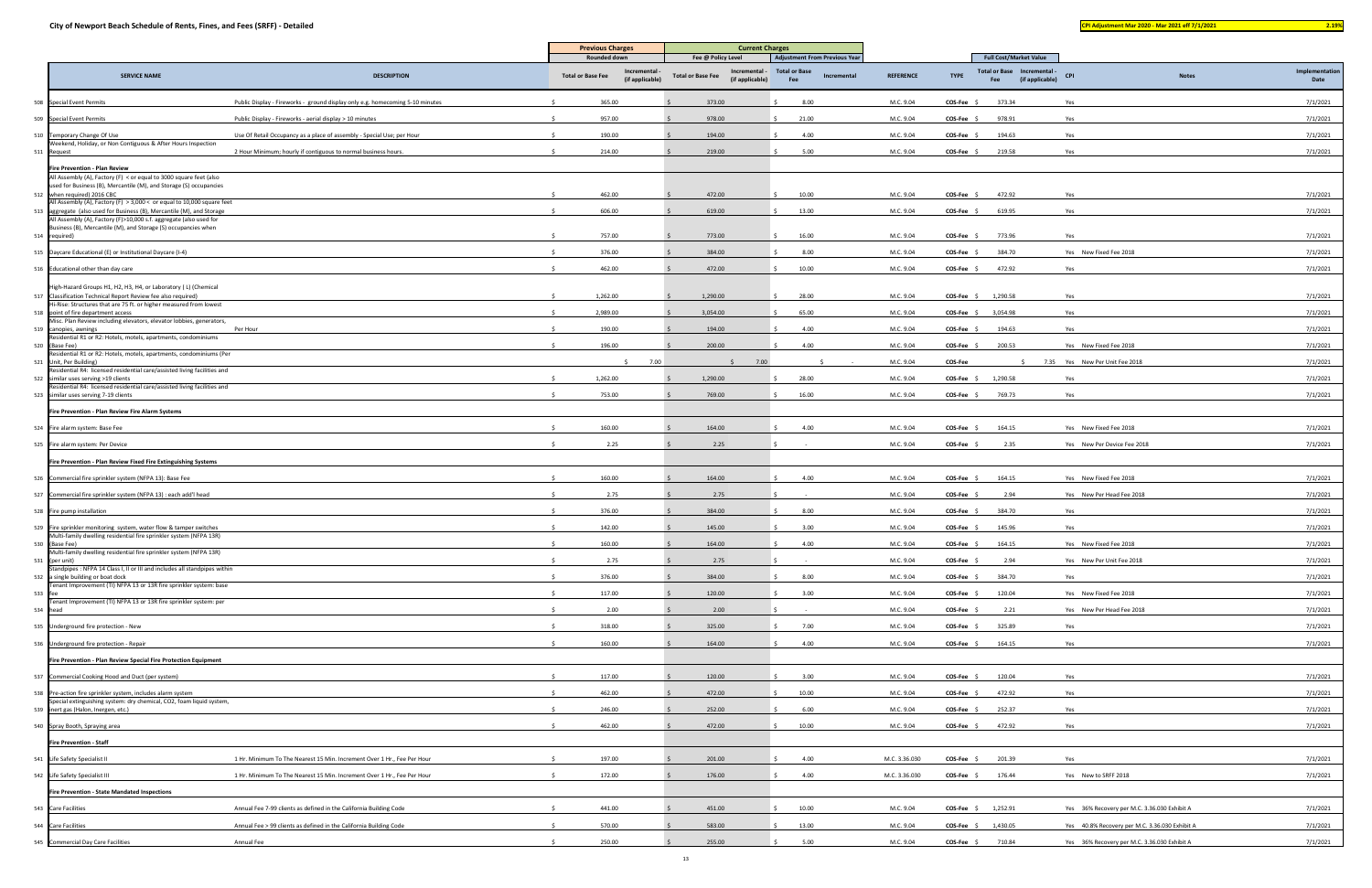|                                                                                                       |                                                                                                                                                                                             | <b>Previous Charges</b>                                                          | <b>Current Charges</b>                                                             |                                                                                    |                  |                      |                                                                                        |                                                                                                 |                        |
|-------------------------------------------------------------------------------------------------------|---------------------------------------------------------------------------------------------------------------------------------------------------------------------------------------------|----------------------------------------------------------------------------------|------------------------------------------------------------------------------------|------------------------------------------------------------------------------------|------------------|----------------------|----------------------------------------------------------------------------------------|-------------------------------------------------------------------------------------------------|------------------------|
| <b>SERVICE NAME</b>                                                                                   | <b>DESCRIPTION</b>                                                                                                                                                                          | <b>Rounded down</b><br>Incrementa<br><b>Total or Base Fee</b><br>(if applicable) | Fee @ Policy Level<br>Incremental -<br><b>Total or Base Fee</b><br>(if applicable) | <b>Adjustment From Previous Year</b><br><b>Total or Base</b><br>Incremental<br>Fee | <b>REFERENCE</b> | <b>TYPE</b>          | <b>Full Cost/Market Value</b><br>Total or Base Incremental -<br>(if applicable)<br>Fee | <b>CPI</b><br><b>Notes</b>                                                                      | Implementation<br>Date |
| 546 High Rise Buildings                                                                               | Annual Fee                                                                                                                                                                                  | 1,323.00                                                                         | 1,352.00                                                                           | 29.00                                                                              | M.C. 9.04        | $COS-Fee$ \$         | 1,352.31                                                                               | Yes                                                                                             | 7/1/2021               |
| 547 Hospitals                                                                                         | Annual Fee 200 Or More Beds                                                                                                                                                                 | 8,186.00                                                                         | 8,365.00                                                                           | 179.00                                                                             | M.C. 9.04        | COS-Fee \$           | 8,365.91                                                                               | Yes                                                                                             | 7/1/2021               |
| 548 Hotels/Motels                                                                                     | Annual Fee 50 - 299 Rooms                                                                                                                                                                   | 250.00                                                                           | 255.00                                                                             | 5.00                                                                               | M.C. 9.04        | $COS-Fee$ \$         | 710.84                                                                                 | Yes 36% Recovery per M.C. 3.36.030 Exhibit A                                                    | 7/1/2021               |
| 549 Hotels/Motels                                                                                     | Annual Fee 300 Or More Rooms                                                                                                                                                                | 398.00                                                                           | 406.00                                                                             | 8.00                                                                               | M.C. 9.04        | $COS-Fee$ \$         | 440.47                                                                                 | Yes 92.4% Recovery per M.C. 3.36.030 Exhibit A                                                  | 7/1/2021               |
| 550 Residential Care Facility Pre-License Inspection                                                  | California Health and Safety Code Section 13235                                                                                                                                             | 296.00                                                                           | 303.00                                                                             | 7.00                                                                               | CA H&S §13235    | COS-Fee \$           | 315.71                                                                                 | Yes 96% Recovery per M.C. 3.36.030 Exhibit A                                                    | 7/1/2021               |
| 551 State Fire Clearance                                                                              | Requests for commercial occupancies, Clinics, Offices, and Treatment Facilities                                                                                                             | 84.00                                                                            | 85.00                                                                              | 1.00                                                                               | M.C. 9.04        | COS-Fee              | 104.83                                                                                 | Yes 82% Recovery per M.C. 3.36.030 Exhibit A                                                    | 7/1/2021               |
| 552 Surgery Centers                                                                                   | Annual Fee                                                                                                                                                                                  | 463.00                                                                           | 474.00                                                                             | 11.00                                                                              | M.C. 9.04        | $COS-Fee \quad ^c$   | 474.04                                                                                 | Yes                                                                                             | 7/1/2021               |
| Junior Lifeguards Program                                                                             |                                                                                                                                                                                             |                                                                                  |                                                                                    |                                                                                    |                  |                      |                                                                                        |                                                                                                 |                        |
| 553 Junior Guard                                                                                      | Per Participant                                                                                                                                                                             | 856.00                                                                           | 856.00                                                                             |                                                                                    | M.C. 3.36.030    | COS-Fee \$           | 856.87                                                                                 | Yes Subsidy Removed 2021, no CPI increase                                                       | 7/1/2021               |
| 554 Junior Guard - Administrative Fee                                                                 | Cancellation prior to established deadline, Per Participant                                                                                                                                 | 109.00                                                                           | 111.00                                                                             | 2.00                                                                               | M.C. 3.36.030    | COS-Fee \$           | 111.72                                                                                 | Yes                                                                                             | 7/1/2021               |
| <b>Lifeguard Operations</b>                                                                           |                                                                                                                                                                                             |                                                                                  |                                                                                    |                                                                                    |                  |                      |                                                                                        |                                                                                                 |                        |
| 555 Lifeguard Officer                                                                                 | 1 Hr. Minimum To The Nearest 15 Min. Increment Over 1 Hr., Fee Per Hour                                                                                                                     | 133.00                                                                           | 136.00                                                                             | 3.00                                                                               | M.C. 3.36.030    | COS-Fee \$           | 136.52                                                                                 | Yes                                                                                             | 7/1/2021               |
| 556 Lifeguard Captain                                                                                 | 1 Hr. Minimum To The Nearest 15 Min. Increment Over 1 Hr., Fee Per Hour                                                                                                                     | 196.00                                                                           | 200.00                                                                             | 4.00                                                                               | M.C. 3.36.030    | COS-Fee :            | 200.89                                                                                 | Yes                                                                                             | 7/1/2021               |
| 557 Lifeguard Battalion Chief                                                                         | 1 Hr. Minimum To The Nearest 15 Min. Increment Over 1 Hr., Fee Per Hour                                                                                                                     | 225.00                                                                           | 230.00                                                                             | 5.00                                                                               | M.C. 3.36.030    | COS-Fee :            | 230.60                                                                                 | Yes                                                                                             | 7/1/2021               |
| 558 Lifeguard I                                                                                       | 1 Hr. Minimum To The Nearest 15 Min. Increment Over 1 Hr., Fee Per Hour                                                                                                                     | 63.00                                                                            | 64.00                                                                              | 1.00                                                                               | M.C. 3.36.030    | <b>COS-Fee</b>       | 64.55                                                                                  | Yes                                                                                             | 7/1/2021               |
| 559 Lifeguard II / III                                                                                | 1 Hr. Minimum To The Nearest 15 Min. Increment Over 1 Hr., Fee Per Hour                                                                                                                     | 73.00                                                                            | 74.00                                                                              | 1.00                                                                               | M.C. 3.36.030    | COS-Fee \$           | 74.73                                                                                  | Yes                                                                                             | 7/1/2021               |
| 560 Rescue Boat (two persons)                                                                         | 1 Hr. Minimum To The Nearest 15 Min. Increment Over 1 Hr., Fee Per Hour<br>Fees were reviewed in detail and adjustments made based on study results and not CPI adjustments, via Resolution | 255.00                                                                           | 261.00                                                                             | 6.00                                                                               | M.C. 3.36.030    | COS-Fee \$           | 261.49                                                                                 | Yes                                                                                             | 7/1/2021               |
| <b>HARBOR DEPARTMENT</b>                                                                              | 2021-21 adopted 3/9/21, Rentals with "Yes" under CPI column increased by CPI                                                                                                                |                                                                                  |                                                                                    |                                                                                    |                  |                      |                                                                                        |                                                                                                 |                        |
| 561 Appeals - NBMC Chapter 17.65 (Applicant Successful)                                               | Appeal to Harbor Commission                                                                                                                                                                 | 100% Loaded Hourly Rate                                                          |                                                                                    |                                                                                    | M.C. 17.65       | $COS-Fee$ \$         | 1,796.43                                                                               | Yes 0% Recovery per M.C. 3.36.030 Exhibit A                                                     | 7/1/2021               |
| 562 Appeals - NBMC Chapter 17.65 (Applicant Unsuccessful)                                             | Appeal to Harbor Commission                                                                                                                                                                 | 100% Loaded Hourly Rate                                                          | 1,250.00                                                                           |                                                                                    | M.C. 17.65       | COS-Fee \$ 1,796.43  |                                                                                        | Yes \$1,250 Recovery per M.C. 3.36.030 Exhibit A                                                | 7/1/2021               |
| 563 Appeals - NBMC Chapter 17.65 (Applicant Successful)                                               | Appeal to City Council                                                                                                                                                                      | 100% Loaded Hourly Rate                                                          |                                                                                    |                                                                                    | M.C. 17.65       | COS-Fee \$ 1,550.89  |                                                                                        | Yes 0% Recovery per M.C. 3.36.030 Exhibit A                                                     | 7/1/2021               |
| 564 Appeals - NBMC Chapter 17.65 (Applicant Unsuccessful)                                             | Appeal to City Council                                                                                                                                                                      | 100% Loaded Hourly Rate                                                          | 940.00                                                                             |                                                                                    | M.C. 17.65       | COS-Fee \$           | 1,550.89                                                                               | Yes \$940 Recovery per M.C. 3.36.030 Exhibit A                                                  | 7/1/2021               |
| 565 Dinghy Rack Rental Application Fee                                                                | Application fee to process monthly rental agreement                                                                                                                                         | 17.00                                                                            | 19.00                                                                              | 2.00                                                                               | M.C. 3.36.030    | COS-Fee<br>COS-Fee   | \$19.29                                                                                | Yes<br>New Fee 2021 - Proposed charge plus pass through contract costs and/or                   | 7/1/2021               |
| 566 Environmental Response                                                                            |                                                                                                                                                                                             | N/A                                                                              | \$73.00                                                                            |                                                                                    | M.C. 3.36.030    | Pass Thru            | \$73.32                                                                                | Yes materials                                                                                   | 7/1/2021               |
| 567 Harbor Special Events - Complex                                                                   |                                                                                                                                                                                             | N/A                                                                              | \$491.00                                                                           |                                                                                    | M.C. 3.36.030    | COS-Fee              | \$491.07                                                                               | Yes New Fee 2021                                                                                | 7/1/2021               |
| 568 Harbor Special Events - Simple (Raft Up, Boat Race, etc.)                                         | Cost to process permits                                                                                                                                                                     | 63.00                                                                            | 95.00                                                                              | 32.00                                                                              | M.C. 3.36.030    | COS-Fee              | \$95.58                                                                                | Yes                                                                                             | 7/1/2021               |
| 569 Impound Fee - Initial                                                                             | Cost to impound a vessel on the first day.                                                                                                                                                  | \$69.00                                                                          | \$104.00                                                                           | 35.00                                                                              | M.C. 3.36.030    | COS-Fee              | \$104.33                                                                               | Yes                                                                                             | 7/1/2021               |
| Impound Fee - Loose or Lost and Found Boats/Vessels                                                   | Cost to impound a vessel on the first day. Typically vessels under 20 feet                                                                                                                  | 47.00                                                                            | 52.00                                                                              | 5.00                                                                               | M.C. 3.36.030    | COS-Fee              | \$52.99                                                                                | Yes Free first 5 days then charged per day                                                      | 7/1/2021               |
| 571 Key Card Replacement                                                                              | The cost to replace the key to the Marina Park facilities                                                                                                                                   | 23.00                                                                            | 12.00                                                                              | (11.00)                                                                            | M.C. 3.36.030    | COS-Fee              | \$12.86                                                                                | Yes                                                                                             | 7/1/2021               |
| 572 Large Boat Escort                                                                                 | per escort and per vessel                                                                                                                                                                   | N/A                                                                              | 102.00                                                                             |                                                                                    | M.C. 3.36.030    | COS-Fee              | \$102.05                                                                               | Yes New Fee 2021                                                                                | 7/1/2021               |
| 573 Large Boat Permit (≥80 Lineal Feet)<br>Large Boat Permit (≥80 Lineal Feet), Requiring Interagency | Fee to review application and assist large boats in Harbor at anchorage or mooring                                                                                                          | 65.00<br>$\leq$                                                                  | 73.00                                                                              | 8.00                                                                               | M.C. 3.36.030    | COS-Fee              | \$73.79                                                                                | Yes                                                                                             | 7/1/2021               |
| 574 Coordination                                                                                      |                                                                                                                                                                                             | N/A                                                                              | 736.00                                                                             |                                                                                    | M.C. 3.36.030    | COS-Fee              | \$736.61                                                                               | Yes New Fee 2021                                                                                | 7/1/2021               |
| 575 Live Aboard Permit                                                                                | per year                                                                                                                                                                                    | 282.00                                                                           | 373.00                                                                             | 91.00                                                                              | M.C. 3.36.030    | COS-Fee              | \$373.55                                                                               | Yes                                                                                             | 7/1/2021               |
| 576 Lost/Broken Line                                                                                  | Cost to replace a line provided to a renter that is either returned broken or not returned at all                                                                                           | 104.00                                                                           | 60.00                                                                              | (44.00)                                                                            | M.C. 3.36.030    | COS-Fee              | \$60.86                                                                                | Yes                                                                                             | 7/1/2021               |
| 577 Marina Park Cancellation Fee                                                                      | Fee charged if reservation is cancelled                                                                                                                                                     | 11.00<br>$\hat{\zeta}$                                                           | 12.00                                                                              | 1.00                                                                               | M.C. 3.36.030    | <b>COS-Fee</b>       | \$12.86                                                                                | Cancel 72 hours or more charged the Cancellation Fee, less than 72 hours forfeit<br>Yes deposit | 7/1/2021               |
| 578 Marina Park Deposit                                                                               | Fee to reserve a slip at Marina park - deposit charged against stay                                                                                                                         | 50.00                                                                            | 50.00                                                                              |                                                                                    | Resolution       | Deposit              |                                                                                        | Yes Charged against stay, forfeited if canceled with less than 72 hours notice                  | 2/21/2019              |
| 579 Marina Park - Flat Rate for Electricity                                                           | Actual cost                                                                                                                                                                                 | \$12 plus actual per kWh<br>usage                                                | \$12 plus actual per<br>kWh usage                                                  |                                                                                    | M.C. 3.36.030    | COS-Fee<br>Pass Thru | \$13.18                                                                                | \$0.13 Yes                                                                                      | 7/1/2021               |
| 580 Marine Activities Permit - initial                                                                | Service Provider                                                                                                                                                                            | 350.00                                                                           | 365.00                                                                             | 15.00                                                                              | M.C. 3.36.030    | <b>COS-Fee</b>       | \$365.79                                                                               | Yes                                                                                             | 7/1/2021               |
| 581 Marine Activities Permit - initial                                                                | Charters, Boat Rentals, Human-Powered Rentals                                                                                                                                               | 350.00                                                                           | 1,137.00                                                                           | 787.00                                                                             | M.C. 3.36.030    | COS-Fee              | \$1,137.45                                                                             | Yes                                                                                             | 7/1/2021               |
| 582 Marine Activities Permit - renewal                                                                | annual                                                                                                                                                                                      | 282.00                                                                           | 439.00                                                                             | 157.00                                                                             | M.C. 3.36.030    | COS-Fee              | \$439.78                                                                               | Yes                                                                                             | 7/1/2021               |
| 583 Mooring Extension Permit                                                                          | Cost to evaluate the possibility of extending a mooring length                                                                                                                              | 335.00                                                                           | 503.00                                                                             | 168.00                                                                             | M.C. 3.36.030    | COS-Fee              | \$503.93                                                                               | Yes                                                                                             | 7/1/2021               |
| 584 Multiple Vessel Mooring System Application Fee                                                    |                                                                                                                                                                                             | N/A                                                                              | 503.00                                                                             |                                                                                    | M.C. 3.36.030    | COS-Fee              | \$503.93                                                                               | Yes New Fee 2021                                                                                | 7/1/2021               |
| 585 Temporary Sea Lion Deterrent                                                                      | Cost of staff to put in place appropriate sea lion deterrent and remove when owner complies                                                                                                 | 139.00<br>$\leq$                                                                 | 140.00                                                                             | 1.00                                                                               | M.C. 3.36.030    | COS-Fee              | \$140.85                                                                               | Yes                                                                                             | 7/1/2021               |
| 586 Towing Fee (Boats over 14')                                                                       | Contract pass through                                                                                                                                                                       | \$23 plus 100% Contractor<br>Cost                                                | \$25 plus 100%<br><b>Contractor Cost</b>                                           |                                                                                    | M.C. 3.36.030    | COS-Fee<br>Pass Thru | \$25.72                                                                                | Yes                                                                                             | 7/1/2021               |
|                                                                                                       |                                                                                                                                                                                             |                                                                                  |                                                                                    |                                                                                    |                  |                      |                                                                                        |                                                                                                 |                        |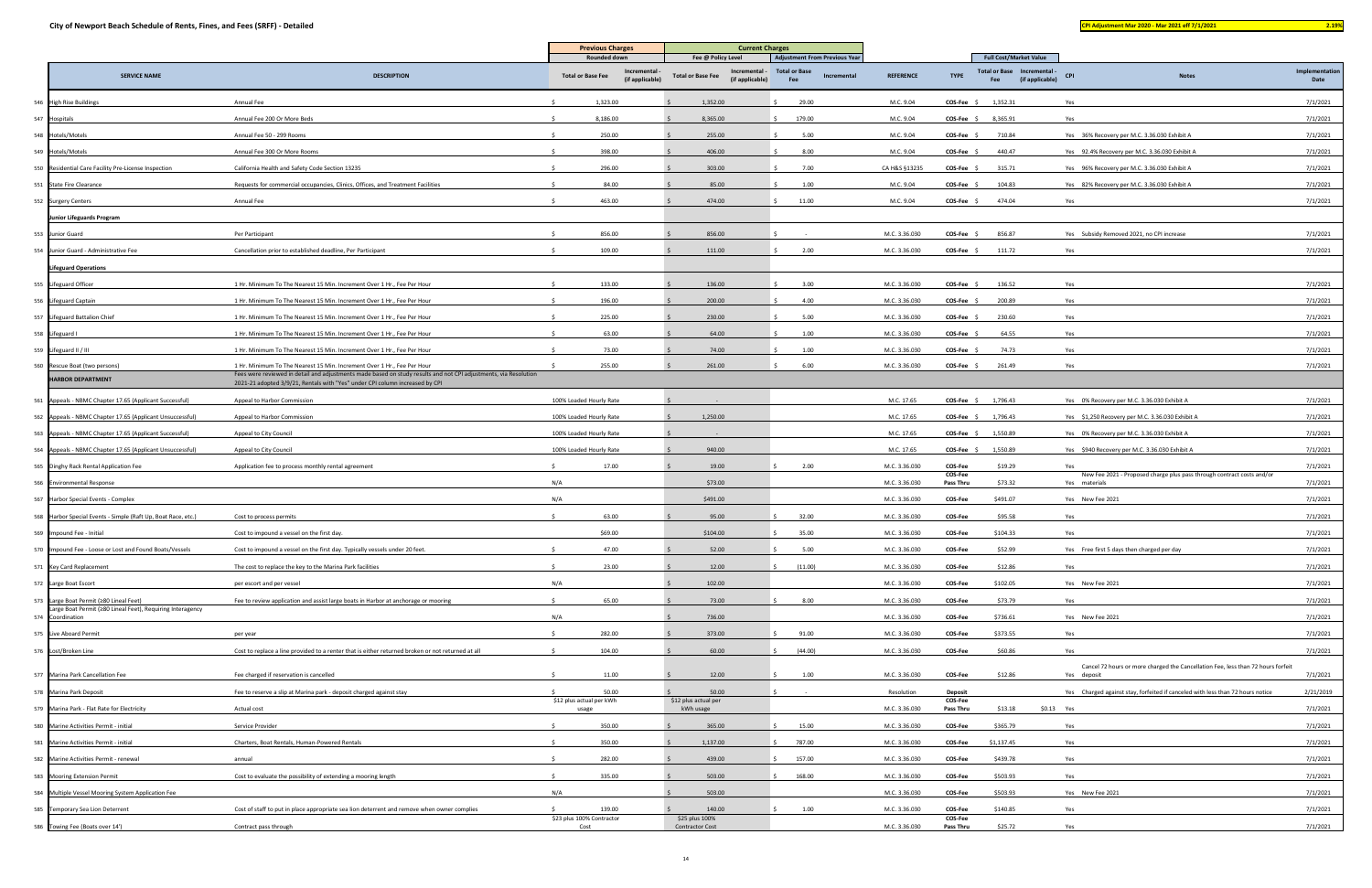|                                                                   |                                                                                                                | <b>Previous Charges</b>                      |                                | <b>Current Charges</b>                                                             |                                                                                    |                          |              |                                                                                        |                                              |              |                        |
|-------------------------------------------------------------------|----------------------------------------------------------------------------------------------------------------|----------------------------------------------|--------------------------------|------------------------------------------------------------------------------------|------------------------------------------------------------------------------------|--------------------------|--------------|----------------------------------------------------------------------------------------|----------------------------------------------|--------------|------------------------|
| <b>SERVICE NAME</b>                                               | <b>DESCRIPTION</b>                                                                                             | Rounded down<br><b>Total or Base Fee</b>     | Incremental<br>(if applicable) | Fee @ Policy Level<br>Incremental -<br><b>Total or Base Fee</b><br>(if applicable) | <b>Adjustment From Previous Year</b><br><b>Total or Base</b><br>Incremental<br>Fee | <b>REFERENCE</b>         | <b>TYPE</b>  | <b>Full Cost/Market Value</b><br>Total or Base Incremental -<br>(if applicable)<br>Fee | <b>CPI</b>                                   | <b>Notes</b> | Implementation<br>Date |
| 587 Towing Fee (Boats under 14')                                  | City staff                                                                                                     | 69.00                                        |                                | 70.00                                                                              |                                                                                    | M.C. 3.36.030            | COS-Fee      | \$70.43                                                                                | Yes                                          |              | 7/1/2021               |
| 588 Wait List for Balboa Yacht Basin Slips and Garages            |                                                                                                                | 28.00                                        |                                | 33.00                                                                              | 5.00                                                                               | M.C. 3.36.030            | COS-Fee      | 33.00                                                                                  | Yes                                          |              | 7/1/2021               |
| 589 Wait List for Balboa Yacht Basin/Marina Park Dinghy Racks     |                                                                                                                | 23.00                                        |                                | 25.00                                                                              | 2.00                                                                               | M.C. 3.36.030            | COS-Fee \$   | 25.72                                                                                  | Yes                                          |              | 7/1/2021               |
| 590 Wait List for Live Aboard                                     |                                                                                                                | 5.00                                         |                                | 25.00                                                                              | 20.00                                                                              | M.C. 17.40.110 (b        | COS-Fee \$   | 25.72                                                                                  | Yes                                          |              | 7/1/2021               |
| 591 Dinghy Rack Rental - Marina Park/Balboa Yacht Basin           | Rental rate for rack space at Marina Park and BYB                                                              | \$35 per Month                               |                                | \$36 per Month                                                                     |                                                                                    | Resolution               | Rental \$    | 36.68                                                                                  | Yes                                          |              | 7/1/2021               |
| 592 Dinghy Storage                                                | Based on Onshore Guest Mooring                                                                                 | \$0.641 per Lineal Foot<br>(LF)/night        |                                | \$0.655 per Lineal Foot<br>(LF)/night                                              |                                                                                    | Resolution               | Rental       | 0.655                                                                                  | Yes                                          |              | 7/1/2021               |
|                                                                   |                                                                                                                | \$1.28 per Lineal Foot                       |                                | \$1.31 per Lineal Foot                                                             |                                                                                    |                          |              | 1.31                                                                                   |                                              |              | 7/1/2021               |
| 593 Guest Moorings - Offshore (Year-Round)                        | Rental rate to spend the night on an offshore guest mooring                                                    | (LF)/night<br>\$0.641 per Lineal Foot        |                                | (LF)/night<br>\$0.655 per Lineal Foot                                              |                                                                                    | Resolution               | Rental \$    |                                                                                        | Yes                                          |              |                        |
| 594 Guest Moorings - Onshore (Year-Round)                         | Based on fair market rate analysis                                                                             | (LF)/night                                   |                                | (LF)/night                                                                         |                                                                                    | Resolution               | Rental \$    | 0.655                                                                                  | Yes                                          |              | 7/1/2021               |
| 595 Impound Fee - Nightly Storage Fee                             | Nightly fee to hold an impounded boat. The City cannot rent this space to a paying customer                    | Same charge as Guest<br>Mooring Rental Rates |                                | Same charge as Guest<br><b>Mooring Rental Rates</b>                                |                                                                                    | Resolution               | Rental       | see notes                                                                              | Yes                                          |              | 7/1/2021               |
| 596 Large Vessel (80+ LF) Offshore Guest Mooring                  | Cost of renting a large vessel. There is additional time involved in finding the proper location.              | \$1.59 per Lineal Foot<br>(LF)/night         |                                | \$1.62 per Lineal Foot<br>(LF)/night                                               |                                                                                    | Resolution               | Rental       | \$1.62                                                                                 | Yes                                          |              | 7/1/2021               |
| 597 Large Vessel Guest Anchorage Rate - Non City Tackle - no boat | Cost of keeping the tackle in the water if a vessel is not tied up.                                            | \$0.48 per Lineal Foot<br>(LF)/night         |                                | \$0.49 per Lineal Foot<br>(LF)/night                                               |                                                                                    | Resolution               | Rental       | \$0.49                                                                                 | Yes                                          |              | 7/1/2021               |
| 598 Marina Park Boat Slips (40' Slip)                             | Based on fair market rate analysis                                                                             | \$82 per Night                               |                                | \$83 per Night                                                                     |                                                                                    | Resolution               | Rental \$    | 83.85                                                                                  | Yes                                          |              | 7/1/2021               |
| 599 Marina Park Boat Slips (55' Slip)                             | Based on fair market rate analysis                                                                             | \$112 per Night                              |                                | \$115 per Night                                                                    |                                                                                    | Resolution               | Rental \$    | 115.29                                                                                 | Yes                                          |              | 7/1/2021               |
| 600 Marina Park Boat Slips (Overhang Charge)                      | Based on fair market rate analysis                                                                             | \$2.05 per Foot/night                        |                                | \$2.10 per Foot/night                                                              |                                                                                    | Resolution               | Rental \$    | 2.10                                                                                   | Yes                                          |              | 7/1/2021               |
| 601 Moorings - Offshore                                           | per linear foot, per year                                                                                      | 37.85                                        |                                | 37.85                                                                              | See Resolution                                                                     | Resolutions 2016-17      |              | <b>Rental</b> See Resolution                                                           | See<br>Note CPI adjustments occur separately |              | 1/1/2021               |
| 602 Moorings - Onshore                                            | per linear foot, per year                                                                                      | 18.92                                        |                                | 18.92                                                                              | See Resolution                                                                     | Resolution 2016-17       |              | Rental See Resolution                                                                  | See<br>Note CPI adjustments occur separately |              | 1/1/2021               |
| 603 Multi-hull Vessel - 2 hulls                                   | Based on fair market rate analysis                                                                             | \$1.54 per Lineal Foot<br>(LF)/night         |                                | \$1.57 per Lineal Foot<br>(LF)/night                                               |                                                                                    | Resolution               | Rental       | \$1.57                                                                                 | Yes                                          |              | 7/1/2021               |
| 604 Multi-hull Vessel - 3 hulls                                   | Based on fair market rate analysis                                                                             | \$1.79 per Lineal Foot<br>(LF)/night         |                                | \$1.83 per Lineal Foot<br>(LF)/night                                               |                                                                                    | Resolution               | Rental       | \$1.83                                                                                 | Yes                                          |              | 7/1/2021               |
| <b>LIBRARY DEPARTMENT</b>                                         | Fees with "Yes" under CPI column last increased by CPI 7/1/2020, maxed out at 3 CPI increases                  |                                              |                                |                                                                                    |                                                                                    |                          |              |                                                                                        |                                              |              |                        |
| <b>Facility Use</b>                                               | Insurance, Deposits And Set-up Fees May Be Required, Availability May Be Limited, Other Restrictions May Apply |                                              |                                |                                                                                    |                                                                                    |                          |              |                                                                                        |                                              |              |                        |
| <b>Cancellation Charge</b>                                        |                                                                                                                |                                              |                                |                                                                                    |                                                                                    |                          |              |                                                                                        |                                              |              |                        |
| 605 Library Cancellation Charge                                   | All Programs and Facilities                                                                                    | 65.00                                        |                                | 66.00                                                                              | 1.00                                                                               | Council Policy I-7       | $COS-Fee$ \$ | 66.15                                                                                  | Yes                                          |              | 7/1/2020               |
| <b>Deposits</b>                                                   |                                                                                                                |                                              |                                |                                                                                    |                                                                                    |                          |              |                                                                                        |                                              |              |                        |
| 606 Central Library Community Room                                | Refundable, Use Of Public Address System                                                                       | 100.00                                       |                                | 100.00                                                                             |                                                                                    | Council Policy I-7       | Deposit \$   | 100.00                                                                                 | No                                           |              | 7/26/2016              |
| 607 Refundable Cleaning Deposit                                   | Refundable Cleaning Deposit                                                                                    | 96.00                                        |                                | 96.00                                                                              |                                                                                    | M.C. 3.36.030            | Pass Thru \$ | 96.00                                                                                  | No                                           |              | 7/26/2016              |
| <b>Meeting Rooms</b>                                              |                                                                                                                |                                              |                                |                                                                                    |                                                                                    |                          |              |                                                                                        |                                              |              |                        |
| 608 Central Library Community Room                                | Non-Profit Resident Rate, Fee Per Hour 2 Hour Minimum                                                          | 50.00<br>S.                                  |                                | 50.00                                                                              |                                                                                    | Council Policy I-7       | Rental       | 50.00                                                                                  | No                                           |              | 7/26/2016              |
| 609 Central Library Community Room                                | Non-Profit Nonresident Rate, Fee Per Hour 2 Hour Minimum                                                       | 95.00                                        |                                | 95.00                                                                              |                                                                                    | Council Policy I-7       | Rental \$    | 95.00                                                                                  | No                                           |              | 7/26/2016              |
| 610 Central Library Community Room                                | Private Resident Rate, Fee Per Hour 2 Hour Minimum                                                             | 80.00                                        |                                | 80.00                                                                              |                                                                                    | Council Policy I-7       | Rental \$    | 80.00                                                                                  | No                                           |              | 7/26/2016              |
| 611 Central Library Community Room                                | Private Nonresident Rate, Fee Per Hour 2 Hour Minimum                                                          | 160.00                                       |                                | 160.00                                                                             |                                                                                    | Council Policy I-7       | Rental \$    | 160.00                                                                                 | No                                           |              | 7/26/2016              |
| <b>Setup And Cleanup Fees</b>                                     |                                                                                                                |                                              |                                |                                                                                    |                                                                                    |                          |              |                                                                                        |                                              |              |                        |
| 612 Central Library Community Room                                | Setup and Cleanup                                                                                              | 126.00                                       |                                | 127.00                                                                             | 1.00                                                                               | M.C. 3.36.030            | COS-Fee \$   | 127.43                                                                                 | Yes                                          |              | 7/1/2020               |
| <b>Fines for Overdue Materials</b>                                |                                                                                                                |                                              |                                |                                                                                    |                                                                                    |                          |              |                                                                                        |                                              |              |                        |
| 613 Book Group in a Bag                                           | Fine for Overdue Material                                                                                      | \$0.25/day to Max \$100                      |                                | \$0.25/day to Max \$100                                                            |                                                                                    | Section 708 City Charter | Fine         |                                                                                        | No                                           |              | 7/26/2016              |
| 614 DVDs (non-rental)                                             | Fine for Overdue Material                                                                                      | \$0.25/day to Max \$20                       |                                | \$0.25/day to Max \$20                                                             |                                                                                    | Section 708 City Charter | Fine         |                                                                                        | No                                           |              | 7/26/2016              |
| 615 General Materials, New Books, Rental Books, CDs               | Fine for Overdue Material                                                                                      | \$0.25/day to Max \$10                       |                                | \$0.25/day to Max \$10                                                             |                                                                                    | Section 708 City Charter | Fine         |                                                                                        | No                                           |              | 7/26/2016              |
|                                                                   | Fine for Overdue Material                                                                                      | \$5/day to Max \$400                         |                                | \$5/day to Max \$400                                                               |                                                                                    | Section 708 City Charter | Fine         |                                                                                        | No                                           |              | 7/26/2016              |
| 616 iPad                                                          |                                                                                                                |                                              |                                |                                                                                    |                                                                                    |                          |              |                                                                                        |                                              |              | 7/26/2016              |
| 617 Laptop<br>618 Paperbacks, Periodicals                         | Fine for Overdue Material                                                                                      | \$5/day to Max \$1,200                       |                                | \$5/day to Max \$1,200                                                             |                                                                                    | Section 708 City Charter | Fine         |                                                                                        | No<br>No                                     |              |                        |
|                                                                   | Fine for Overdue Material                                                                                      | \$0.25/day to Max \$5                        |                                | \$0.25/day to Max \$5                                                              |                                                                                    | Section 708 City Charter | Fine         |                                                                                        |                                              |              | 7/26/2016              |
| 619 Video Games and eReader                                       | Fine for Overdue Material                                                                                      | \$1/day to Max \$20                          |                                | \$1/day to Max \$20                                                                |                                                                                    | Section 708 City Charter | Fine         |                                                                                        | No                                           |              | 7/26/2016              |
| <b>Library Services</b>                                           |                                                                                                                |                                              |                                |                                                                                    |                                                                                    |                          |              |                                                                                        |                                              |              |                        |
| 620 Black and White Copies                                        | per copy                                                                                                       | 0.15                                         |                                | 0.35                                                                               | 0.20                                                                               |                          | Pass Thru \$ | 0.39                                                                                   | No                                           |              | 7/1/2021               |
| 621 Color Copies                                                  | per copy                                                                                                       | 0.75                                         |                                | 0.45                                                                               | (0.30)                                                                             |                          | Pass Thru \$ | 0.49                                                                                   | No                                           |              | 7/1/2021               |
| 622 Inter Library Loan                                            | Per Unit                                                                                                       | 5.00                                         |                                | 5.00                                                                               |                                                                                    | M.C. 3.36.030            | COS-Fee \$   | 67.47                                                                                  | Yes \$5 Recovery per M.C. 3.36.030 Exhibit A |              | 7/1/2020               |
| 623 Materials Use                                                 | Video/Book Per Unit                                                                                            | 1.00                                         |                                | 1.00                                                                               |                                                                                    | M.C. 3.36.030            | $COS-Fee$ \$ | 6.07                                                                                   | Yes \$1 Recovery per M.C. 3.36.030 Exhibit A |              | 7/1/2020               |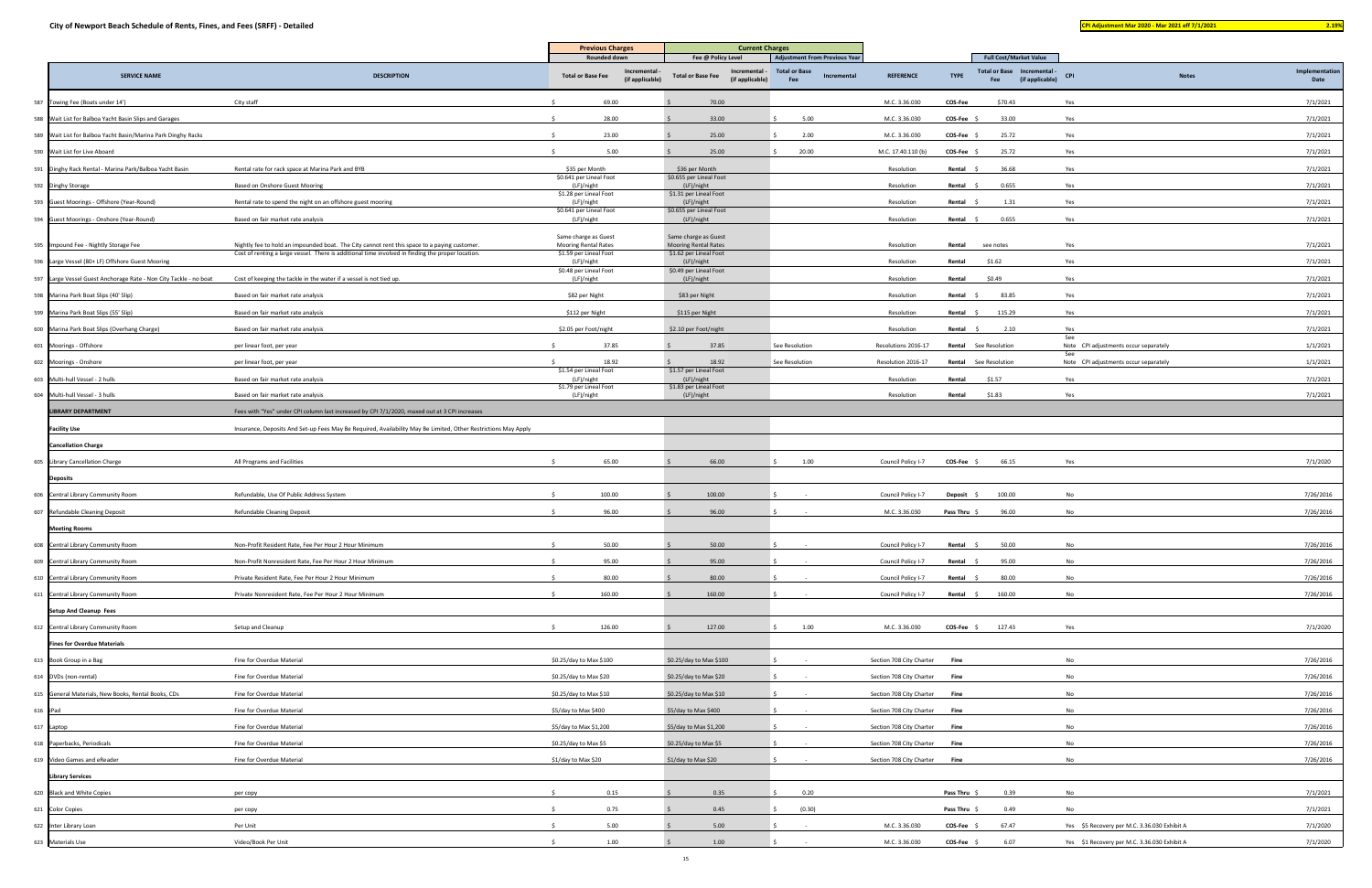| <b>CONTRACTOR</b> | <b>Service Service</b> |  |
|-------------------|------------------------|--|
|                   |                        |  |
|                   |                        |  |

|                                                          |                                                                                                                 | <b>Previous Charges</b>                  |                 | <b>Current Charges</b>                                          |                                                              |             |                                            |                |                                                                        |                                                                                                                                      |                |
|----------------------------------------------------------|-----------------------------------------------------------------------------------------------------------------|------------------------------------------|-----------------|-----------------------------------------------------------------|--------------------------------------------------------------|-------------|--------------------------------------------|----------------|------------------------------------------------------------------------|--------------------------------------------------------------------------------------------------------------------------------------|----------------|
| <b>SERVICE NAME</b>                                      | <b>DESCRIPTION</b>                                                                                              | Rounded down<br><b>Total or Base Fee</b> | Incremental     | Fee @ Policy Level<br>Incremental -<br><b>Total or Base Fee</b> | <b>Adjustment From Previous Year</b><br><b>Total or Base</b> | Incremental | <b>REFERENCE</b>                           | <b>TYPE</b>    | <b>Full Cost/Market Value</b><br><b>Total or Base</b><br>Incremental - | <b>CPI</b><br><b>Notes</b>                                                                                                           | Implementation |
|                                                          |                                                                                                                 |                                          | (if applicable) | (if applicable)                                                 | Fee                                                          |             |                                            |                | (if applicable)<br>Fee                                                 |                                                                                                                                      | Date           |
| 624 Materials Use - Best Sellers                         | Video/Book Per Unit                                                                                             | 1.00                                     |                 | 1.00                                                            |                                                              |             | M.C. 3.36.030                              | <b>COS-Fee</b> | 6.07                                                                   | Yes \$1 Recovery per M.C. 3.36.030 Exhibit A                                                                                         | 7/1/2020       |
| <b>Passport Services</b>                                 | Authorized by the U.S. Department of State, Bureau of Consular Affairs, Passport Services. Maximum permitted by |                                          |                 |                                                                 |                                                              |             |                                            |                |                                                                        | Refer to City of Newport Beach website - Passport Services. \$25 Recovery per                                                        |                |
| 625 Passport Execution Fee                               | Gov't Code.                                                                                                     | 25.00                                    |                 | 25.00                                                           |                                                              |             | 22 US Code 214                             | Statute        | \$68.87                                                                | Yes 22 US Code 214                                                                                                                   | 7/1/2020       |
| 626 Passport Photo Fee                                   |                                                                                                                 | 10.00                                    |                 | 10.00                                                           |                                                              |             | M.C. 3.36.030                              | COS-Fee        | \$32.22                                                                | Yes \$10 Recovery per M.C. 3.36.030 Exhibit A                                                                                        | 7/1/2020       |
| <b>Processing Charges for Replacement Items</b>          |                                                                                                                 |                                          |                 |                                                                 |                                                              |             |                                            |                |                                                                        |                                                                                                                                      |                |
| 627 General Materials, DVDs, Video Games and eReaders    | Processing charge for replacement                                                                               | 10.00                                    |                 | 10.00                                                           |                                                              |             | Section 708 City Charter                   | Fine           |                                                                        | No                                                                                                                                   | 9/8/2016       |
| 628 Paperbacks (mass market)/Periodicals                 | Processing charge for replacement                                                                               | 3.00                                     |                 | 3.00                                                            |                                                              |             | Section 708 City Charter                   | Fine           |                                                                        | <b>No</b>                                                                                                                            | 9/8/2016       |
| <b>Replacement Cost of Materials</b>                     |                                                                                                                 | see notes                                |                 | see notes                                                       |                                                              |             | Section 708 City Charter                   |                |                                                                        | Actual replacement cost of the item. When materials are replaced, fines paid<br>No are applied to replacement and processing charge. | 9/8/2016       |
| 629 Book Group in a Bag                                  | <b>Replacement Cost of Materials</b>                                                                            | 100.00                                   |                 | 100.00                                                          |                                                              |             | Section 708 City Charter Pass Thru         |                |                                                                        | No                                                                                                                                   | 9/8/2016       |
| 630 CDs                                                  | Replacement Cost of Materials                                                                                   | 20.00                                    |                 | 20.00                                                           |                                                              |             | Section 708 City Charter Pass Thru         |                |                                                                        | No                                                                                                                                   | 9/8/2016       |
| 631 Compact Disc Cases                                   | Replacement, per case                                                                                           | 1.00                                     |                 | 1.00                                                            |                                                              |             | Section 708 City Charter Pass Thru         |                |                                                                        | No                                                                                                                                   | 9/8/2016       |
| 632 Damage to Barcode or RFID tag on Library Materials   |                                                                                                                 | 1.00                                     |                 | 1.00                                                            |                                                              |             | Section 708 City Charter Pass Thru         |                |                                                                        | No                                                                                                                                   | 9/8/2016       |
| 633 DVD/BOCD Cases                                       | Replacement, per case                                                                                           | 4.00                                     |                 | 4.00                                                            |                                                              |             | Section 708 City Charter Pass Thru         |                |                                                                        | No                                                                                                                                   | 9/8/2016       |
| 634 DVDs (non-rental)                                    | <b>Replacement Cost of Materials</b>                                                                            | 25.00                                    |                 | 25.00                                                           |                                                              |             | Section 708 City Charter Pass Thru         |                |                                                                        | No                                                                                                                                   | 9/8/2016       |
| 635 eReader and/or peripherals                           | <b>Replacement Cost of Materials</b>                                                                            | 120.00                                   |                 | 120.00                                                          |                                                              |             | Section 708 City Charter Pass Thru         |                |                                                                        | <b>No</b>                                                                                                                            | 9/8/2016       |
| 636 General Materials                                    | Replacement Cost of Materials                                                                                   | 20.00                                    |                 | 20.00                                                           |                                                              |             | Section 708 City Charter Pass Thru         |                |                                                                        | No                                                                                                                                   | 9/8/2016       |
| 637 iPad and/or peripherals                              | Replacement Cost of Materials                                                                                   | 400.00                                   |                 | 400.00                                                          |                                                              |             | Section 708 City Charter Pass Thru         |                |                                                                        | No                                                                                                                                   | 9/8/2016       |
| 638 Laptops and/or peripherals                           | Replacement Cost of Materials                                                                                   | 1,200.00                                 |                 | 1,200.00                                                        |                                                              |             | Section 708 City Charter Pass Thru         |                |                                                                        | No                                                                                                                                   | 9/8/2016       |
| 639 Paperbacks, Periodicals                              | <b>Replacement Cost of Materials</b>                                                                            | 5.00                                     |                 | 5.00                                                            |                                                              |             | Section 708 City Charter Pass Thru         |                |                                                                        | No                                                                                                                                   | 9/8/2016       |
| 640 Video Games                                          | Replacement Cost of Materials                                                                                   | 50.00                                    |                 | 50.00                                                           |                                                              |             | Section 708 City Charter Pass Thru         |                |                                                                        | No                                                                                                                                   | 9/8/2016       |
| <b>POLICE</b>                                            | Fees with "Yes" under CPI column increased by CPI                                                               |                                          |                 |                                                                 |                                                              |             |                                            |                |                                                                        |                                                                                                                                      |                |
| Administration                                           |                                                                                                                 |                                          |                 |                                                                 |                                                              |             |                                            |                |                                                                        |                                                                                                                                      |                |
| 641 Civil Subpoena                                       | Per day, All other staff except sworn officers or firefighters                                                  | 275.00                                   |                 | 275.00                                                          |                                                              |             | Govt. Code 68096.1                         | Statute        | 275.00                                                                 | No Amended effective 1/1/15                                                                                                          | 7/26/2016      |
| 642 Civil Subpoena                                       | Per day, Sworn Officers and Firefighters                                                                        | 275.00                                   |                 | 275.00                                                          |                                                              |             | Govt. Code 68097.2B<br>AB2612              | Statute \$     | 275.00                                                                 | No                                                                                                                                   | 7/26/2016      |
| 643 Concealed Weapon Permit Renewal                      | 100% of State Established Fee                                                                                   | 25.00                                    |                 | 25.00                                                           |                                                              |             | P.C. 26190                                 | <b>Statute</b> | 337.06                                                                 | 100% of State Established Fee - Currently \$25 and any additional pass thru costs<br>Yes required                                    | 7/1/2021       |
| 644 Concealed Weapons Permit Initial                     | 100% of State Established Fee                                                                                   | 348.00                                   |                 | 356.00                                                          | 8.00                                                         |             | P.C. 26190                                 | <b>Statute</b> | 356.33                                                                 | 100% of State Established Fee - Currently cost of service and any additional pass<br>Yes thru costs required                         | 7/1/2021       |
| 645 Disturbance Advisory Card / Response                 |                                                                                                                 |                                          |                 |                                                                 |                                                              |             | M.C. 3.36.030                              |                |                                                                        |                                                                                                                                      |                |
|                                                          |                                                                                                                 | 126.00                                   |                 | 129.00                                                          | 3.00                                                         |             |                                            | COS-Fee :      | 129.74                                                                 | Yes                                                                                                                                  | 7/1/2021       |
| <b>Animal Control</b>                                    |                                                                                                                 |                                          |                 |                                                                 |                                                              |             |                                            |                |                                                                        |                                                                                                                                      |                |
| 646 Adoption Fee - Cats                                  |                                                                                                                 | 90.00                                    |                 | 90.00                                                           |                                                              |             | M.C. 3.36.030                              | $COS-Fee$ \$   | 201.13                                                                 | Yes \$90 Recovery per M.C. 3.36.030 Exhibit A                                                                                        | 7/1/2021       |
| 647 Adoption Fee - Dogs                                  |                                                                                                                 | 150.00                                   |                 | 150.00                                                          |                                                              |             | M.C. 3.36.030                              | <b>COS-Fee</b> | 264.64                                                                 | Yes \$150 Recovery per M.C. 3.36.030 Exhibit A                                                                                       | 7/1/2021       |
| 648 Adoption Fee - Kittens                               |                                                                                                                 | 110.00                                   |                 | 110.00                                                          |                                                              |             | M.C. 3.36.030                              | COS-Fee :      | 232.89                                                                 | Yes \$110 Recovery per M.C. 3.36.030 Exhibit A                                                                                       | 7/1/2021       |
| 649 Adoption Fee - Puppies                               |                                                                                                                 | 225.00                                   |                 | 225.00                                                          |                                                              |             | M.C. 3.36.030                              | <b>COS-Fee</b> | 274.86                                                                 | Yes \$225 Recovery per M.C. 3.36.030 Exhibit A                                                                                       | 7/1/2021       |
| 650 Adoption Fee - Small Animal                          |                                                                                                                 | 45.00                                    |                 | 45.00                                                           |                                                              |             | M.C. 3.36.030                              | $COS-Fee$ \$   | 79.38                                                                  | Yes \$45 Recovery per M.C. 3.36.030 Exhibit A                                                                                        | 7/1/2021       |
| 651 Boarding Fee                                         | Animal per day                                                                                                  | 25.00                                    |                 | 25.00                                                           |                                                              |             | M.C. 3.36.030                              | COS-Fee        | 43.54                                                                  | Yes \$25 Recovery per M.C. 3.36.030 Exhibit A                                                                                        | 7/1/2021       |
| 652 Boarding Fee                                         | Small Animals per day                                                                                           | 10.00                                    |                 | 10.00                                                           |                                                              |             | M.C. 3.36.030                              | COS-Fee \$     | 26.94                                                                  | Yes \$10 Recovery per M.C. 3.36.030 Exhibit A                                                                                        | 7/1/2021       |
| 653 Impound Fee                                          | Dog, Cats, Other Similar Size Animals, Small Animals                                                            | 55.00                                    |                 | 55.00                                                           |                                                              |             | M.C. 7.16.050<br>CA Food and Agriculture   | COS-Fee :      | 138.33                                                                 | Yes \$55 Recovery per M.C. 3.36.030 Exhibit A                                                                                        | 7/1/2021       |
| 654 Impound Release Non-Alter Fee: 1st Impound           | 100% of State Established Fee                                                                                   | 35.00                                    |                 | 35.00                                                           |                                                              |             | Section 30804.7<br>CA Food and Agriculture | Statute        |                                                                        | No 100% State Established Fee - Currently \$35                                                                                       | 7/1/2020       |
| 655 Impound Release Non-Alter Fee: 2nd Impound           | 100% of State Established Fee                                                                                   | 50.00                                    |                 | 50.00                                                           |                                                              |             | Section 30804.7<br>CA Food and Agriculture | Statute        |                                                                        | No 100% State Established Fee - Currently \$50                                                                                       | 7/1/2020       |
| 656 Impound Release Non-Alter Fee: 3rd (or more) Impound | 100% of State Established Fee                                                                                   | 100.00                                   |                 | 100.00                                                          |                                                              |             | Section 30804.7                            | Statute        |                                                                        | No 100% State Established Fee - Currently \$100                                                                                      | 7/1/2020       |
| 657 Kennel License                                       | 10-29 animals                                                                                                   | 203.00                                   |                 | 207.00                                                          | 4.00                                                         |             | M.C. 7.35.030                              | <b>COS-Fee</b> | 207.49                                                                 | Yes                                                                                                                                  | 7/1/2021       |
| 658 Kennel License                                       | 30-59 animals                                                                                                   | 243.00                                   |                 | 248.00                                                          | 5.00                                                         |             | M.C. 7.35.030                              | <b>COS-Fee</b> | 248.99                                                                 | Yes                                                                                                                                  | 7/1/2021       |
| 659 Misc. Animal Inspection Services                     | Pot Bellied Pig                                                                                                 | 135.00                                   |                 | 138.00                                                          | 3.00                                                         |             | M.C. 7.08.040                              | COS-Fee        | 138.33                                                                 | Yes                                                                                                                                  | 7/1/2021       |
| 660 Misc. Animal Inspection Services                     | Wild Animal Permits                                                                                             | 135.00                                   |                 | 138.00                                                          | 3.00                                                         |             | M.C. 7.08.040                              | <b>COS-Fee</b> | 138.33                                                                 | Yes                                                                                                                                  | 7/1/2021       |
| 661 Owner Turn-in Fee                                    |                                                                                                                 | 100.00                                   |                 | 100.00                                                          |                                                              |             | M.C. 3.36.030                              | COS-Fee \$     | 246.25                                                                 | Yes \$100 Recovery per M.C. 3.36.030 Exhibit A                                                                                       | 7/1/2021       |
| <b>Detective</b>                                         |                                                                                                                 |                                          |                 |                                                                 |                                                              |             |                                            |                |                                                                        |                                                                                                                                      |                |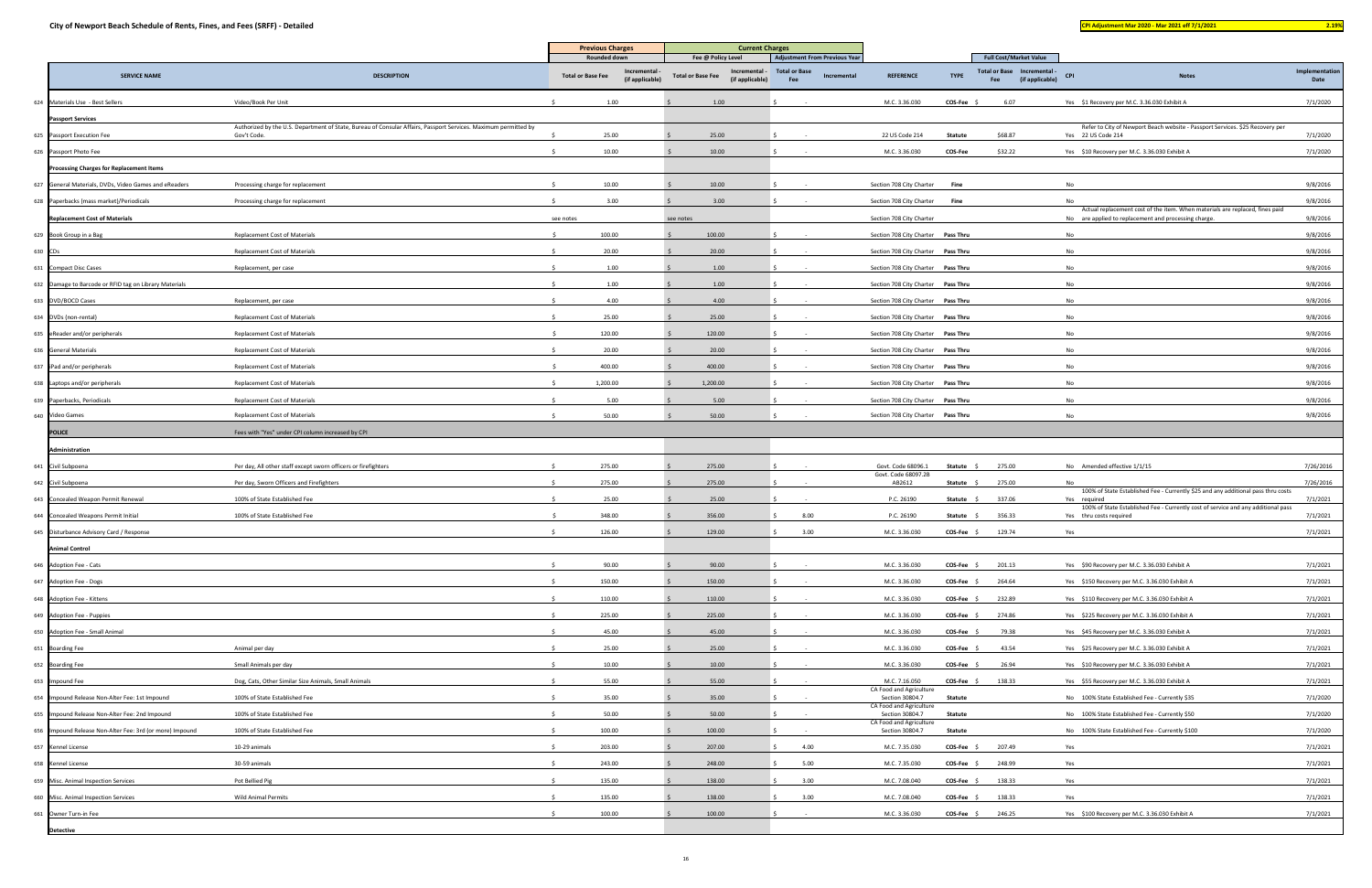|           |                                                |                                                                                                                                            | <b>Previous Charges</b><br>Rounded down |                                       | <b>Current Charges</b>                                                             |                                                                                    | <b>Full Cost/Market Value</b>                                 |                       |                                                       |                                                                                                                                                                       |                        |
|-----------|------------------------------------------------|--------------------------------------------------------------------------------------------------------------------------------------------|-----------------------------------------|---------------------------------------|------------------------------------------------------------------------------------|------------------------------------------------------------------------------------|---------------------------------------------------------------|-----------------------|-------------------------------------------------------|-----------------------------------------------------------------------------------------------------------------------------------------------------------------------|------------------------|
|           | <b>SERVICE NAME</b>                            | <b>DESCRIPTION</b>                                                                                                                         | <b>Total or Base Fee</b>                | <b>Incremental</b><br>(if applicable) | Fee @ Policy Level<br>Incremental -<br><b>Total or Base Fee</b><br>(if applicable) | <b>Adjustment From Previous Year</b><br><b>Total or Base</b><br>Incremental<br>Fee | <b>REFERENCE</b>                                              | <b>TYPE</b>           | Total or Base Incremental -<br>(if applicable)<br>Fee | <b>CPI</b><br><b>Notes</b>                                                                                                                                            | Implementation<br>Date |
|           | 662 Massage Permit                             | Operator                                                                                                                                   | 375.00                                  |                                       | 383.00                                                                             | 8.00                                                                               | M.C. 5.50.020                                                 | COS-Fee \$            | 383.89                                                | Yes                                                                                                                                                                   | 7/1/2021               |
|           | 663 Second Hand Dealer                         | Permit                                                                                                                                     | 313.00                                  |                                       | 320.00                                                                             | 7.00                                                                               | M.C. 5.20.060                                                 | COS-Fee               | 320.51                                                | Yes Relocated from Finance to PD, studied 2016                                                                                                                        | 7/1/2021               |
|           | 664 Second Hand Dealer                         | Renewal + DOJ Fingerprint processing                                                                                                       | 294.00                                  |                                       | 301.00                                                                             | 7.00                                                                               | M.C. 5.20.060                                                 | COS-Fee \$            | 301.24                                                | Yes Relocated from Finance to PD, studied 2016                                                                                                                        | 7/1/2021               |
|           | 665 Second Hand/ Pawn Dealer Tag Check         |                                                                                                                                            |                                         |                                       |                                                                                    |                                                                                    | M.C. 3.36.030<br>California Government Code COS-Fee           |                       | 10.27                                                 | Yes 0% Recovery per M.C. 3.36.030 Exhibit A                                                                                                                           | 7/1/2021               |
|           | Patrol                                         |                                                                                                                                            |                                         |                                       |                                                                                    |                                                                                    |                                                               |                       |                                                       |                                                                                                                                                                       |                        |
|           | 666 Emergency Response Billing                 | Govt. Code 53150                                                                                                                           | see notes                               |                                       | see notes                                                                          | N/A                                                                                | Gov. Code 53150                                               | COS-Fee see notes     |                                                       | Yes 100% Fully Loaded Hourly Rate                                                                                                                                     | 7/1/2021               |
|           | 667 Motorized Scooter Penalty                  |                                                                                                                                            | 200.00                                  |                                       | 200.00                                                                             |                                                                                    | M.C. 12.54.070                                                | Penalty               |                                                       | No                                                                                                                                                                    | 11/12/2020             |
|           | <b>Support Services</b>                        |                                                                                                                                            |                                         |                                       |                                                                                    |                                                                                    |                                                               |                       |                                                       |                                                                                                                                                                       |                        |
|           | 668 Alarm Application                          | Monitored or Unmonitored                                                                                                                   | 55.00                                   |                                       | 57.00                                                                              | 2.00                                                                               | M.C. 5.49.030                                                 | COS-Fee               | 57.04                                                 | Yes                                                                                                                                                                   | 7/1/2021               |
|           |                                                |                                                                                                                                            |                                         |                                       |                                                                                    |                                                                                    |                                                               |                       |                                                       |                                                                                                                                                                       |                        |
|           | 669 Alarm-Monitor Fee                          | Annual                                                                                                                                     | 200.00                                  |                                       | 204.00                                                                             | 4.00                                                                               | M.C. 5.48.080                                                 | COS-Fee               | 204.55                                                | Yes                                                                                                                                                                   | 7/1/2021               |
|           | 670 Annual Renewal Fee                         | <b>Commercial Alarm Permit</b>                                                                                                             | 33.00                                   |                                       | 34.00                                                                              | 1.00                                                                               | M.C.5.49.045                                                  | <b>COS-Fee</b>        | 34.58                                                 | Yes                                                                                                                                                                   | 7/1/2021               |
|           | 671 Arrest Reports                             |                                                                                                                                            |                                         | 3.00                                  | 3.00                                                                               |                                                                                    | P.R. Act                                                      | <b>COS-Fee</b>        | 3.21                                                  | Yes                                                                                                                                                                   | 7/1/2021               |
|           | 672 Audio Cassette - Dispatch                  |                                                                                                                                            | 92.00                                   |                                       | 94.00                                                                              | 2.00                                                                               | M.C. 3.36.030                                                 | <b>COS-Fee</b>        | 94.40                                                 | Yes                                                                                                                                                                   | 7/1/2021               |
|           | 673 Audio Cassette - Evidence                  |                                                                                                                                            | 79.00                                   |                                       | 81.00                                                                              | 2.00                                                                               | M.C. 3.36.030                                                 | <b>COS-Fee</b>        | 81.26                                                 | Yes                                                                                                                                                                   | 7/1/2021               |
|           | 674 Bike Licenses                              |                                                                                                                                            |                                         | 1.00                                  | 1.00                                                                               |                                                                                    | M.C. 12.56.025                                                | <b>COS-Fee</b>        | 6.43                                                  | Yes 17% Recovery per M.C. 3.36.030 Exhibit A                                                                                                                          | 7/1/2021               |
|           | 675 Citation Sign Off Fee                      | Per Sign Off                                                                                                                               |                                         | 6.00                                  | 6.00                                                                               |                                                                                    | M.C. 3.36.030<br>California Government Code                   | $COS-Fee$ \$          | 6.43                                                  | Yes                                                                                                                                                                   | 7/1/2021               |
|           | 676 City Jail Booking Fee                      |                                                                                                                                            | 362.00                                  |                                       | 370.00                                                                             | 8.00                                                                               | 29550.3                                                       | $COS-Fee$ \$          | 370.78                                                | Yes                                                                                                                                                                   | 7/1/2021               |
|           | 677 Clearance Letters                          |                                                                                                                                            |                                         | 6.00                                  | 6.00                                                                               |                                                                                    | P.R. Act                                                      | COS-Fee \$            | 6.43                                                  | Yes                                                                                                                                                                   | 7/1/2021               |
|           | 678 Crime Reports                              |                                                                                                                                            |                                         | 3.00                                  | 3.00                                                                               |                                                                                    | P.R. Act<br>P.R. Act                                          | COS-Fee \$            | 3.21                                                  | Yes                                                                                                                                                                   | 7/1/2021               |
|           | 679 Domestic Violence Reports                  |                                                                                                                                            |                                         |                                       |                                                                                    |                                                                                    | Family Code 6228                                              | $COS-Fee$ \$          | 5.87                                                  | Yes 0% Recovery Mandated by State<br>Within a 12 month period; \$50 for 3rd, \$100 for 4th, \$125 for 5th, prior                                                      | 7/1/2021               |
|           | 680 False Alarm - Billable                     |                                                                                                                                            | see notes                               |                                       | see notes                                                                          | N/A                                                                                | M.C. 5.49.070 (A)1                                            | Punitive              | see notes                                             | No violation amount +\$25 increase for each subsequent false alarm                                                                                                    | 7/26/2016              |
|           | 681 Finger Printing                            |                                                                                                                                            | 18.00                                   |                                       | 19.00                                                                              | 1.00                                                                               | M.C. 3.36.030                                                 | <b>COS-Fee</b>        | 19.27                                                 | Yes Additional DOJ fee may apply                                                                                                                                      | 7/1/2021               |
|           | 682 Franchise Tow Fee                          | per tow                                                                                                                                    | \$91 Customer<br>\$55 Tow Operator      |                                       | \$91 Customer<br>\$55 Tow Operator                                                 | 42.00                                                                              | M.C. 5.15.095,<br>CA Vehicle Code 12110(b) COS-Fee            |                       | 149.45                                                | Yes                                                                                                                                                                   | 7/1/2021               |
|           | 683 Missing Persons Report                     |                                                                                                                                            |                                         | 3.00                                  | 3.00                                                                               |                                                                                    | P.R. Act                                                      | COS-Fee               | 3.21                                                  | Yes                                                                                                                                                                   | 7/1/2021               |
|           | 684 Monitoring Decal                           | Package of Ten Decals                                                                                                                      | 6.00                                    |                                       | 6.00                                                                               |                                                                                    | M.C.5.48.085                                                  | COS-Fee               | 6.43                                                  | Yes                                                                                                                                                                   | 7/1/2021               |
|           | 685 Monitoring Sign                            | Telephonic Alarm System                                                                                                                    | 10.00                                   |                                       | 10.00                                                                              |                                                                                    | M.C.5.48.085                                                  | <b>COS-Fee</b>        | 10.28                                                 | Yes                                                                                                                                                                   | 7/1/2021               |
|           | 686 Photographs - Digital (on CD only)         |                                                                                                                                            | 37.00                                   |                                       | 38.00                                                                              | 1.00                                                                               | M.C. 3.36.030                                                 | COS-Fee \$            | 38.23                                                 | Yes                                                                                                                                                                   | 7/1/2021               |
|           | 687 Registrant - narcotics                     |                                                                                                                                            |                                         |                                       |                                                                                    |                                                                                    | M.C. 3.36.030<br>Health & Safety Code 11590- COS-Fee \$       |                       | 252.36                                                | Yes 0% Recovery per M.C. 3.36.030 Exhibit A                                                                                                                           | 7/1/2021               |
|           | 688 Registrant - sex                           |                                                                                                                                            |                                         |                                       |                                                                                    |                                                                                    | Penal Code Section<br>290.012(d)                              | Statute \$            | 235.98                                                | Yes 0% Recovery-Mandated by State                                                                                                                                     | 7/1/2021               |
|           | 689 Solicitor application - per name           |                                                                                                                                            | $\hat{S}$<br>22.00                      |                                       | 23.00                                                                              | N/A                                                                                | M.C. 5.42.050                                                 | $COS-Fee$ \$          | 23.13                                                 | Yes                                                                                                                                                                   | 7/1/2021               |
|           | 690 Subpoena Duces Tecum                       | Statute                                                                                                                                    | see notes                               | 6.00                                  | 6.00<br>see notes                                                                  |                                                                                    | California Evidence Code<br>1563                              | Statute \$            | 48.83                                                 | 100% of State Established Fee - Incremental charge is labor cost per quarter<br>Yes hour (15 min). Total fee is incremental charge plus \$0.10 per pg std, \$0.20 per | 7/1/2021               |
|           | 691 Traffic Collision Reports                  |                                                                                                                                            | 3.00                                    |                                       | 3.00                                                                               |                                                                                    | P.R. Act                                                      | COS-Fee               | 3.21                                                  | Yes                                                                                                                                                                   | 7/1/2021               |
|           | 692 Triennial Renewal Fee                      | <b>Residential Alarm Permit</b>                                                                                                            | 33.00                                   |                                       | 34.00                                                                              | 1.00                                                                               | M.C.5.49.045                                                  | COS-Fee               | 34.43                                                 | Yes                                                                                                                                                                   | 7/1/2021               |
|           | 693 Vehicle Release                            |                                                                                                                                            | 18.00                                   |                                       | 19.00                                                                              | 1.00                                                                               | M.C. 3.36.030                                                 | COS-Fee \$            | 19.27                                                 | Yes                                                                                                                                                                   | 7/1/2021               |
|           | 694 Vehicle Repossession                       | 100% State Established Fee                                                                                                                 | 15.00                                   |                                       | 15.00                                                                              |                                                                                    | California Government Code<br>41612                           | Statute               |                                                       | Yes 100% of State Established Fee - Currently \$15                                                                                                                    | 7/1/2021               |
| 695 Video |                                                |                                                                                                                                            | 158.00                                  |                                       | 162.00                                                                             | 4.00                                                                               | M.C. 3.36.030                                                 | $COS-Fee \quad \zeta$ | 162.21                                                | Yes                                                                                                                                                                   | 7/1/2021               |
|           | <b>PUBLIC WORKS - ENGINEERING</b>              | Fees were reviewed in detail and adjustments made based on study results and not CPI adjustments, via Resolution<br>2021-21 adopted 3/9/21 |                                         |                                       |                                                                                    |                                                                                    |                                                               |                       |                                                       |                                                                                                                                                                       |                        |
|           | 696 Covenant Agreement Research & Review Fee   | Charged hourly                                                                                                                             | 155.00                                  |                                       | 168.00                                                                             | 13.00                                                                              | M.C. 3.36.030                                                 | COS-Fee \$            | 168.10                                                | Yes                                                                                                                                                                   | 7/1/2021               |
|           | 697 Dining Encroachment Permit                 | Application                                                                                                                                | 417.00                                  |                                       | 459.00                                                                             | 42.00                                                                              | Council Policy L-21 M.C.<br>13.18.030 Reso 96-26 &<br>2000-60 | COS-Fee \$            | 459.92                                                | Yes                                                                                                                                                                   | 7/1/2021               |
|           | 698 Dining Encroachment Permit                 | Transfer                                                                                                                                   | 232.00                                  |                                       | 211.00                                                                             | (21.00)                                                                            | Council Policy L-21<br>Reso 96-26 & 2000-60                   | COS-Fee               | 211.23                                                | Yes                                                                                                                                                                   | 7/1/2021               |
|           | 699 Dining Encroachment Permit                 | Annual Use Fee Outside Dining Area 100 Sq. Ft. Or Less                                                                                     | 162.00                                  |                                       | 166.00                                                                             | 4.00                                                                               | Council Policy L-21<br>Reso 96-26 & 2000-60                   | COS-Fee \$            | 166.43                                                | Yes                                                                                                                                                                   | 7/1/2021               |
|           | 700 Dining Encroachment Permit                 | Annual Use Fee Outside Dining Area Over 100 Sq. Ft.                                                                                        | 306.00                                  |                                       | 313.00                                                                             | 7.00                                                                               | Council Policy L-21<br>Reso 96-26 & 2000-60                   | COS-Fee \$            | 313.35                                                | Yes                                                                                                                                                                   | 7/1/2021               |
|           |                                                |                                                                                                                                            |                                         |                                       |                                                                                    |                                                                                    |                                                               |                       |                                                       |                                                                                                                                                                       |                        |
|           | 701 Document Recordation Fee                   |                                                                                                                                            | 213.00                                  |                                       | 204.00                                                                             | (9.00)                                                                             | M.C. 3.36.030                                                 | COS-Fee \$            | 204.45                                                | Yes                                                                                                                                                                   | 7/1/2021               |
|           | 702 Easement Deed Research, Reviews/Processing |                                                                                                                                            | 232.00                                  |                                       | 252.00                                                                             | 20.00                                                                              | M.C. 3.36.030                                                 | COS-Fee \$            | 252.14                                                | Yes                                                                                                                                                                   | 7/1/2021               |
|           | 703 Encroachment & Eng. Agreement Prep         |                                                                                                                                            | 909.00                                  |                                       | 576.00                                                                             | (333.00)                                                                           | M.C. 3.36.030                                                 | $COS-Fee$ \$          | 576.31                                                | Yes                                                                                                                                                                   | 7/1/2021               |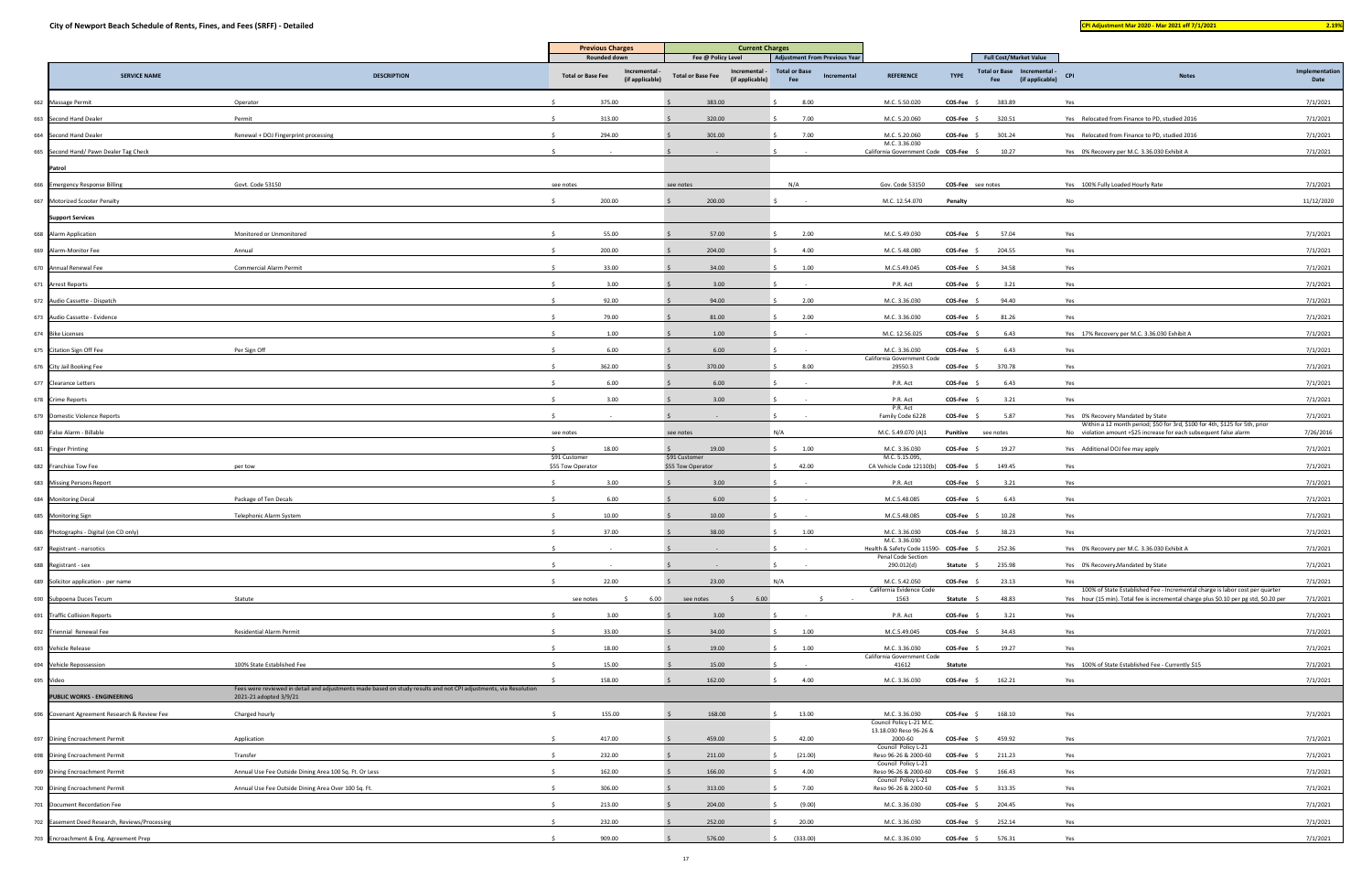|                                                                |                                                                                                                                            | <b>Previous Charges</b>    |                                | <b>Current Charges</b>                                       |                                            |                                             |                   |                                                       |                                                                                  |                        |
|----------------------------------------------------------------|--------------------------------------------------------------------------------------------------------------------------------------------|----------------------------|--------------------------------|--------------------------------------------------------------|--------------------------------------------|---------------------------------------------|-------------------|-------------------------------------------------------|----------------------------------------------------------------------------------|------------------------|
|                                                                |                                                                                                                                            | Rounded down               |                                | Fee @ Policy Level                                           | <b>Adjustment From Previous Year</b>       |                                             |                   | <b>Full Cost/Market Value</b>                         |                                                                                  |                        |
| <b>SERVICE NAME</b>                                            | <b>DESCRIPTION</b>                                                                                                                         | <b>Total or Base Fee</b>   | Incremental<br>(if applicable) | Incremental -<br><b>Total or Base Fee</b><br>(if applicable) | <b>Total or Base</b><br>Incremental<br>Fee | <b>REFERENCE</b>                            | <b>TYPE</b>       | Total or Base Incremental -<br>(if applicable)<br>Fee | <b>CPI</b><br><b>Notes</b>                                                       | Implementation<br>Date |
| 704 Encroachment & Eng. Agreement Prep - Planning Commission   |                                                                                                                                            | 909.00                     |                                | 3,139.00                                                     | 2,230.00                                   | M.C. 3.36.030                               | $COS-Fee$ \$      | 3,139.99                                              | Yes New Fee 2021                                                                 | 7/1/2021               |
| 705 Encroachment Permit With Other Dept./Div. Review           |                                                                                                                                            | 306.00                     |                                | 442.00                                                       | 136.00                                     | M.C. 13.06.020                              | COS-Fee \$        | 442.92                                                | Yes                                                                              | 7/1/2021               |
| 706 Encroachment Permit Without Other Dept./Div. Review        |                                                                                                                                            | 268.00                     |                                | 252.00                                                       | (16.00)                                    | M.C. 13.06.020                              | $COS-Fee$         | 252.14                                                | Yes                                                                              | 7/1/2021               |
|                                                                |                                                                                                                                            |                            |                                |                                                              |                                            |                                             |                   |                                                       |                                                                                  |                        |
|                                                                | Curb/Gutter/Sidewalk/Driveway/Non-standard Imp.-Each Inspection 1/30'/Sewer/Water Meter/Fire                                               |                            |                                |                                                              |                                            |                                             |                   |                                                       |                                                                                  |                        |
| 707 Engineering Field Inspection                               | Service/Underground Utilities-Each Insp./location/Parkway Drains - Each Inspection                                                         | 183.00                     |                                | 138.00                                                       | (45.00)                                    | M.C. 3.36.030<br>Section 22300 CA Public    | COS-Fee \$        | 138.04                                                | Yes                                                                              | 7/1/2021               |
| 708 Escrow Account Administration                              | <b>Escrow Account Administration</b>                                                                                                       | 109.00                     |                                | 125.00                                                       | 16.00                                      | <b>Contract Code</b>                        | COS-Fee \$        | 125.66                                                | Yes                                                                              | 7/1/2021               |
| 709 Fair Share Fee                                             |                                                                                                                                            | 225.64                     |                                | 225.64                                                       |                                            | Ordinance 94-19                             | <b>Fair Share</b> |                                                       | No                                                                               | 7/1/2020               |
| 710 Lot Line Adjustment Checking Fee                           |                                                                                                                                            | 1,201.00                   |                                | 1,174.00                                                     | (27.00)                                    | M.C. 3.36.030                               | $COS-Fee$ \$      | 1,174.21                                              | Yes                                                                              | 7/1/2021               |
| 711 Monitoring Wells                                           | Permits (EPTEA)                                                                                                                            | 559.00                     |                                | 347.00                                                       | (212.00)                                   | M.C. 3.36.030                               | <b>COS-Fee</b>    | 347.53                                                | Yes                                                                              | 7/1/2021               |
| 712 News Rack Permits                                          | Permit                                                                                                                                     | 120.00                     |                                | 61.00                                                        | (59.00)                                    | M.C. 5.70.020(C)<br>Council Policy L-12     | COS-Fee \$        | 61.37                                                 | Yes                                                                              | 7/1/2021               |
| 713 Oceanfront Encroachment Annual Permit                      | Depth Of Encroachment 0-5.0 Feet                                                                                                           | 391.00                     |                                | 400.00                                                       | 9.00                                       | Reso 91-80 & 2005-42<br>Council Policy L-12 | Policy \$         | 400.46                                                | Yes                                                                              | 7/1/2021               |
| 714 Oceanfront Encroachment Annual Permit                      | Depth Of Encroachment 5.0-7.5 Feet                                                                                                         | 587.00                     |                                | 600.00                                                       | 13.00                                      | Reso 91-80 & 2005-42<br>Council Policy L-12 | Policy \$         | 600.69                                                | Yes                                                                              | 7/1/2021               |
| 715 Oceanfront Encroachment Annual Permit                      | Depth Of Encroachment 7.5-10 Feet                                                                                                          | 783.00                     |                                | 800.00                                                       | 17.00                                      | Reso 91-80 & 2005-42<br>Council Policy L-12 | Policy \$         | 800.92                                                | Yes                                                                              | 7/1/2021               |
| 716 Oceanfront Encroachment Annual Permit                      | Depth Of Encroachment 10-15 Feet                                                                                                           | 1,176.00                   |                                | 1,202.00                                                     | 26.00                                      | Reso 91-80 & 2005-42                        |                   | <b>Policy</b> $\frac{2}{3}$ 1,202.69                  | Yes                                                                              | 7/1/2021               |
| 717 Parcel Map Check                                           |                                                                                                                                            | 2,768.00                   |                                | 3,107.00                                                     | 339.00                                     | M.C. 3.36.030                               | COS-Fee \$        | 3,107.25                                              | Yes                                                                              | 7/1/2021               |
| 718 Plan Check                                                 | Engineering Plan Check Fee - Charged hourly                                                                                                | 172.00                     |                                | 203.00                                                       | 31.00                                      | M.C. 3.36.030                               | COS-Fee \$        | 203.91                                                | Yes                                                                              | 7/1/2021               |
| 719 Street Closure Permit with Engineering Review              | Temporary Closure Of Public Property                                                                                                       |                            | 73.00                          | 78.00                                                        | 5.00                                       | M.C. 12.62.020(E)                           | <b>COS-Fee</b>    | 78.38                                                 | Yes                                                                              | 7/1/2021               |
| 720 Street Closure Permit without Engineering Review           | Temporary Closure Of Public Property                                                                                                       |                            | 30.00                          | 30.00                                                        |                                            | M.C. 12.62.020(E)                           | COS-Fee \$        | 30.69                                                 | Yes                                                                              | 7/1/2021               |
| 721 Street Easement and Vacation Processing Fee                |                                                                                                                                            | 1,137.00                   |                                | 1,015.00                                                     | (122.00)                                   | M.C. 3.36.030                               | COS-Fee \$        | 1,015.23                                              | Yes Base+ hourly rate if > 6.75 hours                                            | 7/1/2021               |
| 722 Temporary No Parking Signs                                 | Temporary No Parking Signs                                                                                                                 |                            | 0.80                           | 0.80                                                         |                                            | M.C. 3.36.030                               | Pass Thru \$      | 0.80                                                  | No                                                                               | 7/26/2016              |
| 723 Tract Plan Check                                           | Up To \$100,000 improvement cost                                                                                                           | see notes                  |                                | see notes                                                    | N/A                                        | M.C.19.56.020(C)                            | $COS-Fee$ \$      |                                                       | No 6.5% of value up to \$100,000. \$390 minimum                                  | 10/24/2016             |
| 724 Tract Plan Check                                           | \$100,000 To \$400,000 improvement cost                                                                                                    | 8,680.00                   |                                | 8,680.00                                                     |                                            | M.C.19.56.020(C)                            | $COS-Fee$ \$      | 8,680.00                                              | No Base fee for first \$100,000 + 5% incremental costs for amount over \$100,000 | 10/24/2016             |
| 725 Tract Plan Check                                           | Over \$400,000 improvement cost                                                                                                            | 28,710.00                  |                                | 28,710.00                                                    |                                            | M.C.19.56.020(C)                            |                   | COS-Fee \$ 28,710.00                                  | No Base fee for first \$400,000 + 4% incremental costs for amount over \$400,000 | 10/24/2016             |
| 726 Traffic Control Plan Check                                 | 81/2" x 11"/11" x17"; per sheet                                                                                                            |                            | 73.00                          | 78.00                                                        | 5.00                                       | M.C. 3.36.030                               | COS-Fee \$        | 78.38                                                 | Yes                                                                              | 7/1/2021               |
| 727 Traffic Control Plan Check                                 | 24" x 36"; per sheet                                                                                                                       | 159.00                     |                                | 173.00                                                       | 14.00                                      | M.C. 3.36.030                               | $COS-Fee$ \$      | 173.76                                                | Yes                                                                              | 7/1/2021               |
| 728 Traffic Study                                              | Utilizes outside consultant                                                                                                                | see notes                  |                                | see notes                                                    | N/A                                        | M.C. 15.40.050E                             | Pass Thru \$      |                                                       | No Will be charged based on consultant billings.                                 | 10/24/2016             |
| 729 Traffic Subdivision Plan Check                             | Charged hourly                                                                                                                             | 155.00<br>- Ś              |                                | 168.00                                                       | 13.00                                      | M.C. 3.36.030                               | $COS-Fee$ \$      | 168.10                                                | Yes                                                                              | 7/1/2021               |
| <b>Deposits</b>                                                |                                                                                                                                            |                            |                                |                                                              |                                            |                                             |                   |                                                       |                                                                                  |                        |
| 730 Crane Deposit                                              | Refundable                                                                                                                                 | 1,000.00                   |                                | 1,000.00                                                     |                                            | 12.62.030                                   |                   | Deposit \$ 1,000.00                                   | No                                                                               | 10/24/2016             |
| 731 Improvements Required By City                              | Refundable                                                                                                                                 | Determined by Public Works |                                | Determined by Public Works                                   | N/A                                        | 19.36.030                                   |                   | <b>Deposit</b> Determined by Public Works             | No Determined by Public Works                                                    | 10/24/2016             |
| PUBLIC WORKS - HARBOR RESOURCES                                | Fees were reviewed in detail and adjustments made based on study results and not CPI adjustments, via Resolution<br>2021-21 adopted 3/9/21 |                            |                                |                                                              |                                            |                                             |                   |                                                       |                                                                                  |                        |
| Piers                                                          |                                                                                                                                            |                            |                                |                                                              |                                            |                                             |                   |                                                       |                                                                                  |                        |
| 732 Residential                                                |                                                                                                                                            | \$0.53 per square foot     |                                | \$0.54 per square foot                                       | \$0.01 per square foot                     | Resolution 2015-10                          |                   | <b>Rental</b> See Resolution                          | See<br>Note CPI adjustments occur separately                                     | 3/1/2021               |
| <b>Plan Review</b>                                             |                                                                                                                                            |                            |                                |                                                              |                                            |                                             |                   |                                                       |                                                                                  |                        |
| 733 Appeals - NBMC Chapter 17.65 (Applicant Successful)        | Appeal to Harbor Commission                                                                                                                | 100% Loaded Hourly Rate    |                                |                                                              |                                            | M.C. 17.65                                  |                   | COS-Fee \$ 2,130.66                                   | Yes 0% Recovery per M.C. 3.36.030 Exhibit A                                      | 7/1/2021               |
| 734 Appeals - NBMC Chapter 17.65 (Applicant Unsuccessful)      | Appeal to Harbor Commission                                                                                                                | 100% Loaded Hourly Rate    |                                | 1,250.00                                                     |                                            | M.C. 17.65                                  |                   | COS-Fee \$ 2,130.66                                   | Yes \$1,250 Recovery per M.C. 3.36.030 Exhibit A                                 | 7/1/2021               |
| 735 Appeals - NBMC Chapter 17.65 (Applicant Successful)        | Appeal to City Council                                                                                                                     | 100% Loaded Hourly Rate    |                                |                                                              |                                            | M.C. 17.65                                  |                   | COS-Fee \$ 1,461.48                                   | Yes 0% Recovery per M.C. 3.36.030 Exhibit A                                      | 7/1/2021               |
| 736 Appeals - NBMC Chapter 17.65 (Applicant Unsuccessful)      | Appeal to City Council                                                                                                                     | 100% Loaded Hourly Rate    |                                | 940.00                                                       |                                            | M.C. 17.65                                  |                   | <b>COS-Fee</b> $\frac{2}{3}$ 1,461.48                 | Yes \$940 Recovery per M.C. 3.36.030 Exhibit A                                   | 7/1/2021               |
| 737 Pier Permit Transfer                                       | Commercial and non commercial piers                                                                                                        | 260.00                     |                                | 245.00                                                       | (15.00)                                    | M.C.17.60.020(D)                            | COS-Fee \$        | 245.49                                                | Yes                                                                              | 7/1/2021               |
| 738 Plan Check Fee                                             | New Construction w/ Agency Approval                                                                                                        | 582.00                     |                                | 245.00                                                       | (337.00)                                   | M.C. 17.50.020(D                            | COS-Fee \$        | 245.49                                                | Yes                                                                              | 7/1/2021               |
| 739 Plan Check Fee add-on for Harbor Commission Public Hearing | New Construction w/ Agency Approval                                                                                                        | N/A                        |                                | 2,130.00                                                     |                                            | M.C. 17.50.020(D                            | COS-Fee \$        | 2,130.66                                              | Yes New Fee 2021                                                                 | 7/1/2021               |
| 740 Plan Check Fee                                             | Maintenance                                                                                                                                | 136.00                     |                                | 61.00                                                        | (75.00)                                    | M.C. 17.50.020(D                            | COS-Fee \$        | 61.37                                                 | Yes                                                                              | 7/1/2021               |
| 741 RGP Dredging Permit                                        |                                                                                                                                            | 1,900.00<br>$\hat{\zeta}$  |                                | 3,262.00                                                     | \$1,362.00                                 | M.C. 17.55.020(D)                           |                   | COS-Fee \$ 7,766.89                                   | Yes 42% Recovery per M.C. 3.36.030 Exhibit A                                     | 7/1/2021               |
| PUBLIC WORKS - MUNICIPAL OPERATIONS                            | Fees were reviewed in detail and adjustments made based on study results and not CPI adjustments, via Resolutior<br>2021-21 adopted 3/9/21 |                            |                                |                                                              |                                            |                                             |                   |                                                       |                                                                                  |                        |
| Recycling Service Fee - Excluding Newport Coast and Santa Ana  | Per Residential Unit Per Month                                                                                                             |                            | 3.00                           | 6.28                                                         | 3.28                                       | M.C. 2.30.030                               | $COS-Fee \quad $$ | 6.28                                                  | Yes Resolution 2021-25                                                           | 4/1/2021               |
| 742 Heights                                                    |                                                                                                                                            |                            |                                |                                                              |                                            |                                             |                   |                                                       |                                                                                  |                        |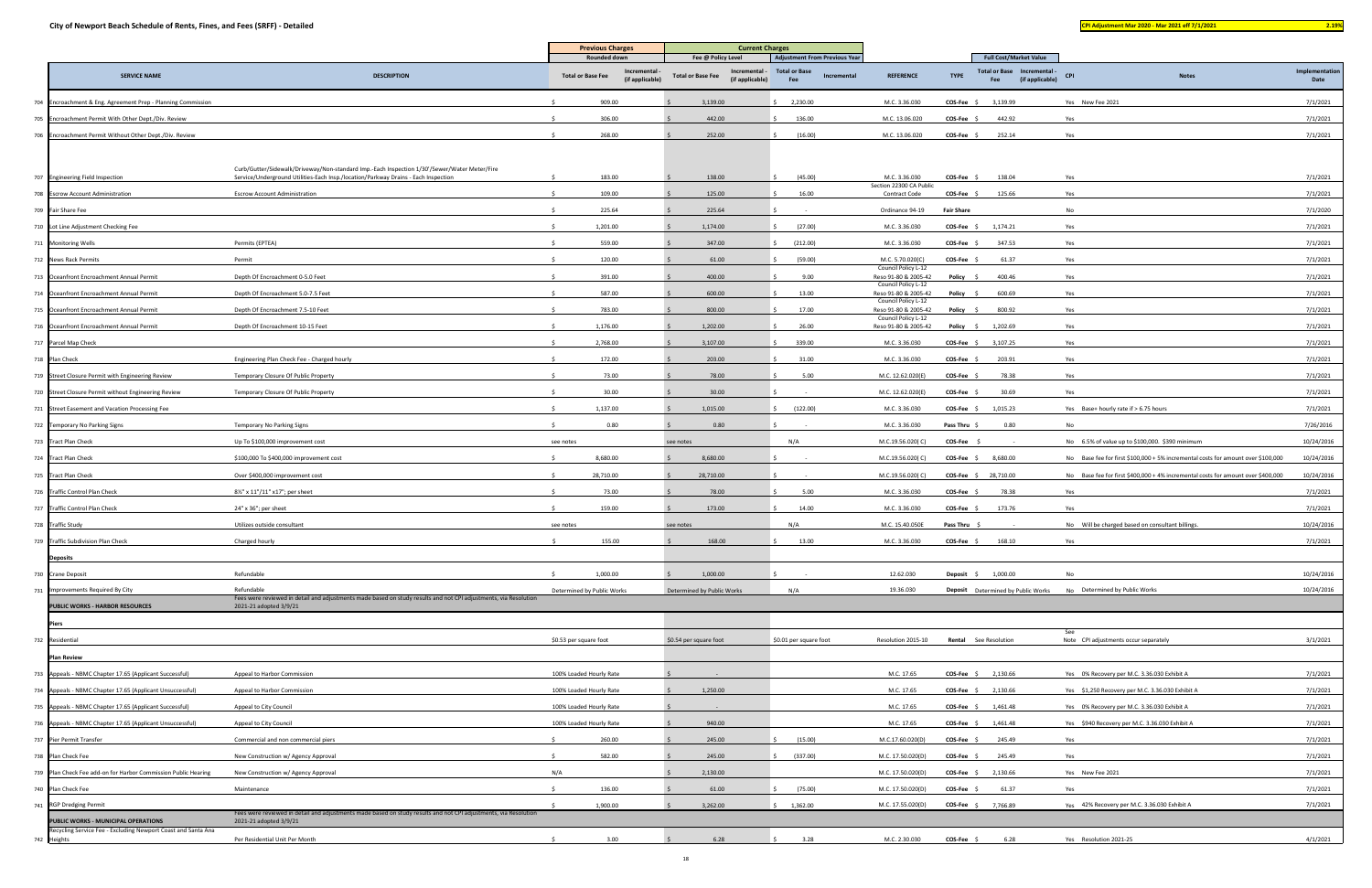|                                                                   |                                                                                                                                            | <b>Previous Charges</b>  |                                                              | <b>Current Charges</b>   |                                                        |                                                                                    |                                |                                                                                                                 |                                                                                                                                    |                        |
|-------------------------------------------------------------------|--------------------------------------------------------------------------------------------------------------------------------------------|--------------------------|--------------------------------------------------------------|--------------------------|--------------------------------------------------------|------------------------------------------------------------------------------------|--------------------------------|-----------------------------------------------------------------------------------------------------------------|------------------------------------------------------------------------------------------------------------------------------------|------------------------|
| <b>SERVICE NAME</b>                                               | <b>DESCRIPTION</b>                                                                                                                         | <b>Total or Base Fee</b> | <b>Rounded down</b><br><b>Incremental</b><br>(if applicable) | <b>Total or Base Fee</b> | Fee @ Policy Level<br>Incremental -<br>(if applicable) | <b>Adjustment From Previous Year</b><br><b>Total or Base</b><br>Incremental<br>Fee | <b>REFERENCE</b>               | <b>Full Cost/Market Value</b><br><b>Total or Base</b><br>Incremental -<br><b>TYPE</b><br>Fee<br>(if applicable) | <b>CPI</b><br><b>Notes</b>                                                                                                         | Implementation<br>Date |
| 743 Recycling Service Fee - Newport Coast                         | Per Residential Unit Per Month                                                                                                             |                          |                                                              |                          | 5.86                                                   | 5.86                                                                               | M.C. 2.30.030                  | $COS-Fee$ \$<br>5.86                                                                                            | Yes Resolution 2021-25                                                                                                             | 4/1/2021               |
| 744 Solid Waste Franchise Application                             |                                                                                                                                            |                          | 837.00                                                       |                          | 950.00                                                 | 113.00                                                                             | M.C. 12.63.050                 | 950.51<br>$COS-Fee$ \$                                                                                          | Yes                                                                                                                                | 7/1/2021               |
| 745 Supplemental Tree Trimming                                    |                                                                                                                                            | See Notes                |                                                              | See Notes                |                                                        |                                                                                    | M.C. 3.36.030                  | Pass Thru See Notes                                                                                             | No 100% of Contractor Cost                                                                                                         | 7/1/2021               |
| 746 Tree Planting/Removal                                         |                                                                                                                                            | See Notes                |                                                              | See Notes                |                                                        |                                                                                    | M.C. 3.36.030                  | Pass Thru See Notes                                                                                             | No 100% of Contractor Cost                                                                                                         | 7/1/2021               |
| 747 Washington Street Trash Bin                                   |                                                                                                                                            | See Notes                |                                                              | See Notes                |                                                        | N/A                                                                                | Resolution 97-70               | Pass Thru See Notes                                                                                             | No Resolution #97-70 - Variable                                                                                                    | 7/26/2016              |
| <b>Demolition</b>                                                 |                                                                                                                                            |                          |                                                              |                          |                                                        |                                                                                    |                                |                                                                                                                 |                                                                                                                                    |                        |
| 748 Demo Deposit - Valuation of \$0 to \$4,999                    | Demo Deposit - Valuation of \$0 to \$4,999                                                                                                 |                          | 564.00                                                       |                          | 564.00                                                 |                                                                                    | Resolution 2011-108            | 564.44<br>Deposit \$                                                                                            | No Resolution 2011-108                                                                                                             | 7/26/2016              |
| 749 Demo Deposit - Valuation of \$5,000 to \$9,999                | Demo Deposit - Valuation of \$5,000 to \$9,999                                                                                             |                          | 1,127.00                                                     |                          | 1,127.00                                               |                                                                                    | Resolution 2011-108            | 1,127.85<br>Deposit \$                                                                                          | No Resolution 2011-108                                                                                                             | 7/26/2016              |
| 750 Demo Deposit - Valuation of \$10,000 and above                | Demo deposit - Valuation of \$10,000 and above                                                                                             |                          | 1,692.00                                                     |                          | 1,692.00                                               |                                                                                    | Resolution 2011-108            | 1,692.29<br>Deposit \$                                                                                          | No Resolution 2011-108                                                                                                             | 7/26/2016              |
| 751 Waste Management Administration Fee                           | Administration Fee Demolition                                                                                                              |                          | 219.00                                                       |                          | 265.00                                                 | 46.00                                                                              | M.C. 15.02.035                 | $COS-Fee$ \$<br>265.94                                                                                          | Yes                                                                                                                                | 7/1/2021               |
| <b>PUBLIC WORKS - WATER</b><br>QUALITY/CONSERVATION/ENVIRONMENTAL | Fees were reviewed in detail and adjustments made based on study results and not CPI adjustments, via Resolution<br>2021-21 adopted 3/9/21 |                          |                                                              |                          |                                                        |                                                                                    |                                |                                                                                                                 |                                                                                                                                    |                        |
| 752 EV Chargers                                                   | Per kWh                                                                                                                                    |                          | 0.368                                                        |                          | 0.468                                                  | 0.10                                                                               | M.C. 3.36.030                  | $COS-Fee$ \$<br>0.468                                                                                           | Moved from Finance - Revenue 2021 (originally adopted through resolution<br>Yes 2015-27)                                           | 3/10/2021              |
| 753 EV Chargers Overstay Charge                                   | Per Minute after 10 minute grace period                                                                                                    | N/A                      |                                                              |                          | 0.100                                                  |                                                                                    |                                | Penalty                                                                                                         | No Maxed out at EV Overstay administrative citation, currently \$61                                                                | 4/22/2021              |
| 754 WQ Construction Site Inspections - Low                        | Inspection                                                                                                                                 |                          | 120.00                                                       |                          | 152.00                                                 | 32.00                                                                              | M.C.15.10.070                  | <b>COS-Fee</b><br>152.58                                                                                        | Yes                                                                                                                                | 7/1/2021               |
| 755 WQ Construction Site Inspections - Medium                     | Inspection                                                                                                                                 |                          | 120.00                                                       |                          | 457.00                                                 | 337.00                                                                             | M.C.15.10.070                  | <b>COS-Fee</b><br>457.74                                                                                        | Yes                                                                                                                                | 7/1/2021               |
| 756 WQ Construction Site Inspections - High                       | Inspection                                                                                                                                 |                          | 120.00                                                       |                          | $1,220.00$ \$                                          |                                                                                    | M.C.15.10.070                  | $COS-Fee \quad \zeta$<br>1,220.64 \$                                                                            | 152.58 Yes Base fee plus incremental for each inspection greater than 8 inspections                                                | 7/1/2021               |
| <b>RECREATION AND SENIOR SERVICES</b>                             | Fees with "Yes" under CPI column last increased by CPI 7/1/2020, maxed out at 3 CPI increases                                              |                          |                                                              |                          |                                                        | 152.00 \$ 1,100.00                                                                 |                                |                                                                                                                 |                                                                                                                                    |                        |
| Administration                                                    |                                                                                                                                            |                          |                                                              |                          |                                                        |                                                                                    |                                |                                                                                                                 |                                                                                                                                    |                        |
|                                                                   |                                                                                                                                            |                          |                                                              |                          |                                                        |                                                                                    |                                |                                                                                                                 |                                                                                                                                    |                        |
| 757 Admin Processing Fee                                          | Applies to program and Facility Use charges                                                                                                |                          | 5.00<br>5.00                                                 |                          | 5.00<br>5.00                                           |                                                                                    | M.C. 3.36.030<br>M.C. 3.36.030 | COS-Fee \$<br>11.73<br><b>COS-Fee</b><br>31.44                                                                  | Yes \$5 Recovery per M.C. 3.36.030 Exhibit A                                                                                       | 7/1/2020<br>7/26/2016  |
| 758 Badge Replacement                                             | For classes \$74 or less                                                                                                                   |                          | 10.00                                                        |                          | 10.00                                                  |                                                                                    | M.C. 3.36.030                  | <b>COS-Fee</b><br>92.05                                                                                         | No Initial badge is provided at no cost. \$5 Recovery per M.C. 3.36.030 Exhibit A<br>Yes \$10 Recovery per M.C. 3.36.030 Exhibit A | 7/1/2020               |
| 759 Class Refund<br>760 Class Refund                              | For classes \$75 and over                                                                                                                  |                          | 20.00                                                        |                          | 20.00                                                  |                                                                                    | M.C. 3.36.030                  | COS-Fee \$<br>88.97                                                                                             | Yes \$20 Recovery per M.C. 3.36.030 Exhibit A                                                                                      | 7/1/2020               |
| <b>Adult Sports</b>                                               |                                                                                                                                            |                          |                                                              |                          |                                                        |                                                                                    |                                |                                                                                                                 | 50-95% Recovery per M.C. 3.36.030 Exhibit A                                                                                        |                        |
| 761 Adult League Nonresident Player Card                          | Per Player                                                                                                                                 |                          | 25.00                                                        |                          | 25.00                                                  |                                                                                    | M.C. 3.36.030                  | COS-Fee                                                                                                         | No                                                                                                                                 | 7/26/2016              |
| 762 Adult League Nonresident Replacement Player Card              | Per Player                                                                                                                                 |                          | 15.00                                                        |                          | 15.00                                                  |                                                                                    | M.C. 3.36.030                  | <b>COS-Fee</b>                                                                                                  | No                                                                                                                                 | 7/26/2016              |
| 763 Adult League Resident Player Card                             | Per Player                                                                                                                                 |                          | 20.00                                                        |                          | 20.00                                                  |                                                                                    | M.C. 3.36.030                  | COS-Fee                                                                                                         | No                                                                                                                                 | 7/26/2016              |
| 764 Adult League Resident Replacement Player Card                 | Per Player                                                                                                                                 |                          | 10.00                                                        |                          | 10.00                                                  |                                                                                    | M.C. 3.36.030                  | <b>COS-Fee</b>                                                                                                  | No                                                                                                                                 | 7/26/2016              |
| 765 Adult Soccer Nonresident                                      | League Teams                                                                                                                               | see notes                |                                                              | see notes                |                                                        |                                                                                    | M.C. 3.36.030                  | COS-Fee                                                                                                         | No R.S.S. Director negotiates contractor fee                                                                                       | 7/26/2016              |
| 766 Adult Soccer Resident                                         | League Teams                                                                                                                               | see notes                |                                                              | see notes                |                                                        |                                                                                    | M.C. 3.36.030                  | COS-Fee                                                                                                         | No R.S.S. Director negotiates contractor fee                                                                                       | 7/26/2016              |
| 767 Adult Sports Drop In                                          | Single Drop In                                                                                                                             |                          | 3.00                                                         |                          | 3.00                                                   |                                                                                    | M.C. 3.36.030                  | COS-Fee                                                                                                         | No                                                                                                                                 | 7/26/2016              |
| 768 Adult Sports Drop In                                          | 5 Punch Pass                                                                                                                               | Ŝ.                       | 15.00                                                        |                          | 15.00                                                  |                                                                                    | M.C. 3.36.030                  | COS-Fee                                                                                                         | No                                                                                                                                 | 7/26/2016              |
| 769 Adult Sports Drop In                                          | 20 Punch Pass - Resident                                                                                                                   |                          | 50.00                                                        |                          | 50.00                                                  |                                                                                    | M.C. 3.36.030                  | COS-Fee                                                                                                         | No                                                                                                                                 | 7/26/2016              |
| 770 Adult Sports Drop In                                          | 20 Punch Pass - Nonresident                                                                                                                |                          | 60.00                                                        |                          | 60.00                                                  |                                                                                    | M.C. 3.36.030                  | COS-Fee                                                                                                         | No                                                                                                                                 | 7/26/2016              |
| 771 Adult Sports Late Registration Fee                            | Late Registration Fee                                                                                                                      |                          | 30.00                                                        |                          | 30.00                                                  |                                                                                    | M.C. 3.36.030                  | <b>COS-Fee</b>                                                                                                  | No                                                                                                                                 | 7/26/2016              |
| 772 Basketball Nonresident                                        | League Teams                                                                                                                               | see notes                |                                                              | see notes                |                                                        |                                                                                    | M.C. 3.36.030                  | COS-Fee                                                                                                         | No R.S.S. Director negotiates contractor fee                                                                                       | 7/26/2016              |
| 773 Basketball Resident                                           | League Teams                                                                                                                               | see notes                |                                                              | see notes                |                                                        |                                                                                    | M.C. 3.36.030                  | COS-Fee                                                                                                         | No R.S.S. Director negotiates contractor fee                                                                                       | 7/26/2016              |
| 774 Softball Nonresident                                          | League Teams                                                                                                                               | see notes                |                                                              | see notes                |                                                        |                                                                                    | M.C. 3.36.030                  | COS-Fee                                                                                                         | No R.S.S. Director negotiates contractor fee                                                                                       | 7/26/2016              |
| 775 Softball Resident                                             | League Teams                                                                                                                               | see notes                |                                                              | see notes                |                                                        |                                                                                    | M.C. 3.36.030                  | COS-Fee                                                                                                         | No R.S.S. Director negotiates contractor fee                                                                                       | 7/26/2016              |
| 776 Volleyball Nonresident                                        | League Teams                                                                                                                               | see notes                |                                                              | see notes                |                                                        |                                                                                    | M.C. 3.36.030                  | COS-Fee                                                                                                         | No R.S.S. Director negotiates contractor fee                                                                                       | 7/26/2016              |
| 777 Volleyball Nonresident                                        | <b>Tournament Player</b>                                                                                                                   | see notes                |                                                              | see notes                |                                                        |                                                                                    | M.C. 3.36.030                  | <b>COS-Fee</b>                                                                                                  | No R.S.S. Director negotiates contractor fee                                                                                       | 7/26/2016              |
| 778 Volleyball Resident                                           | League Teams                                                                                                                               | see notes                |                                                              | see notes                |                                                        |                                                                                    | M.C. 3.36.030                  | <b>COS-Fee</b>                                                                                                  | No R.S.S. Director negotiates contractor fee                                                                                       | 7/26/2016              |
| 779 Volleyball Resident                                           | <b>Tournament Player</b>                                                                                                                   | see notes                |                                                              | see notes                |                                                        |                                                                                    | M.C. 3.36.030                  | <b>COS-Fee</b>                                                                                                  | No R.S.S. Director negotiates contractor fee                                                                                       | 7/26/2016              |
| <b>Aquatic Activities</b>                                         |                                                                                                                                            |                          |                                                              |                          |                                                        |                                                                                    |                                |                                                                                                                 | 20-50% Recovery per M.C. 3.36.030 Exhibit A                                                                                        |                        |
| 780 Lap Swim                                                      | 5 Punch Pass                                                                                                                               |                          | 15.00                                                        |                          | 15.00                                                  |                                                                                    | M.C. 3.36.030                  | COS-Fee                                                                                                         | No                                                                                                                                 | 7/26/2016              |
|                                                                   |                                                                                                                                            |                          |                                                              |                          |                                                        |                                                                                    |                                |                                                                                                                 |                                                                                                                                    |                        |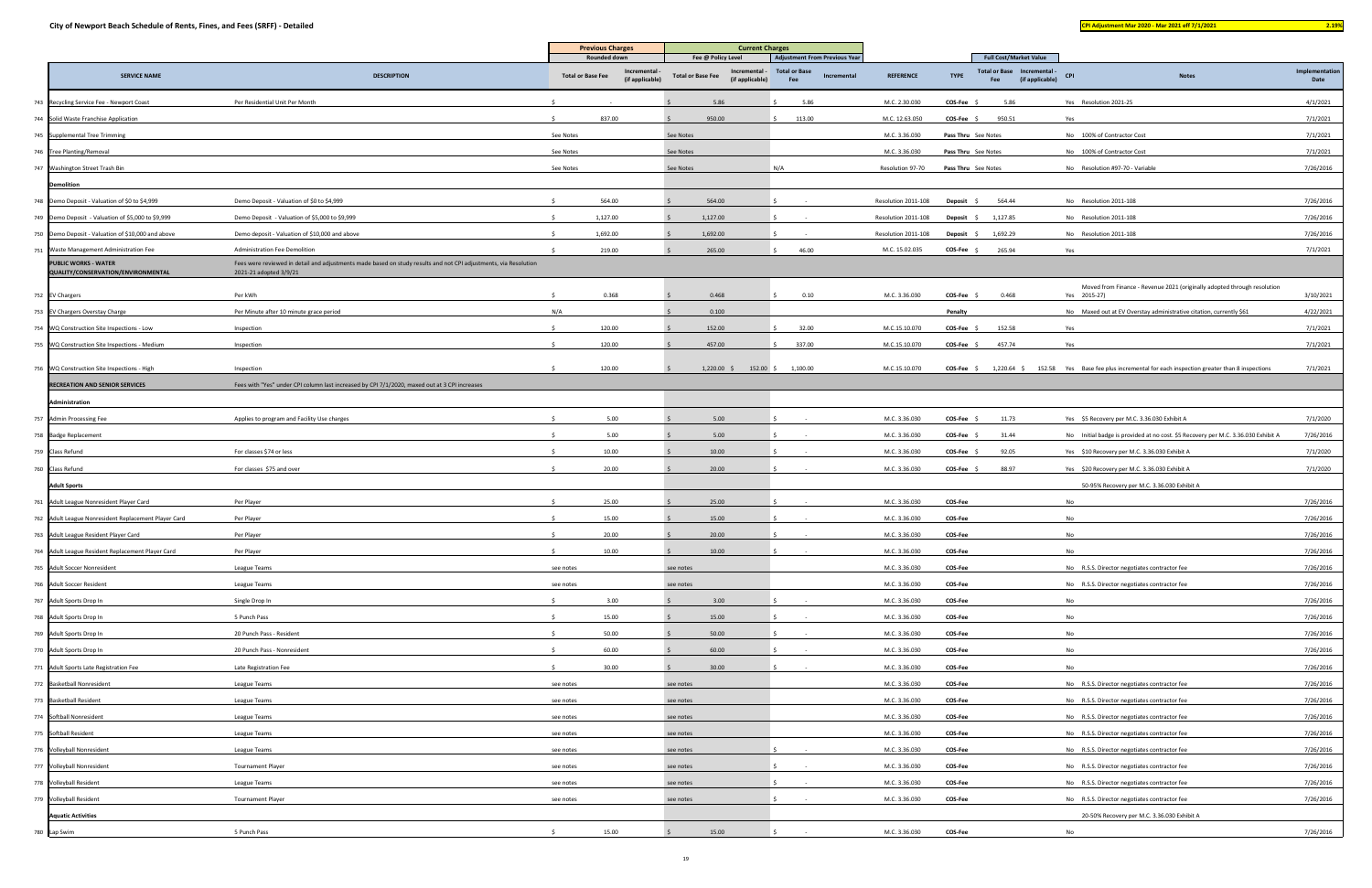|                                                                                           |                                                                                                   | <b>Previous Charges</b>  |                                | <b>Current Charges</b>                                       |                                      |             |                     |                |                                                       |                                              |                        |
|-------------------------------------------------------------------------------------------|---------------------------------------------------------------------------------------------------|--------------------------|--------------------------------|--------------------------------------------------------------|--------------------------------------|-------------|---------------------|----------------|-------------------------------------------------------|----------------------------------------------|------------------------|
|                                                                                           |                                                                                                   | Rounded down             |                                | Fee @ Policy Level                                           | <b>Adjustment From Previous Year</b> |             |                     |                | <b>Full Cost/Market Value</b>                         |                                              |                        |
| <b>SERVICE NAME</b>                                                                       | <b>DESCRIPTION</b>                                                                                | <b>Total or Base Fee</b> | Incremental<br>(if applicable) | Incremental -<br><b>Total or Base Fee</b><br>(if applicable) | <b>Total or Base</b><br>Fee          | Incremental | <b>REFERENCE</b>    | <b>TYPE</b>    | Total or Base Incremental -<br>(if applicable)<br>Fee | CPI<br><b>Notes</b>                          | Implementation<br>Date |
| 781 Lap Swim Nonresident                                                                  | <b>Annual Pass</b>                                                                                | 190.00                   |                                | 190.00                                                       |                                      |             | M.C. 3.36.030       | COS-Fee        |                                                       | No                                           | 7/26/2016              |
| 782 Lap Swim Nonresident                                                                  | 20 Punch Pass                                                                                     | 60.00                    |                                | 60.00                                                        |                                      |             | M.C. 3.36.030       | COS-Fee        |                                                       | No                                           | 7/26/2016              |
| 783 Lap Swim Resident                                                                     | <b>Annual Pass</b>                                                                                | 160.00                   |                                | 160.00                                                       |                                      |             | M.C. 3.36.030       | COS-Fee        |                                                       | No                                           | 7/26/2016              |
| 784 Lap Swim Resident                                                                     | 20 Punch Pass                                                                                     | 50.00                    |                                | 50.00                                                        |                                      |             | M.C. 3.36.030       | COS-Fee        |                                                       | No                                           | 7/26/2016              |
| 785 Lap Swim Senior                                                                       | 5 Punch Pass                                                                                      | 10.00                    |                                | 10.00                                                        |                                      |             | M.C. 3.36.030       | <b>COS-Fee</b> |                                                       | No                                           | 7/26/2016              |
| 786 Lap Swim Senior Nonresident                                                           | <b>Annual Pass</b>                                                                                | 140.00                   |                                | 140.00                                                       |                                      |             | M.C. 3.36.030       | COS-Fee        |                                                       | No                                           | 7/26/2016              |
| 787 Lap Swim Senior Nonresident                                                           | 20 Punch Pass                                                                                     | 45.00                    |                                | 45.00                                                        |                                      |             | M.C. 3.36.030       | COS-Fee        |                                                       | <b>No</b>                                    | 7/26/2016              |
| 788 Lap Swim Senior Resident                                                              | <b>Annual Pass</b>                                                                                | 110.00                   |                                | 110.00                                                       |                                      |             | M.C. 3.36.030       | COS-Fee        |                                                       | No                                           | 7/26/2016              |
| 789 Lap Swim Senior Resident                                                              | 20 Punch Pass                                                                                     | 35.00                    |                                | 35.00                                                        |                                      |             | M.C. 3.36.030       | COS-Fee        |                                                       | No                                           | 7/26/2016              |
| 790 Parent & Me Swim Nonresident                                                          |                                                                                                   | 35.00                    |                                | 35.00                                                        |                                      |             | M.C. 3.36.030       | COS-Fee        |                                                       | No                                           | 7/26/2016              |
| 791 Parent & Me Swim Resident                                                             |                                                                                                   | 30.00                    |                                | 30.00                                                        |                                      |             | M.C. 3.36.030       | COS-Fee        |                                                       | No                                           | 7/26/2016              |
| 792 Recreation Swim 17 yrs old & under                                                    | Drop In                                                                                           | 2.00                     |                                | 2.00                                                         |                                      |             | M.C. 3.36.030       | COS-Fee        |                                                       | No                                           | 7/26/2016              |
| 793 Recreation Swim Adult                                                                 | Drop In                                                                                           | 3.00                     |                                | 3.00                                                         |                                      |             | M.C. 3.36.030       | COS-Fee        |                                                       | No                                           | 7/26/2016              |
| 794 Swim Lessons Nonresident                                                              | Group                                                                                             | 56.00                    |                                | 56.00                                                        |                                      |             | M.C. 3.36.030       | COS-Fee        |                                                       | No                                           | 7/26/2016              |
| 795 Swim Lessons Nonresident                                                              | Semi-private                                                                                      | 137.00                   |                                | 137.00                                                       |                                      |             | M.C. 3.36.030       | COS-Fee        |                                                       | <b>No</b>                                    | 7/26/2016              |
| 796 Swim Lessons Nonresident                                                              | Private                                                                                           | 95.00                    |                                | 95.00                                                        |                                      |             | M.C. 3.36.030       | COS-Fee        |                                                       | No                                           | 7/26/2016              |
| 797 Swim Lessons Resident                                                                 | Group                                                                                             | 51.00                    |                                | 51.00                                                        |                                      |             | M.C. 3.36.030       | COS-Fee        |                                                       | No                                           | 7/26/2016              |
| 798 Swim Lessons Resident                                                                 | Private                                                                                           | 85.00                    |                                | 85.00                                                        |                                      |             | M.C. 3.36.030       | COS-Fee        |                                                       | No                                           | 7/26/2016              |
| 799 Swim Lessons Resident                                                                 | Semi-private                                                                                      | 127.00                   |                                | 127.00                                                       |                                      |             | M.C. 3.36.030       | COS-Fee        |                                                       | No                                           | 7/26/2016              |
| <b>Cancellation Fees</b>                                                                  |                                                                                                   |                          |                                |                                                              |                                      |             |                     |                |                                                       |                                              |                        |
|                                                                                           | Program Or Facility Use (less than \$75.00)                                                       | 10.00                    |                                | 10.00                                                        |                                      |             | Council Policy B-13 | COS-Fee \$     | 82.74                                                 | No \$10 Recovery per M.C. 3.36.030 Exhibit A | 7/1/2020               |
| 800 Refund Charge All Other Programs and Facilities                                       |                                                                                                   | 20.00                    |                                |                                                              |                                      |             |                     |                |                                                       |                                              |                        |
| 801 Refund Charge All Other Programs and Facilities                                       | Program Or Facility Use (\$75.00 or more)<br>Insurance, Deposits And Set-up Fees May Be Required, |                          |                                | 20.00                                                        |                                      |             | Council Policy B-13 | COS-Fee \$     | 79.97                                                 | No \$20 Recovery per M.C. 3.36.030 Exhibit A | 7/1/2020               |
| <b>Facility Use</b>                                                                       | Availability May Be Limited, Other Restrictions May Apply                                         |                          |                                |                                                              |                                      |             |                     |                |                                                       |                                              |                        |
| <b>Deposits</b>                                                                           |                                                                                                   |                          |                                |                                                              |                                      |             |                     |                |                                                       |                                              |                        |
| 802 Cleaning Fee                                                                          |                                                                                                   | 150.00                   |                                | 150.00                                                       |                                      |             | Council Policy B-13 | Deposit        |                                                       | No This is a pass through cost               | 7/26/2016              |
| 803 Gymnasiums                                                                            |                                                                                                   | 185.00                   |                                | 185.00                                                       |                                      |             | Council Policy B-13 | Deposit        |                                                       | No                                           | 7/26/2016              |
| 804 Meeting Rooms And Parks                                                               | Under 75 People                                                                                   | 100.00                   |                                | 100.00                                                       |                                      |             | Council Policy B-13 | <b>Deposit</b> |                                                       | No                                           | 7/26/2016              |
| 805 Meeting Rooms And Parks                                                               | 76 And More People                                                                                | 150.00                   |                                | 150.00                                                       |                                      |             | Council Policy B-13 | Deposit        |                                                       | No                                           | 7/26/2016              |
| 806 OASIS Event Center Room                                                               | No Alcohol                                                                                        | 200.00                   |                                | 200.00                                                       |                                      |             | Council Policy B-13 | <b>Deposit</b> |                                                       | No                                           | 7/26/2016              |
| 807 OASIS Event Center Room                                                               | With Alcohol                                                                                      | 400.00                   |                                | 400.00                                                       |                                      |             | Council Policy B-13 | <b>Deposit</b> |                                                       | No                                           | 7/26/2016              |
| 808 OASIS Large Classroom                                                                 |                                                                                                   | 185.00                   |                                | 185.00                                                       |                                      |             | Council Policy B-13 | Deposit        |                                                       | No                                           | 7/26/2016              |
| 809 OASIS Small Classroom                                                                 |                                                                                                   | 100.00                   |                                | 100.00                                                       |                                      |             | Council Policy B-13 | Deposit        |                                                       | No                                           | 7/26/2016              |
| 810 Security Guards                                                                       | per hour                                                                                          | 36.00                    |                                | 36.00                                                        |                                      |             | Council Policy B-13 | Deposit        |                                                       | <b>No</b>                                    | 7/26/2016              |
| <b>Marina Park Boating Program</b>                                                        |                                                                                                   |                          |                                |                                                              |                                      |             |                     |                |                                                       |                                              |                        |
| 811 Boat Rental - J/22                                                                    | per hour                                                                                          | 20.00                    |                                | 20.00                                                        |                                      |             | Council Policy B-13 | Rental \$      | 20.44                                                 | Yes                                          | 7/1/2021               |
| 812 Boat Rental - RS Quest, Lido & Sabot                                                  | per hour                                                                                          | 15.00                    |                                | 15.00                                                        |                                      |             | Council Policy B-13 | Rental \$      | 15.33                                                 | Yes                                          | 7/1/2021               |
| 813 Sail Pass Test                                                                        |                                                                                                   | 65.00                    |                                | 65.00                                                        |                                      |             | Council Policy B-13 | COS-Fee \$     | 65.00                                                 | Yes                                          | 7/1/2020               |
| 814 Sailing Pass Annual Membership - Adult                                                |                                                                                                   | 600.00                   |                                | 613.00                                                       | 13.00                                |             | Council Policy B-13 | Rental \$      | 613.14                                                | Yes                                          | 7/1/2021               |
| 815 Sailing Pass Annual Membership - Student                                              |                                                                                                   | 300.00                   |                                | 306.00                                                       | 6.00                                 |             | Council Policy B-13 | Rental \$      | 306.57                                                | Yes                                          | 7/1/2021               |
| 816 Sailing Pass Quarterly Membership - Student                                           |                                                                                                   | 100.00                   |                                | 102.00                                                       | 2.00                                 |             | Council Policy B-13 | Rental \$      | 102.19                                                | Yes                                          | 7/1/2021               |
| 817 Stand Up Paddleboard (SUP)/Kayak Rentals                                              | per hour                                                                                          | 20.00                    |                                | 20.00                                                        |                                      |             | Council Policy B-13 | Rental \$      | 20.44                                                 | Yes                                          | 7/1/2021               |
| 818 SUP/Kayak - 5 Punch Pass                                                              |                                                                                                   | 75.00                    |                                | 76.00                                                        | 1.00                                 |             | Council Policy B-13 | Rental \$      | 76.64                                                 | Yes                                          | 7/1/2021               |
| 819 SUP/Kayak - 10 Punch Pass                                                             |                                                                                                   | 100.00                   |                                | 102.00                                                       | 2.00                                 |             | Council Policy B-13 |                | Rental \$ 102.19                                      | Yes                                          | 7/1/2021               |
| <b>Meeting Rooms</b><br>Balboa Community Center, Bonita Creek, Carroll Beek, Cliff Drive, |                                                                                                   |                          |                                |                                                              |                                      |             |                     |                |                                                       |                                              |                        |
| Mariners/VJC, Balboa Community Center, West Newport Community<br>820 Center               | Commercial Resident Rate, Fee Per Hour 2 Hour Minimum                                             | 159.00                   |                                | 162.00                                                       | 3.00                                 |             | Council Policy B-13 | Rental \$      | 163.02                                                | Yes                                          | 7/1/2021               |
|                                                                                           |                                                                                                   |                          |                                |                                                              |                                      |             |                     |                |                                                       |                                              |                        |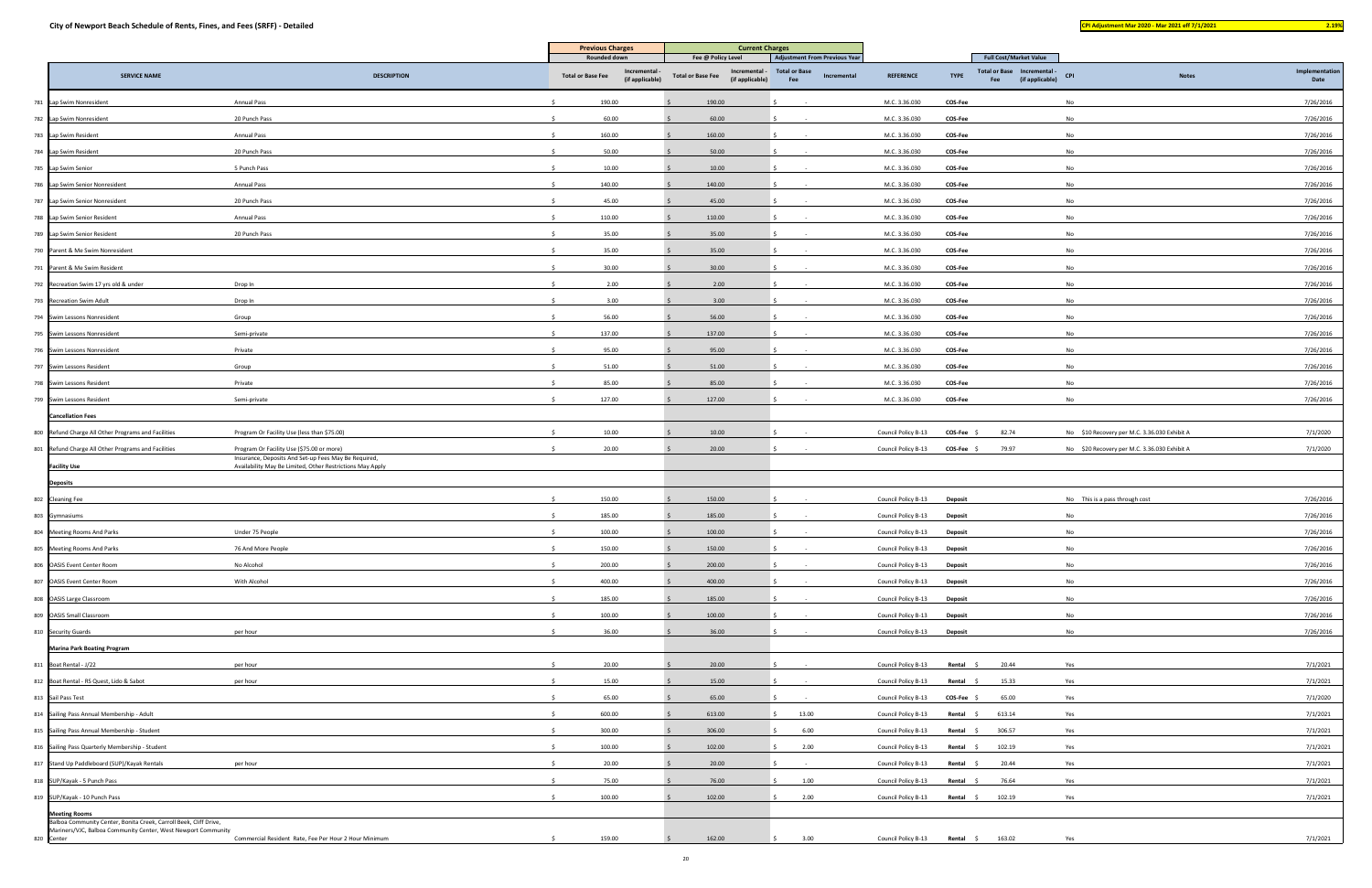| <b>CONTRACTOR</b><br><b>Service Service</b><br>__ |
|---------------------------------------------------|
|---------------------------------------------------|

|                                                                                                                                    |                                                           | <b>Previous Charges</b><br>Rounded down |                 | <b>Current Charges</b><br>Fee @ Policy Level<br><b>Adjustment From Previous Year</b> |                      | <b>Full Cost/Market Value</b> |             |               |                               |              |                |
|------------------------------------------------------------------------------------------------------------------------------------|-----------------------------------------------------------|-----------------------------------------|-----------------|--------------------------------------------------------------------------------------|----------------------|-------------------------------|-------------|---------------|-------------------------------|--------------|----------------|
|                                                                                                                                    |                                                           |                                         | Incremental     | Incremental -                                                                        | <b>Total or Base</b> |                               |             |               | Total or Base Incremental -   |              | Implementation |
| <b>SERVICE NAME</b>                                                                                                                | <b>DESCRIPTION</b>                                        | <b>Total or Base Fee</b>                | (if applicable) | <b>Total or Base Fee</b><br>(if applicable)                                          | Incremental<br>Fee   | <b>REFERENCE</b>              | <b>TYPE</b> | Fee           | <b>CPI</b><br>(if applicable) | <b>Notes</b> | Date           |
| Balboa Community Center, Bonita Creek, Carroll Beek, Cliff Drive,<br>Mariners/VJC, Balboa Community Center, West Newport Community |                                                           |                                         |                 |                                                                                      |                      |                               |             |               |                               |              |                |
| 821 Center<br>Balboa Community Center, Bonita Creek, Carroll Beek, Cliff Drive,                                                    | Commercial Nonresident Rate, Fee Per Hour 2 Hour Minimum  | 322.00                                  |                 | 329.00                                                                               | 7.00                 | Council Policy B-13           | Rental      | 329.13        | Yes                           |              | 7/1/2021       |
| Mariners/VJC, Balboa Community Center, West Newport Community<br>822 Center                                                        | Non-Profit Resident Rate, Fee Per Hour 2 Hour Minimum     | 48.00                                   |                 | 49.00                                                                                | 1.00                 | Council Policy B-13           | Rental      | 49.52         | Yes                           |              | 7/1/2021       |
| Balboa Community Center, Bonita Creek, Carroll Beek, Cliff Drive,<br>Mariners/VJC, Balboa Community Center, West Newport Community |                                                           |                                         |                 |                                                                                      |                      |                               |             |               |                               |              |                |
| 823 Center<br>Balboa Community Center, Bonita Creek, Carroll Beek, Cliff Drive,                                                    | Non-Profit Nonresident Rate, Fee Per Hour 2 Hour Minimum  | 93.00                                   |                 | 95.00                                                                                | 2.00                 | Council Policy B-13           | Rental      | 95.95         | Yes                           |              | 7/1/2021       |
| Mariners/VJC, Balboa Community Center, West Newport Community<br>824 Center                                                        | Private Resident Rate, Fee Per Hour 2 Hour Minimum        | 78.00                                   |                 | 79.00                                                                                | 1.00                 | Council Policy B-13           | Rental      | 80.48         | Yes                           |              | 7/1/2021       |
| Balboa Community Center, Bonita Creek, Carroll Beek, Cliff Drive,<br>Mariners/VJC, Balboa Community Center, West Newport Community |                                                           |                                         |                 |                                                                                      |                      |                               |             |               |                               |              |                |
| 825 Center<br>Balboa Community Center, Bonita Creek, Carroll Beek, Cliff Drive,                                                    | Private Nonresident Rate, Fee Per Hour 2 Hour Minimum     | 158.00                                  |                 | 161.00                                                                               | 3.00                 | Council Policy B-13           | Rental \$   | 161.99        | Yes                           |              | 7/1/2021       |
| Mariners/VJC, Balboa Community Center, West Newport Community<br>826 Center                                                        | Resident Non-profit Youth Service Organization Rate       | 21.00                                   |                 | 21.00                                                                                |                      | Council Policy B-13           | Rental      | 21.67         | Yes                           |              | 7/1/2021       |
| 827 Civic Center Community Room                                                                                                    | Commercial Resident Rate, Fee Per Hour 2 Hour Minimum     | 344.00                                  |                 | 351.00                                                                               | 7.00                 | Council Policy B-13           | Rental \$   | 351.83        | Yes                           |              | 7/1/2021       |
| 828 Civic Center Community Room                                                                                                    | Commercial Nonresident Rate, Fee Per Hour 2 Hour Minimum  | 623.00                                  |                 | 636.00                                                                               | 13.00                | Council Policy B-13           | Rental      | 637.63        | Yes                           |              | 7/1/2021       |
| 829 Civic Center Community Room                                                                                                    | Non-Profit Resident Rate, Fee Per Hour 2 Hour Minimum     | 132.00                                  |                 | 134.00                                                                               | 2.00                 | Council Policy B-13           | Rental \$   | 135.16        | Yes                           |              | 7/1/2021       |
| 830 Civic Center Community Room                                                                                                    | Non-Profit Nonresident Rate, Fee Per Hour 2 Hour Minimum  | 198.00                                  |                 | 202.00                                                                               | 4.00                 | Council Policy B-13           | Rental      | 203.26<br>- 5 | Yes                           |              | 7/1/2021       |
| 831 Civic Center Community Room                                                                                                    | Private Resident Rate, Fee Per Hour 2 Hour Minimum        | 193.00                                  |                 | 197.00                                                                               | 4.00                 | Council Policy B-13           | Rental \$   | 198.10        | Yes                           |              | 7/1/2021       |
| 832 Civic Center Community Room                                                                                                    | Private Nonresident Rate, Fee Per Hour 2 Hour Minimum     | 309.00                                  |                 | 315.00                                                                               | 6.00                 | Council Policy B-13           | Rental      | 316.75        | Yes                           |              | 7/1/2021       |
| 833 Civic Center Community Room                                                                                                    | Resident Non-profit Youth Service Organization Rate       | 81.00                                   |                 | 82.00                                                                                | 1.00                 | Council Policy B-13           | Rental \$   | 83.57         | Yes                           |              | 7/1/2021       |
| 834 Civic Center Lawn                                                                                                              | Commercial Resident Rate, Fee Per Hour 2 Hour Minimum     | 255.00                                  |                 | 260.00                                                                               | 5.00                 | Council Policy B-13           | Rental      | 261.04        | Yes                           |              | 7/1/2021       |
| 835 Civic Center Lawn                                                                                                              | Commercial Nonresident Rate, Fee Per Hour 2 Hour Minimum  | 477.00                                  |                 | 487.00                                                                               | 10.00                | Council Policy B-13           | Rental      | 488.03        | Yes                           |              | 7/1/2021       |
| 836 Civic Center Lawn                                                                                                              | Non-Profit Resident Rate, Fee Per Hour 2 Hour Minimum     | 72.00                                   |                 | 73.00                                                                                | 1.00                 | Council Policy B-13           | Rental      | 74.29         | Yes                           |              | 7/1/2021       |
| 837 Civic Center Lawn                                                                                                              | Non-Profit Nonresident Rate, Fee Per Hour 2 Hour Minimum  | 112.00                                  |                 | 114.00                                                                               | 2.00                 | Council Policy B-13           | Rental      | 114.53        | Yes                           |              | 7/1/2021       |
| 838 Civic Center Lawn                                                                                                              | Private Resident Rate, Fee Per Hour 2 Hour Minimum        | 81.00                                   |                 | 82.00                                                                                | 1.00                 | Council Policy B-13           | Rental      | 83.57         | Yes                           |              | 7/1/2021       |
| 839 Civic Center Lawn                                                                                                              | Private Nonresident Rate, Fee Per Hour 2 Hour Minimum     | 132.00                                  |                 | 134.00                                                                               | 2.00                 | Council Policy B-13           | Rental \$   | 135.16        | Yes                           |              | 7/1/2021       |
| 840 Civic Center Lawn                                                                                                              | Resident Non-profit Youth Service Organization Rate       | 54.00                                   |                 | 55.00                                                                                | 1.00                 | Council Policy B-13           | Rental \$   | 55.72         | Yes                           |              | 7/1/2021       |
| 841 Council Chamber                                                                                                                | Commercial Resident Rate, Fee Per Hour 2 Hour Minimum     | 259.00                                  |                 | 264.00                                                                               | 5.00                 | Council Policy B-13           | Rental      | 265.16        | Yes                           |              | 7/1/2021       |
| 842 Council Chamber                                                                                                                | Commercial Nonresident Rate, Fee Per Hour 2 Hour Minimum  | 512.00                                  |                 | 523.00                                                                               | 11.00                | Council Policy B-13           | Rental      | 524.14        | Yes                           |              | 7/1/2021       |
| 843 Council Chamber                                                                                                                | Non-Profit Resident Rate, Fee Per Hour 2 Hour Minimum     | 50.00                                   |                 | 51.00                                                                                | 1.00                 | Council Policy B-13           | Rental      | 51.59         | Yes                           |              | 7/1/2021       |
| 844 Council Chamber                                                                                                                | Non-Profit Nonresident Rate, Fee Per Hour 2 Hour Minimum  | 93.00                                   |                 | 95.00                                                                                | 2.00                 | Council Policy B-13           | Rental \$   | 95.95         | Yes                           |              | 7/1/2021       |
| 845 Council Chamber                                                                                                                | Private Resident Rate, Fee Per Hour 2 Hour Minimum        | 78.00                                   |                 | 79.00                                                                                | 1.00                 | Council Policy B-13           | Rental      | 80.48         | Yes                           |              | 7/1/2021       |
| 846 Council Chamber                                                                                                                | Private Nonresident Rate, Fee Per Hour 2 Hour Minimum     | 158.00                                  |                 | 161.00                                                                               | 3.00                 | Council Policy B-13           | Rental \$   | 161.99        | Yes                           |              | 7/1/2021       |
| 847 Council Chamber                                                                                                                | Resident Non-profit Youth Service Organization Rate       | 27.00                                   |                 | 27.00                                                                                |                      | Council Policy B-13           | Rental      | 27.86         | Yes                           |              | 7/1/2021       |
| 848 Newport Theater Art Center                                                                                                     | Daily Rate, Equipment and Operator Fees                   | 432.00                                  |                 | 441.00                                                                               | 9.00                 | Council Policy B-6            | Rental \$   | 441.60        | Yes                           |              | 7/1/2021       |
| <b>Community Youth Center</b>                                                                                                      |                                                           |                                         |                 |                                                                                      |                      |                               |             |               |                               |              |                |
| 849<br>Small Classroom                                                                                                             | Commercial Resident Rate, Fee Per Hour 2 Hour Minimum     | 176.00                                  |                 | 179.00                                                                               | 3.00                 | Council Policy B-13           | Rental \$   | 180.56        | Yes                           |              | 7/1/2021       |
| 850<br>Small Classroom                                                                                                             | Commercial Nonresident Rate, Fee Per Hour 2 Hour Minimum  | 353.00                                  |                 | 360.00                                                                               | 7.00                 | Council Policy B-13           | Rental \$   | 361.12        | Yes                           |              | 7/1/2021       |
| 851<br>Small Classroom                                                                                                             | Non-Profit Resident Rate, Fee Per Hour 2 Hour Minimum     | 54.00                                   |                 | 55.00                                                                                | 1.00                 | Council Policy B-13           | Rental \$   | 55.72         | Yes                           |              | 7/1/2021       |
| Small Classroom<br>852                                                                                                             | Non-Profit Non-Resident Rate, Fee Per Hour 2 Hour Minimum | 103.00                                  |                 | 105.00                                                                               | 2.00                 | Council Policy B-13           | Rental \$   | 106.27        | Yes                           |              | 7/1/2021       |
| 853<br>Small Classroom                                                                                                             | Private Resident Rate, Fee Per Hour 2 Hour Minimum        | 86.00                                   |                 | 87.00                                                                                | 1.00                 | Council Policy B-13           | Rental      | 88.73         | Yes                           |              | 7/1/2021       |
| 854<br>Small Classroom                                                                                                             | Private Nonresident Rate, Fee Per Hour 2 Hour Minimum     | 174.00                                  |                 | 177.00                                                                               | 3.00                 | Council Policy B-13           | Rental \$   | 178.50        | Yes                           |              | 7/1/2021       |
| 855<br>Small Classroom                                                                                                             | Resident Non-profit Youth Service Organization Rate       | 25.00                                   |                 | 25.00                                                                                |                      | Council Policy B-13           | Rental      | 25.79         | Yes                           |              | 7/1/2021       |
| 856 Lincoln Gymnasium                                                                                                              | Commercial Resident Rate, Fee Per Hour 2 Hour Minimum     | 354.00                                  |                 | 361.00                                                                               | 7.00                 | Council Policy B-13           | Rental \$   | 362.15        | Yes                           |              | 7/1/2021       |
| 857 Lincoln Gymnasium                                                                                                              | Commercial Nonresident Rate, Fee Per Hour 2 Hour Minimum  | 678.00                                  |                 | 692.00                                                                               | 14.00                | Council Policy B-13           | Rental \$   | 693.35        | Yes                           |              | 7/1/2021       |
| 858 Lincoln Gymnasium                                                                                                              | Non-Profit Resident Rate, Fee Per Hour 2 Hour Minimum     | 78.00                                   |                 | 79.00                                                                                | 1.00                 | Council Policy B-13           | Rental \$   | 80.48         | Yes                           |              | 7/1/2021       |
| 859 Lincoln Gymnasium                                                                                                              | Non-Profit Nonresident Rate, Fee Per Hour 2 Hour Minimum  | 137.00                                  |                 | 140.00                                                                               | 3.00                 | Council Policy B-13           | Rental      | 140.32        | Yes                           |              | 7/1/2021       |
| 860 Lincoln Gymnasium                                                                                                              | Private Residential Rate, Fee Per Hour 2 Hour Minimum     | 108.00                                  |                 | 110.00                                                                               | 2.00                 | Council Policy B-13           | Rental      | 110.40        | Yes                           |              | 7/1/2021       |
| 861 Lincoln Gymnasium                                                                                                              | Private Nonresidential Rate, Fee Per Hour 2 Hour Minimum  | 194.00                                  |                 | 198.00                                                                               | 4.00                 | Council Policy B-13           | Rental \$   | 199.13        | Yes                           |              | 7/1/2021       |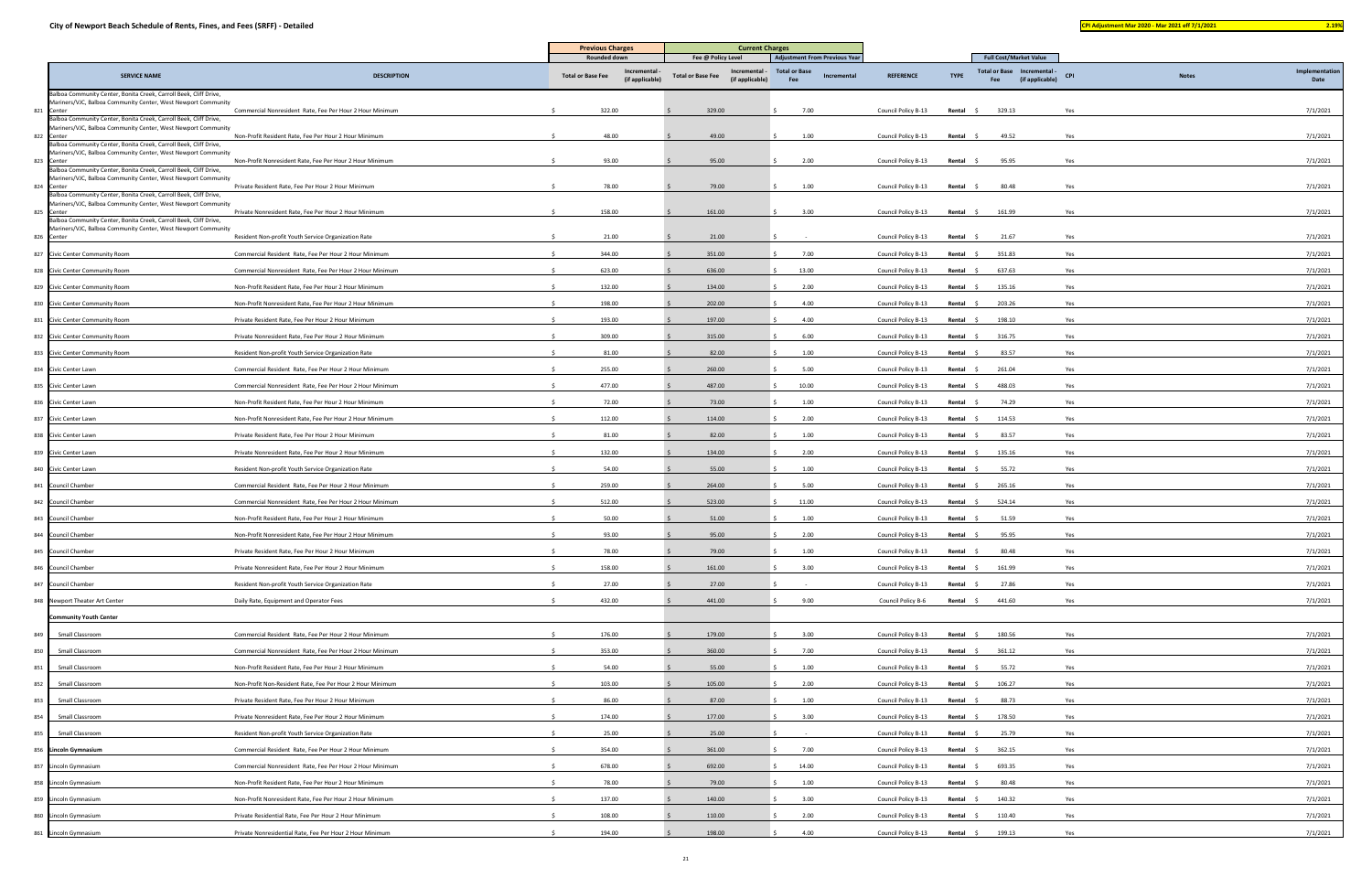|                                       |                                                                                  | <b>Previous Charges</b>  |                 |                                             |                                                              |                     |             |                                                       |                               |              |                |
|---------------------------------------|----------------------------------------------------------------------------------|--------------------------|-----------------|---------------------------------------------|--------------------------------------------------------------|---------------------|-------------|-------------------------------------------------------|-------------------------------|--------------|----------------|
|                                       |                                                                                  | Rounded down             | Incremental     | Fee @ Policy Level<br>Incremental -         | <b>Adjustment From Previous Year</b><br><b>Total or Base</b> |                     |             | <b>Full Cost/Market Value</b><br><b>Total or Base</b> | Incremental -                 |              | Implementation |
| <b>SERVICE NAME</b>                   | <b>DESCRIPTION</b>                                                               | <b>Total or Base Fee</b> | (if applicable) | <b>Total or Base Fee</b><br>(if applicable) | Incremental<br>Fee                                           | <b>REFERENCE</b>    | <b>TYPE</b> | Fee                                                   | <b>CPI</b><br>(if applicable) | <b>Notes</b> | Date           |
| 862 Lincoln Gymnasium                 | Resident Non-profit Youth Service Organization Rate                              | 36.00                    |                 | 36.00                                       |                                                              | Council Policy B-13 | Rental      | 37.14                                                 | Yes                           |              | 7/1/2021       |
| <b>Marina Park</b>                    |                                                                                  |                          |                 |                                             |                                                              |                     |             |                                                       |                               |              |                |
| 863<br>Lawn                           | Commercial Rate, Fee Per Hour 2 Hour Minimum                                     | 255.00                   |                 | 260.00                                      | 5.00                                                         | Council Policy B-13 | Rental      | 261.04                                                | Yes                           |              | 7/1/2021       |
| 864<br>Lawn                           | Non-Profit Rate, Fee Per Hour 2 Hour Minimum                                     | 72.00                    |                 | 73.00                                       | 1.00                                                         | Council Policy B-13 | Rental \$   | 74.29                                                 | Yes                           |              | 7/1/2021       |
| 865<br>Lawn                           | Private Rate, Fee Per Hour 2 Hour Minimum                                        | 81.00                    |                 | 82.00                                       | 1.00                                                         | Council Policy B-13 | Rental \$   | 83.57                                                 | Yes                           |              | 7/1/2021       |
| 866<br>Lawn                           | Resident Non-profit Youth Service Organization Rate                              | 54.00                    |                 | 55.00                                       | 1.00                                                         | Council Policy B-13 | Rental      | 55.72                                                 | Yes                           |              | 7/1/2021       |
| 867<br>Large Event Center             | Commercial Resident Rate, Fee Per Hour 2 Hour Minimum                            | 389.00                   |                 | 397.00                                      | 8.00                                                         | Council Policy B-13 | Rental      | 398.26                                                | Yes                           |              | 7/1/2021       |
| 868<br>Large Event Center             | Commercial Nonresident Rate, Fee Per Hour 2 Hour Minimum                         | 715.00                   |                 | 730.00                                      | 15.00                                                        | Council Policy B-13 | Rental      | 731.52                                                | Yes                           |              | 7/1/2021       |
| 869<br>Large Event Center             | Non-Profit Resident Rate, Fee Per Hour 2 Hour Minimum                            | 141.00                   |                 | 144.00                                      | 3.00                                                         | Council Policy B-13 | Rental S    | 144.45                                                | Yes                           |              | 7/1/2021       |
| 870 Large Event Center                | Non-Profit Nonresident Rate, Fee Per Hour 2 Hour Minimum                         | 319.00                   |                 | 325.00                                      | 6.00                                                         | Council Policy B-13 | Rental S    | 326.04                                                | Yes                           |              | 7/1/2021       |
| 871<br>Large Event Center             | Private Resident Rate, Fee Per Hour 2 Hour Minimum                               | 248.00                   |                 | 253.00                                      | 5.00                                                         | Council Policy B-13 | Rental      | 253.82                                                | Yes                           |              | 7/1/2021       |
| 872<br>Large Event Center             | Private Nonresident Rate, Fee Per Hour 2 Hour Minimum                            | 425.00                   |                 | 434.00                                      | 9.00                                                         | Council Policy B-13 | Rental      | 434.37                                                | Yes                           |              | 7/1/2021       |
| 873<br>Large Event Center             | Resident Non-profit Youth Service Organization Rate                              | 81.00                    |                 | 82.00                                       | 1.00                                                         | Council Policy B-13 | Rental      | 83.57                                                 | Yes                           |              | 7/1/2021       |
| 874<br>Large Room                     | Commercial Resident Rate, Fee Per Hour 2 Hour Minimum                            | 148.00                   |                 | 151.00                                      | 3.00                                                         | Council Policy B-13 | Rental      | 151.67                                                | Yes                           |              | 7/1/2021       |
| 875<br>Large Room                     | Commercial Nonresident Rate, Fee Per Hour 2 Hour Minimum                         | 263.00                   |                 | 268.00                                      | 5.00                                                         | Council Policy B-13 | Rental \$   | 269.29                                                | Yes                           |              | 7/1/2021       |
| 876<br>Large Room                     | Non-Profit Resident Rate. Fee Per Hour 2 Hour Minimum                            | 52.00                    |                 | 53.00                                       | 1.00                                                         | Council Policy B-13 | Rental \$   | 53.65                                                 | Yes                           |              | 7/1/2021       |
| 877<br>Large Room                     | Non-Profit Nonresident Rate, Fee Per Hour 2 Hour Minimum                         | 117.00                   |                 | 119.00                                      | 2.00                                                         | Council Policy B-13 | Rental \$   | 119.69                                                | Yes                           |              | 7/1/2021       |
| 878<br>Large Room                     | Private Resident Rate, Fee Per Hour 2 Hour Minimum                               | 90.00                    |                 | 91.00                                       | 1.00                                                         | Council Policy B-13 | Rental      | 92.86                                                 | Yes                           |              | 7/1/2021       |
| 879<br>Large Room                     | Private Nonresident Rate, Fee Per Hour 2 Hour Minimum                            | 158.00                   |                 | 161.00                                      | 3.00                                                         | Council Policy B-13 | Rental      | 161.99                                                | Yes                           |              | 7/1/2021       |
| 880<br>Large Room                     | Resident Non-profit Youth Service Organization Rate                              | 26.00                    |                 | 26.00                                       |                                                              | Council Policy B-13 | Rental      | 26.83                                                 | Yes                           |              | 7/1/2021       |
| 881<br>Medium Room                    | Commercial Resident Rate, Fee Per Hour 2 Hour Minimum                            | 112.00                   |                 | 114.00                                      | 2.00                                                         | Council Policy B-13 | Rental      | 114.53                                                | Yes                           |              | 7/1/2021       |
| 882<br>Medium Room                    | Commercial Nonresident Rate, Fee Per Hour 2 Hour Minimum                         | 213.00                   |                 | 217.00                                      | 4.00                                                         | Council Policy B-13 | Rental \$   | 217.70                                                | Yes                           |              | 7/1/2021       |
| 883<br>Medium Room                    | Non-Profit Resident Rate, Fee Per Hour 2 Hour Minimum                            | 40.00                    |                 | 40.00                                       |                                                              | Council Policy B-13 | Rental      | 41.27                                                 | Yes                           |              | 7/1/2021       |
| 884<br>Medium Room                    | Non-Profit Nonresident Rate, Fee Per Hour 2 Hour Minimum                         | 93.00                    |                 | 95.00                                       | 2.00                                                         | Council Policy B-13 | Rental \$   | 95.95                                                 | Yes                           |              | 7/1/2021       |
| 885<br>Medium Room                    | Private Resident Rate, Fee Per Hour 2 Hour Minimum                               | 71.00                    |                 | 72.00                                       | 1.00                                                         | Council Policy B-13 | Rental      | 73.26                                                 | Yes                           |              | 7/1/2021       |
| 886<br>Medium Room                    | Private Nonresident Rate, Fee Per Hour 2 Hour Minimum                            | 122.00                   |                 | 124.00                                      | 2.00                                                         | Council Policy B-13 | Rental \$   | 124.84                                                | Yes                           |              | 7/1/2021       |
| 887<br>Medium Room                    | Resident Non-profit Youth Service Organization Rate                              | 21.00                    |                 | 21.00                                       |                                                              | Council Policy B-13 | Rental \$   | 21.67                                                 | Yes                           |              | 7/1/2021       |
| 888<br>Small Room                     | Commercial Resident Rate, Fee Per Hour 2 Hour Minimum                            | 87.00                    |                 | 88.00                                       | 1.00                                                         | Council Policy B-13 | Rental      | 89.76                                                 | Yes                           |              | 7/1/2021       |
| Small Room<br>889                     | Commercial Nonresident Rate, Fee Per Hour 2 Hour Minimum                         | 161.00                   |                 | 164.00                                      | 3.00                                                         | Council Policy B-13 | Rental \$   | 165.08                                                | Yes                           |              | 7/1/2021       |
| 890<br>Small Room                     | Non-Profit Resident Rate, Fee Per Hour 2 Hour Minimum                            | 32.00                    |                 | 32.00                                       |                                                              | Council Policy B-13 | Rental \$   | 33.02                                                 | Yes                           |              | 7/1/2021       |
| 891<br>Small Room                     | Non-Profit Nonresident Rate, Fee Per Hour 2 Hour Minimum                         | 73.00                    |                 | 74.00                                       | 1.00                                                         | Council Policy B-13 | Rental      | 75.32                                                 | Yes                           |              | 7/1/2021       |
| 892<br>Small Room                     | Private Resident Rate, Fee Per Hour 2 Hour Minimum                               | 54.00                    |                 | 55.00                                       | 1.00                                                         | Council Policy B-13 | Rental \$   | 55.72                                                 | Yes                           |              | 7/1/2021       |
| 893<br>Small Room                     | Private Nonresident Rate, Fee Per Hour 2 Hour Minimum                            | 96.00                    |                 | 98.00                                       | 2.00                                                         | Council Policy B-13 | Rental      | 99.05                                                 | Yes                           |              | 7/1/2021       |
| 894<br>Small Room                     | Resident Non-profit Youth Service Organization Rate                              | 14.00                    |                 | 14.00                                       |                                                              | Council Policy B-13 | Rental \$   | 14.44                                                 | Yes                           |              | 7/1/2021       |
| <b>Newport Coast Community Center</b> |                                                                                  |                          |                 |                                             |                                                              |                     |             |                                                       |                               |              |                |
| 895<br>Gymnasium                      | Commercial Resident Rate, Fee Per Hour 2 Hour Minimum                            | 390.00                   |                 | 398.00                                      | 8.00                                                         | Council Policy B-13 | Rental \$   | 399.29                                                | Yes                           |              | 7/1/2021       |
| 896<br>Gymnasium                      | Commercial Nonresident Rate, Fee Per Hour 2 Hour Minimum                         | 751.00                   |                 | 767.00                                      | 16.00                                                        | Council Policy B-13 | Rental \$   | 767.64                                                | Yes                           |              | 7/1/2021       |
| 897<br>Gymnasium                      | Non-Profit Resident Rate, Fee Per Hour 2 Hour Minimum                            | 86.00                    |                 | 87.00                                       | 1.00                                                         | Council Policy B-13 | Rental      | 88.73                                                 | Yes                           |              | 7/1/2021       |
| 898<br>Gymnasium                      | Non-Profit Nonresident Rate, Fee Per Hour 2 Hour Minimum                         | 150.00                   |                 | 153.00                                      | 3.00                                                         | Council Policy B-13 | Rental \$   | 153.73                                                | Yes                           |              | 7/1/2021       |
| 899<br>Gymnasium                      | Private Resident Rate, Fee Per Hour 2 Hour Minimum                               | 119.00                   |                 | 121.00                                      | 2.00                                                         | Council Policy B-13 | Rental \$   | 121.75                                                | Yes                           |              | 7/1/2021       |
| 900<br>Gymnasium                      | Private Nonresident Rate, Fee Per Hour 2 Hour Minimum                            | 215.00                   |                 | 219.00                                      | 4.00                                                         | Council Policy B-13 | Rental \$   | 219.77                                                | Yes                           |              | 7/1/2021       |
| 901<br>Gymnasium                      | Resident Non-profit Youth Service Organization Rate, Fee Per Hour 2 Hour Minimum | 46.00                    |                 | 47.00                                       | 1.00                                                         | Council Policy B-13 | Rental \$   | 47.46                                                 | Yes                           |              | 7/1/2021       |
| 902<br>Large Classroom                | Commercial Resident Rate, Fee Per Hour 2 Hour Minimum                            | 298.00                   |                 | 304.00                                      | 6.00                                                         | Council Policy B-13 | Rental \$   | 305.40                                                | Yes                           |              | 7/1/2021       |
| 903<br>Large Classroom                | Commercial Nonresident Rate, Fee Per Hour 2 Hour Minimum                         | 576.00                   |                 | 588.00                                      | 12.00                                                        | Council Policy B-13 | Rental      | 589.14                                                | Yes                           |              | 7/1/2021       |
| 904<br>Large Classroom                | Non-Profit Resident Rate, Fee Per Hour 2 Hour Minimum                            | 72.00                    |                 | 73.00                                       | 1.00                                                         | Council Policy B-13 | Rental \$   | 74.29                                                 | Yes                           |              | 7/1/2021       |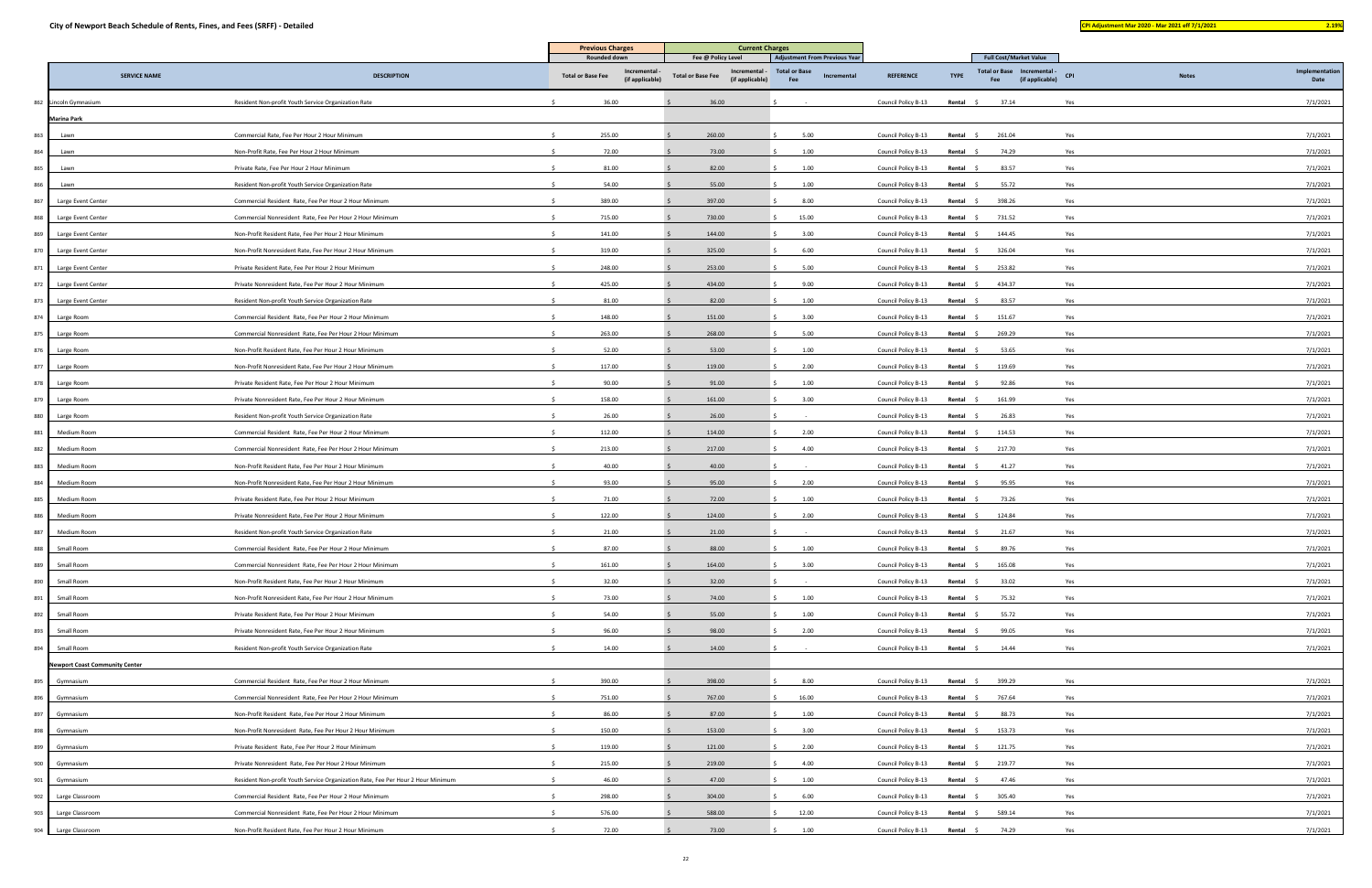| and the state of the state of the state of the state of the state of the state of the state of the state of th |  | <b>Service Service</b><br>- |  |
|----------------------------------------------------------------------------------------------------------------|--|-----------------------------|--|
|                                                                                                                |  |                             |  |

|     |                                      | <b>Previous Charges</b><br><b>Current Charges</b>         |                                                            |                                                              |                                            |                     |                  |                                                       |                                |              |                        |
|-----|--------------------------------------|-----------------------------------------------------------|------------------------------------------------------------|--------------------------------------------------------------|--------------------------------------------|---------------------|------------------|-------------------------------------------------------|--------------------------------|--------------|------------------------|
|     |                                      |                                                           | <b>Rounded down</b>                                        | Fee @ Policy Level                                           | <b>Adjustment From Previous Year</b>       |                     |                  | <b>Full Cost/Market Value</b>                         |                                |              |                        |
|     | <b>SERVICE NAME</b>                  | <b>DESCRIPTION</b>                                        | Incremental<br><b>Total or Base Fee</b><br>(if applicable) | Incremental -<br><b>Total or Base Fee</b><br>(if applicable) | <b>Total or Base</b><br>Incremental<br>Fee | <b>REFERENCE</b>    | <b>TYPE</b>      | Total or Base Incremental -<br>(if applicable)<br>Fee | CPI                            | <b>Notes</b> | Implementation<br>Date |
|     |                                      |                                                           |                                                            |                                                              |                                            |                     |                  |                                                       |                                |              |                        |
| 905 | Large Classroom                      | Non-Profit Non-Resident Rate, Fee Per Hour 2 Hour Minimum | 145.00                                                     | 148.00                                                       | 3.00                                       | Council Policy B-13 | Rental           | 148.57                                                | Yes                            |              | 7/1/2021               |
| 906 | Large Classroom                      | Private Resident Rate, Fee Per Hour 2 Hour Minimum        | 139.00                                                     | 142.00                                                       | 3.00                                       | Council Policy B-13 | Rental           | 142.38                                                | Yes                            |              | 7/1/2021               |
| 907 | Large Classroom                      | Private Nonresident Rate, Fee Per Hour 2 Hour Minimum     | 272.00                                                     | 277.00                                                       | 5.00                                       | Council Policy B-13 | Rental \$        | 278.58                                                | Yes                            |              | 7/1/2021               |
| 908 | Large Classroom                      | Resident Non-profit Youth Service Organization Rate       | 52.00                                                      | 53.00                                                        | 1.00                                       | Council Policy B-13 | Rental<br>- S    | 53.65                                                 | Yes                            |              | 7/1/2021               |
| 909 | Small Classroom                      | Commercial Resident Rate, Fee Per Hour 2 Hour Minimum     | 176.00                                                     | 179.00                                                       | 3.00                                       | Council Policy B-13 | Rental \$        | 180.56                                                | Yes                            |              | 7/1/2021               |
| 910 | Small Classroom                      | Commercial Nonresident Rate, Fee Per Hour 2 Hour Minimum  | 353.00                                                     | 360.00                                                       | 7.00                                       | Council Policy B-13 | Rental           | 361.12                                                | Yes                            |              | 7/1/2021               |
| 911 | Small Classroom                      | Non-Profit Resident Rate, Fee Per Hour 2 Hour Minimum     | 54.00                                                      | 55.00                                                        | 1.00                                       | Council Policy B-13 | Rental \$        | 55.72                                                 | Yes                            |              | 7/1/2021               |
| 912 | Small Classroom                      | Non-Profit Non-Resident Rate, Fee Per Hour 2 Hour Minimum | 103.00                                                     | 105.00                                                       | 2.00                                       | Council Policy B-13 | Rental           | 106.27                                                | Yes                            |              | 7/1/2021               |
| 913 | Small Classroom                      | Private Resident Rate, Fee Per Hour 2 Hour Minimum        | 86.00                                                      | 87.00                                                        | 1.00                                       | Council Policy B-13 | Rental \$        | 88.73                                                 | Yes                            |              | 7/1/2021               |
| 914 | Small Classroom                      | Private Nonresident Rate, Fee Per Hour 2 Hour Minimum     | 174.00                                                     | 177.00                                                       | 3.00                                       | Council Policy B-13 | Rental \$        | 178.50                                                | Yes                            |              | 7/1/2021               |
| 915 | Small Classroom                      | Resident Non-profit Youth Service Organization Rate       | 25.00                                                      | 25.00                                                        |                                            | Council Policy B-13 | Rental \$        | 25.79                                                 | Yes                            |              | 7/1/2021               |
|     | <b>OASIS Senior Center</b>           |                                                           |                                                            |                                                              |                                            |                     |                  |                                                       |                                |              |                        |
| 916 | <b>OASIS Event Center Room</b>       | Commercial Resident Rate, Fee Per Hour 2 Hour Minimum     | 398.00                                                     | 406.00                                                       | 8.00                                       | Council Policy B-13 | Rental           | 407.55                                                | Yes                            |              | 7/1/2021               |
| 917 | <b>OASIS Event Center Room</b>       | Commercial Nonresident Rate, Fee Per Hour 2 Hour Minimum  | 715.00                                                     | 730.00                                                       | 15.00                                      | Council Policy B-13 | Rental           | 731.52                                                | Yes                            |              | 7/1/2021               |
| 918 | <b>OASIS Event Center Room</b>       | Non-Profit Resident Rate, Fee Per Hour 2 Hour Minimum     | 148.00                                                     | 151.00                                                       | 3.00                                       | Council Policy B-13 | Rental           | 151.67                                                | Yes                            |              | 7/1/2021               |
| 919 | <b>OASIS Event Center Room</b>       | Non-Profit Non-Resident Rate, Fee Per Hour 2 Hour Minimum | 227.00                                                     | 231.00                                                       | 4.00                                       | Council Policy B-13 | Rental           | 232.15                                                | Yes                            |              | 7/1/2021               |
| 920 | <b>OASIS Event Center Room</b>       | Private Resident Rate, Fee Per Hour 2 Hour Minimum        | 222.00                                                     | 226.00                                                       | 4.00                                       | Council Policy B-13 | Rental<br>- S    | 226.99                                                | Yes                            |              | 7/1/2021               |
| 921 | <b>OASIS Event Center Room</b>       | Private Nonresident Rate, Fee Per Hour 2 Hour Minimum     | 365.00                                                     | 372.00                                                       | 7.00                                       | Council Policy B-13 | Rental \$        | 373.50                                                | Yes                            |              | 7/1/2021               |
| 922 | <b>OASIS Event Center Room</b>       | Resident Non-profit Youth Service Organization Rate       | 81.00                                                      | 82.00                                                        | 1.00                                       | Council Policy B-13 | Rental           | 83.57                                                 | Yes                            |              | 7/1/2021               |
| 923 | <b>OASIS Large Classroom</b>         | Commercial Resident Rate, Fee Per Hour 2 Hour Minimum     | 298.00                                                     | 304.00                                                       | 6.00                                       | Council Policy B-13 | Rental \$        | 305.40                                                | Yes                            |              | 7/1/2021               |
| 924 | <b>OASIS Large Classroom</b>         | Commercial Nonresident Rate, Fee Per Hour 2 Hour Minimum  | 576.00                                                     | 588.00                                                       | 12.00                                      | Council Policy B-13 | Rental \$        | 589.14                                                | Yes                            |              | 7/1/2021               |
|     | 925 OASIS Large Classroom            | Non-Profit Resident Rate, Fee Per Hour 2 Hour Minimum     | 72.00                                                      | 73.00                                                        | 1.00                                       | Council Policy B-13 | Rental \$        | 74.29                                                 | Yes                            |              | 7/1/2021               |
|     | 926 OASIS Large Classroom            | Non-Profit Non-Resident Rate, Fee Per Hour 2 Hour Minimum | 145.00                                                     | 148.00                                                       | 3.00                                       | Council Policy B-13 | Rental           | 148.57                                                | Yes                            |              | 7/1/2021               |
|     |                                      | Private Resident Rate, Fee Per Hour 2 Hour Minimum        | 139.00                                                     |                                                              | 3.00                                       |                     |                  | 142.38                                                | Yes                            |              |                        |
|     | 927 OASIS Large Classroom            |                                                           |                                                            | 142.00                                                       |                                            | Council Policy B-13 | Rental \$        |                                                       |                                |              | 7/1/2021               |
|     | 928 OASIS Large Classroom            | Private Nonresident Rate, Fee Per Hour 2 Hour Minimum     | 272.00                                                     | 277.00                                                       | 5.00                                       | Council Policy B-13 | Rental           | 278.58                                                | Yes                            |              | 7/1/2021               |
|     | 929 OASIS Small Classroom            | Commercial Resident Rate, Fee Per Hour 2 Hour Minimum     | 176.00                                                     | 179.00                                                       | 3.00                                       | Council Policy B-13 | Rental           | 180.56                                                | Yes                            |              | 7/1/2021               |
|     | 930 OASIS Small Classroom            | Commercial Nonresident Rate, Fee Per Hour 2 Hour Minimum  | 353.00                                                     | 360.00                                                       | 7.00                                       | Council Policy B-13 | Rental \$        | 361.12                                                | Yes                            |              | 7/1/2021               |
| 931 | <b>OASIS Small Classroom</b>         | Non-Profit Resident Rate, Fee Per Hour 2 Hour Minimum     | 54.00                                                      | 55.00                                                        | 1.00                                       | Council Policy B-13 | Rental           | 55.72                                                 | Yes                            |              | 7/1/2021               |
| 932 | <b>OASIS Small Classroom</b>         | Non-Profit Non-Resident Rate, Fee Per Hour 2 Hour Minimum | 103.00                                                     | 105.00                                                       | 2.00                                       | Council Policy B-13 | Rental \$        | 106.27                                                | Yes                            |              | 7/1/2021               |
| 933 | <b>OASIS Small Classroom</b>         | Private Resident Rate, Fee Per Hour 2 Hour Minimum        | 86.00                                                      | 87.00                                                        | 1.00                                       | Council Policy B-13 | Rental \$        | 88.73                                                 | Yes                            |              | 7/1/2021               |
| 934 | <b>OASIS Small Classroom</b>         | Private Nonresident Rate, Fee Per Hour 2 Hour Minimum     | 174.00                                                     | 177.00                                                       | 3.00                                       | Council Policy B-13 | Rental \$        | 178.50                                                | Yes                            |              | 7/1/2021               |
|     | <b>Setup And Cleanup Fees</b>        |                                                           |                                                            |                                                              |                                            |                     |                  |                                                       |                                |              |                        |
|     | 935 Energy Surcharge                 | Additional Charge Necessary To Recover Energy Costs       | see notes                                                  | see notes                                                    |                                            | M.C. 3.36.030       | <b>Pass Thru</b> |                                                       | No This is a pass through cost |              | 7/26/2016              |
|     | <b>MBAC Pool Use Fees</b>            |                                                           |                                                            |                                                              |                                            |                     |                  |                                                       |                                |              |                        |
|     | 936 Additional Lifeguard Staff       | Per staff person per hour                                 | 30.00                                                      | 30.00                                                        |                                            | M.C. 3.36.030       | COS-Fee          |                                                       | No                             |              | 7/26/2016              |
|     | 937 Energy Surcharge                 | All groups                                                | see notes                                                  | see notes                                                    |                                            | M.C. 3.36.030       | Pass Thru        |                                                       | No This is a pass through cost |              | 7/26/2016              |
|     | 938 Exclusive Use Rate               | Non-Profit - Resident / per hour                          | 75.00<br>-Ŝ                                                | 75.00                                                        |                                            | M.C. 3.36.030       | Rental           |                                                       | No                             |              | 7/26/2016              |
|     | 939 Exclusive Use Rate               | Non-profit, Non-resident/per hour                         | 95.00                                                      | 95.00                                                        |                                            | M.C. 3.36.030       | Rental           |                                                       | No                             |              | 7/26/2016              |
|     | 940 Exclusive Use Rate               | Private, Resident per/hour                                | 165.00                                                     | 165.00                                                       |                                            | M.C. 3.36.030       | Rental           |                                                       | No                             |              | 7/26/2016              |
|     | 941 Exclusive Use Rate               | Private, Non-resident per hour                            | 190.00                                                     | 190.00                                                       |                                            | M.C. 3.36.030       | Rental           |                                                       | No                             |              | 7/26/2016              |
|     | 942 Exclusive Use Rate               | Commercial, resident per hour                             | 305.00                                                     | 305.00                                                       |                                            | M.C. 3.36.030       | Rental           |                                                       | No                             |              | 7/26/2016              |
|     | 943 Exclusive Use Rate               | Commercial, non-resident per hour                         | 330.00                                                     | 330.00                                                       |                                            | M.C. 3.36.030       | Rental           |                                                       | No                             |              | 7/26/2016              |
|     | 944 School Dist Maintenance Fee      | Pass through cost                                         | see notes                                                  | see notes                                                    |                                            | M.C. 3.36.030       | <b>Pass Thru</b> |                                                       | No This is a pass through cost |              | 7/26/2016              |
|     | 945 Security Deposit on MBAC Rentals |                                                           | 250.00<br>-S                                               | 250.00                                                       |                                            | M.C. 3.36.030       | <b>Deposit</b>   |                                                       | No                             |              | 7/26/2016              |
|     |                                      | Non-Profit - Resident / per hour                          | 46.00                                                      | 46.00                                                        |                                            | M.C. 3.36.030       | Rental           |                                                       | No                             |              | 7/26/2016              |
|     | 946 Shared Use Rate                  |                                                           |                                                            |                                                              |                                            |                     |                  |                                                       |                                |              |                        |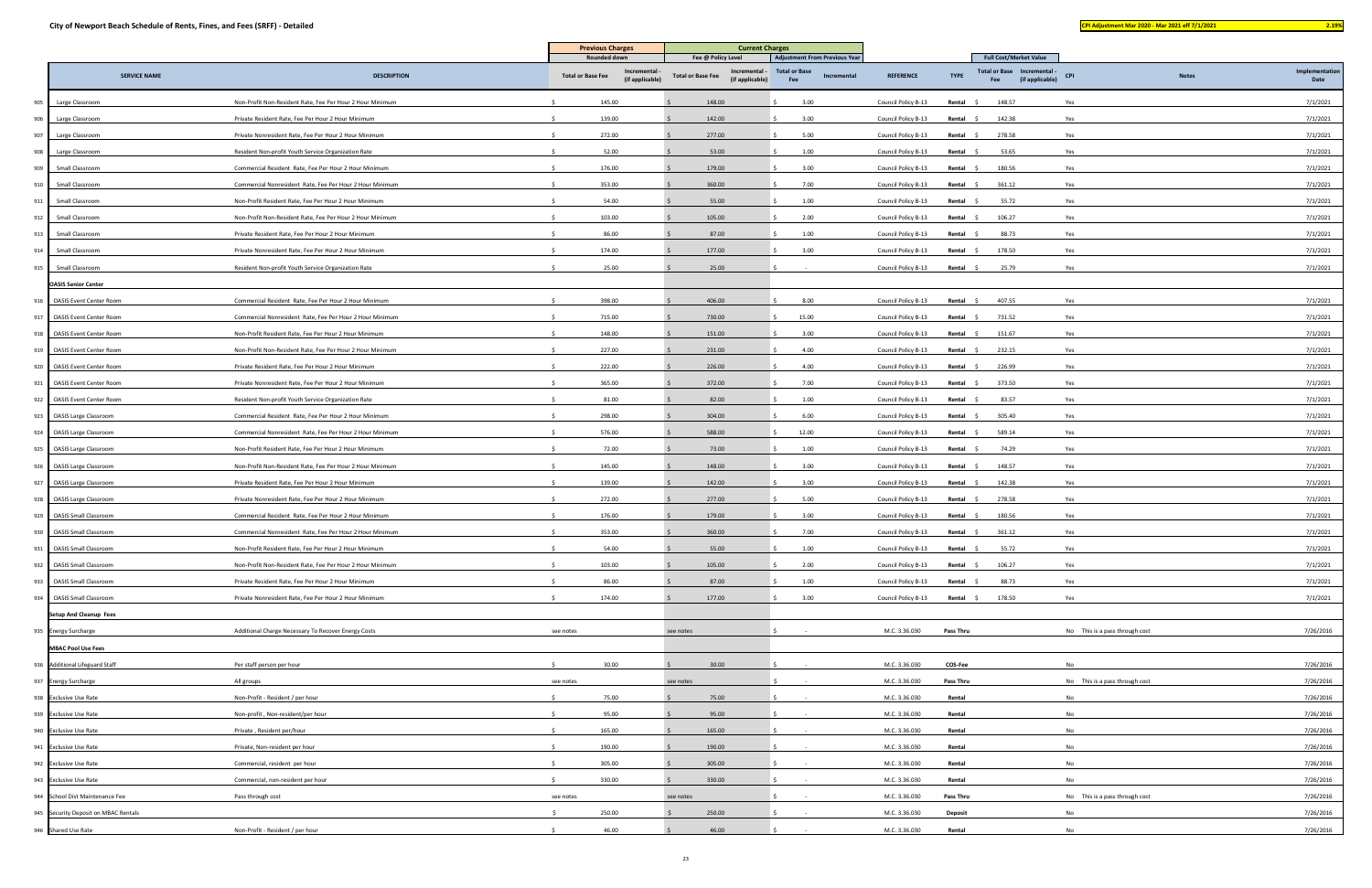|                                    |                                                                 |                                                                                                                | <b>Previous Charges</b>                                    | <b>Current Charges</b>                                       |                                            |                     |               |                                                       |                                                                                                       |                        |
|------------------------------------|-----------------------------------------------------------------|----------------------------------------------------------------------------------------------------------------|------------------------------------------------------------|--------------------------------------------------------------|--------------------------------------------|---------------------|---------------|-------------------------------------------------------|-------------------------------------------------------------------------------------------------------|------------------------|
|                                    |                                                                 |                                                                                                                | Rounded down                                               | Fee @ Policy Level                                           | <b>Adjustment From Previous Year</b>       |                     |               | <b>Full Cost/Market Value</b>                         |                                                                                                       |                        |
|                                    | <b>SERVICE NAME</b>                                             | <b>DESCRIPTION</b>                                                                                             | Incremental<br><b>Total or Base Fee</b><br>(if applicable) | Incremental -<br><b>Total or Base Fee</b><br>(if applicable) | <b>Total or Base</b><br>Incremental<br>Fee | <b>REFERENCE</b>    | <b>TYPE</b>   | Total or Base Incremental -<br>(if applicable)<br>Fee | <b>CPI</b><br><b>Notes</b>                                                                            | Implementation<br>Date |
| 947 Shared Use Rate                |                                                                 | Non-profit, Non-resident/per hour                                                                              | 85.00                                                      | 85.00                                                        |                                            | M.C. 3.36.030       | Rental        |                                                       | No                                                                                                    | 7/26/2016              |
| 948 Shared Use Rate                |                                                                 | Private, Resident per/hour                                                                                     | 90.00                                                      | 90.00                                                        |                                            | M.C. 3.36.030       | Rental        |                                                       | No                                                                                                    | 7/26/2016              |
| 949 Shared Use Rate                |                                                                 | Private, Non-resident per hour                                                                                 | 110.00                                                     | 110.00                                                       |                                            | M.C. 3.36.030       | Rental        |                                                       | No                                                                                                    | 7/26/2016              |
| 950 Shared Use Rate                |                                                                 | Commercial, resident per hour                                                                                  | 215.00                                                     | 215.00                                                       |                                            | M.C. 3.36.030       | Rental        |                                                       | <b>No</b>                                                                                             | 7/26/2016              |
| 951 Shared Use Rate                |                                                                 | Commercial, non-resident per hour                                                                              | 250.00                                                     | 250.00                                                       |                                            | M.C. 3.36.030       | Rental        |                                                       | No                                                                                                    | 7/26/2016              |
| 952 Splash Bash                    |                                                                 | Per Person                                                                                                     | 5.00                                                       | 5.00                                                         |                                            | M.C. 3.36.030       | COS-Fee       |                                                       | No                                                                                                    | 7/26/2016              |
| <b>Natural Resources</b>           |                                                                 |                                                                                                                |                                                            |                                                              |                                            |                     |               |                                                       | 0-20% Recovery per M.C. 3.36.030 Exhibit A                                                            |                        |
|                                    | 953 Beach Cleanup Program and Education                         | Up to 2 hours                                                                                                  | 35.00                                                      | 35.00                                                        |                                            | M.C. 3.36.030       | COS-Fee       |                                                       | No                                                                                                    | 7/26/2016              |
| 954 ISOpod School Program          |                                                                 | 2 Hours; 1-70 Students                                                                                         | 350.00                                                     | 350.00                                                       |                                            | M.C. 3.36.030       | COS-Fee       |                                                       | No                                                                                                    | 7/26/2016              |
| 955 ISOpod School Program          |                                                                 | 4 Hours; 71-140 Students                                                                                       | 600.00                                                     | 600.00                                                       |                                            | M.C. 3.36.030       | COS-Fee       |                                                       | No                                                                                                    | 7/26/2016              |
|                                    | 956 ISOpod Special Events & Outreach Program                    | 2 Hours                                                                                                        | 250.00                                                     | 250.00                                                       |                                            | M.C. 3.36.030       | COS-Fee       |                                                       | No                                                                                                    | 7/26/2016              |
|                                    | 957 ISOpod Special Events & Outreach Program                    | 3 Hours                                                                                                        | 350.00                                                     | 350.00                                                       |                                            | M.C. 3.36.030       | COS-Fee       |                                                       | No                                                                                                    | 7/26/2016              |
|                                    | 958 ISOpod Special Events & Outreach Program                    | 4 hours                                                                                                        | 425.00                                                     | 425.00                                                       |                                            | M.C. 3.36.030       | COS-Fee       |                                                       | No                                                                                                    | 7/26/2016              |
|                                    | 959 ISOpod Use at Natural Resource/Tidepool Exploration Program | Add On To Existing Offering                                                                                    | 100.00                                                     | 100.00                                                       |                                            | M.C. 3.36.030       | COS-Fee       |                                                       | No                                                                                                    | 7/26/2016              |
|                                    | 960 Natural Resource/Tidepool Exploration Program               | Less than 15 people                                                                                            | 35.00                                                      | 35.00                                                        |                                            | M.C. 3.36.030       | COS-Fee       |                                                       | No                                                                                                    | 7/26/2016              |
|                                    | 961 Natural Resource/Tidepool Exploration Program               | More than 15 people                                                                                            | 69.00                                                      | 69.00                                                        |                                            | M.C. 3.36.030       | COS-Fee       |                                                       | No                                                                                                    | 7/26/2016              |
| <b>Public Areas</b>                |                                                                 | Insurance, Deposits And Set-up Fees May Be Required, Availability May Be Limited, Other Restrictions May Apply |                                                            |                                                              |                                            |                     |               |                                                       |                                                                                                       |                        |
| 962<br>Peninsula Park Gazebo       |                                                                 | Commercial Resident Rate (Electricity \$13 Extra) Fee Per Hour 2 Hour Minimum                                  | 222.00                                                     | 226.00                                                       | 4.00                                       | Council Policy B-13 | Rental        | 226.99                                                | Yes                                                                                                   | 7/1/2021               |
| 963<br>Peninsula Park Gazebo       |                                                                 | Commercial Nonresident Rate (Electricity \$13 Extra) Fee Per Hour 2 Hour Minimum                               | 444.00                                                     | 453.00                                                       | 9.00                                       | Council Policy B-13 | Rental        | 453.98                                                | Yes                                                                                                   | 7/1/2021               |
| 964<br>Peninsula Park Gazebo       |                                                                 | Non-Profit Resident Rate (Electricity \$13 Extra) Fee Per Hour 2 Hour Minimum                                  | 39.00                                                      | 39.00                                                        |                                            | Council Policy B-13 | Rental \$     | 40.24                                                 | Yes                                                                                                   | 7/1/2021               |
| 965<br>Peninsula Park Gazebo       |                                                                 | Non-Profit Nonresident Rate (Electricity \$13 Extra) Fee Per Hour 2 Hour Min.                                  | 78.00                                                      | 79.00                                                        | 1.00                                       | Council Policy B-13 | Rental        | 80.48                                                 | Yes                                                                                                   | 7/1/2021               |
| 966<br>Peninsula Park Gazebo       |                                                                 | Private Resident Rate (Electricity \$13 Extra), Fee Per Hour 2 Hour Minimum                                    | 48.00                                                      | 49.00                                                        | 1.00                                       | Council Policy B-13 | Rental \$     | 49.52                                                 | Yes                                                                                                   | 7/1/2021               |
| 967<br>Peninsula Park Gazebo       |                                                                 | Private Nonresident Rate (Electricity \$13 Extra), Fee Per Hour 2 Hour Minimum                                 | 98.00                                                      | 100.00                                                       | 2.00                                       | Council Policy B-13 | Rental<br>- S | 101.11                                                | Yes                                                                                                   | 7/1/2021               |
| Peninsula Park Gazebo<br>968       |                                                                 | Resident Non-profit Youth Service Organization Rate                                                            | 15.00                                                      | 15.00                                                        |                                            | Council Policy B-13 | Rental \$     | 15.48                                                 | Yes                                                                                                   | 7/1/2021               |
| 969<br>Picnic/Park Areas           |                                                                 | Commercial Resident Rate (Max. Table Reservation 50%) Fee Per Hr. 2 Hr. Min.                                   | 222.00                                                     | 226.00                                                       | 4.00                                       | Council Policy B-13 | Rental        | 226.99                                                | Yes                                                                                                   | 7/1/2021               |
| 970<br>Picnic/Park Areas           |                                                                 | Resident Non-profit Youth Service Organization Rate                                                            | 15.00                                                      | 15.00                                                        |                                            | Council Policy B-13 | Rental \$     | 15.48                                                 | Yes                                                                                                   | 7/1/2021               |
| 971<br>Picnic/Park Areas           |                                                                 | Commercial Nonres. Rate (Max. Table Reservation 50%) Fee Per Hr. 2 Hr. Min.                                    | 445.00                                                     | 454.00                                                       | 9.00                                       | Council Policy B-13 | Rental        | 455.01                                                | Yes                                                                                                   | 7/1/2021               |
| Picnic/Park Areas<br>972           |                                                                 | Non-Profit Resident Rate (Max. Table Reservation 50%) Fee Per Hr. 2 Hr. Min.                                   | 39.00                                                      | 39.00                                                        |                                            | Council Policy B-13 | Rental        | 40.24                                                 | Yes                                                                                                   | 7/1/2021               |
| 973<br>Picnic/Park Areas           |                                                                 | Non-Profit Nonresident Rate (Max. Table Reservation 50%) Fee Per Hr. 2 Hr. Min.                                | 78.00                                                      | 79.00                                                        | 1.00                                       | Council Policy B-13 | Rental        | 80.48                                                 | Yes                                                                                                   | 7/1/2021               |
| 974<br>Picnic/Park Areas           |                                                                 | Private Resident Rate (Max. Table Reservation 50%) Fee Per Hr. 2 Hr. Min.                                      | 45.00                                                      | 45.00                                                        |                                            | Council Policy B-13 | Rental        | 46.43                                                 | Yes                                                                                                   | 7/1/2021               |
| 975<br>Picnic/Park Areas           |                                                                 | Private Nonresident Rate (Max, Table Reservation 50%) Fee Per Hr, 2 Hr, Min.                                   | 90.00                                                      | 91.00                                                        | 1.00                                       | Council Policy B-13 | Rental \$     | 92.86                                                 | Yes                                                                                                   | 7/1/2021               |
|                                    | <b>Registration and Contract Classes</b>                        |                                                                                                                |                                                            |                                                              |                                            |                     |               |                                                       |                                                                                                       |                        |
| 976 Classes                        |                                                                 | Per Person                                                                                                     | see notes                                                  | see notes                                                    |                                            | M.C. 3.36.030       | COS-Fee       |                                                       | R.S.S. Director negotiates contractor fee. 50-95% Recovery per M.C. 3.36.030<br>No Exhibit A          | 7/26/2016              |
| 977 Contract Camp Refund Fee       |                                                                 | After camp has started                                                                                         | see notes                                                  | see notes                                                    |                                            | M.C. 3.36.030       | COS-Fee       |                                                       | Fee is calculated based on number of days attended. 20-50% Recovery per M.C.<br>No 3.36.030 Exhibit A | 7/26/2016              |
|                                    | 978 Nonresident Additional Charge - Camps                       | Per Person, for fees \$124 and below                                                                           | 10.00                                                      | 10.00                                                        |                                            | M.C. 3.36.030       | COS-Fee       |                                                       | Applies to contract summer camps only. 20-50% Recovery per M.C. 3.36.030<br>No Exhibit A              | 7/26/2016              |
|                                    | 979 Nonresident Additional Charge - Camps                       | Per Person, for fees \$125 and above                                                                           | 20.00                                                      | 20.00                                                        |                                            | M.C. 3.36.030       | COS-Fee       |                                                       | Applies to contract summer camps only. 20-50% Recovery per M.C. 3.36.030<br>No Exhibit A              | 7/26/2016              |
|                                    | 980 Nonresident Additional Charge - Classes                     | Per Person Fee Less Than \$75.00                                                                               | 5.00                                                       | 5.00                                                         |                                            | M.C. 3.36.030       | COS-Fee       |                                                       | No 50-95% Recovery per M.C. 3.36.030 Exhibit A                                                        | 7/26/2016              |
|                                    | 981 Nonresident Additional Charge - Classes                     | Per Person Fee \$75.00 Or More                                                                                 | 10.00                                                      | 10.00                                                        |                                            | M.C. 3.36.030       | COS-Fee       |                                                       | No 50-95% Recovery per M.C. 3.36.030 Exhibit A                                                        | 7/26/2016              |
| <b>Senior Services</b>             |                                                                 |                                                                                                                |                                                            |                                                              |                                            |                     |               |                                                       |                                                                                                       |                        |
| 982 OASIS-WELLNESS Fitness Center  |                                                                 | Annual-Resident                                                                                                | 125.00<br>$\leq$                                           | 125.00                                                       |                                            | M.C. 3.36.030       | COS-Fee       |                                                       | No 50-95% Recovery per M.C. 3.36.030 Exhibit A                                                        | 7/26/2016              |
| 983 OASIS-WELLNESS Fitness Center  |                                                                 | Annual-Non-Resident                                                                                            | 175.00                                                     | 175.00                                                       |                                            | M.C. 3.36.030       | COS-Fee       |                                                       | No 50-95% Recovery per M.C. 3.36.030 Exhibit A                                                        | 7/26/2016              |
| 984 Senior Recreation Classes      |                                                                 |                                                                                                                | see notes                                                  | see notes                                                    |                                            | M.C. 3.36.030       | Contract      |                                                       | R.S.S. Director negotiates contractor fee, 20-50% Recovery per M.C. 3.36.030<br>No Exhibit A          | 7/26/2016              |
| 985 Transportation                 |                                                                 | Van Service                                                                                                    | $$1 - $3$                                                  | $$1 - $3$                                                    |                                            | M.C. 3.36.030       | COS-Fee       |                                                       | Total charge is based on destination. \$1-\$3 each way Recovery per M.C.<br>No 3.36.030 Exhibit A     | 7/26/2016              |
| <b>Special Ball Field Services</b> |                                                                 |                                                                                                                |                                                            |                                                              |                                            |                     |               |                                                       |                                                                                                       |                        |
| Field Maintenance Fee<br>986       |                                                                 | Per Player Per Season                                                                                          | 10.00<br>-Ś.                                               | 10.00                                                        |                                            | Council Policy B-13 | Rental \$     | 10.32                                                 | Yes                                                                                                   | 7/1/2021               |
|                                    |                                                                 |                                                                                                                |                                                            |                                                              |                                            |                     |               |                                                       |                                                                                                       |                        |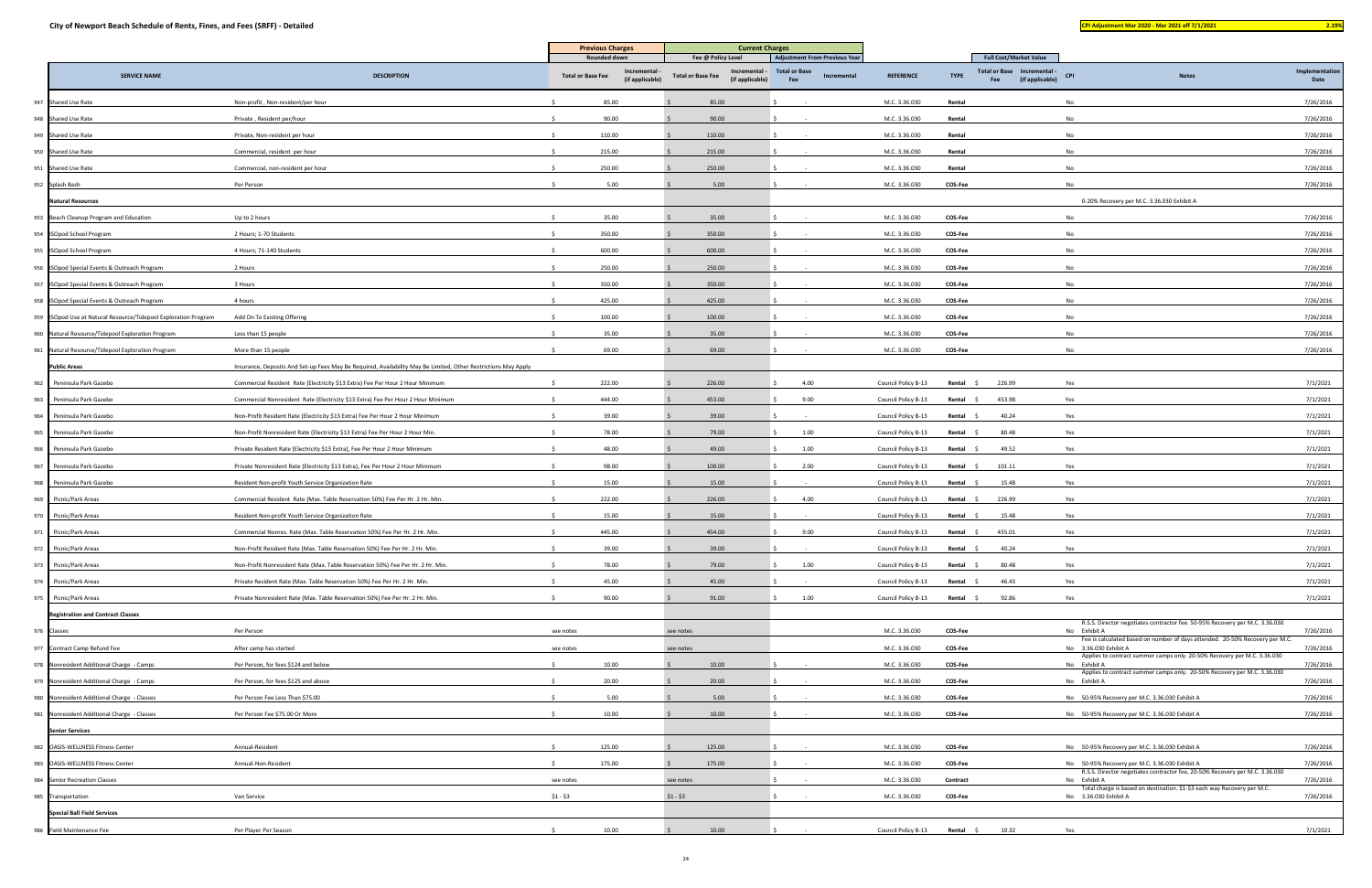|     |                                                                                      |                                                                                                                                                                                          | <b>Previous Charges</b>                  |                                | <b>Current Charges</b><br><b>Adjustment From Previous Year</b> |                                  |                             |             |                     |                |                       |                                                                                 |            |                                                           |                        |
|-----|--------------------------------------------------------------------------------------|------------------------------------------------------------------------------------------------------------------------------------------------------------------------------------------|------------------------------------------|--------------------------------|----------------------------------------------------------------|----------------------------------|-----------------------------|-------------|---------------------|----------------|-----------------------|---------------------------------------------------------------------------------|------------|-----------------------------------------------------------|------------------------|
|     | <b>SERVICE NAME</b>                                                                  | <b>DESCRIPTION</b>                                                                                                                                                                       | Rounded down<br><b>Total or Base Fee</b> | Incremental<br>(if applicable) | Fee @ Policy Level<br><b>Total or Base Fee</b>                 | Incremental -<br>(if applicable) | <b>Total or Base</b><br>Fee | Incremental | <b>REFERENCE</b>    | <b>TYPE</b>    | Fee                   | <b>Full Cost/Market Value</b><br>Total or Base Incremental -<br>(if applicable) | <b>CPI</b> | <b>Notes</b>                                              | Implementation<br>Date |
| 987 | <b>Field Preparation</b>                                                             | Additional Charge When Provided, Fee Per Field                                                                                                                                           | 48.00                                    |                                | 49.00                                                          |                                  | 1.00                        |             | Council Policy B-13 | Rental         |                       | 49.52                                                                           | Yes        |                                                           | 7/1/2021               |
| 988 | Lights                                                                               | Additional Charge When Provided, Fee Per Hour Per Field                                                                                                                                  | 32.00                                    |                                | 32.00                                                          |                                  |                             |             | Council Policy B-13 | Rental         |                       | 33.02                                                                           | Yes        |                                                           | 7/1/2021               |
|     | <b>Ball Fields</b>                                                                   | Insurance, Deposits And Set-up Fees May Be Required, Availability May Be Limited, Other Restrictions May Apply                                                                           |                                          |                                |                                                                |                                  |                             |             |                     |                |                       |                                                                                 |            |                                                           |                        |
|     | Arroyo Park, Bob Henry Park, Coastal Peak Park, Irvine Terrace and Sunset Ridge Park | Bonita Creek Sports Complex, Buffalo Hills Park, East bluff Park, Grant Howald Park, Lincoln Athletic field, Mariners Parks, Peninsula Park, San Miguel Park, Bonita Canyon Sports Park, |                                          |                                |                                                                |                                  |                             |             |                     |                |                       |                                                                                 |            |                                                           |                        |
| 989 | <b>Ball Fields</b>                                                                   | Commercial Resident Rate (Lights & Field Prep. Extra) Fee Per Hour 2 Hour Min.                                                                                                           | 160.00                                   |                                | 163.00                                                         |                                  | 3.00                        |             | Council Policy B-13 | Rental         | 164.05                |                                                                                 | Yes        |                                                           | 7/1/2021               |
| 990 | <b>Ball Fields</b>                                                                   | Commercial Nonresident Rate (Lights & Field Prep. Extra) Fee Per Hr. 2 Hr. Min.                                                                                                          | 319.00                                   |                                | 325.00                                                         |                                  | 6.00                        |             | Council Policy B-13 | Rental \$      | 326.04                |                                                                                 | Yes        |                                                           | 7/1/2021               |
| 991 | <b>Ball Fields</b>                                                                   | Non-Profit Resident Rate (Lights & Field Prep. Extra) Fee Per Hour 2 Hour Min.                                                                                                           | 71.00                                    |                                | 72.00                                                          |                                  | 1.00                        |             | Council Policy B-13 | Rental \$      |                       | 73.26                                                                           | Yes        |                                                           | 7/1/2021               |
| 992 | <b>Ball Fields</b>                                                                   | Non-Profit Nonresident Rate (Lights & Field Prep. Extra) Fee Per Hour 2 Hour Min.                                                                                                        | 114.00                                   |                                | 116.00                                                         |                                  | 2.00                        |             | Council Policy B-13 | Rental \$      | 116.59                |                                                                                 | Yes        |                                                           | 7/1/2021               |
| 993 | <b>Ball Fields</b>                                                                   | Private Resident Rate (Lights & Field Prep. Extra) Fee Per Hour 2 Hour Minimum                                                                                                           | 93.00                                    |                                | 95.00                                                          |                                  | 2.00                        |             | Council Policy B-13 | Rental         |                       | 95.95                                                                           | Yes        |                                                           | 7/1/2021               |
| 994 | <b>Ball Fields</b>                                                                   | Private Nonresident Rate (Lights & Field Prep. Extra) Fee Per Hour 2 Hour Min.                                                                                                           | 158.00                                   |                                | 161.00                                                         |                                  | 3.00                        |             | Council Policy B-13 | Rental         | 161.99                |                                                                                 | Yes        |                                                           | 7/1/2021               |
| 995 | <b>Ball Fields</b>                                                                   | Youth Sports Commission                                                                                                                                                                  | 1.00                                     |                                | 1.00                                                           |                                  |                             |             | Council Policy B-13 | Rental         |                       | 1.00                                                                            | No         |                                                           | 7/26/2016              |
| 996 | <b>Ball Fields</b>                                                                   | Youth Sports Commission Club Rate, Fee Per Hour                                                                                                                                          | 15.00                                    |                                | 15.00                                                          |                                  |                             |             | Council Policy B-13 | Rental         |                       | 15.00                                                                           | No         |                                                           | 7/26/2016              |
|     | <b>Special Events</b>                                                                |                                                                                                                                                                                          |                                          |                                |                                                                |                                  |                             |             |                     |                |                       |                                                                                 |            |                                                           |                        |
| 997 | Surf Contest-Amateur                                                                 | Per Person Prior To Registration Deadline                                                                                                                                                | 30.00                                    |                                | 30.00                                                          |                                  |                             |             | M.C. 3.36.030       | COS-Fee        |                       |                                                                                 | No         |                                                           | 7/26/2016              |
|     | <b>Special Event Permits</b>                                                         |                                                                                                                                                                                          |                                          |                                |                                                                |                                  |                             |             |                     |                |                       |                                                                                 |            |                                                           |                        |
| 998 | <b>Bundled Event Permit Fee</b>                                                      | For every 20 events                                                                                                                                                                      | 3,260.00                                 |                                | 3,260.00                                                       |                                  |                             |             | M.C. 3.36.030       |                | COS-Fee \$ 3,260.92   |                                                                                 | Yes        |                                                           | 7/1/2020               |
|     | 999 Deposit - Level 2                                                                | Level 2                                                                                                                                                                                  | 815.00                                   |                                | 815.00                                                         |                                  |                             |             | M.C. 3.36.030       | Deposit        |                       |                                                                                 | No         |                                                           | 7/26/2016              |
|     | 1000 Deposit - Level 3                                                               | Level 3                                                                                                                                                                                  | 1,746.00                                 |                                | 1,746.00                                                       |                                  |                             |             | M.C. 3.36.030       | <b>Deposit</b> |                       |                                                                                 | No         |                                                           | 7/26/2016              |
|     | 1001 Level 1 Permit Nonresident                                                      | Routed To Other Departments No Road Closures,<br>Attachments Or Permits Required By Other Departments                                                                                    | 974.00                                   |                                | 974.00                                                         |                                  |                             |             | M.C. 3.36.030       | $COS-Fee$ \$   | 3,365.70              |                                                                                 |            | Yes 20-50% Recovery per M.C. 3.36.030 Exhibit A           | 7/1/2020               |
|     | 1002 Level 1 Permit Nonresident Fee                                                  | Submitted Less Than 20 Calendar Days from Event Date                                                                                                                                     | 1,246.00                                 |                                | 1,246.00                                                       |                                  |                             |             | M.C. 3.36.030       |                | COS-Fee \$ 3,365.70   |                                                                                 |            | Yes 20-50% Recovery per M.C. 3.36.030 Exhibit A           | 7/1/2020               |
|     | 1003 Level 1 Permit Resident                                                         |                                                                                                                                                                                          | 492.00                                   |                                | 492.00                                                         |                                  |                             |             | M.C. 3.36.030       |                | COS-Fee \$ 3,276.30   |                                                                                 |            | Yes 0-20% Recovery per M.C. 3.36.030 Exhibit A            | 7/1/2020               |
|     | 1004 Level 1 Permit Resident Late Fee                                                | Submitted Less Than 20 Calendar Days from Event Date                                                                                                                                     | 621.00                                   |                                | 621.00                                                         |                                  |                             |             | M.C. 3.36.030       |                | $COS-Fee$ \$ 3,276.30 |                                                                                 |            | Yes 0-20% Recovery per M.C. 3.36.030 Exhibit A            | 7/1/2020               |
|     | 1005 Level 2 Permit Nonresident                                                      |                                                                                                                                                                                          | 2,200.00                                 |                                | 2,200.00                                                       |                                  |                             |             | M.C. 3.36.030       |                | COS-Fee \$ 4,757.97   |                                                                                 |            | Yes 20-50% Recovery per M.C. 3.36.030 Exhibit A           | 7/1/2020               |
|     | 1006 Level 2 Permit Nonresident Late Fee                                             | Complex Events Requiring Road Closures, Attachments Or Permits By Other Departments Submitted Less Than 60<br>Calendar Days From Event Date                                              | 3,156.00                                 |                                | 3,156.00                                                       |                                  |                             |             | M.C. 3.36.030       | $COS-Fee$ \$   | 4,757.97              |                                                                                 |            | Yes 50-95% Recovery per M.C. 3.36.030 Exhibit A           | 7/1/2020               |
|     | 1007 Level 2 Permit Resident                                                         |                                                                                                                                                                                          | 1,026.00                                 |                                | 1,026.00                                                       |                                  |                             |             | M.C. 3.36.030       | $COS-Fee$ \$   | 4,757.97              |                                                                                 |            | Yes 20-50% Recovery per M.C. 3.36.030 Exhibit A           | 7/1/2020               |
|     | 1008 Level 2 Permit Resident Late Fee                                                | Complex Events Requiring Road Closures, Attachments Or Permits By Other Departments Submitted Less Than 60<br>Calendar Days From Event Date                                              | 1,582.00                                 |                                | 1,582.00                                                       |                                  |                             |             | M.C. 3.36.030       | COS-Fee \$     | 4,757.97              |                                                                                 |            | Yes 20-50% Recovery per M.C. 3.36.030 Exhibit A           | 7/1/2020               |
|     | 1009 Level 3 Permit Nonresident                                                      |                                                                                                                                                                                          | 5,573.00                                 |                                | 5,573.00                                                       |                                  |                             |             | M.C. 3.36.030       |                | COS-Fee \$ 10,570.35  |                                                                                 |            | Yes 50-95% Recovery per M.C. 3.36.030 Exhibit A           | 7/1/2020               |
|     | 1010 Level 3 Permit Nonresident Late Fee                                             | Major Events Requiring Road Closures, Attachments Or Permits By Other Departments & 1 Pre-event Meeting<br>Submitted Less Than 120 Calendar Days From Event Date                         | 9,832.00                                 |                                | 9,832.00                                                       |                                  |                             |             | M.C. 3.36.030       |                | COS-Fee \$ 10,570.35  |                                                                                 |            | Yes 50-95% Recovery per M.C. 3.36.030 Exhibit A           | 7/1/2020               |
|     | 1011 Level 3 Permit Resident                                                         |                                                                                                                                                                                          | 2,915.00                                 |                                | 2,915.00                                                       |                                  |                             |             | M.C. 3.36.030       | $COS-Fee$ \$   | 10,570.35             |                                                                                 |            | Yes 20-50% Recovery per M.C. 3.36.030 Exhibit A           | 7/1/2020               |
|     | 1012 Level 3 Permit Resident Late Fee                                                | Submitted Less Than 120 Calendar Days From Event Date                                                                                                                                    | 4,915.00                                 |                                | 4,915.00                                                       |                                  |                             |             | M.C. 3.36.030       |                | COS-Fee \$ 10,570.35  |                                                                                 |            | Yes 20-50% Recovery per M.C. 3.36.030 Exhibit A           | 7/1/2020               |
|     | 1013 Special Events Appeal - to City Council                                         | For levels 1, 2 and 3                                                                                                                                                                    | 1,823.00                                 |                                | 1,823.00                                                       |                                  |                             |             | M.C. 3.36.030       |                | COS-Fee \$ 3,575.90   |                                                                                 |            | Yes 50-95% Recovery per Municipal Code 3.36.030 Exhibit A | 7/1/2020               |
|     | <b>Special Services</b>                                                              |                                                                                                                                                                                          |                                          |                                |                                                                |                                  |                             |             |                     |                |                       |                                                                                 |            |                                                           |                        |
|     | 1014 Relocation Of Sand Volleyball Court                                             |                                                                                                                                                                                          | 800.00                                   |                                | 800.00                                                         |                                  |                             |             | M.C. 3.36.030       | <b>COS-Fee</b> |                       |                                                                                 |            | No Requires contractor                                    | 7/26/2016              |
|     | Youth Sports, After School/Camp Programs                                             |                                                                                                                                                                                          |                                          |                                |                                                                |                                  |                             |             |                     |                |                       |                                                                                 |            | 20-50% Recovery per M.C. 3.36.030 Exhibit A               |                        |
|     | 1015 After School Program                                                            | Late pickup charge - per minute                                                                                                                                                          |                                          | 1.00                           | 1.00                                                           |                                  |                             |             | M.C. 3.36.030       | COS-Fee        |                       |                                                                                 | No         |                                                           | 7/26/2016              |
|     | 1016 After School Programs Nonresident                                               | Per Child Trimester                                                                                                                                                                      | 365.00                                   |                                | 365.00                                                         |                                  |                             |             | M.C. 3.36.030       | COS-Fee        |                       |                                                                                 | No         |                                                           | 7/26/2016              |
|     | 1017 After School Programs Resident                                                  | Per Child Trimester                                                                                                                                                                      | 355.00                                   |                                | 355.00                                                         |                                  |                             |             | M.C. 3.36.030       | COS-Fee        |                       |                                                                                 | No         |                                                           | 7/26/2016              |
|     | 1018 Day Camp                                                                        | Additional rash guard                                                                                                                                                                    | 15.00                                    |                                | 15.00                                                          |                                  |                             |             | M.C. 3.36.030       | COS-Fee        |                       |                                                                                 | No         |                                                           | 7/26/2016              |
|     | 1019 Day Camp                                                                        | <b>Additional T-shirt</b>                                                                                                                                                                | 10.00                                    |                                | 10.00                                                          |                                  |                             |             | M.C. 3.36.030       | COS-Fee        |                       |                                                                                 | No         |                                                           | 7/26/2016              |
|     | 1020 Day Camp Fee                                                                    | Per child per week                                                                                                                                                                       | 160.00                                   |                                | 160.00                                                         |                                  |                             |             | M.C. 3.36.030       | COS-Fee        |                       |                                                                                 | No         |                                                           | 7/1/2020               |
|     | 1021 Day Camp Fee- Hardship Fee                                                      | Per child per week                                                                                                                                                                       | 108.00                                   |                                | 108.00                                                         |                                  |                             |             | M.C. 3.36.030       | COS-Fee        |                       |                                                                                 | No         |                                                           | 7/26/2016              |
|     | 1022 Day Camp/Pint Sized Campers Cancellation                                        | 6 days or less notice                                                                                                                                                                    | 50.00                                    |                                | 50.00                                                          |                                  |                             |             | M.C. 3.36.030       | COS-Fee        |                       |                                                                                 | No         |                                                           | 7/26/2016              |
|     | 1023 Day Camp/Pint Sized Campers Cancellation                                        | 7+ days notice                                                                                                                                                                           | 25.00                                    |                                | 25.00                                                          |                                  |                             |             | M.C. 3.36.030       | COS-Fee        |                       |                                                                                 | No         |                                                           | 7/26/2016              |
|     | 1024 Pint Size Campers Nonresident                                                   |                                                                                                                                                                                          | 147.00                                   |                                | 147.00                                                         |                                  |                             |             | M.C. 3.36.030       | COS-Fee        |                       |                                                                                 | No         |                                                           | 7/26/2016              |
|     | 025 Pint Size Campers Resident                                                       |                                                                                                                                                                                          | 127.00                                   |                                | 127.00                                                         |                                  |                             |             | M.C. 3.36.030       | COS-Fee        |                       |                                                                                 | No         |                                                           | 7/26/2016              |
|     |                                                                                      |                                                                                                                                                                                          |                                          |                                |                                                                |                                  |                             |             |                     |                |                       |                                                                                 |            |                                                           |                        |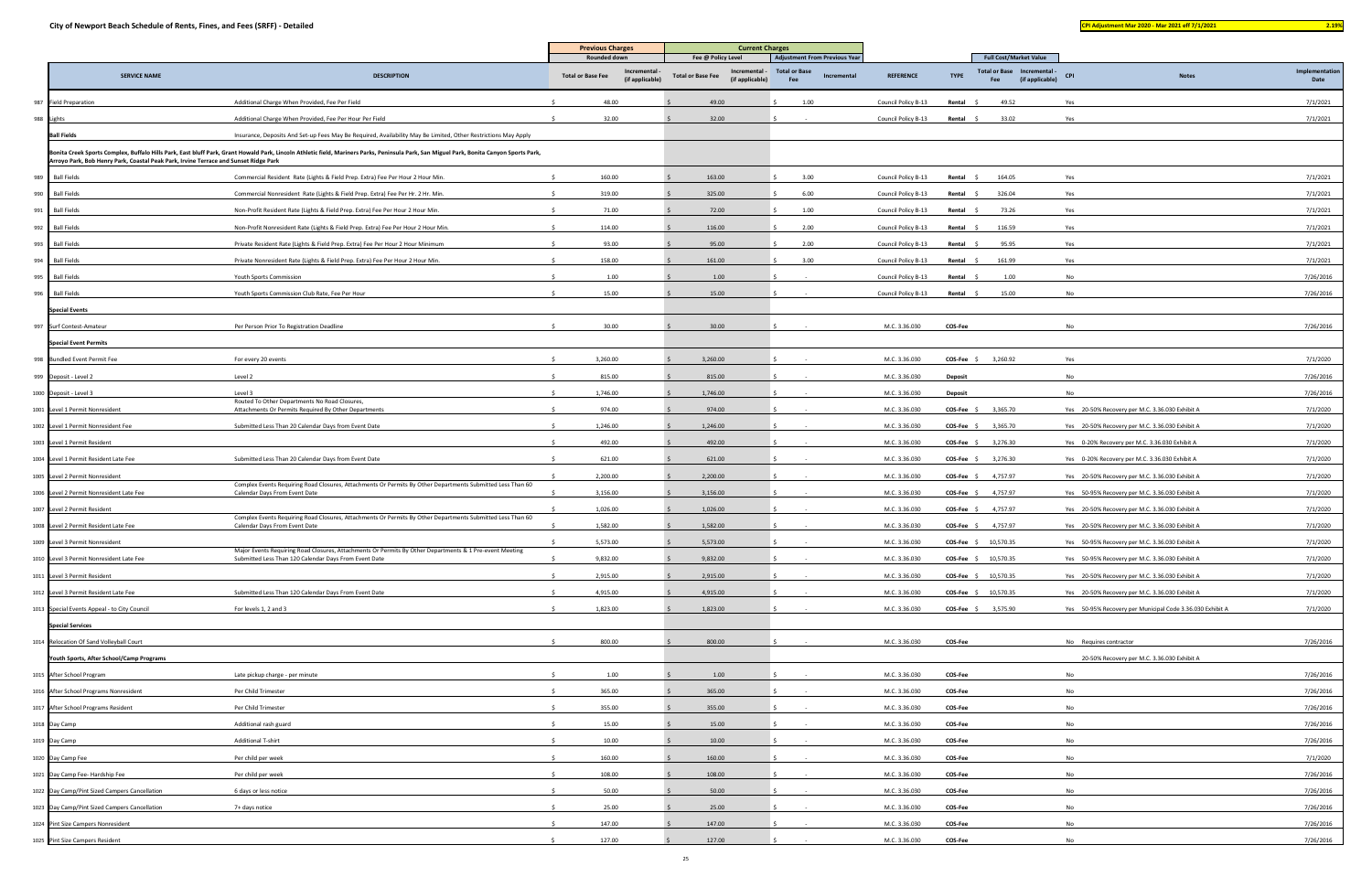|      |                                                                   | <b>DESCRIPTION</b>                                                                                                                         | <b>Previous Charges</b>                                                    | <b>Current Charges</b>                                                           |                                                                                    |                  |                                                                                                                 |                                                          |                        |
|------|-------------------------------------------------------------------|--------------------------------------------------------------------------------------------------------------------------------------------|----------------------------------------------------------------------------|----------------------------------------------------------------------------------|------------------------------------------------------------------------------------|------------------|-----------------------------------------------------------------------------------------------------------------|----------------------------------------------------------|------------------------|
|      | <b>SERVICE NAME</b>                                               |                                                                                                                                            | Rounded down<br>Incremental<br><b>Total or Base Fee</b><br>(if applicable) | Fee @ Policy Level<br>Incremental<br><b>Total or Base Fee</b><br>(if applicable) | <b>Adjustment From Previous Year</b><br><b>Total or Base</b><br>Incremental<br>Fee | <b>REFERENCE</b> | <b>Full Cost/Market Value</b><br><b>Total or Base</b><br>- Incremental<br><b>TYPE</b><br>(if applicable)<br>Fee | <b>CPI</b><br><b>Notes</b>                               | Implementation<br>Date |
|      | 1026 Preschool 101 Nonresident                                    | Per session T/TH                                                                                                                           | 310.00                                                                     | 310.00                                                                           |                                                                                    | M.C. 3.36.030    | COS-Fee                                                                                                         | No                                                       | 7/26/2016              |
|      | 1027 Preschool 101 Nonresident                                    | Per session M/W/F                                                                                                                          | 453.00                                                                     | 453.00                                                                           |                                                                                    | M.C. 3.36.030    | COS-Fee                                                                                                         | No                                                       | 7/26/2016              |
|      | 1028 Preschool 101 Resident                                       | Per session T/TH                                                                                                                           | 300.00                                                                     | 300.00                                                                           |                                                                                    | M.C. 3.36.030    | COS-Fee                                                                                                         | No                                                       | 7/26/2016              |
|      | 1029 Preschool 101 Resident                                       | Per session M/W/F                                                                                                                          | 443.00                                                                     | 443.00                                                                           |                                                                                    | M.C. 3.36.030    | COS-Fee                                                                                                         | No                                                       | 7/26/2016              |
|      | 1030 Teen Leadership Program - Annual Pass                        |                                                                                                                                            | 195.00                                                                     | 195.00                                                                           |                                                                                    | M.C. 3.36.030    | <b>COS-Fee</b>                                                                                                  | No                                                       | 7/26/2016              |
|      | 1031 Teen Leadership Program - Summer                             |                                                                                                                                            | 115.00                                                                     | 115.00                                                                           |                                                                                    | M.C. 3.36.030    | COS-Fee                                                                                                         | No                                                       | 7/26/2016              |
|      | 1032 Youth Sports- Track and Field Late/Day of Registration Fee   | Per Person                                                                                                                                 | 5.00                                                                       | 5.00                                                                             |                                                                                    | M.C. 3.36.030    | <b>COS-Fee</b>                                                                                                  | No                                                       | 7/26/2016              |
|      | 1033 Youth Sports-Football                                        | Per Person                                                                                                                                 | see notes                                                                  | see notes                                                                        | N/A                                                                                | M.C. 3.36.030    | <b>COS-Fee</b> see notes                                                                                        | No R.S.S. Director negotiates contractor fee             | 7/26/2016              |
|      | 1034 Youth Sports-Track and Field Nonresident                     | Per Person                                                                                                                                 | 13.00                                                                      | 13.00                                                                            |                                                                                    | M.C. 3.36.030    | <b>COS-Fee</b>                                                                                                  | No                                                       | 7/26/2016              |
|      | 1035 Youth Sports-Track and Field Resident                        | Per Person                                                                                                                                 | 10.00                                                                      | 10.00                                                                            |                                                                                    | M.C. 3.36.030    | COS-Fee                                                                                                         | No                                                       | 7/26/2016              |
|      | <b>UTILITIES</b>                                                  | Fees were reviewed in detail and adjustments made based on study results and not CPI adjustments, via Resolution<br>2021-21 adopted 3/9/21 |                                                                            |                                                                                  |                                                                                    |                  |                                                                                                                 |                                                          |                        |
|      | <b>Miscellaneous</b>                                              |                                                                                                                                            |                                                                            |                                                                                  |                                                                                    |                  |                                                                                                                 |                                                          |                        |
|      | 1036 Annual Grease Disposal Mitigation Fee                        | Annual Fee                                                                                                                                 | 576.00                                                                     | 599.00                                                                           | 23.00                                                                              | M.C.14.30.040    | <b>COS-Fee</b><br>599.46                                                                                        | Yes                                                      | 7/1/2021               |
|      | 1037 FOG Annual Permit                                            | Annual Fee                                                                                                                                 |                                                                            |                                                                                  |                                                                                    | M.C.14.30        | COS-Fee<br>179.74                                                                                               | Yes 0% Recovery per M.C. 3.36.030 Exhibit A              | 7/1/2021               |
|      | 1038 FOG Non-Compliance                                           | per additional inspection                                                                                                                  | N/A                                                                        | 70.00                                                                            |                                                                                    | M.C.14.30        | 70.00<br><b>COS-Fee</b>                                                                                         | Yes New Fee 2021                                         | 7/1/2021               |
|      | 1039 Re-inspection Fee                                            | Hourly                                                                                                                                     | N/A                                                                        | 165.00                                                                           |                                                                                    | M.C. 3.36.030    | \$165.68<br>COS-Fee                                                                                             | Yes New Fee 2021                                         | 7/1/2021               |
|      | 1040 Utilities Field Inspection                                   | Sewer Connection/Water Service- Per Inspection                                                                                             | 135.00                                                                     | 269.00                                                                           | 134.00                                                                             | M.C. 3.36.030    | COS-Fee<br>\$269.34                                                                                             | Yes                                                      | 7/1/2021               |
|      | <b>Recycled Water Related Fees</b>                                |                                                                                                                                            |                                                                            |                                                                                  |                                                                                    |                  | Rate                                                                                                            |                                                          |                        |
|      | 1041 Commodity Charge - Recycled Water                            | Water Use Per Hundred Cubic Feet Of Water                                                                                                  | 2.12                                                                       | 2.12                                                                             |                                                                                    | M.C. 14.13.010   | Study<br>2.120<br>Rate                                                                                          | No Rates adjusted every January, per Resolution 2019-103 | 1/1/2021               |
|      | 1042 Pump Station Charge - Recycled Water                         | Monthly Service Charge per Hundred Cubic Feet of Water                                                                                     | 0.57                                                                       | 0.57                                                                             |                                                                                    | M.C. 14.13.010   | 0.570<br>Study \$<br>Rate                                                                                       | No Rates adjusted every January, per Resolution 2019-103 | 1/1/2021               |
|      | 1043 Recycled Water Service - Recycled Water Meter - Under 1 inch | Monthly Recycled Water Service Charge                                                                                                      | 11.11                                                                      | 11.11                                                                            |                                                                                    | M.C. 14.13.010   | Study<br>11.11<br>Rate                                                                                          | No Rates adjusted every January, per Resolution 2019-103 | 1/1/2021               |
|      | 1044 Recycled Water Service - Recycled Water Meter - 1 inch       | Monthly Recycled Water Service Charge                                                                                                      | 15.95                                                                      | 15.95                                                                            |                                                                                    | M.C. 14.13.010   | 15.95<br>Study<br>Rate                                                                                          | No Rates adjusted every January, per Resolution 2019-103 | 1/1/2021               |
|      | 1045 Recycled Water Service - Recycled Water Meter - 1 1/2 inch   | Monthly Recycled Water Service Charge                                                                                                      | 28.04                                                                      | 28.04                                                                            |                                                                                    | M.C. 14.13.010   | 28.04<br>Study<br>Rate                                                                                          | No Rates adjusted every January, per Resolution 2019-103 | 1/1/2021               |
|      | 1046 Recycled Water Service - Recycled Water Meter - 2 inch       | Monthly Recycled Water Service Charge                                                                                                      | 42.55                                                                      | 42.55                                                                            |                                                                                    | M.C. 14.13.010   | 42.55<br>Study                                                                                                  | No Rates adjusted every January, per Resolution 2019-103 | 1/1/2021               |
|      | 1047 Recycled Water Service - Recycled Water Meter - 3 inch       | Monthly Recycled Water Service Charge                                                                                                      | 109.06                                                                     | 109.06                                                                           |                                                                                    | M.C. 14.13.010   | Rate<br>109.06<br>Study                                                                                         | No Rates adjusted every January, per Resolution 2019-103 | 1/1/2021               |
|      | 1048 Recycled Water Service - Recycled Water Meter - 4 inch       | Monthly Recycled Water Service Charge                                                                                                      | 185.24                                                                     | 185.24                                                                           |                                                                                    | M.C. 14.13.010   | Rate<br>185.24<br>Study                                                                                         | No Rates adjusted every January, per Resolution 2019-103 | 1/1/2021               |
|      | 1049 Recycled Water Service - Recycled Water Meter - 6 inch       | Monthly Recycled Water Service Charge                                                                                                      | 390.81                                                                     | 390.81                                                                           |                                                                                    | M.C. 14.13.010   | Rate<br>390.81<br>Study                                                                                         | No Rates adjusted every January, per Resolution 2019-103 | 1/1/2021               |
| 1050 | Recycled Water Service - Recycled Water Meter - 8 inch            | Monthly Recycled Water Service Charge                                                                                                      | 681.02                                                                     | 681.02                                                                           |                                                                                    | M.C. 14.13.010   | Rate<br><b>Study</b><br>681.02                                                                                  | No Rates adjusted every January, per Resolution 2019-103 | 1/1/2021               |
|      | <b>Sewer Related Fees</b>                                         |                                                                                                                                            |                                                                            |                                                                                  |                                                                                    |                  |                                                                                                                 |                                                          |                        |
|      | 1051 New Sewer Connection Fee-City                                | Per New Connection                                                                                                                         | 250.00                                                                     | 250.00                                                                           |                                                                                    | M.C. 14.24.050   | COS-Fee \$<br>250.00                                                                                            | No Rates are established by Municipal Code               | 7/26/2016              |
|      | 1052 Sewer 4TT Box (Main Line)                                    | Sewer Clean Out                                                                                                                            | 34.00                                                                      | 38.79                                                                            | 4.79                                                                               | M.C. 3.36.030    | Pass Thru \$<br>38.79                                                                                           | No Actual costs                                          | 7/1/2021               |
|      | 1053 Sewer 4TT Box Lid (Main Line)                                | Sewer Clean Out                                                                                                                            | 30.00                                                                      | 34.48                                                                            | 4.48                                                                               | M.C. 3.36.030    | Pass Thru \$<br>34.48                                                                                           | No Actual costs                                          | 7/1/2021               |
|      | 1054 Sewer Only Establishment Fee                                 |                                                                                                                                            | N/A                                                                        | 49.00                                                                            |                                                                                    | M.C. 3.36.030    | COS-Fee \$<br>49.22                                                                                             | Yes New Fee 2021                                         | 7/1/2021               |
|      | 1055 Sewer Service - Additional Living Units On Connection        | Monthly connection fee / unit in excess of one - all customers                                                                             |                                                                            |                                                                                  |                                                                                    | M.C. 14.24.065   | Rate<br>Study \$                                                                                                | No Rates adjusted every January, per Resolution 2017-61  | 1/1/2021               |
|      | 1056 Sewer Service Fee - 5/8 inch                                 | Monthly fee for connection to sewer system                                                                                                 | 8.39                                                                       | 8.39                                                                             |                                                                                    | M.C. 14.24.065   | Rate<br>Study \$<br>8.39                                                                                        | No Rates adjusted every January, per Resolution 2017-61  | 1/1/2021               |
|      | 1057 Sewer Service Fee - 3/4 inch                                 | Monthly fee for connection to sewer system                                                                                                 | 8.39                                                                       | 8.39                                                                             |                                                                                    | M.C. 14.24.065   | Rate<br>8.39<br>Study                                                                                           | No Rates adjusted every January, per Resolution 2017-61  | 1/1/2021               |
|      | 1058 Sewer Service Fee - 1 inch                                   | Monthly fee for connection to sewer system                                                                                                 | 8.39                                                                       | 8.39                                                                             |                                                                                    | M.C. 14.24.065   | Rate<br>Study<br>8.39                                                                                           | No Rates adjusted every January, per Resolution 2017-61  | 1/1/2021               |
|      | 1059 Sewer Service Fee - 1.5 inch                                 | Monthly fee for connection to sewer system                                                                                                 | 9.23                                                                       | 9.23                                                                             |                                                                                    | M.C. 14.24.065   | Rate<br>9.23<br>Study                                                                                           | No Rates adjusted every January, per Resolution 2017-61  | 1/1/2021               |
|      | 1060 Sewer Service Fee - 2 inch                                   | Monthly fee for connection to sewer system                                                                                                 | 12.58                                                                      | 12.58                                                                            |                                                                                    | M.C. 14.24.065   | Rate<br>Study<br>12.58                                                                                          | No Rates adjusted every January, per Resolution 2017-61  | 1/1/2021               |
|      | 1061 Sewer Service Fee - 3 inch                                   | Monthly fee for connection to sewer system                                                                                                 | 14.26                                                                      | 14.26                                                                            |                                                                                    | M.C. 14.24.065   | Rate<br>14.26<br>Study                                                                                          | No Rates adjusted every January, per Resolution 2017-61  | 1/1/2021               |
|      | 1062 Sewer Service Fee - 4 inch                                   | Monthly fee for connection to sewer system                                                                                                 | 16.77                                                                      | 16.77                                                                            |                                                                                    | M.C. 14.24.065   | Rate<br>Study<br>16.77                                                                                          | No Rates adjusted every January, per Resolution 2017-61  | 1/1/2021               |
|      | 1063 Sewer Service Fee - 6 inch                                   | Monthly fee for connection to sewer system                                                                                                 | 18.87                                                                      | 18.87                                                                            |                                                                                    | M.C. 14.24.065   | Rate<br>18.87<br>Study \$                                                                                       | No Rates adjusted every January, per Resolution 2017-61  | 1/1/2021               |
|      | 1064 Sewer Service Fee - 8 inch                                   | Monthly fee for connection to sewer system                                                                                                 | 20.97                                                                      | 20.97                                                                            |                                                                                    | M.C. 14.24.065   | Rate<br>Study<br>20.97                                                                                          | No Rates adjusted every January, per Resolution 2017-61  | 1/1/2021               |
|      | 1065 Sewer Service Fee - 10 inch                                  | Monthly fee for connection to sewer system                                                                                                 | 26.84                                                                      | 26.84                                                                            |                                                                                    | M.C. 14.24.065   | Rate<br>26.84<br>Study \$                                                                                       | No Rates adjusted every January, per Resolution 2017-61  | 1/1/2021               |
|      | 1066 Sewer Service Fee - 12 inch                                  | Monthly fee for connection to sewer system                                                                                                 | 33.55                                                                      | 33.55                                                                            |                                                                                    | M.C. 14.24.065   | Rate<br>Study \$<br>33.55                                                                                       | No Rates adjusted every January, per Resolution 2017-61  | 1/1/2021               |
|      |                                                                   |                                                                                                                                            |                                                                            |                                                                                  |                                                                                    |                  |                                                                                                                 |                                                          |                        |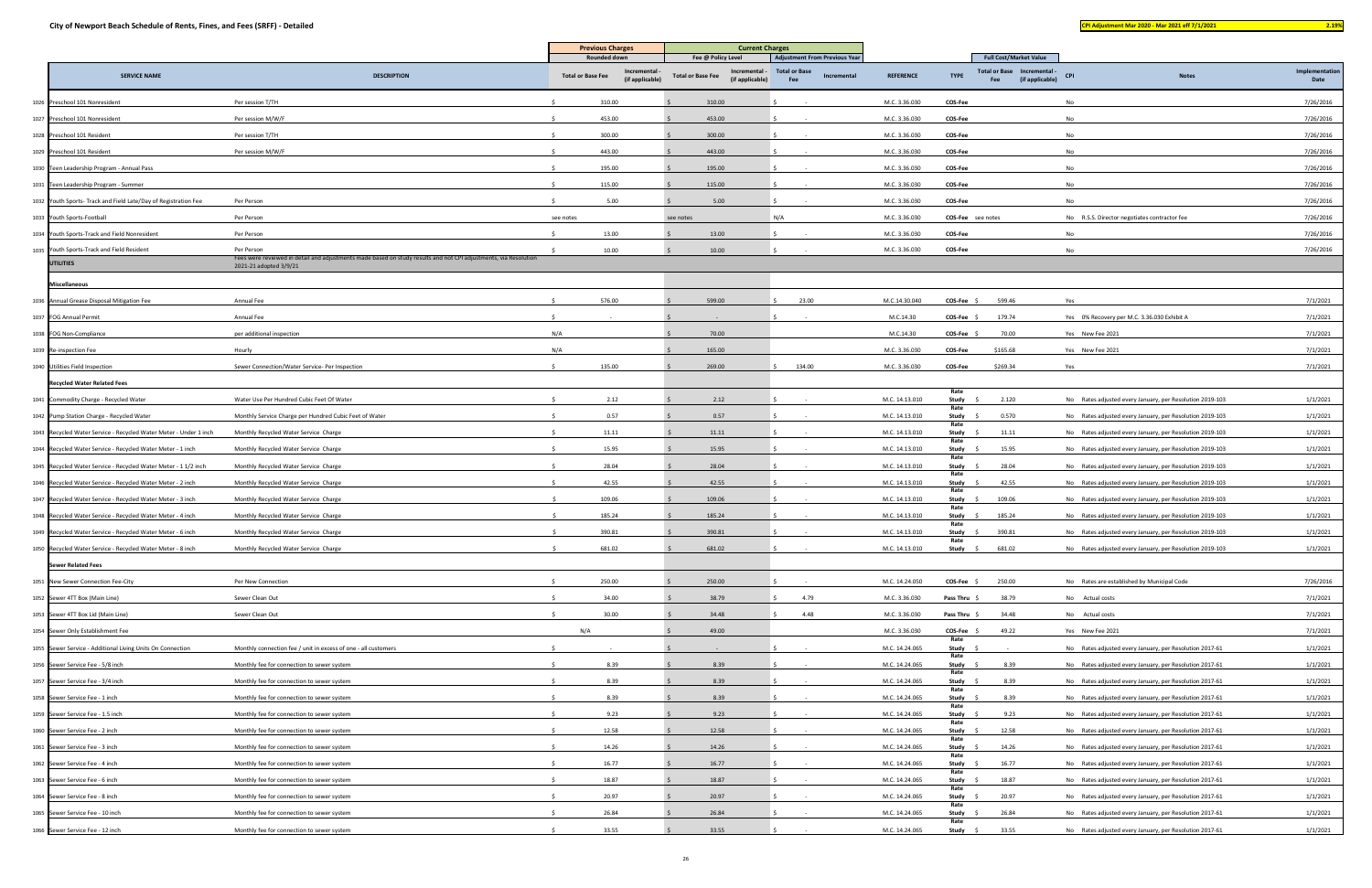|                                                                                                         |                                                                | <b>Previous Charges</b>                                    | <b>Current Charges</b>                                       |                                            |                  |                                                                      |                                                               |                        |
|---------------------------------------------------------------------------------------------------------|----------------------------------------------------------------|------------------------------------------------------------|--------------------------------------------------------------|--------------------------------------------|------------------|----------------------------------------------------------------------|---------------------------------------------------------------|------------------------|
|                                                                                                         |                                                                | Rounded down                                               | Fee @ Policy Level                                           | <b>Adjustment From Previous Year</b>       |                  | <b>Full Cost/Market Value</b>                                        |                                                               |                        |
| <b>SERVICE NAME</b>                                                                                     | <b>DESCRIPTION</b>                                             | Incremental<br><b>Total or Base Fee</b><br>(if applicable) | Incremental -<br><b>Total or Base Fee</b><br>(if applicable) | <b>Total or Base</b><br>Incremental<br>Fee | <b>REFERENCE</b> | Total or Base Incremental -<br><b>TYPE</b><br>(if applicable)<br>Fee | <b>CPI</b><br><b>Notes</b>                                    | Implementation<br>Date |
| 1067 Sewer Service Fee - No Water Use - 5/8 inch                                                        | Monthly connection to sewer system - water from another agency | 12.84                                                      | 12.84                                                        |                                            | M.C. 14.24.065   | Rate<br>Study<br>12.84                                               | No Rates adjusted every January, per Resolution 2017-61       | 1/1/2021               |
| 1068 Sewer Service Fee - No Water Use - 3/4 inch                                                        | Monthly connection to sewer system - water from another agency | 12.84                                                      | 12.84                                                        |                                            | M.C. 14.24.065   | Rate<br>12.84<br>Study                                               | No Rates adjusted every January, per Resolution 2017-61       | 1/1/2021               |
| 1069 Sewer Service Fee - No Water Use - 1 inch                                                          | Monthly connection to sewer system - water from another agency | 15.04                                                      | 15.04                                                        |                                            | M.C. 14.24.065   | Rate<br>15.04<br>Study                                               | No Rates adjusted every January, per Resolution 2017-61       | 1/1/2021               |
| 1070 Sewer Service Fee - No Water Use - 1.5 inch                                                        | Monthly connection to sewer system - water from another agency | 45.24                                                      | 45.24                                                        |                                            | M.C. 14.24.065   | Rate<br>Study<br>45.24                                               | No Rates adjusted every January, per Resolution 2017-61       | 1/1/2021               |
| 1071 Sewer Service Fee - No Water Use - 2 inch                                                          | Monthly connection to sewer system - water from another agency | 46.60                                                      | 46.60                                                        |                                            | M.C. 14.24.065   | Rate<br>Study<br>46.60                                               | No Rates adjusted every January, per Resolution 2017-61       | 1/1/2021               |
| 1072 Sewer Service Fee - No Water Use - 3 inch                                                          | Monthly connection to sewer system - water from another agency | 119.70                                                     | 119.70                                                       |                                            | M.C. 14.24.065   | Rate<br>Study<br>119.70                                              | No Rates adjusted every January, per Resolution 2017-61       | 1/1/2021               |
| 1073 Sewer Service Fee - No Water Use - 4 inch                                                          | Monthly connection to sewer system - water from another agency | 212.01                                                     | 212.01                                                       |                                            | M.C. 14.24.065   | Rate<br>212.01<br>Study \$                                           | No Rates adjusted every January, per Resolution 2017-61       | 1/1/2021               |
| 1074 Sewer Service Fee - No Water Use - 6 inch                                                          | Monthly connection to sewer system - water from another agency | 373.60                                                     | 373.60                                                       |                                            | M.C. 14.24.065   | Rate<br>Study<br>373.60                                              | No Rates adjusted every January, per Resolution 2017-61       | 1/1/2021               |
| 1075 Sewer Service Fee - No Water Use - 8 inch                                                          | Monthly connection to sewer system - water from another agency | 375.70                                                     | 375.70                                                       |                                            | M.C. 14.24.065   | Rate<br>375.70<br>Study \$                                           | No Rates adjusted every January, per Resolution 2017-61       | 1/1/2021               |
| 1076 Sewer Service Fee - No Water Use - 10 inch                                                         | Monthly connection to sewer system - water from another agency | 381.57                                                     | 381.57                                                       |                                            | M.C. 14.24.065   | Rate<br>Study \$<br>381.57                                           | No Rates adjusted every January, per Resolution 2017-61       | 1/1/2021               |
| 1077 Sewer Use Fee                                                                                      | Per Hundred Cubic Feet Of Water Used                           | 0.50                                                       | 0.50                                                         |                                            | M.C. 14.24.065   | Rate<br>Study \$<br>0.50                                             | No Rates adjusted every January, per Resolution 2017-61       | 1/1/2021               |
| 1078 Wastewater Surcharge All Non-irrigation Connections                                                | Monthly Fee Per Connection For Meters 2 Inches Or Larger       |                                                            |                                                              |                                            | M.C. 14.24.065   | Rate<br>Study                                                        | No Rates adjusted every January, per Resolution 2017-61       | 1/1/2021               |
| <b>Water Related Fees</b>                                                                               |                                                                |                                                            |                                                              |                                            |                  |                                                                      |                                                               |                        |
| 1079 3/4 Inch Meter Box                                                                                 | DFW, Multi Purpose                                             | 9.25                                                       | 52.79<br>N/A                                                 |                                            | M.C. 3.36.030    | <b>Pass Thru</b><br>52.79                                            | No Actual costs                                               | 7/1/2021               |
| 1080 3/4 Inch Meter Box Lid                                                                             | DFW, Multi Purpose                                             | 18.25                                                      | 25.86<br>N/A                                                 |                                            | M.C. 3.36.030    | 25.86<br><b>Pass Thru</b>                                            | No Actual costs                                               | 7/1/2021               |
| 1081 5/8 & 3/4 Inch Water Meter                                                                         | Mueller AMI                                                    | 50.25                                                      | 172.40                                                       | 122.15                                     | M.C. 3.36.030    | 172.40<br>Pass Thru                                                  | No Actual costs                                               | 7/1/2021               |
| 1082 1 Inch Meter Box                                                                                   | DFW, Multi Purpose                                             | 61.18                                                      | 78.32                                                        | 17.14                                      | M.C. 3.36.030    | Pass Thru<br>78.32                                                   | No Actual costs                                               | 7/1/2021               |
| 1083 1 Inch Meter Box Lid                                                                               | DFW, Multi Purpose                                             | 35.48                                                      | 42.02                                                        | 6.54                                       | M.C. 3.36.030    | Pass Thru \$<br>42.02                                                | No Actual costs                                               | 7/1/2021               |
| 1084 1 Inch Water Meter                                                                                 | Mueller AMI                                                    | 121.50                                                     | 193.95                                                       | 72.45                                      | M.C. 3.36.030    | 193.95<br>Pass Thru                                                  | No Actual costs                                               | 7/1/2021               |
| 1085 1.5 Inch Turbine Water Meter                                                                       | Mueller AMI                                                    | 700.00                                                     | 491.34                                                       | (208.66)                                   | M.C. 3.36.030    | 491.34<br>Pass Thru \$                                               | No Actual costs                                               | 7/1/2021               |
| 1086 1.5 Inch Water Meter                                                                               | Mueller AMI                                                    | 285.00                                                     | 463.33                                                       | 178.33                                     | M.C. 3.36.030    | 463.33<br>Pass Thru \$                                               | No Actual costs                                               | 7/1/2021               |
| 1087 2 Inch Meter Box                                                                                   | DFW, Multi Purpose                                             | 125.53                                                     | 138.69                                                       | 13.16                                      | M.C. 3.36.030    | 138.69<br>Pass Thru                                                  | No Actual costs                                               | 7/1/2021               |
| 1088 2 Inch Meter Box Lid                                                                               | DFW, Multi Purpose                                             | 77.71                                                      | 72.19                                                        | (5.52)                                     | M.C. 3.36.030    | <b>Pass Thru</b><br>72.19                                            | No Actual costs                                               | 7/1/2021               |
| 1089 2 Inch Turbine Water Meter                                                                         | Mueller AMI                                                    | 845.00                                                     | 573.23                                                       | (271.77)                                   | M.C. 3.36.030    | 573.23<br>Pass Thru \$                                               | No Actual costs                                               | 7/1/2021               |
| 1090 2 Inch Water Meter                                                                                 | Mueller AMI                                                    | 425.00                                                     | 565.69                                                       | 140.69                                     | M.C. 3.36.030    | 565.69<br>Pass Thru                                                  | No Actual costs                                               | 7/1/2021               |
| 1091 Commodity Charge - Potable Water                                                                   | Water Use Per Hundred Cubic Feet Of Water                      | 3.35                                                       | 3.35                                                         |                                            | M.C. 14.12.020   | Rate<br>Study<br>3.35                                                | No Rates adjusted every January, per Resolution 2019-103      | 1/1/2021               |
| 1092 Construction Water Meter                                                                           | <b>Establishment Charge</b>                                    | 114.00                                                     | 100.00                                                       | (14.00)                                    | M.C.14.20.070    | $COS-Fee$ \$<br>200.48                                               | Yes 50% Recovery per M.C. 3.36.030 Exhibit A                  | 7/1/2021               |
| 1093 Construction Water Meter                                                                           | Meter Deposit                                                  | 973.00                                                     | 1,250.00                                                     | 277.00                                     | M.C.14.20.070    | Deposit \$<br>1,250.00                                               | No<br>See                                                     | 7/1/2021               |
| 1094 Construction Water Meter                                                                           | Monthly Charge                                                 | See Notes                                                  | See Notes                                                    |                                            | M.C.14.20.070    | COS-Fee                                                              | Note Same cost as 2" meter                                    | 7/1/2021               |
| 1095 Delinquent Water Service Discontinuance                                                            |                                                                | 103.00                                                     | 140.00                                                       | 37.00                                      | M.C. 14.12.090   | COS-Fee<br>140.21<br>COS-Fee                                         | Yes                                                           | 7/1/2021               |
| 1096 Delinquent Water Service Restoration<br>elinquent Water Service Restoration - Low Income Household | <b>Business Hours</b>                                          | 188.00                                                     | 260.00                                                       | 72.00                                      | M.C. 14.12.125   | 160.24<br>Punitive<br>COS-Fee                                        | Yes A fine of \$100 is included in the total amount.          | 7/1/2021               |
| 1097 (below 200% of the federal poverty line)                                                           | <b>Business Hours</b>                                          | 50.00                                                      | 50.00                                                        |                                            | M.C. 14.12.125   | 195.36<br>Punitive<br>COS-Fee                                        | Yes \$50 recovery per CA Health and Safety Code 116914(a)(1)  | 7/1/2021               |
| 1098 Delinquent Water Service Restoration<br>elinquent Water Service Restoration - Low Income Household | Non Business Hours                                             | 314.00                                                     | 279.00                                                       | (35.00)                                    | M.C. 14.12.125   | 179.01<br>Punitive<br>COS-Fee                                        | Yes A fine of \$100 is included in the total amount.          | 7/1/2021               |
| 1099 (below 200% of the federal poverty line)                                                           | Non Business Hours                                             | 150.00                                                     | 150.00                                                       |                                            | M.C. 14.12.125   | Punitive<br>214.13                                                   | Yes \$150 recovery per CA Health and Safety Code 116914(a)(1) | 7/1/2021               |
| 1100 Hydrant Flow Test - Highway Test (Night Time)                                                      |                                                                | 558.00                                                     | 506.00                                                       | (52.00)                                    | M.C. 3.36.030    | $COS-Fee$ \$<br>506.37                                               | Yes                                                           | 7/1/2021               |
| 1101 Hydrant Flow Test - Non-Highway (Regular Hours)                                                    |                                                                | 376.00                                                     | 449.00                                                       | 73.00                                      | M.C. 3.36.030    | 449.17<br>$COS-Fee$ \$                                               | Yes                                                           | 7/1/2021               |
| 1102 Main Line Valve Box                                                                                | Water Valve Box                                                | 36.00                                                      | 38.79                                                        | 2.79                                       | M.C. 3.36.030    | 38.79<br>Pass Thru \$                                                | No Actual costs                                               | 7/1/2021               |
| 1103 Main Line Valve Box Lid                                                                            | Water Valve Box Lid                                            | 32.00                                                      | 34.48                                                        | 2.48                                       | M.C. 3.36.030    | 34.48<br>Pass Thru<br>Rate                                           | No Actual costs                                               | 7/1/2021               |
| 1104 Private Fire Line Service - .625 inch                                                              | Monthly Water Service Charge                                   | 11.19                                                      | 11.19                                                        |                                            | M.C. 14.12.080   | Study<br>11.19<br>Rate                                               | No Rates adjusted every January, per Resolution 2019-103      | 1/1/2021               |
| 1105 Private Fire Line Service - .75 inch                                                               | Monthly Water Service Charge                                   | 11.38                                                      | 11.38                                                        |                                            | M.C. 14.12.080   | Study<br>11.38<br>Rate                                               | No Rates adjusted every January, per Resolution 2019-103      | 1/1/2021               |
| 1106 Private Fire Line Service - 1 inch                                                                 | Monthly Water Service Charge                                   | 11.89                                                      | 11.89                                                        |                                            | M.C. 14.12.080   | Study<br>11.89<br>Rate                                               | No Rates adjusted every January, per Resolution 2019-103      | 1/1/2021               |
| 1107 Private Fire Line Service - 1.5 inch                                                               | Monthly Water Service Charge                                   | 12.75                                                      | 12.75                                                        |                                            | M.C. 14.12.080   | Study<br>12.75<br>Rate                                               | No Rates adjusted every January, per Resolution 2019-103      | 1/1/2021               |
| 1108 Private Fire Line Service - 2 inch                                                                 | Monthly Water Service Charge                                   | 14.06                                                      | 14.06                                                        |                                            | M.C. 14.12.080   | Study<br>14.06<br>Rate                                               | No Rates adjusted every January, per Resolution 2019-103      | 1/1/2021               |
| 1109 Private Fire Line Service - 3 inch                                                                 | Monthly Water Service Charge                                   | 15.86                                                      | 15.86                                                        |                                            | M.C. 14.12.080   | 15.86<br>Study<br>Rate                                               | No Rates adjusted every January, per Resolution 2019-103      | 1/1/2021               |
| 1110 Private Fire Line Service - 4 inch                                                                 | Monthly Water Service Charge                                   | 21.25                                                      | 21.25                                                        |                                            | M.C. 14.12.080   | Study \$<br>21.25                                                    | No Rates adjusted every January, per Resolution 2019-103      | 1/1/2021               |